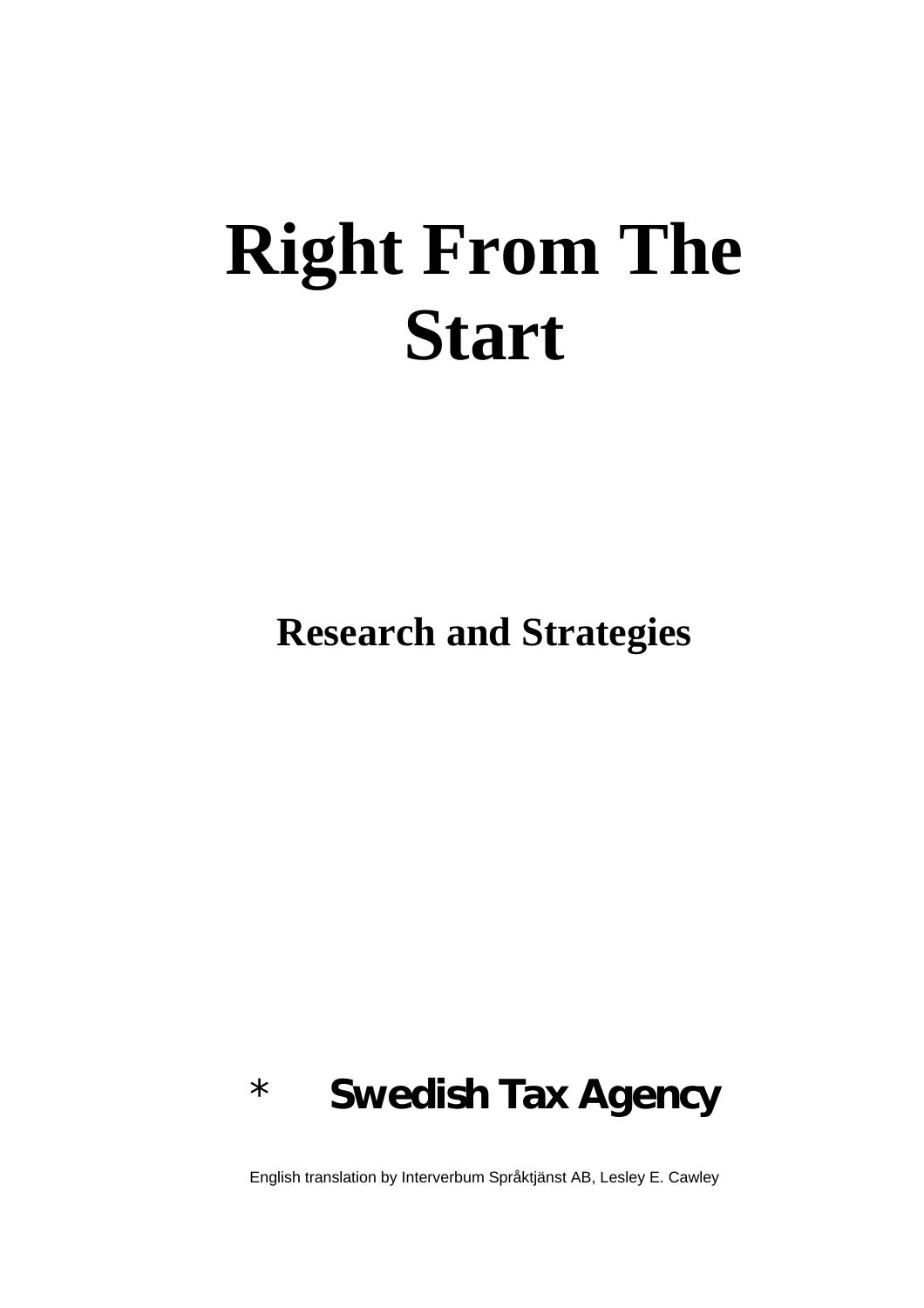# **INDEX**

| 1                |      |                                                                     |  |
|------------------|------|---------------------------------------------------------------------|--|
| 2                |      |                                                                     |  |
|                  | 2.1  |                                                                     |  |
|                  | 2.2  |                                                                     |  |
| 3                |      |                                                                     |  |
|                  | 3.1  |                                                                     |  |
|                  | 3.2  |                                                                     |  |
|                  | 3.3  |                                                                     |  |
|                  | 3.4  |                                                                     |  |
|                  | 3.5  |                                                                     |  |
|                  | 3.6  |                                                                     |  |
|                  | 3.7  |                                                                     |  |
|                  | 3.8  | The threat of punishment increases the willingness to cooperate  30 |  |
|                  | 3.9  |                                                                     |  |
|                  | 3.10 | What importance does compliance enforcement have? 35                |  |
|                  | 3.11 |                                                                     |  |
| $\boldsymbol{4}$ |      |                                                                     |  |
|                  | 4.1  |                                                                     |  |
|                  | 4.2  |                                                                     |  |
|                  | 4.3  |                                                                     |  |
|                  | 4.4  |                                                                     |  |
|                  | 4.5  |                                                                     |  |
|                  | 4.6  |                                                                     |  |
|                  | 4.7  |                                                                     |  |
| 5                |      |                                                                     |  |
|                  | 5.1  |                                                                     |  |
|                  | 5.2  |                                                                     |  |
|                  | 5.3  |                                                                     |  |
|                  | 5.4  |                                                                     |  |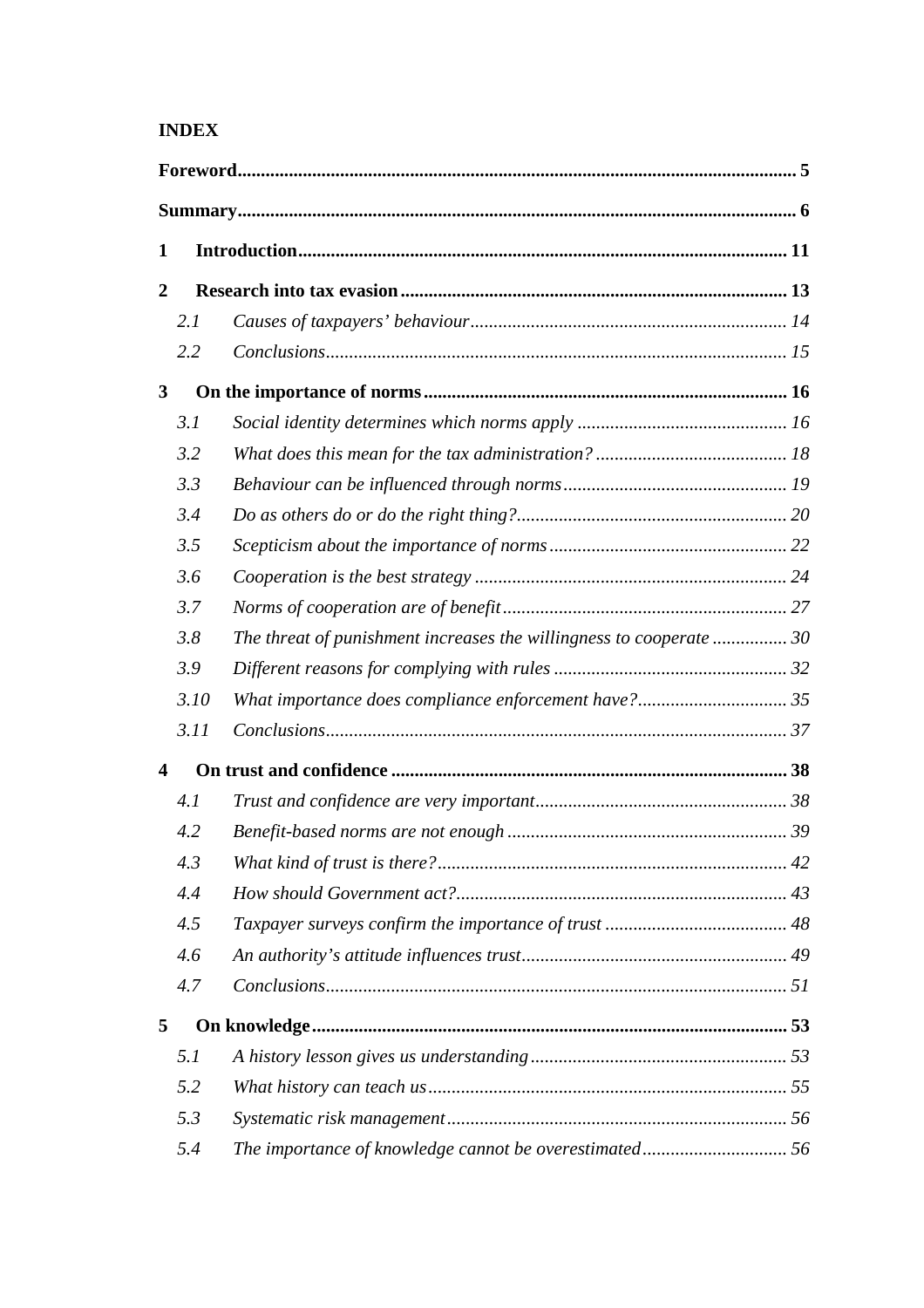| 6  |      |                                                             |  |
|----|------|-------------------------------------------------------------|--|
|    | 6.1  |                                                             |  |
|    | 6.2  |                                                             |  |
|    | 6.3  |                                                             |  |
|    | 6.4  |                                                             |  |
|    | 6.5  |                                                             |  |
|    | 6.6  |                                                             |  |
| 7  |      |                                                             |  |
|    | 7.1  |                                                             |  |
|    | 7.2  |                                                             |  |
|    | 7.3  |                                                             |  |
|    | 7.4  | Twofold gain from reducing unintentional non-compliance  76 |  |
|    | 7.5  |                                                             |  |
| 8  |      |                                                             |  |
|    | 8.1  |                                                             |  |
|    | 8.2  |                                                             |  |
|    | 8.3  |                                                             |  |
|    | 8.4  |                                                             |  |
| 9  |      |                                                             |  |
|    | 9.1  |                                                             |  |
|    | 9.2  |                                                             |  |
|    | 9.3  |                                                             |  |
| 10 |      |                                                             |  |
|    | 10.1 |                                                             |  |
|    | 10.2 |                                                             |  |
|    | 10.3 |                                                             |  |
|    | 10.4 |                                                             |  |
|    | 10.5 |                                                             |  |
|    | 10.6 |                                                             |  |
|    | 10.7 |                                                             |  |
| 11 |      |                                                             |  |
|    | 11.1 |                                                             |  |
|    | 11.2 |                                                             |  |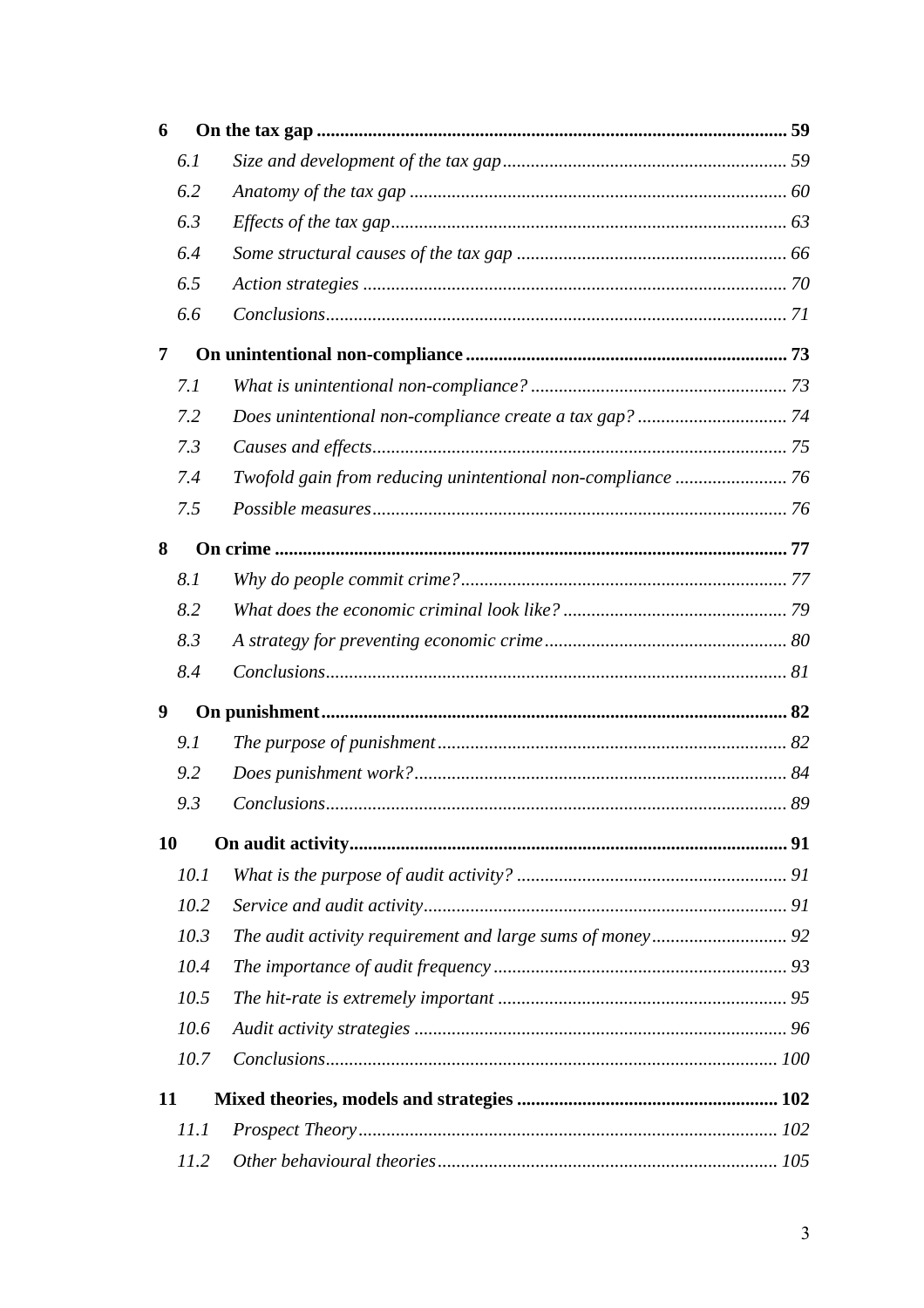| 11.3 |  |
|------|--|
| 11.4 |  |
| 11.5 |  |
| 11.6 |  |
|      |  |
| 12   |  |
|      |  |
| 12.1 |  |
| 12.2 |  |
|      |  |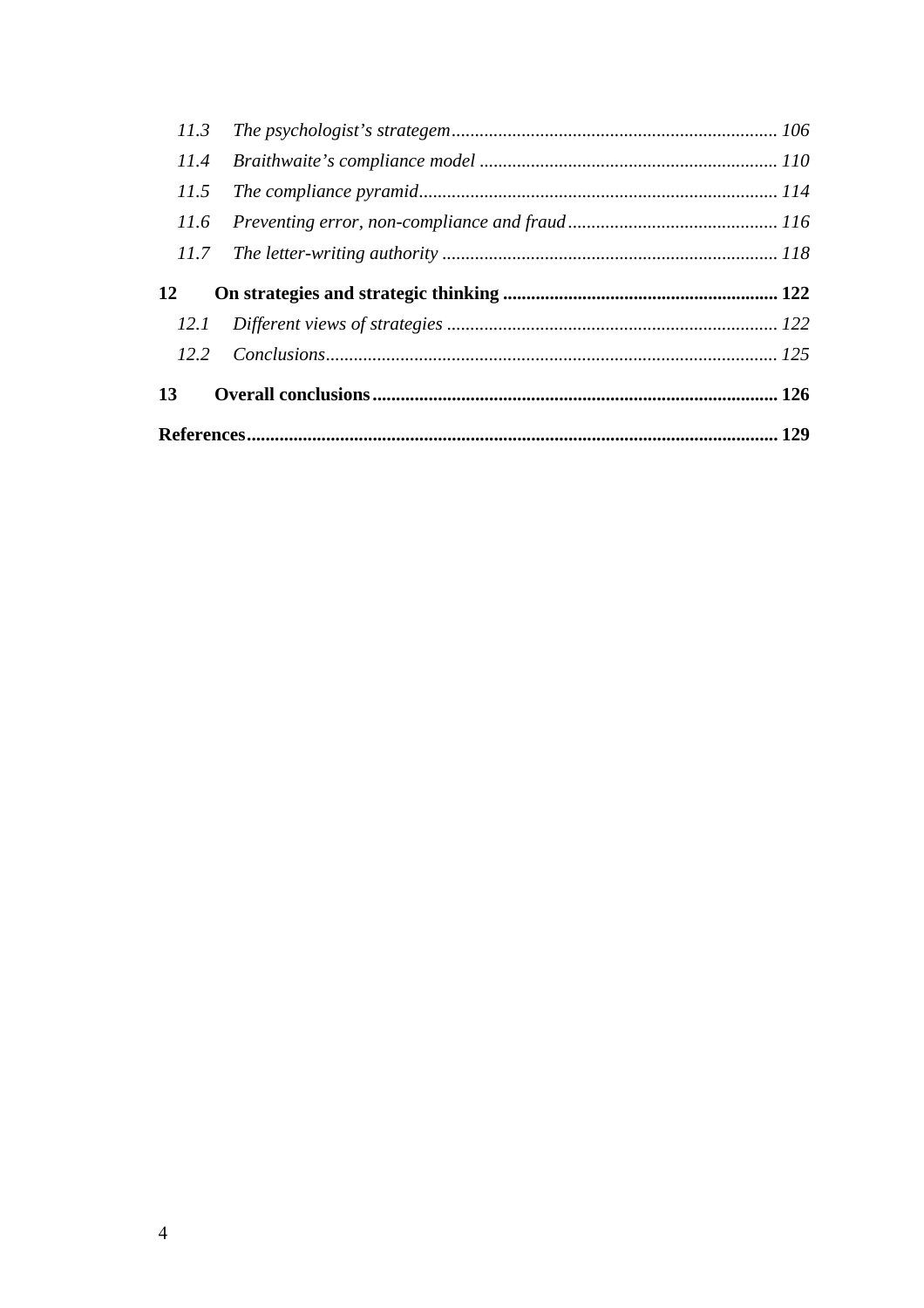#### **Foreword**

Progress is always necessary. Not to progress is to stagnate and to retrogress. It is therefore important for a tax administration to take advantage of the research and knowledge that exists with regard to tax evasion and the behaviour of taxpayers.

This report has been commissioned by the Swedish Tax Agency. The purpose of the report is to describe the available research and knowledge in this sphere, and to make analyses and propose strategies: strategies that can best help to reduce the tax gap.

The research described in the report has been obtained from a number of different sources, both government bodies and academic institutions, and from well-known and less well-known researchers. While use has been made of a great deal of internal material from the Swedish Tax Agency itself, most is from institutions and researchers outside Sweden.

Research and knowledge are necessary, but it is not until conclusions are drawn and ideas are translated into action that effects can be achieved. This report therefore contains an account of research results from a wide variety of areas, as well as conclusions and a number of proposals for appropriate strategies and measures. While these proposals are in no way exhaustive or complete, the report does contain a good deal of knowledge that can form the basis for continued discussion and development.

Although the report has been produced for the use of the Swedish Tax Agency, much of the content should also be of interest to tax administrations in other countries.

Solna, Sweden, 1 August 2005

Lennart Wittberg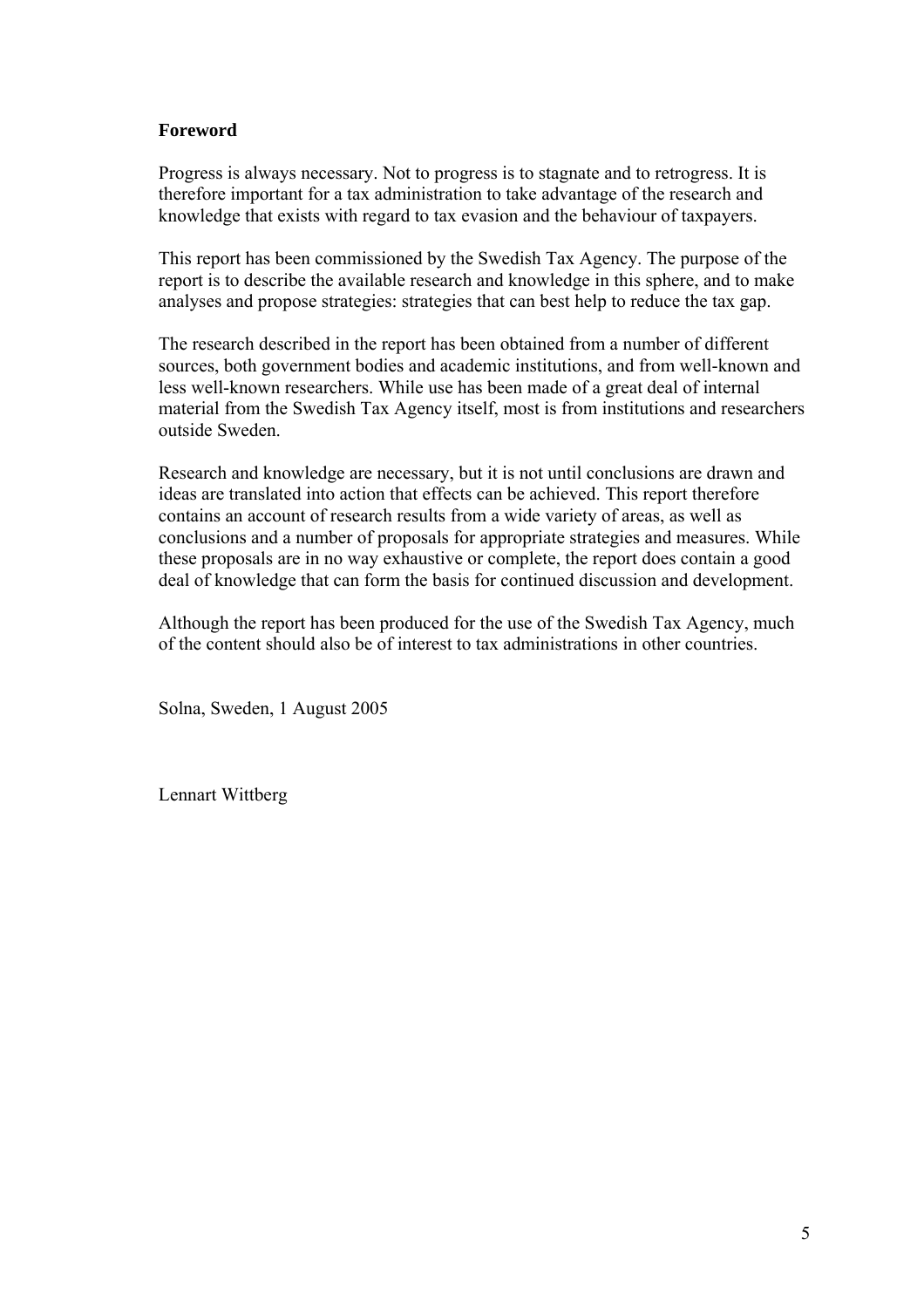*It is a good habit now and then to question things that one has taken for granted for years.* 

German proverb

#### **Summary**

#### **Reasons why rules are complied with or broken**

There are several reasons for tax avoidance and tax evasion. However, research clearly shows that financial incentive, as well as the risk of detection and punishment, is less important than the influence of norms and moral values.

Human behaviour is governed to a great extent by social norms, which means that people do what other people do and that they avoid doing things that can lead to social disapproval. One of the strongest norms governing human behaviour is reciprocity. This means that people "repay" a certain kind of behaviour. An individual will choose to cooperate and to contribute to the common good if others are doing the same. It is also about conditional cooperation. These norms have developed through evolution and are both socially learnt and biologically inherited.

This has importance for the way in which, in general terms, a system of risk of detection and punishment can influence behaviour. Most people comply with rules, not because they are afraid of being found out and punished for not doing so, but because they regard it as being right and because others are doing it. The deterrent effect of compliance enforcement is therefore slight, but its norm-reinforcing effect is all the greater. Since a prerequisite for compliance is that other people are complying with the rules, people must be able to trust to the fact that other people cannot break the rules and go unpunished, and so compliance enforcement is important. A system of risk of detection and punishment enables people to trust that other people are complying with the rules; then they, too, will comply with the rules themselves.

#### **Trust is crucial**

Public trust and confidence in the ability of a government body or authority to ensure that other people comply with rules is therefore absolutely crucial: public confidence in an authority is on the whole extremely important. People who trust the tax administration are less likely to evade or fiddle their tax than people who do not. The trustworthiness and credibility of an authority also has an effect on everything it does. An individual will more readily accept a negative decision if the action of the authority was perceived as fair. The feeling of trust and of being treated justly and fairly is influenced by what attitude the authority has. Citizens who feel they are treated with respect, understanding and helpfulness will have more confidence in the authority. The importance of a high degree of trust and confidence in the tax administration cannot be overestimated.

Increased compliance and increased trust are mutually reinforcing. Resistance or hostility from taxpayers because of bad behaviour on the part of the tax administration leads to reduced compliance and reduced trust, and in this case, too, the reduction is mutually reinforcing.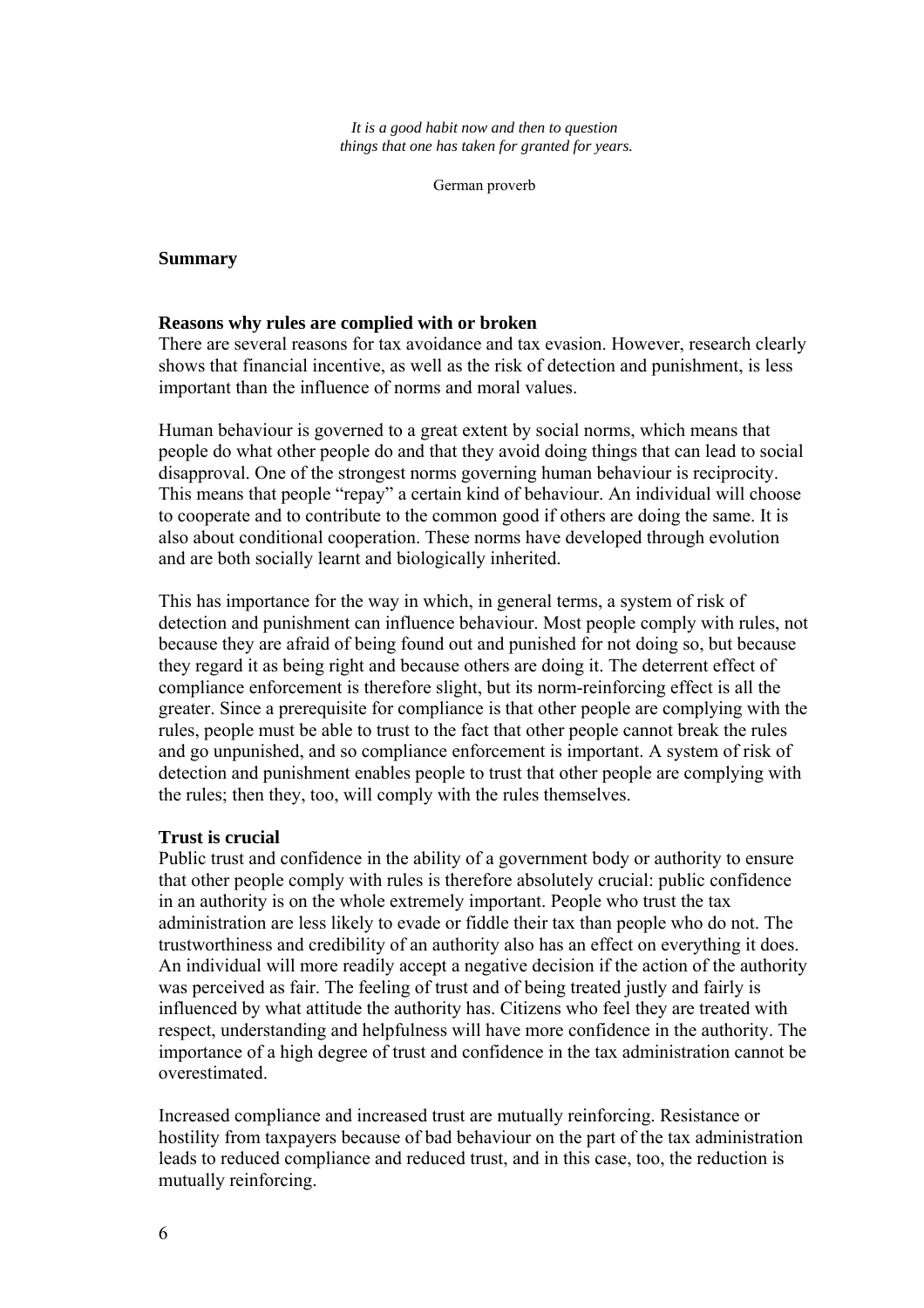#### **Knowledge about the tax gap**

The knowledge possessed by the Swedish Tax Agency on the subject of tax evasion behaviour and its causes is insufficient. There are historical reasons for this, inasmuch as previous taxation organisations were based largely on personal knowledge of the taxpayers. In the situation we have today, what are needed instead are specialised operations that can collect and compile knowledge.

The knowledge we have of the "tax gap" in Sweden indicates that it has remained unchanged for the last two decades (the "tax gap" represents the shortfall between theoretically correct revenue and the actual revenue collected, attributable to noncompliance with tax laws). There is nothing to indicate that the tax gap will increase. The greater part of the tax gap is made up of illicit work in the informal economy and unreported income, and a very large proportion of it can be attributed to small businesses. Big companies go in for highly advanced tax planning, which also leads to a big tax gap. Medium-sized companies do not go in for advanced tax planning to the same degree, nor do they participate in the informal sector to any great extent.

Illicit work has a negative effect on the economy as a whole; licit work is always better even if illicit work can in some cases be better than no work at all. Economic growth is slowed by tax evasion. When considering the consequences of tax evasion, one cannot simply assess the size of the tax gap but must also take into account the fact that the tax collected by government will be reduced overall as a result of the negative impact on economic growth.

There are structural reasons for tax evasion, one of which may have to do with the visibility of transactions. More tax evasion goes on in cash-based businesses since the transactions are easy to conceal. Another structural cause is what is frequently termed the post-industrial dilemma. Companies in the services sector often develop more poorly in terms of productivity than companies in the industrial sector. It is, for example, easier to increase productivity in the automotive industry than it is in the hairdressing sector. This creates an imbalance since the pressure on wage increases is just as great in both sectors. When productivity cannot increase, tax evasion may be viewed as the only possibility.

There is nothing to indicate that the tax burden has any influence on the degree or extent of tax evasion. On the other hand, the general public's acceptance of the tax system is important. If there is public acceptance of the tax system (even if there is high taxation) fewer people will evade tax than if there were no acceptance.

Unintentional errors or unintentional non-compliance are estimated to contribute not inconsiderably to the tax gap. There are several positive effects to be achieved by taking action to rectify unintentional errors or non-compliance. Compliance costs are reduced and trust (and thus the willingness to comply) increases. At the same time, limited audit resources can be concentrated on intentional non-compliance.

#### **Crime and punishment**

There exists a relatively large body of research into economic crime. This knowledge can also be used in the Swedish Tax Agency's other activities (that are not involved in working with economic crime). The basis for preventive work is to understand the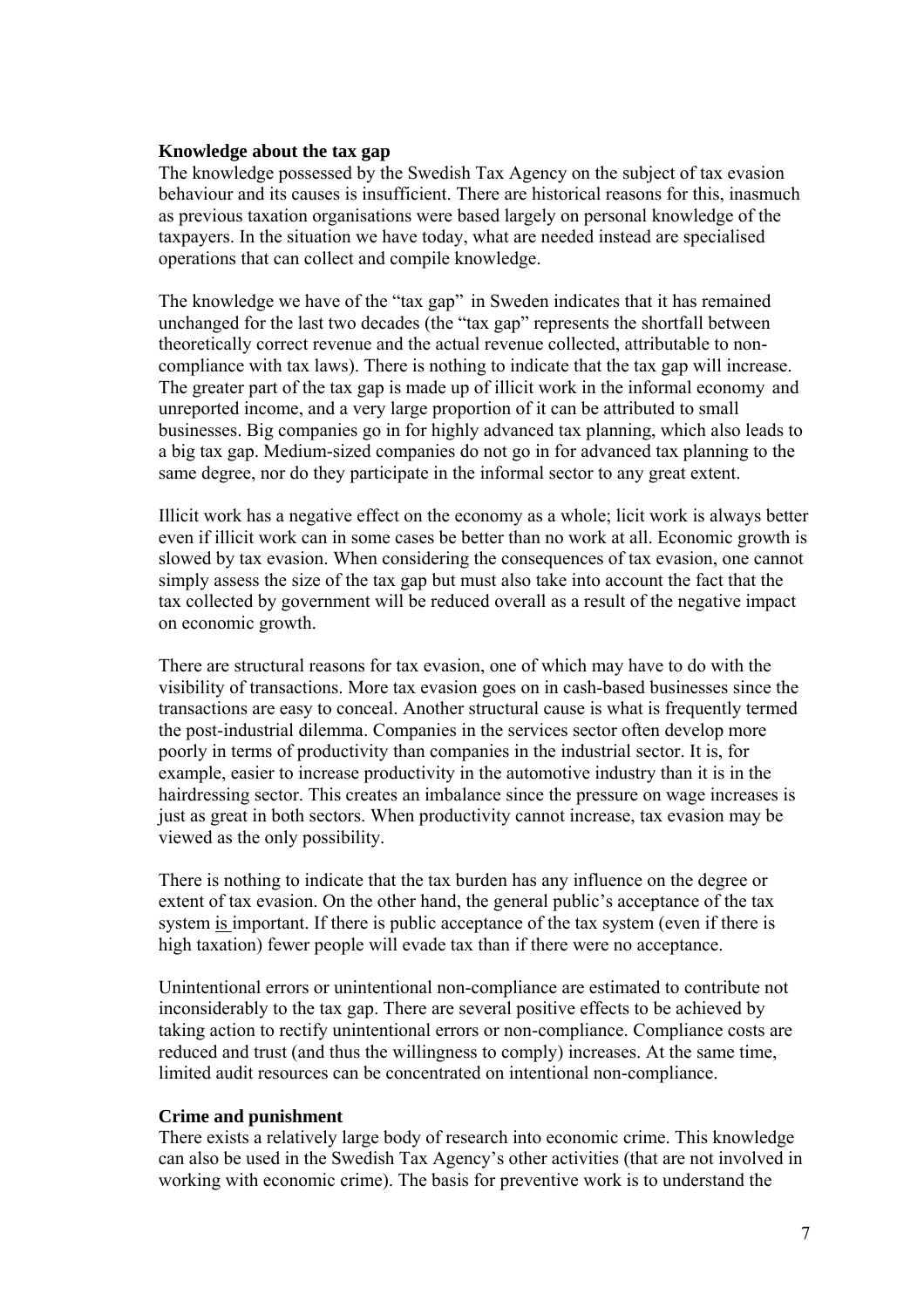causes of economic crime and tax evasion. The strategies chosen must have an effect on the causes and be based on a problem-oriented approach.

Punishment can have both negative and positive effects on behaviour. The outcome depends to a great extent on how the punishment or penalty is imposed. It must be perceived as just, fair and legitimate. Punishment has a very weak deterrent effect, but can help increase compliance if punishment is seen to make other people comply. There is much to indicate that the rules on tax penalties need to be revised.

#### **Audit strategies**

The existence of tax audit activities<sup>1</sup> has an absolutely crucial importance for compliance. There is, however, nothing to indicate any connection between the level of audit frequency and the general preventive effect of audit activities. Much more important is what is audited and how it is done. Successful audit activities must be able to contribute both to individual preventive effects and general preventive effects. Different audit strategies may then be required in different situations.

A general strategy should not be based on a specific type of tool, however (such as audit activities). The focus should be on problems and solutions, not on individual tools.

#### **Theories, models and measures**

There are many behavioural theories that can provide valuable knowledge of the causes of taxpayers' behaviour. One such is the Prospect Theory. From this theory it is possible to deduce inter alia that checking of the preliminary income tax levied in Sweden should be a successful strategy and that the preventive effect is greater the earlier the tax evasion is detected.

In the work of developing appropriate strategies to curb tax evasion, a variety of models can also be used. One example is the compliance pyramid that is employed in a number of countries. This involves dividing taxpayers into different groups: at the bottom of the pyramid are the honest taxpayers and at the top the dishonest taxpayers (with different degrees in between). Different measures are needed for different groups and the aim is to get most taxpayers to the bottom of the pyramid.

The measures taken by the Swedish Tax Agency consist not only of providing service to taxpayers, audit activities and proposing draft legislation. There are also other types of measures, such as campaigns aimed at influencing taxpayers' attitudes, letters sent to taxpayers with specific information targeted at the individual, cooperation with trade associations, and so on. These are measures which are in use but which could be used even more.

# **A general strategy**

A successful strategy builds on knowledge and an awareness that the world around one will be changed precisely because of the strategy one has chosen. This is not enough, however: a strategy must also be characterised by a holistic approach, flexibility and long-term thinking.

i<br>L

 $<sup>1</sup>$  Audit activities are taken to mean a range of compliance activities undertaken by a tax authority</sup> including checking, investigation, inspection, desk audits and field audits.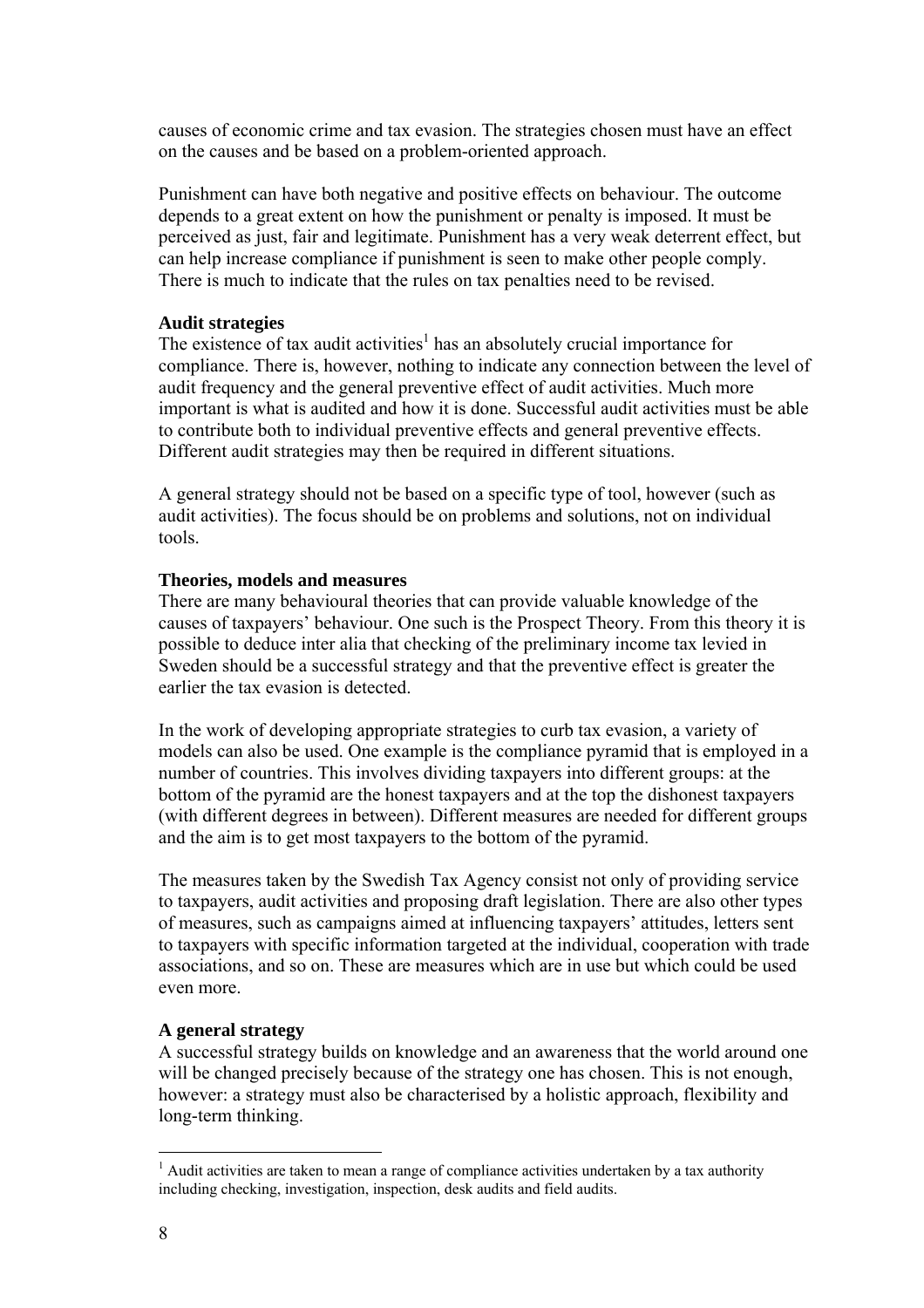At an overarching level, a general strategy may be described as follows:

- The strategy must always be founded on *knowledge*. Little knowledge can be misleading but sufficient knowledge can provide an insight that enables a number of situations to be understood. Knowledge is needed of the causes of errors, non-compliance and behaviours, and of the effects of different measures.
- The strategy should be aimed at solving identified *problems*. The strategy should not be tied to one tool or specific tools, but the aim must be to solve the problems using the most appropriate tools.
- An important starting point is that *norms and moral values* determine behaviour, and also that audit activity and punishment can maintain norms but only act as a deterrent to a limited extent. The cause of behaviour is what other people do. The Swedish Tax Agency should therefore ensure that *everybody else is doing the right thing and fulfilling their obligations as taxpayers*.
- In order for this to succeed, there must be a high level of *trust and confidence*  in the Tax Agency.

A holistic view is important, but it is also important to see the different parts and how they all hang together.

# **Specific measures**

Below are some *examples* of specific proposals that are put forward in the report. The background and reasons for the proposals appear later in the report.

- The effect of brochures and information letters can be intensified by using forms of address that place the recipient in as large a group as possible (see 3.2).
- The Tax Agency should also use alliances with other organisations to a greater extent than today in order to influence norms and attitudes (see 3.2).
- More information should be given to taxpayers about the possibilities the Tax Agency has of using information and records from third parties in its audit activities (see 6.4.1).
- The number of field audits of small companies should increase. On the other hand, the number of more extensive field audits of medium-sized companies should be reduced. The number of educational visits to medium-sized companies should increase, as well as the number of greatly delimited field audits (see 6.5.2).
- The work of preventing unintentional errors and non-compliance should be further intensified (see 7.4, 7.5).
- The rules for tax penalties should be reviewed (see 9.2).
- It should be possible for taxpayers to publicly disassociate themselves from tax evasion on-line (see 11.3.1).
- The Tax Agency should provide more information about adjustment decisions made in favour of taxpayers (see 11.3.3).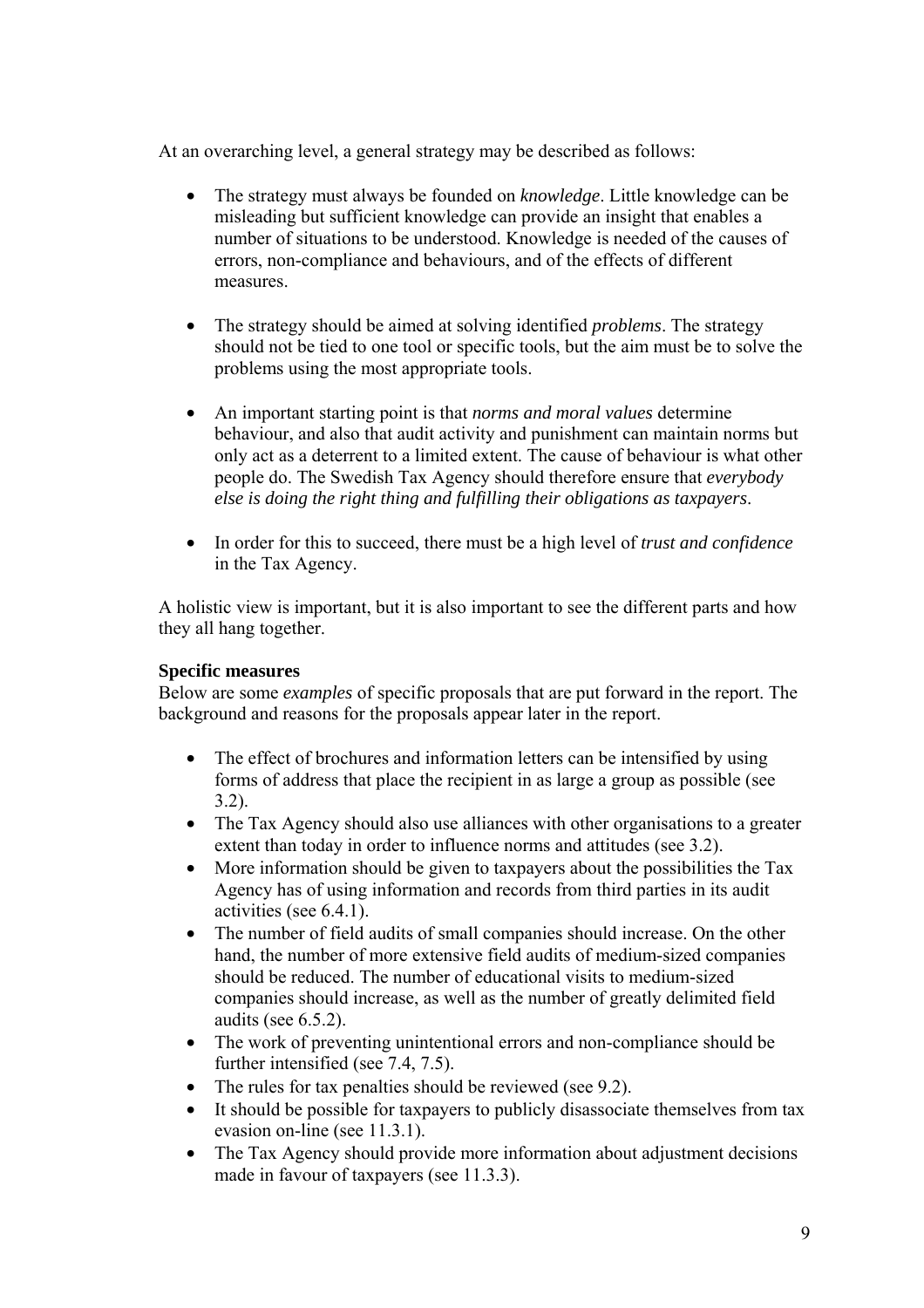- In brochures and similar, it should be stated clearly *why* a certain form has to be used or *why* a certain box has to be filled in (see 11.3.6).
- Sending letters direct to taxpayers is a method that should be used more frequently (see 11.7).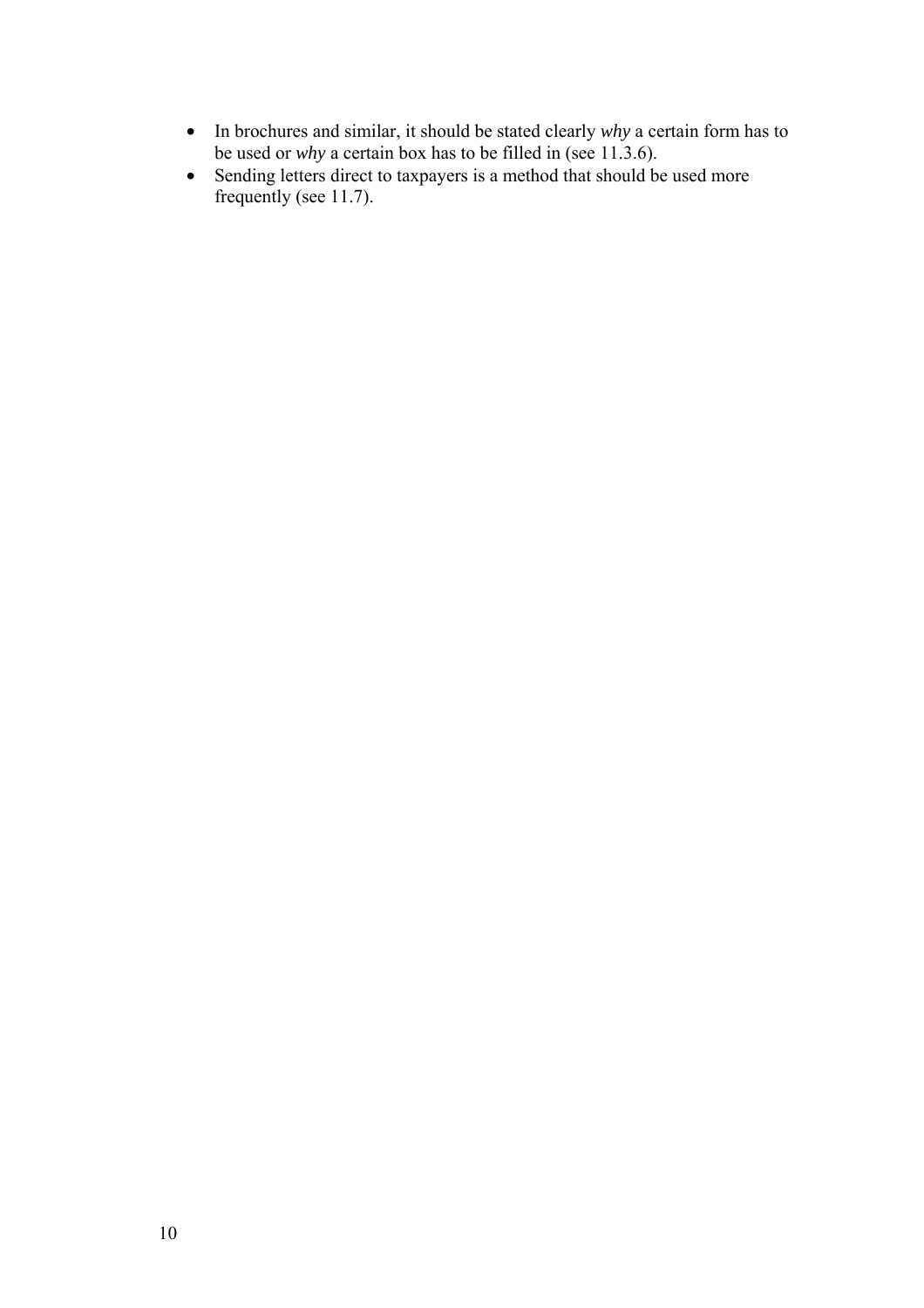#### *In this world nothing is certain but death and taxes.*

Benjamin Franklin

#### **1 Introduction**

The problem of tax evasion has existed for as long as taxes have existed. The question is how a tax administration, with limited resources and limited opportunity for surveillance and audit activities, should act to achieve its objectives.

The best thing from a tax administration's point of view would be for everyone's tax to be right or correct from the very start, that is to say compliance that is fully and genuinely voluntary. The measures that a tax administration chooses to implement should in other words have a preventive effect. Preventive measures are key, even if there will always be a need to do something about errors that have already occurred. In the sphere of medicine, different types of methods are described for preventing disease. *Primary prevention* involves measures to prevent the occurrence of a disease; *secondary prevention* involves measures to detect the illness as early as possible and to provide rapid treatment; and *tertiary prevention* involves measures to reduce the harmful effects of established disease. The most successful policy in the long term should be to invest as far as possible in primary prevention.

Which strategies should one then adopt to achieve these aims? Here, research into tax evasion, as well as the Swedish Tax Agency's own experience, can be of use. We need to know more about the tax gap and about the reasons why tax evasion, errors and noncompliance occur. Since this is all about taxpayers' behaviour, we need more knowledge about human behaviour in general and about how people follow rules in particular. Notwithstanding, this is not enough – we also need to know how different measures work. How can audit activities and other measures have a preventive effect?

The aim of this report is to arrive at appropriate strategies using a scientific method of approach. Old truths declaimed such as "everyone knows" that such things go on or "it's always been like this" are perhaps myths or else perhaps the world has changed. Notwithstanding, complete knowledge can never be achieved, and research is not always right, but that is no reason for rejecting it.

To gain the best possible picture of the problem, an interdisciplinary approach has been applied. Research from disciplines such as economics, sociology and psychology has been used, but also disciplines like biology and philosophy have something to contribute. Subjects such as game theory and evolution add valuable knowledge. It becomes particularly interesting when links can be demonstrated between completely different areas. Based on these points of departure, the report considers the reasons for the tax gap (the shortfall between theoretically correct revenue and the actual revenue collected), the underlying causes of people's behaviour, and how audit activities, punishment and other measures work. From this, certain conclusions can be drawn and proposals for measures can be identified.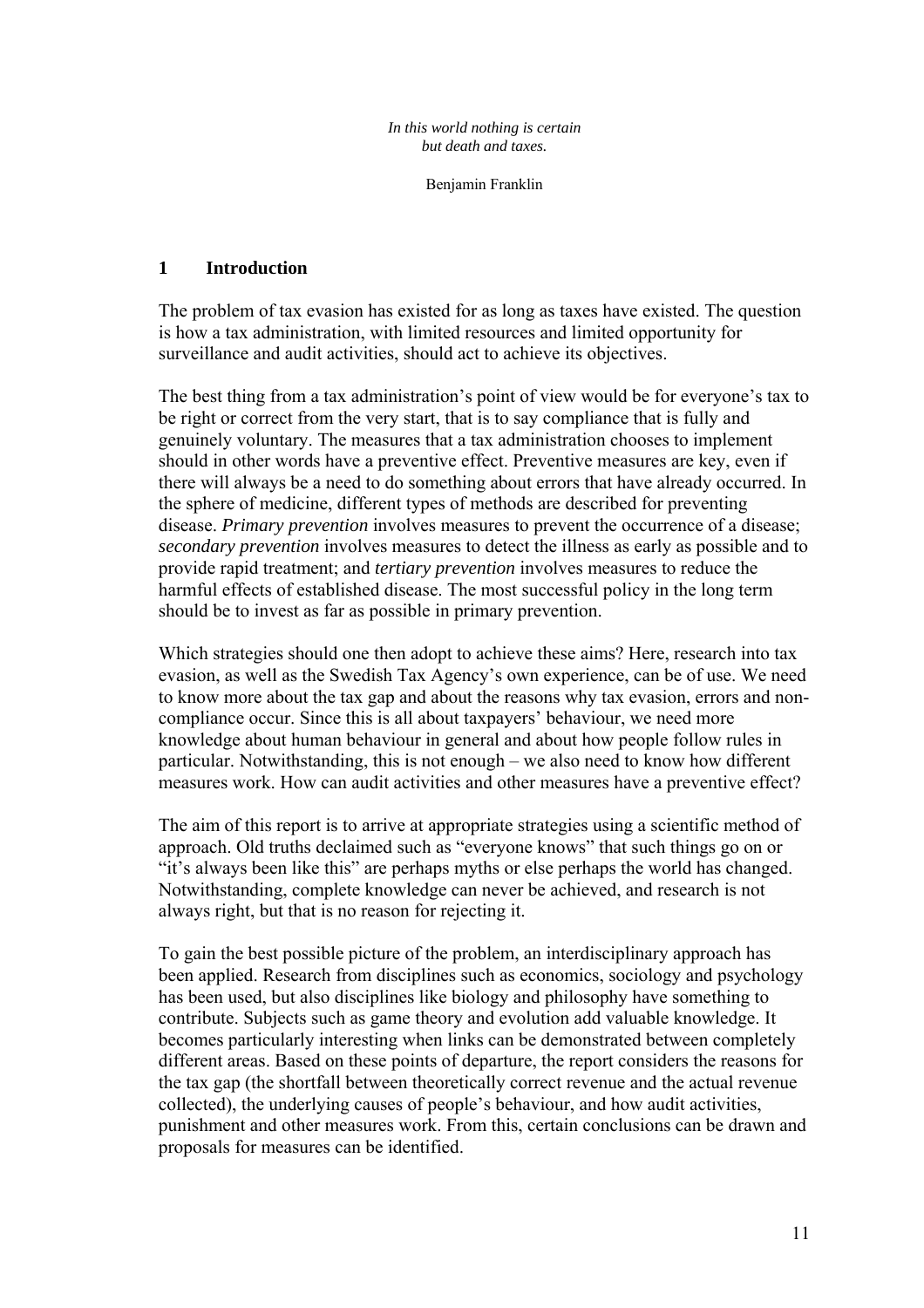The report consists of a number of different chapters that can be read independently of the others. The fullest, most comprehensive picture can of course be gained if all the parts are read. The report ends with some overall conclusions. It is easy to observe that research offers a great deal of knowledge that can be of value when developing strategies, ranging from small, simple stratagems and measures to fundamental approaches and ideas.

The research results presented provide the basis for identifying considerably more concrete measures and proposals than are actually mentioned in the report. One possibility, and hope, is that each new proposal for new measures and strategies can be checked off against the knowledge contained in this report, irrespective of the background for the proposal. It should lead to measures that pull in the same direction.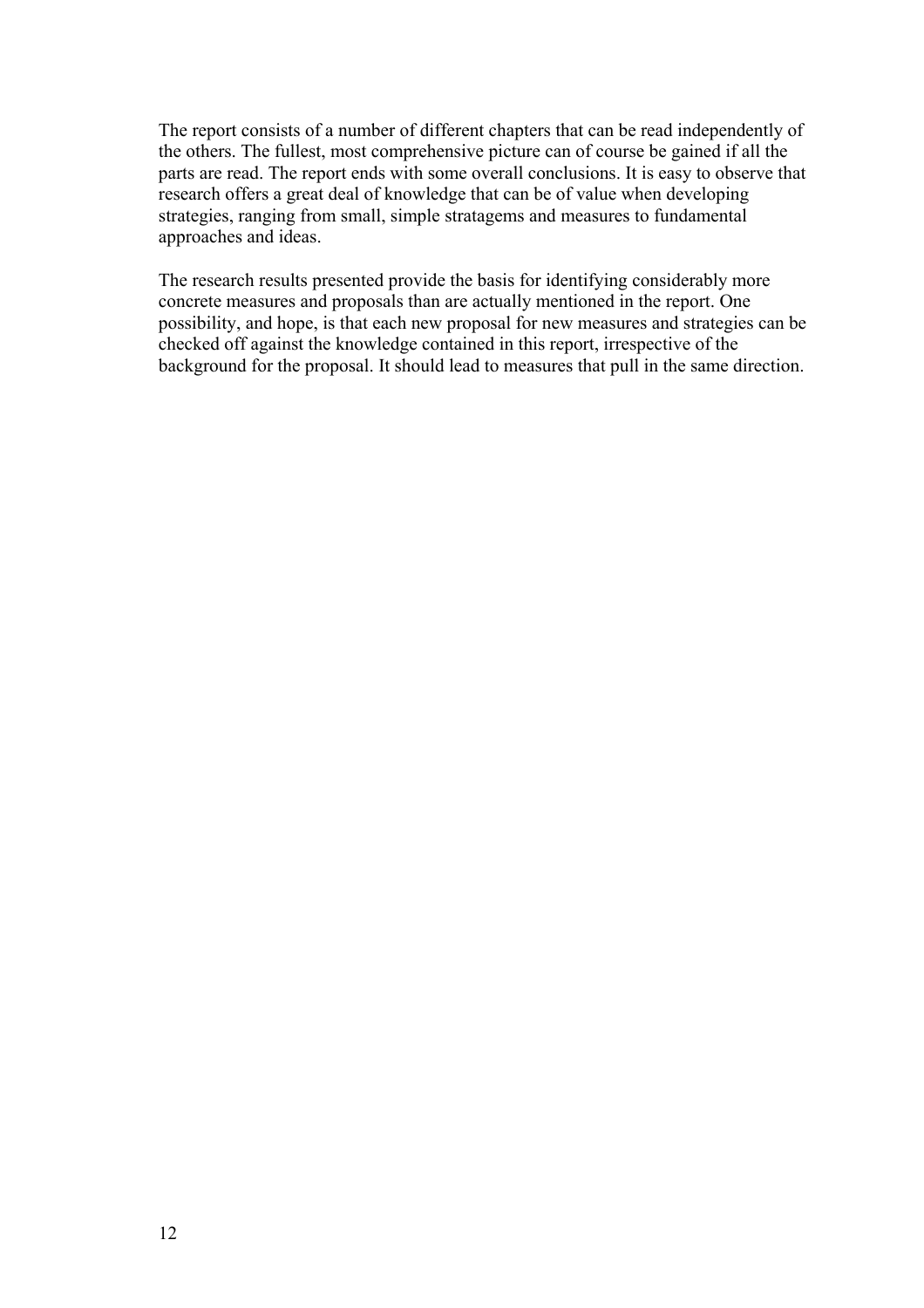*People can have a ruler, people can have a king, but the man people have cause to fear is the taxman.* 

Sumerian proverb, 2000 B.C.

#### **2 Research into tax evasion**

Research into tax compliance or taxpayers' behaviour began largely in 1972 as a result of the research done by Allingham and Sandmo. Allingham and Sandmo presented a model which, in simplified terms, posited that tax evasion was a product of the risk of detection and punishment in the form of tax penalties.

This was a purely economic approach based on economic rationality, defined simply as a "calculus of pleasure and pain" expressed in monetary terms.

In its extreme form, this narrow approach does not take into account any moral or social aspects of tax evasion but regards it as a purely economic decision. There are gains to be made if the evasion is successful and costs in terms of penalties if it fails.

If detection risk and punishment are the only factors that determine whether an individual will cheat on his tax or not, one can ask oneself how high the risk of detection must be in order for it not to be profitable to cheat. Let us assume that the tax penalty or penalty surcharge is 40 % and that the gain from the cheating is 1000. The cost of detection can then be calculated as 1.4 \* 1000 (the tax one would still have had to pay plus the penalty), that is to say 1400. It is not certain that the cheating will be discovered, and so this sum must be multiplied by the probability of detection. We can calculate the gain and the cost as follows:

| Gain | 1000                            |
|------|---------------------------------|
| Cost | 1400 * Probability of detection |

It is always profitable to cheat if the gain is greater than the cost: when the gain and the cost are the same, it is no longer profitable. This occurs at a detection probability of 71  $\%$ , since 1000/1400 = 0.71. This means that it is always profitable to cheat if the audit frequency (detection risk) is less than 71 %. Since the actual frequency is lower than this, it means that everyone should cheat. But not everyone cheats.

Taxpayers the world over cheat less than these models predict. Studies have shown that some people never cheat even if the risk of detection is non-existent (James et al 2001). There must, therefore, be other explanations for this behaviour.

With regard to detection risk and punishment, there should theoretically be no difference between whether the detection risk is increased or the punishment is increased: both measures should result in increased compliance. Empirical evidence does, however, suggest that the risk of detection is more important than the punishment (Sour 2001, Tyler 2001, Webley 2002). But the risk of detection is not the most important thing.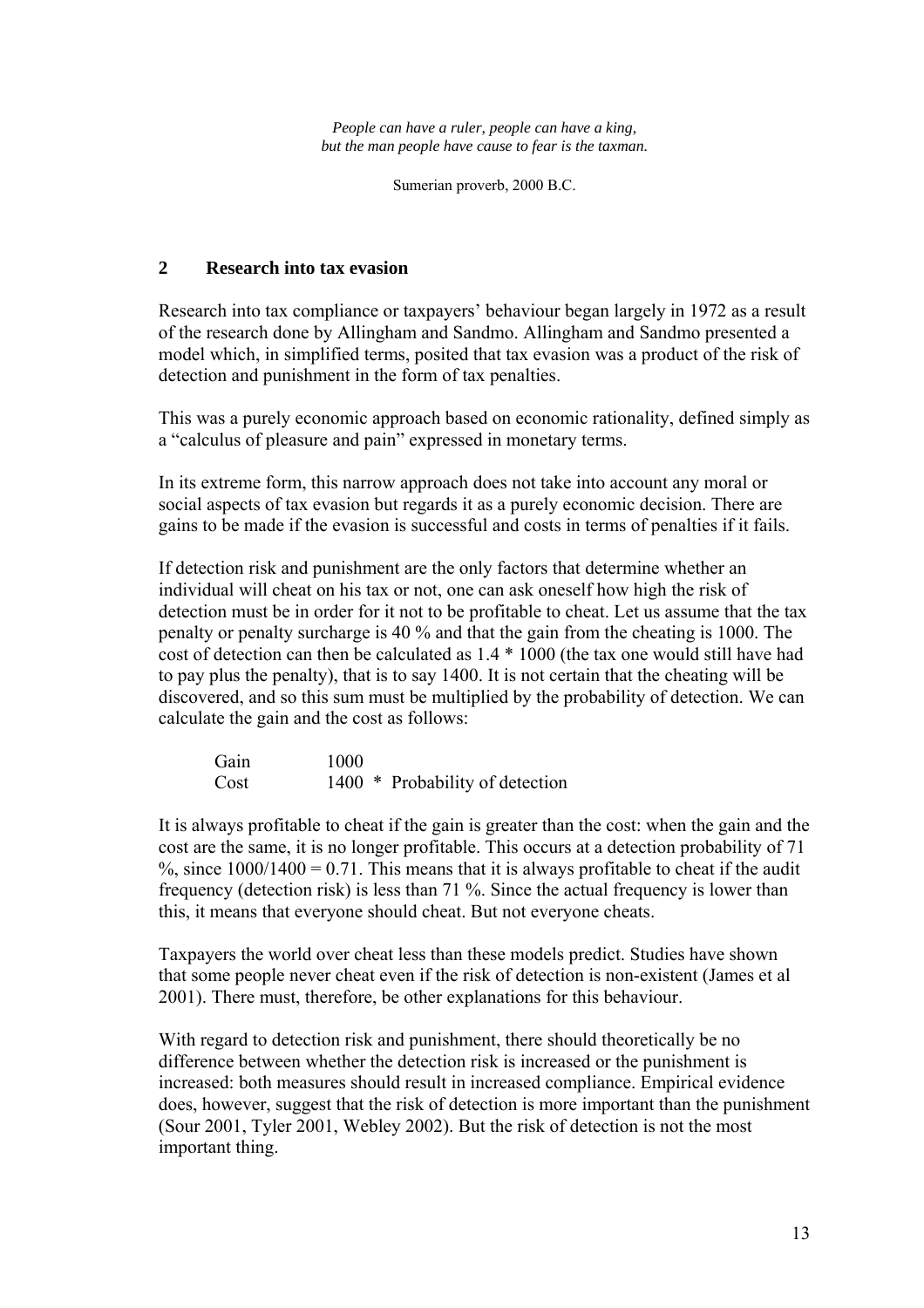Even if there is a connection between detection risk, sanctions and the degree of tax evasion, the research shows that *the fear of experiencing feelings of guilt and the risk of social stigmatisation has a considerably greater deterrent effect*. The research points to the fact that measures aimed at raising taxpayer morale have the greatest effect on the tax gap (Taylor 2001 a).

Feelings of guilt and social stigmatisation are about personal and social norms. Since they are more important than detection risk and punishment for influencing the behaviour of the individual, it is important for a tax administration to know how norms affect behaviour. A successful tax administration cannot rely solely on traditional methods such as audit activities and punishment. Underlying factors that govern human behaviour must be understood and treated in the right way.

Taxpayer morale is important for the prevalence of tax evasion. Research shows that equity, fairness, norms and trust in the tax authorities affect taxpayer morale (Torgler). People who regard themselves as having a higher taxpayer morale also experience a higher risk of detection (Andreoni et al 1998).

Even if there are other factors than economic rationality that are significant, it does not mean that economic self-interest can be completely disregarded as unimportant. Economic self-interest is important, particularly with regard to companies (James et al 2001). Economic self-interest should, however, be regarded as a factor that is balanced by other factors. Other factors are based on broader behavioural issues and build on other disciplines like psychology and sociology (and variants of these, such as fiscal psychology or social psychology).

It is not only important to ask ourselves why taxpayers cheat. The above considerations also show that we must ask ourselves why taxpayers do *not* cheat.

# **2.1 Causes of taxpayers' behaviour**

Below are a number of different reasons why some taxpayers cheat and others do not according to Webley (2002), who has done a good deal of research in this area.

#### **Opportunity**

The opportunity for cheating has been described, with the support of several studies, as being the most significant factor in order for cheating to occur. For example, a business-owner has considerably more opportunity than a wage-earner.

The question, however, is what are the cause and effect of this behaviour? Is it the case that people who have the opportunity to cheat do so precisely because the opportunities are greater, or do tax cheaters seek out situations where the opportunities are greater?

To understand this behaviour, studies of opportunity do not appear to be a practicable approach, however. The only thing we know about cheating and opportunity is that those who have the opportunity to cheat do so more than those with little or no opportunity, which should be self-evident. While this is an important piece of knowledge when one is looking for tax evaders, it does not explain the cause of the behaviour.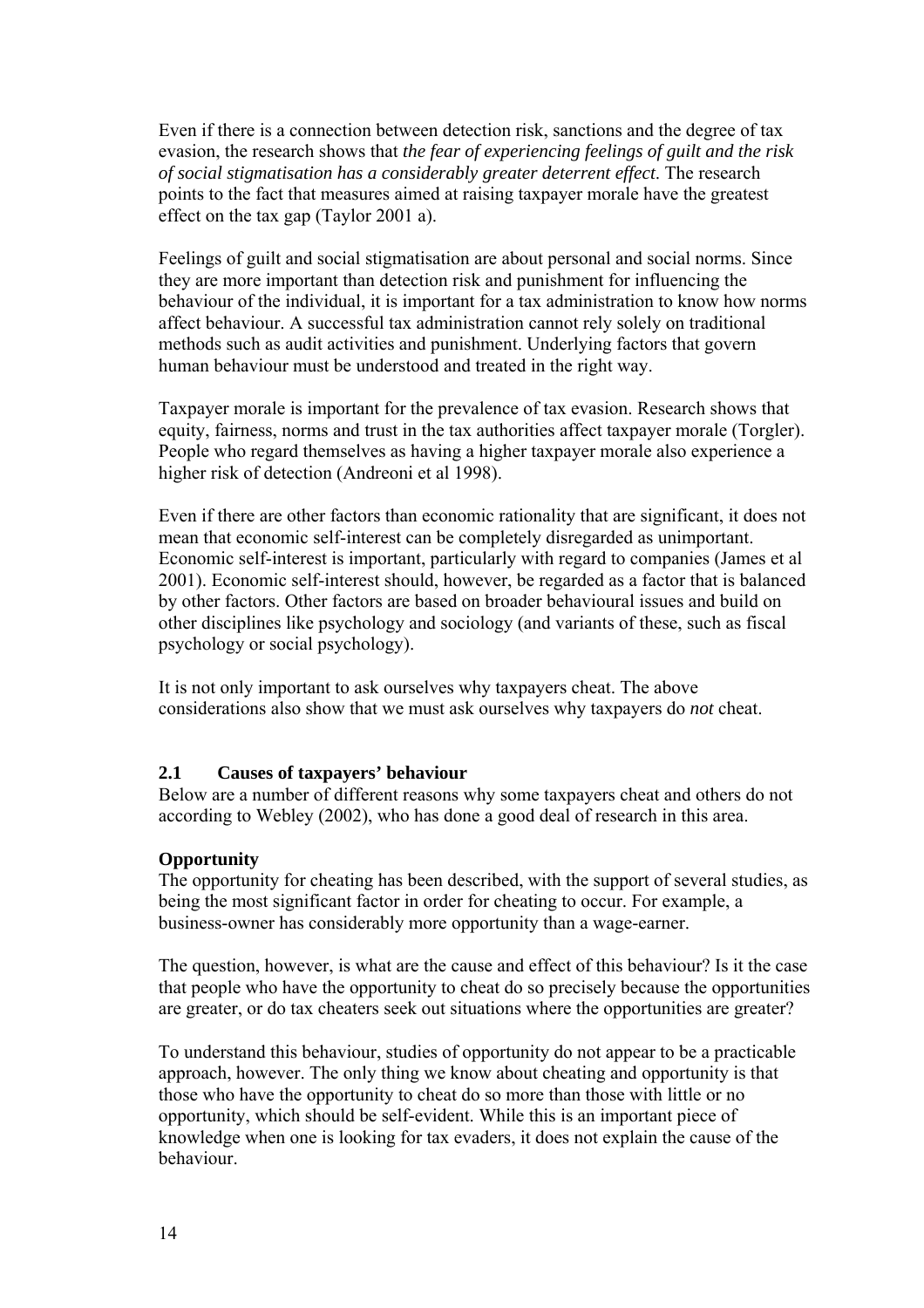#### **Equal and fair treatment**

The way taxpayers perceive equity and fairness in a tax system has importance for whether the system is accepted or not. There is horizontal injustice, which means that people with similar incomes are treated differently. There is also vertical injustice, which means that taxpayers do not consider they are getting value for the tax they pay.

#### **Individual differences**

There is wide support for the idea that egoism predicts the breaking of rules in a number of different areas. Also the attitude to rule-breaking is of great significance. However, it is difficult to decide whether the attitude influences the behaviour or vice versa.

#### **Social norms**

If a person believes that tax evasion is widespread, he or she is also more likely to cheat.

#### **Knowledge of taxation and the tax system**

Studies suggest that increased knowledge of the tax system has direct significance for the attitude to tax evasion.

Small business owners commonly have a poor knowledge of tax and book-keeping. Tax evasion is often connected to liquidity problems, which in turn are often associated with an inadequate knowledge of finance and accounting.

# **2.2 Conclusions**

Taxpayers' behaviour is influenced by a number of different factors. A successful strategy for measures to combat tax evasion must attend to all the relevant factors and how they affect one another.

While a great deal has been written about different aspects of compliance, there is very little to suggest how these different aspects should be combined to formulate an overarching strategy. An effective method for reducing tax evasion in one area can lead to it increasing in another area through tax evaders changing their activities to achieve the same gains.

Tax evasion can never be fought successfully unless we have knowledge of the causes and of the effects of measures taken to combat it.

In the remainder of this report, we will attempt to provide a deeper understanding of taxpayers' behaviour and the underlying causes. It is particularly important to study the significance of norms and moral values since they influence behaviour more than detection risk and punishment.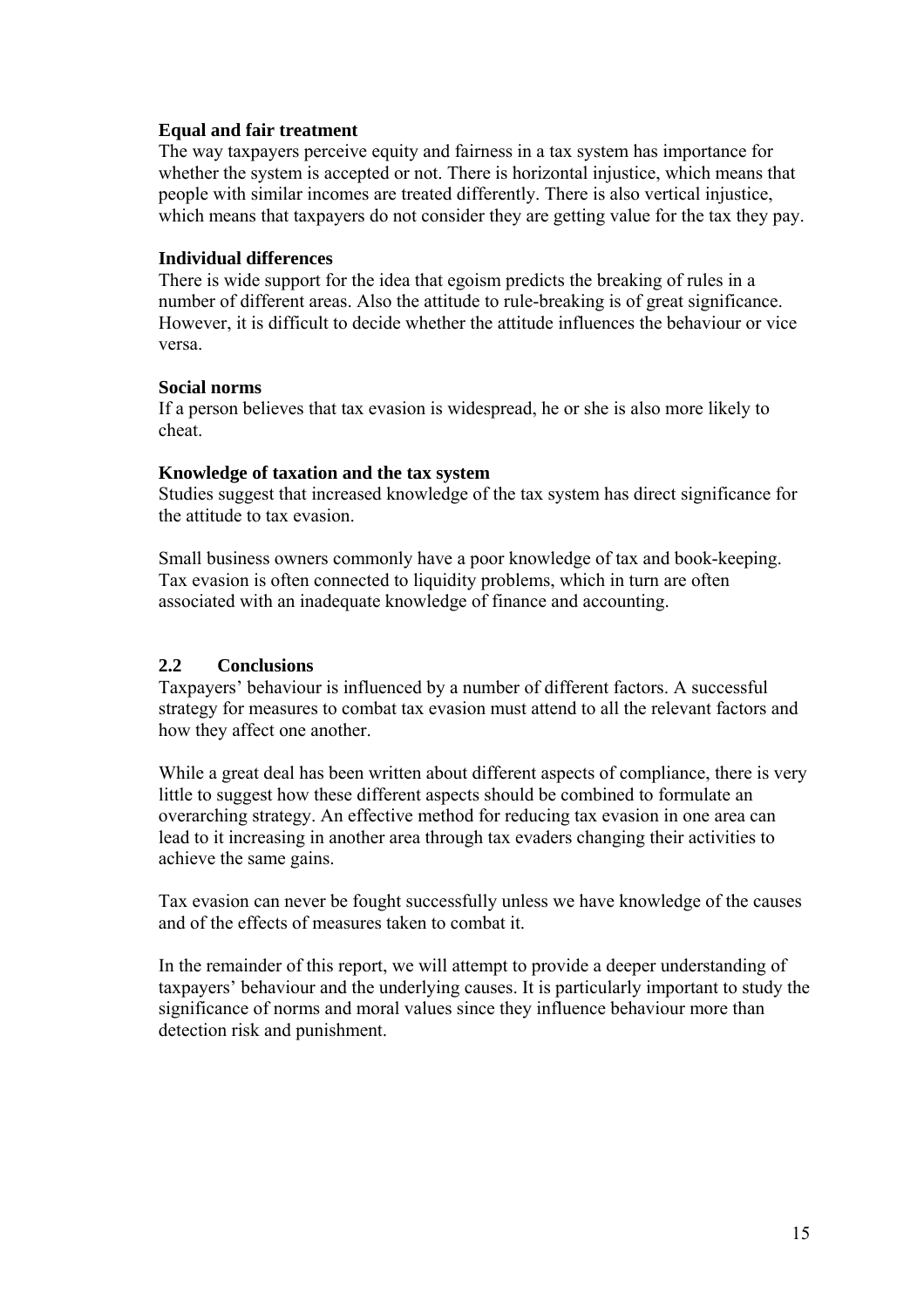*Laws never would be improved, if there were not numerous persons whose moral sentiments are better than the existing laws.* 

John Stuart Mill

# **3 On the importance of norms**

*Social norms* can be seen as the values of a certain social group. *Personal norms* are the individual's own ethical values and moral convictions (Wenzel 2002 a).

Social norms can work as a deterrent to tax evasion by way of the tax evader meeting with the disapproval of the people around him. Social norms can also encourage cheating if it is conceived of as something positive. The same is true of personal norms. Tax evasion can lead to feelings of shame and guilt or to feelings of pride and justification, depending on which norms apply.

In order for social norms to have any effect, the individual's environment must know of the act. Personal norms have an effect irrespective of whether anyone else knows of the act, since the individual always knows what he or she has done.

#### **3.1 Social identity determines which norms apply**

Through experiencing oneself as a member of a social group, attitudes and behaviours are adapted to the kinds of attitudes and behaviours that benefit the group instead of those that only benefit oneself, since the group is a reflection of the self. This indicates that self-interest need not be in opposition to the common interest.

Social values only have an effect if people identify themselves with the social group, however. Sometimes an individual regards himself or herself in terms of "*we*" and sometimes as "*I*", in contrast to "*the others*" or "*you/him/her*". When one regards oneself as "we", one has identified oneself with a group. An individual can identify himself or herself with a number of different groups and this can vary over time and from one situation to another (Taylor 2001 a). For example, an individual can sometimes see himself or herself as "we motorists" and sometimes as "we pedestrians" depending on the particular situation. The groups an individual identifies with are called *ingroups,* in contrast to other groups that an individual does not identify with, which are called *outgroups*.

The social norms of a group can thus influence the behaviour of individuals who identify with the group. This adjustment is not a result of group pressure but the result of a process in which the norms are internalised by the individual and become a real part of his or her values (Wenzel 2002 a). Social norms that are adopted by the individual become quite simply the individual's personal norms.

# **3.1.1 Social identity is influenced by others**

Social identity is partly a question of choice, partly a question of learning, but it is also about the influence of other people. We create an identity for ourselves based among other things on what we see of ourselves through others' eyes (Bruce 1999).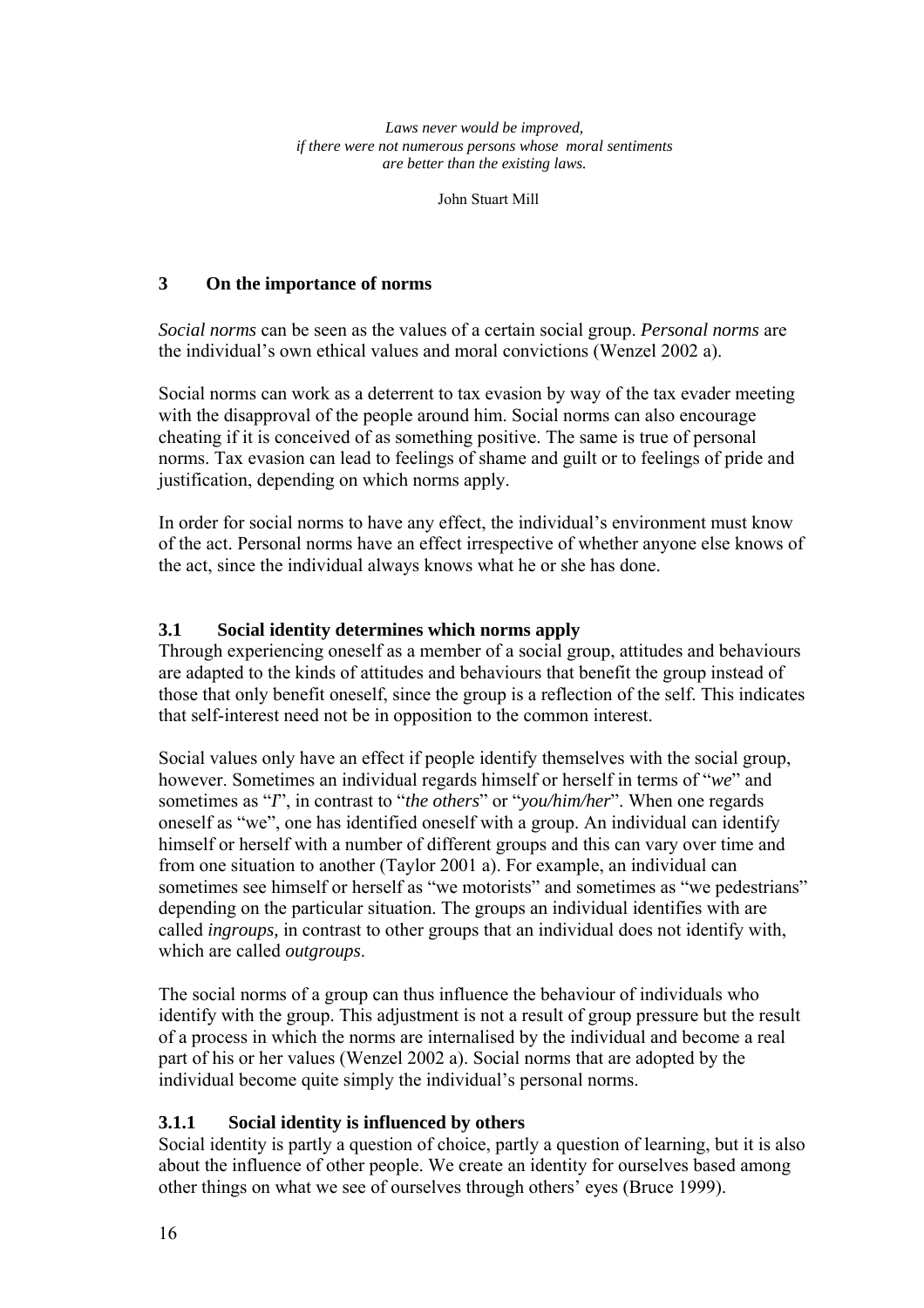How people see themselves is determined to a great extent by how others see them. This can also be self-fulfilling. A young girl who repeatedly fails to tidy her room, be ready on time and do other things she is supposed to do, may repeatedly be depicted as an "airhead" by her father, in a jocular sort of way and without any malicious intent. If the expression is repeated frequently by parents, relatives and friends, the girl may come to internalise this as an image of herself. She sees herself as scatterbrained and incompetent and comes more and more to act the part. An expression intended to describe an existing character can actually help to create precisely what it thought it had observed (Bruce 1999).

Another example might be an accountant who is falsely accused of having committed economic crime. He is jailed, loses his job, and his wife leaves him, taking the children with her. When he is released from prison he cannot get a job, his friends desert him and he is excluded from the golf club. While in prison he got to know people who did not look down on him for his alleged criminality. He gets an offer to work for some criminal individuals, which he sees as his only possibility. Treating people like criminals can make them precisely that (Bruce 1999).

In psychology, this is described as *Labeling Theory*. When society or some other authority punishes someone for a certain behaviour, the individual becomes a deviant and is placed outside society. This leads to a situation in which the individual himself considers himself as standing outside society. The individual begins to behave as society expects him to behave.

Many of these ideas derive from the work of the sociologist Howard Becker, who in 1963 wrote the following:

*Deviance is not a quality of the act the person commits, but rather a consequence of the application by others of rules and sanctions to an offender. The deviant is one to whom labels have successfully been applied; deviant behaviour is behaviour that people so label.* 

#### **3.1.2 Only those who are members of the "right" group can influence behaviour**

The social norms in the ingroup have significance for the individual's behaviour. The norms in the outgroup exercise no influence on the individual. However, a certain influence can at times be found inasmuch as the individual adopts the opposite norms compared with the outgroup. Ingroup members are regarded as more reliable, pleasant and trustworthy, while outgroup members are regarded as unreliable, unpleasant and untrustworthy. See Figure 3.1 below.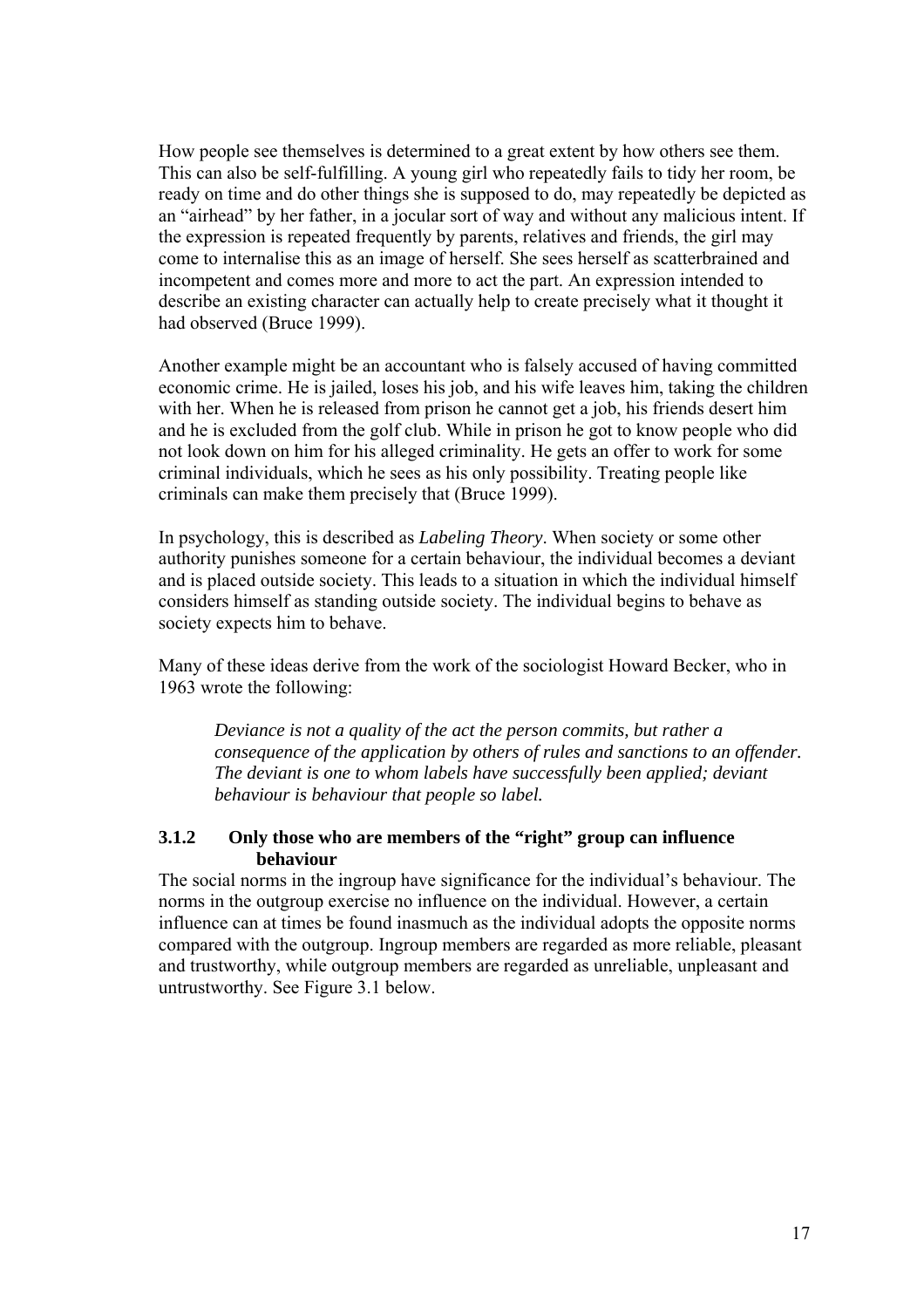

**Figure 3.1 Social identity determines which norms apply** 

#### **3.2 What does this mean for the tax administration?**

For a tax administration, it is therefore important to attempt to be included in the ingroup. All measures carried out by a representative of an outgroup will be regarded with great suspicion and scepticism. If similar measures are carried out by a representative of the ingroup they will be regarded more sympathetically. It can be difficult for a tax administration to try to belong to several different groups, and so the trick is to enlarge the ingroup so as to include everyone. It is thus a matter of getting taxpayers to think in terms of "we taxpayers" or "we citizens" and in that way making the group as large as possible and including the tax administration. This can affect the norms which are currently strongest in the individual and the tax administration can be experienced as more trustworthy and reliable. See Figure 3.2.



**Figure 3.2 An enlarged ingroup** 

It is possible to influence the psychological situation by placing the recipient in another category in another social context. Compare, for example, the following forms of address in a letter to a taxpayer:

*Dear NN* emphasising the individual's own self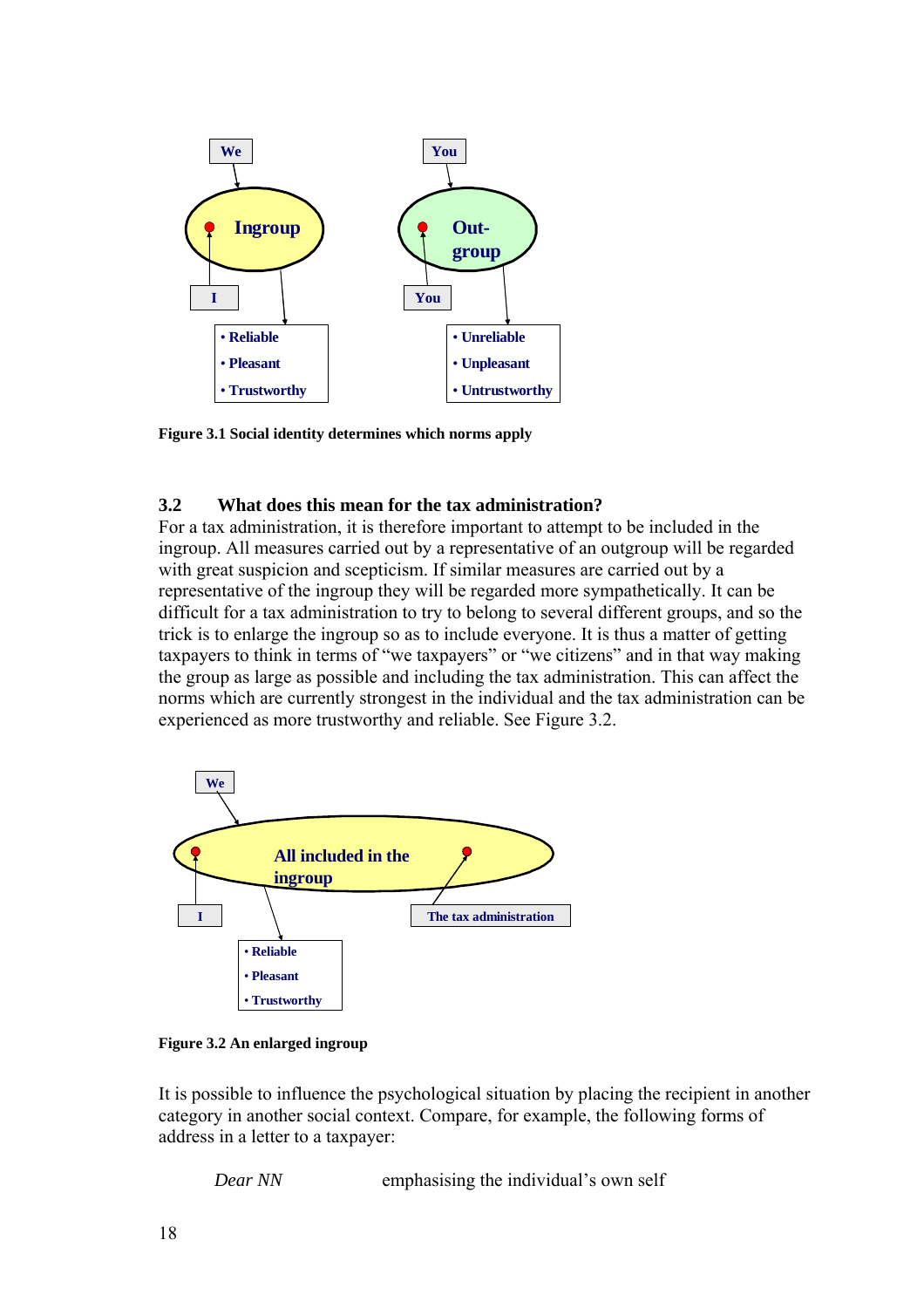*Dear Shoemaker* emphasising affiliation to the group of shoemakers *Dear Business-owner* emphasising affiliation to the group of business-owners *Dear Taxpayer* emphasising affiliation to the entire group of taxpayers

This may, but need not, be sufficient to place the recipient in another social context, and thus behaviour can also be influenced by shifting the frames of reference.

The above considerations should be taken into account when producing products intended to reach many taxpayers (for example the "Time to complete your tax return" brochure that is sent to all Swedish taxpayers). In creating these products, an effort should be made to place the recipient in as large an ingroup as possible.

Another method that a tax administration could use is to build alliances with participants who are members of the right ingroups. A taxpayer may perhaps take in a message which, for example, comes from his or her own trade organisation more readily than a message that comes from the tax administration.

#### **3.3 Behaviour can be influenced through norms**

That norms are important and that it is possible to influence behaviour through norms, has been demonstrated by studies from Australia and the USA. In Australia, a group of taxpayers were given the results of a questionnaire survey by special letter dispatch. The questionnaire showed that there was a difference between what *most people think*  and what they *think other people think*, that is to say a difference between people's own personal opinions and the opinions they think other people have. Most people believed that one should pay tax, but many people believed that other people did not think so. The result was that voluntary compliance was higher in the group that were told about the results of the questionnaire than among the others. Those who received the results gained the impression that most people believed that one should pay tax (Wenzel 2001 a).

A similar survey was done in Minnesota in the USA. A group of taxpayers were sent a letter with the following content:

*According to a recent public opinion survey, many Minnesotans believe other people routinely cheat on their taxes. This is not true, however. Audits by the Internal Revenue Service show that people who file tax returns report correctly and pay voluntarily 93 percent of the income taxes they owe. Most taxpayers file their returns accurately on time. Although some taxpayers owe money because of minor errors, a small number of taxpayers who deliberately cheat owe the bulk of unpaid taxes.*

The letter had a positive effect on compliance. Another group of taxpayers were sent another letter that contained rational arguments describing what the taxes would be used for and explaining that society would suffer if people did not pay their taxes. This letter had no effect (Minnesota Department of Revenue 1994).

That there is a difference between norms and norms is also shown by the previous example from Australia. Another group was namely told that the questionnaire showed a difference between what *most people actually do* and what they *think that other*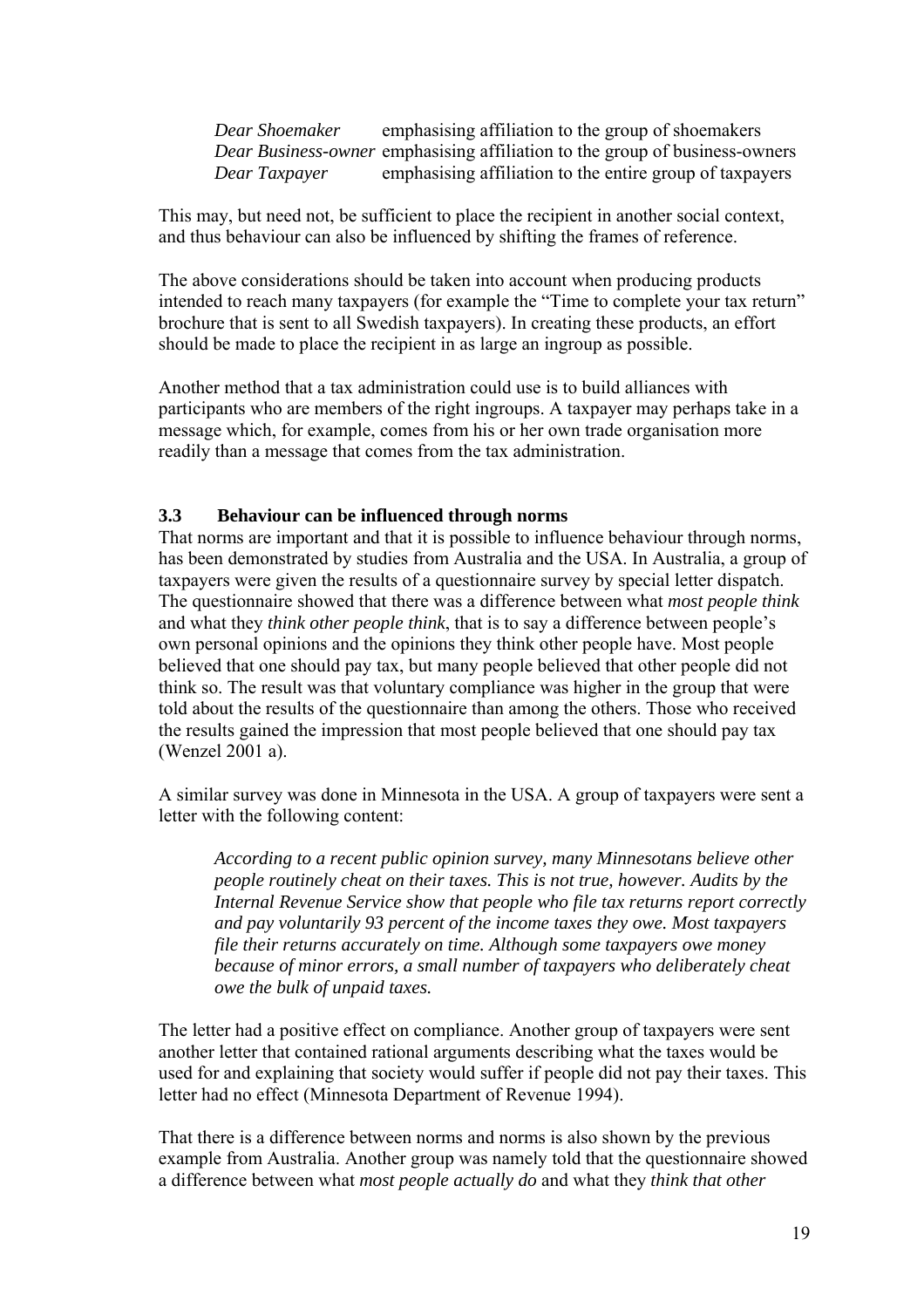*people do*. While most taxpayers are honest, many believe that other people cheat on their taxes. The results showed no difference in compliance.

The Swedish Tax Agency's own questionnaire surveys confirm the picture that most people regard themselves as honest while at the same time believing that other people are less honest (RSV 2003:2).

In these surveys, only 7 % of respondents agreed with the statement *"For my part it's OK that people cheat on their tax if they have the opportunity"*. This shows people's personal point of view, and the vast majority quite clearly do not accept tax evasion.

Questions about what people think about other people's tax evasion produce a different picture. Only 22 % of respondents agreed with the statement *"In Sweden everybody or almost everybody pays the tax they should"*.

People's own personal opinion is that tax evasion is not acceptable, but they do not believe that other people share that view. To inform people about that fact, that is to say the misunderstanding that exists, can lead directly to an increase in voluntary compliance.

#### **3.4 Do as others do or do the right thing?**

The classic American public service TV announcement against littering begins with a shot of a stately American Indian paddling his canoe up a river that carries with it various kinds of litter and pollution. After coming ashore close to a litter-filled roadside, the Indian sees how a bag of litter is flung out of the window of a passing car. The camera shot pans slowly from the litter at the Indian's feet to his face, where a tear is shown running down his cheek. Then a slogan appears: "*People start pollution, people can stop it*."

According to the organisation "Keep America Beautiful", this is the single most memorable and effective anti-litter message that has ever been communicated to the American public.

Research shows, however, that the film contains characteristics that are not optimal, or which are even negative, for the effect on littering. In addition to the effective message encouraging people to stop littering, the film also shows that people actually litter. Two different norms are ranged against one another, morally and descriptively.

Moral, or prescriptive, norms indicate which behaviours are socially acceptable or socially unacceptable. Descriptive norms indicate which behaviours actually occur. Extensive research indicates that both types of norm influence human behaviour; we tend to do what is both socially accepted and what is popular. The insight that these norms should be placed on a par with one another, instead of against one another, in connection with communication has a direct effect on how messages are apprehended or interpreted (Cialdini 1996).

#### **Descriptive norms**

Research is in agreement that descriptive norms influence behaviour. One example is a study that was carried out in 1969 in which a group of people standing staring up at the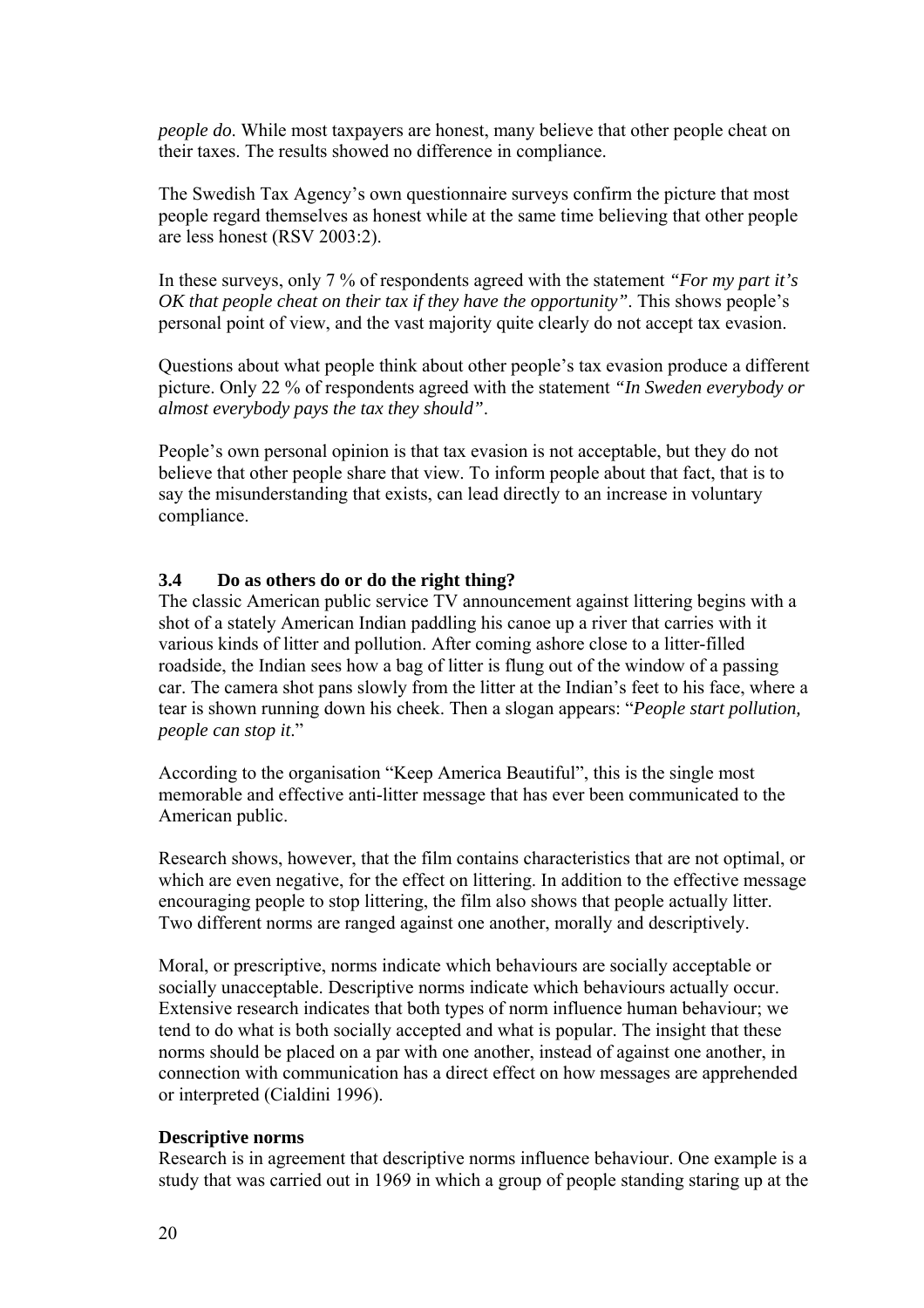sky on a street corner was gradually augmented by passers-by. In the end, 84 % of all passers-by did exactly the same as the group. Descriptive norms work like this: "*If everyone does or thinks it, it must be a reasonable thing to do or think*".

#### **Moral or prescriptive norms**

As opposed to descriptive norms which indicate what is actually done, moral norms indicate what should be done. They indicate the moral rules that apply within the group. Moral norms work by promising social rewards or punishments. When descriptive norms inform about behaviour, they are morally prescriptive.

# **Convincing experiment about the power of norms**

An experiment involving litter (Cialdini 1996) showed the power that norms have to influence behaviour. The aim of the experiment was to see whether people littered more in an already litter-filled environment compared with a clean environment.

The experiment was conducted by tucking flyers underneath the windscreen wipers of cars in a car park. The aim was to see whether the car drivers threw the flyers on the ground or not. The car park was prepared in two different ways: in the first the car park was completely clean, and in the second the car park was badly littered. To further accentuate the norm, in part of the experiment they had a passer-by throw litter so that the drivers saw this just before reaching their cars.

The bar chart below (Figure 3.3) shows how many drivers littered in a clean and in a littered environment respectively. There are two alternatives for the respective environments: a passer-by who litters and a passer-by who does not litter.



**Figure 3.3 Cialdini's experiment with norms** 

The most littering occurred in a littered environment where a passer-by littered. The least littering occurred in a clean environment where a passer-by littered. Seeing a passer-by littering thus reduced the littering in the clean environment but increased the littering in the already littered environment. The reason is that the passers-by made the car drivers aware of which norm was actually in force. Seeing someone littering in an already littered environment points very clearly to the prevailing norm. Seeing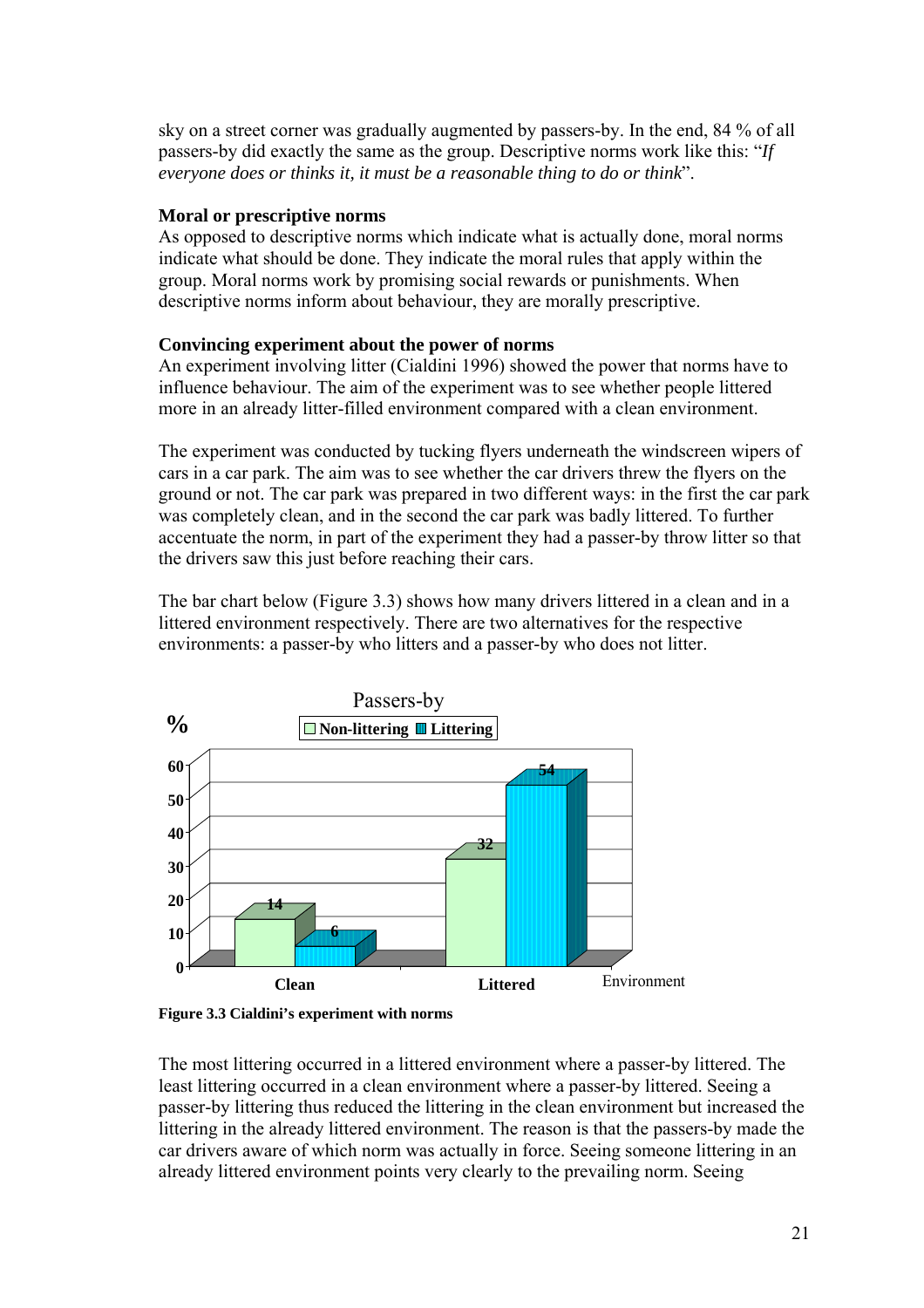someone littering in a clean environment creates a contrast which signals clearly that this is deviant behaviour that goes against the norm. Thus, this strengthens the norm that one should not litter.

People who are made aware that littering is a normal occurrence tend to litter more, not less. Therefore, when trying to change an undesirable behaviour, one should be very cautious about dramatising the negative effects of the behaviour by describing it as normal.

For a tax administration it is not a matter, therefore, of portraying tax evasion as normal, ordinary behaviour, for then it will increase. Instead, the fact should be emphasised that most taxpayers are honest and that cheating is the exception rather than the rule. Pointing to the honest majority can help to reduce cheating. The true picture must be given, the extent of cheating must not be kept secret, but the whole picture must be described so that the real proportions emerge.

#### **3.5 Scepticism about the importance of norms**

There have been some objections to the idea that norms should have decisive importance for the occurrence or non-occurrence of tax evasion.

Edlund and Åberg (2001) assert, among other things, that there is good reason to question the value of social norms as an explanation of compliance. A social norm must fulfil a function in order for it to be created and to survive. A sufficient number of people must have an interest in the norm being complied with. Most people probably have an interest in other people paying their taxes, but if they do not pay tax themselves they will still have access to government services. This is the classic "freerider" problem which can be solved partially through informal norms that condemn tax evasion. This is not enough, however. There must be communication about these questions and other people must have the possibility to furnish sanctions or rewards aimed at the individual. Research shows that taxpayers rarely get to know about tax evasion within their own group even if it is detected by the tax administration. Discussions about tax probably do not happen very often and such discussions are probably most common within groups that have major opportunities to avoid tax. In such groups the social norms can work in favour of tax evasion. Social norms do not have such an effect on people that they can counteract the opportunities and incentive for cheating. Economic self-interest takes over.

Why, then, do most people choose to cooperate and contribute to the public good by paying tax if economic self-interest says that it does not benefit the individual?

# **3.5.1 Why does cooperation occur?**

The existence of cooperation and helpfulness in all their forms has been a hard nut to crack for scientists throughout history. When Charles Darwin introduced the theory of natural selection in the second half of the 19th century, generous and altruistic behaviour became even more difficult to explain.

Everywhere among people and animals, Darwin saw cooperation and helpfulness. In the beginning, he was afraid that this apparently inexplicable phenomenon was a threat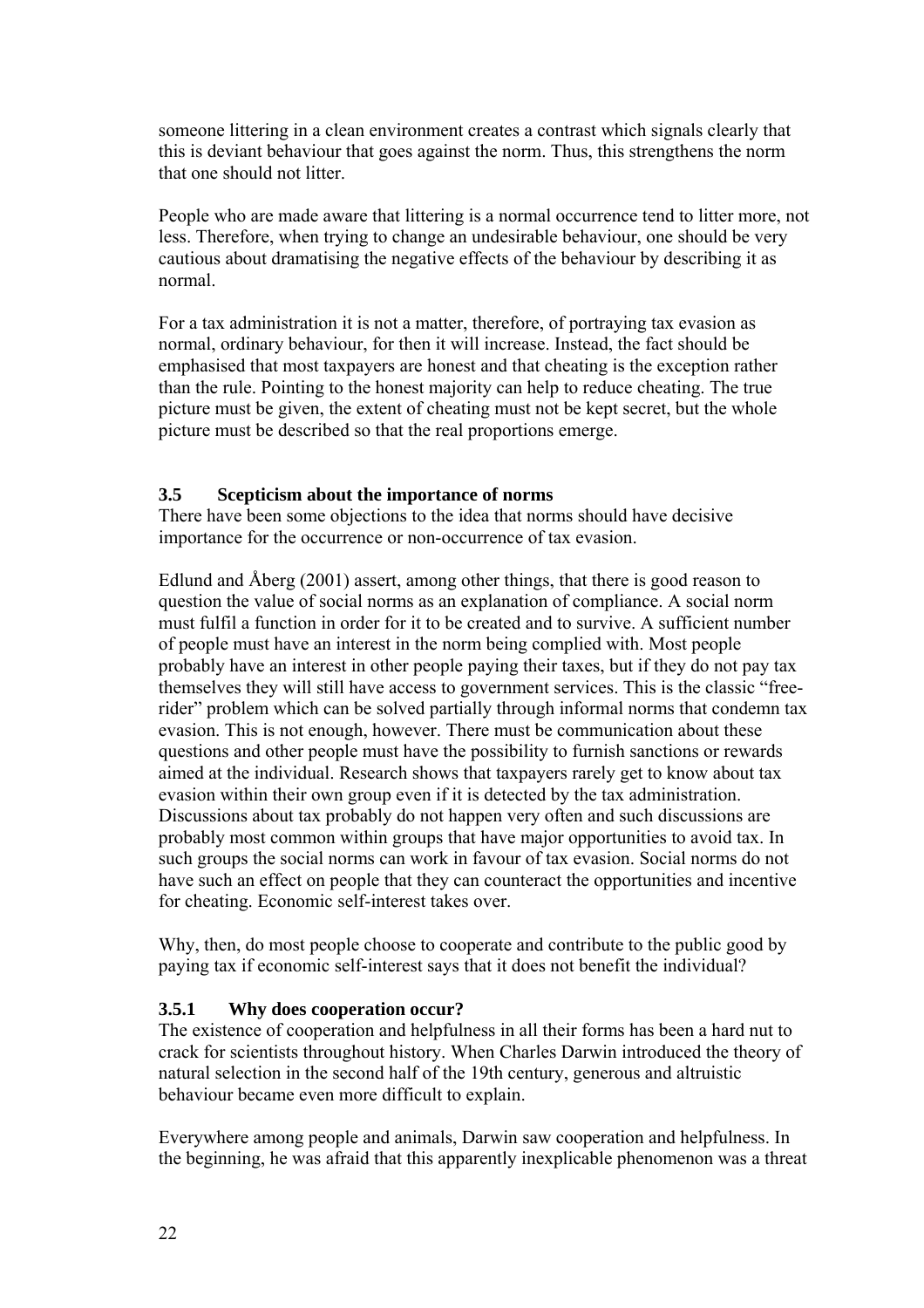to his entire theory of natural selection. How could natural selection favour unselfish, or altruistic, behaviour that is costly for the giver and that benefits others instead?

When Darwin studied colonies of insects, however, he discovered that their workers and soldiers willingly sacrificed themselves for the good of the colony. This made him realise that the theory of natural selection could also include family and close relatives. By benefiting one's relatives, one can benefit oneself. By helping your sister or brother, you are at the same time helping some of your own genes and in that way increasing the evolutionary success of your genes. Darwin's theory was nevertheless still unable to explain why unrelated individuals help one another (DN 2001).

It is not only a matter of biological evolution, however, but also social evolution. Social norms arise through an evolutionary process where individuals rationally imitate the behaviour of others. These norms are then based on a cost-benefit analysis; a balancing between the benefit of complying with a norm and the discomfort of deviating from others' actual or expected behaviour (Lindbäck 1997). If a social norm is of benefit to the species, all its members have an interest in it being developed and maintained. Darwin's theories are true also for the development of social norms.

The question is, then, what weighs heaviest when it comes to tax evasion? Economic self-interest can be important and may perhaps take over even if a person thinks that taxes must exist. Paying tax, which most people do, should then be a manifestation of irrational altruism and go against self-interest. Research is clear about this, however. *The fear of feelings of guilt and the risk of social stigmatisation, i.e. personal and social norms, have a considerably greater effect on the decision to pay tax than pure economic self-interest* (Taylor 2001 a). It is in the individual's interest to avoid feelings of guilt and social stigmatisation. Choosing to cooperate, for example by paying tax, is then not a question of altruism but very much a decision of benefit maximisation.

Research shows that individuals tend to cooperate with others even under circumstances when self-interest should result in them not doing so. People tend to contribute to the public good (for example pay tax) if they perceive other people doing it, even if they would benefit personally from not contributing (Lederman 2003 b).

There are extensive studies which show people's tendency to cooperate and repay in kind. It is a matter of *reciprocity* or mutual cooperation. People contribute and cooperate if they find that they are not being exploited and that others are also contributing. Even a lack of cooperation is repaid by a person no longer cooperating. Reciprocity need not be complete; most participants will accept certain exceptions as long as they are few (Tullberg).

#### The psychologist Cialdini (2001) believes that *reciprocity is one of the most basic norms governing human behaviour*.

Reciprocity can be recognised from everyday life. If we get a present from someone we feel an obligation to repay it; the same is true of repaying favours or invitations to parties. Researchers have shown that reciprocity is a strong norm in all cultures, and that it has been so for a very long time. A concrete example is from Ethiopia which, in 1985, despite extreme drought and many years of hunger, donated 5000 dollars to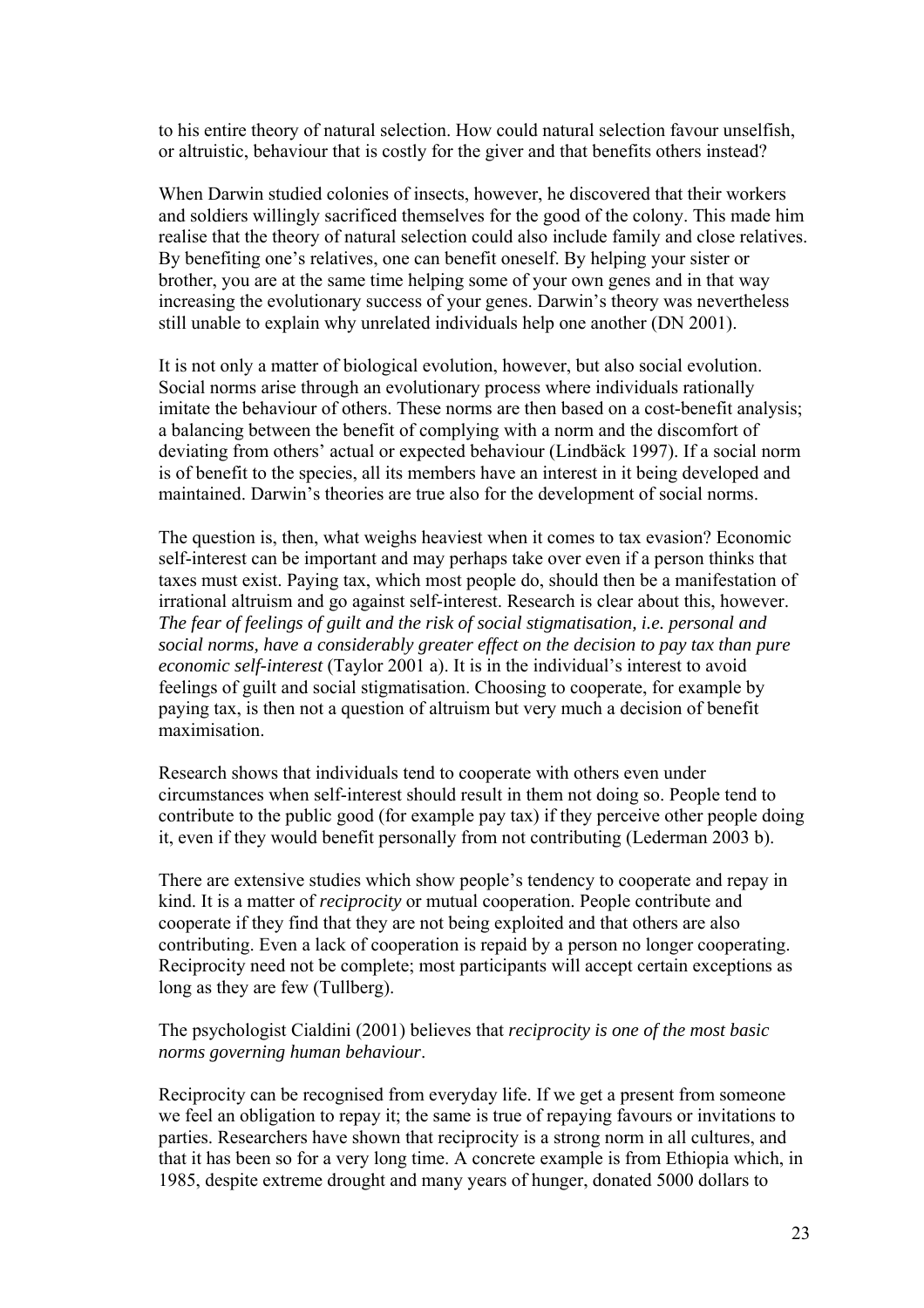Mexico in connection with an earthquake there. The reason was that Mexico had given money to Ethiopia in 1935 when it had been invaded by Italy (Cialdini 2001).

Cialdini (2001) also recounts an experience of his own, which shows the power of the norms of reciprocity. He was asked on the street by a 12-year-old boy if he would buy tickets to a boy scouts' circus. He declined, but then the boy said: "OK, if you won't buy any tickets at least buy some of our big chocolate bars; they only cost a dollar each". Cialdini bought a couple and then discovered that something strange had happened. The reason was that (a) he didn't like chocolate bars, (b) he likes dollars, (c) he stood there with two chocolate bars, and (d) the scout walked off with two of his dollars. Reciprocity also works in such a way that a concession from someone must be repaid with a concession of one's own. The scout had made a concession by saying that Cialdini didn't need to buy any tickets. Cialdini was then compelled to also make a concession, which in this case was to buy two chocolate bars (see also 11.3.3).

Norms of reciprocity can in other words be very strong, but they must also be beneficial if they are to survive.

#### **3.6 Cooperation is the best strategy**

If mutual repayment, or cooperation, is the best strategy, it is not surprising that evolution has created strong norms of reciprocity. That cooperation really is the best strategy is shown by research into game theory.

Game theory is used to study how individuals arrive at the best strategy in a given situation. A classic example from game theory is called the Prisoners' Dilemma.

Two burglars, Al and Bob, have been arrested by the police on suspicion of burglary. Unfortunately for the police, there is only evidence of illegal possession of a weapon. But the prosecutor puts them in separate cells and makes them an offer: mitigation of sentence if each offers evidence against the other; if both refuse they will at least go to jail for illegal possession of a weapon, one year each. If both testify against one another they will both go to jail with a substantial sentence, ten years each. If only one testifies he can go completely free, and the other will get 20 years. Both have the choice between cooperating by staying silent and informing on one another. The question is how Al and Bob respectively should act to achieve the best result?

The best strategy is to cooperate and for both to refuse to testify as the outcome will be one year's jail. But if neither party can trust the other, the result can be 20 years in jail. If Al informs on Bob he can go free, but that will mean that Bob gets 20 years in jail if he refuses (and vice versa). In that case it is better to strike first, that is to say to snitch. If both men snitch they will both get 10 years in jail, which is not the best outcome but is rational from the individual's perspective.

A more general variant of the Prisoners' Dilemma is described below (see Figure 3.4). Person A and Person B can choose between contributing (cooperating) and refraining from contributing (defecting). The outcome for the respective alternatives is shown in the figure by numbers – the higher the number, the better the outcome.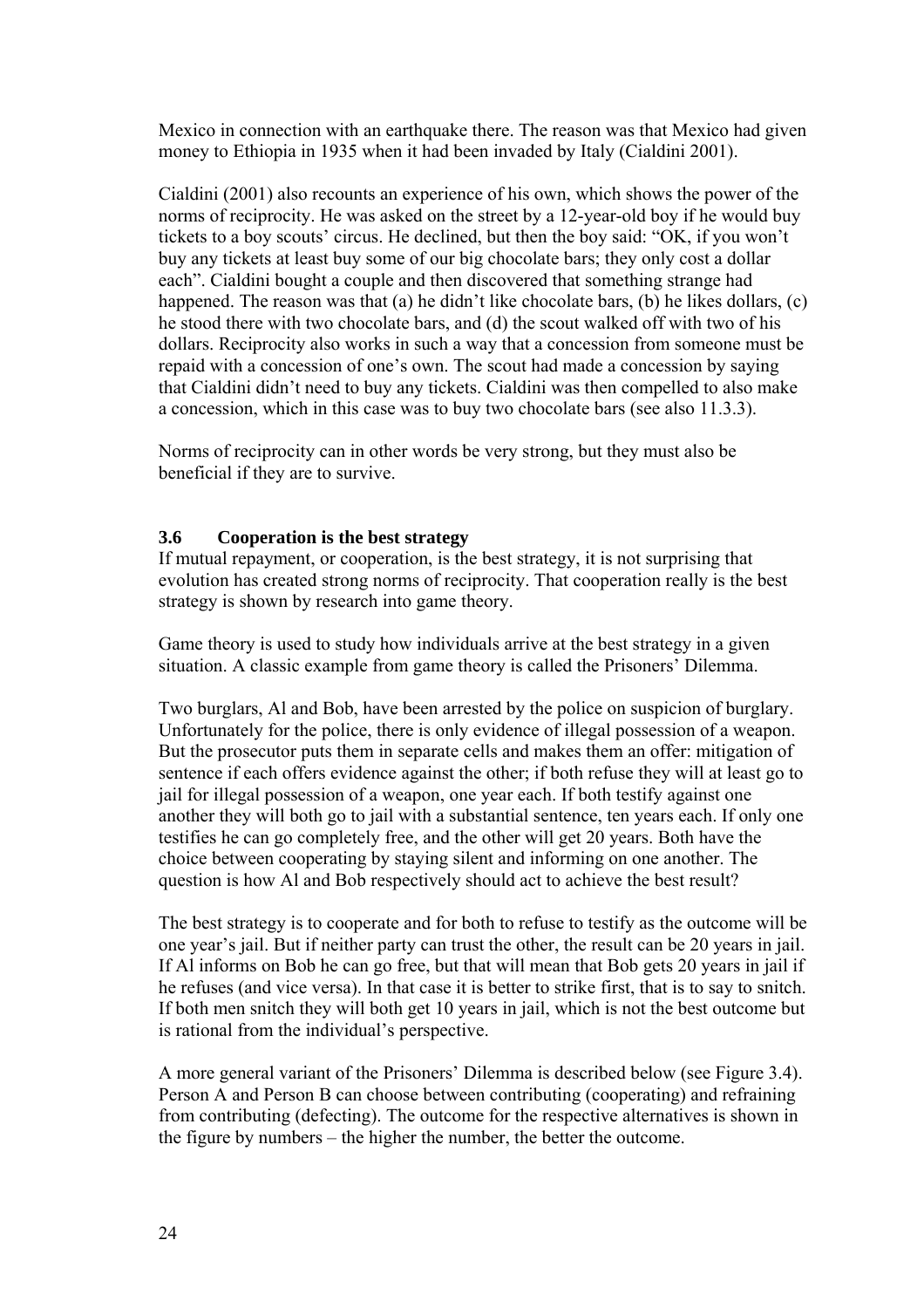|          |            | Person B         |                    |
|----------|------------|------------------|--------------------|
|          |            | Contribute       | Refrain            |
|          | Contribute | 3:3              | $-1 \cdot 4$       |
| Person A |            | Cooperation      | A is a saint/loser |
|          | Refrain    | $4 \cdot -1$     | 2:2                |
|          |            | A is a freerider | No cooperation     |

**Figure 3.4 The Prisoners' Dilemma according to Tullberg** 

With a game theory approach each person should choose the alternative "Refrain" since it gives the best outcome irrespective of what the other person does. If A thinks that B will choose to contribute, the best choice for A is to refrain since it gives 4 instead of 3, while if A thinks that B will instead choose to refrain the best choice for A will still be to refrain since it gives 2 instead of -1. The same reasoning applies for B. The end result is therefore that both refrain and no cooperation occurs (2:2).

This is remarkable since the best outcome for both is to choose to contribute (3:3). That both act rationally does not lead to the best outcome (Tullberg).

# **3.6.1 The expectation of what others will do is decisive**

In reality an actor often acts based on an assessment on how the other actors will act. When people decide to act in one way or another, in the process of making that decision they have often attempted to predict the various conceivable reactions of other people or of the opposite party (Rothstein 2003).

People choose quite simply to reciprocate in advance. In most dilemmas, according to the above model people are willing to cooperate if they think that others will cooperate. A person often chooses to act in the same way as he or she expects others to act (Cialdini 2001).

In one experiment with reference to the Prisoners' Dilemma, the persons taking part in the experiment were questioned about their expectations of the other person's behaviour. Of those who thought that the other would contribute, 83 % decided also to contribute. Of those who thought that the other person would not contribute, only 15 % chose to contribute (Tullberg).

On what basis, then, can one predict the actions of other actors? Rothstein (2003) believes that the decisions people make are to a great extent based on a *collective memory* of previous events. Future acts are in other words assessed based on one's own and others' experience from earlier actions. The description of the history that exists (regardless of whether it is true or false) is of great importance.

This also means that it is very difficult to change a position of non-cooperation to a position of cooperation.

Even if there will always be some free-riders who never cooperate and some saints who always cooperate irrespective of what other people do, most people will do what others do. This means that the great majority will either end up in the "Cooperation" position or the "Non-cooperation" position. In terms of game theory this means that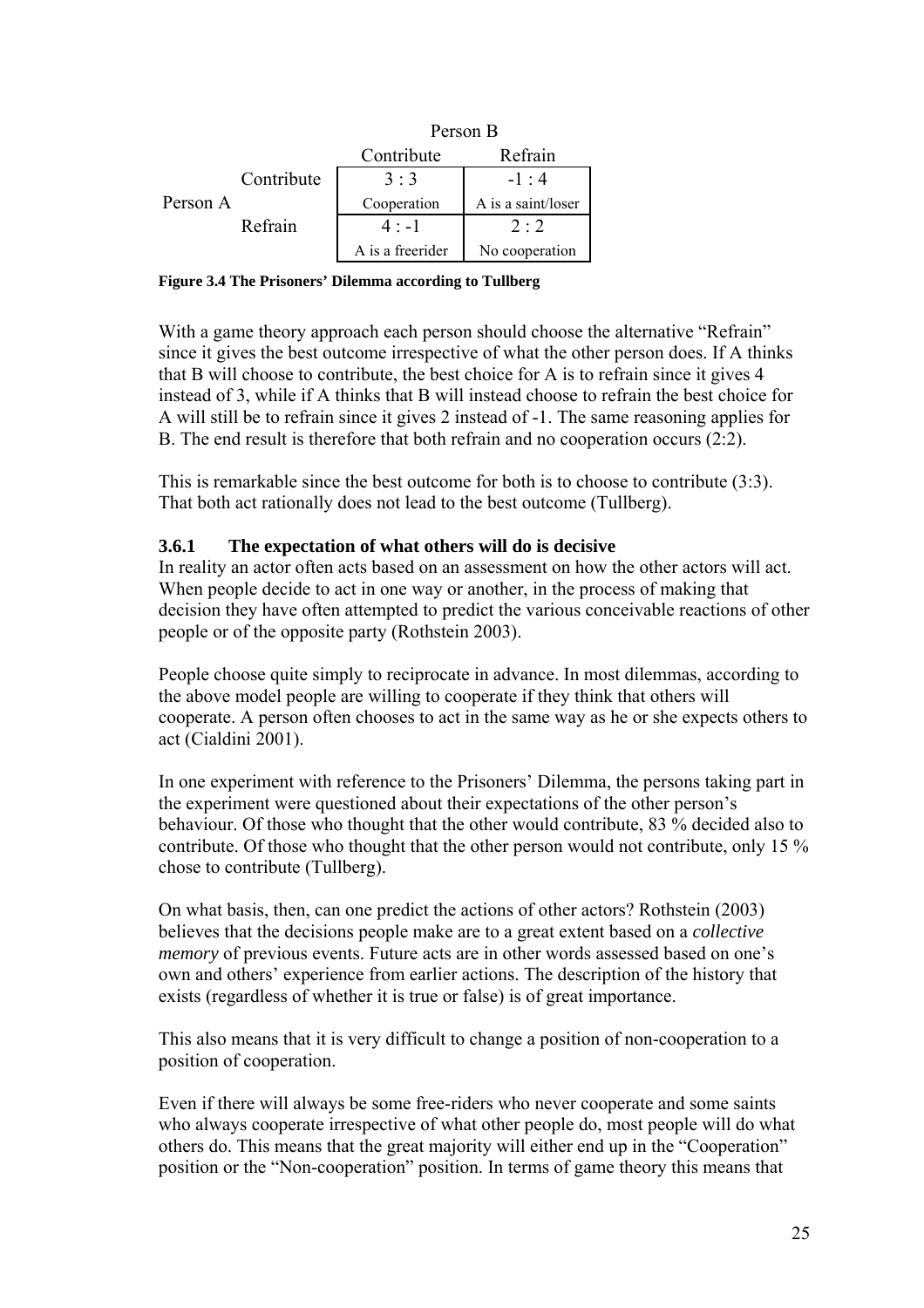there are two positions of equilibrium. Even if both positions are stable, it is a problem that the "Non-cooperation" position is more stable (more difficult to change) than the "Cooperation" position.

# **3.6.2 The best strategy**

If people encounter each other only once (play only once), all analyses show that it is smartest to be "cheated" in the Prisoners' Dilemma. You get only one chance. But what happens if you encounter each other several times (repeat rounds of the game)? Here, one must take into account not only what one can win today, but also what has happened and what may happen in the future. It is important to have a strategy (Sandberg 1999).

In order to identify the best strategy, the researcher Robert Axelrod started a computer tournament in which he asked several researchers to create computer programs that would play different strategies in a game of the Prisoners' Dilemma type. The programs ranged from simple rules of thumb to smart systems that attempted to work out the opponent's weak points. Axelrod then let all the programs play against one another and compared their total sum of points.

The winner proved to be "Tit for Tat": cooperate with the opponent as the first move, then do what the opponent did the previous time (i.e. reciprocate). This was one of the simplest strategies. One might say that this strategy is "kind"; it does not "cheat" unless provoked.

Axelrod also experimented with a tournament that attempted to simulate evolution. He started with a population of computer programs that used different strategies, and, depending on how many points they scored against one another, their number increased or decreased. What happened was that in the beginning "nasty" strategies grabbed points wildly from easily cheated strategies that always cooperated. The "nasty" strategies gained many points and took over the population. But when they actually played against one another, the "nasty" strategies gained few points since they were trying to cheat all the time. This gave other strategies the chance and "Tit for Tat" they took it; the players who followed it cooperated internally and did not allow themselves to be cheated by the others. In the end there was virtually only "Tit for Tat" left.

Furthermore, in other experiments it was shown that even a small group of "Tit for Tat" strategies could invade and take over a large population of "nasty" strategies that were doing their utmost to exploit all the others. This is the greatest advantage of a "Tit for Tat" strategy: a single, kind individual will not survive, but a small group can cooperate internally and, slowly but surely, grow. Naturally, this will not work if they allow themselves to be exploited by others; one must be kind but not naive (Sandberg 1999).

# **3.6.3 Other experiments based on game theory**

That reciprocity is of fundamental importance for understanding human behaviour is also supported by other experiments based on game theory (Lederman 2003 b).

One experiment is called the *Ultimatum Game*. The game has two players and involves them sharing a given sum of money between them. The first player, the bidder, makes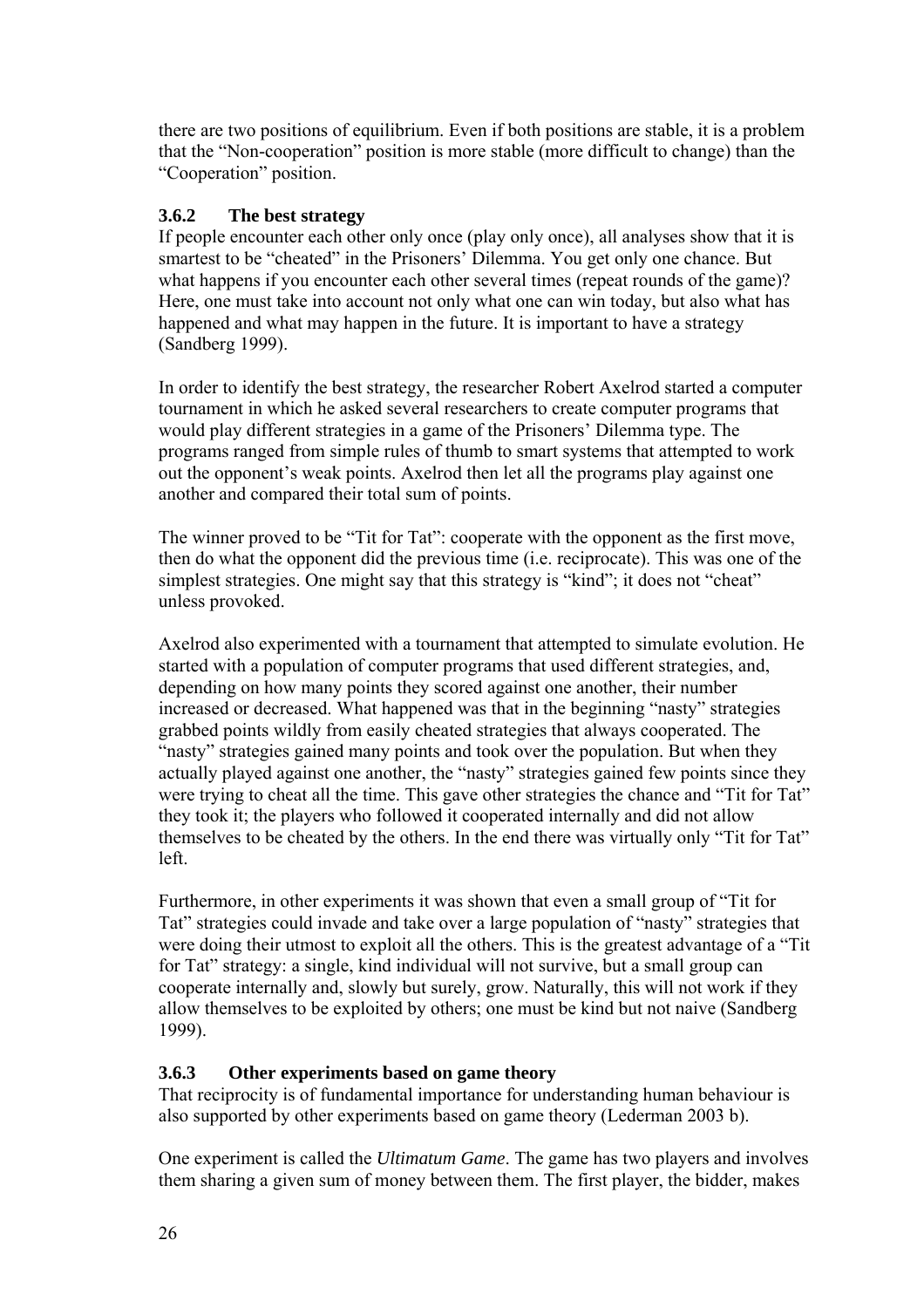an offer for what the other player, the respondent, can have. The respondent can choose to accept the offer and then gets the sum offered (and the bidder gets the rest of the total sum) or he can reject the offer, which means that neither player gets anything. Economic theory says that the respondent should accept any offer at all that is greater than zero. Frequently, however, the respondent rejects offers that are less than 20 % of the total sum.

Other types of experiment which produce similar results are, for example, the *Investment Game*. The first player gets a given sum of money and has the option of keeping it or transferring some of the money, which is adjusted upwards by a certain factor, to a second player. The second player can either keep all of it or give back some of the money to the first player. The second player has no reason to give back money but should keep all of it, but most frequently some of the gain is transferred back to the first player. This is something that the first player expects and therefore gives money to the second player instead of keeping everything.

Another example is the *Dictator Game*. This game is reminiscent of the Ultimatum Game but with the difference that the respondent cannot choose but the bidder decides how to distribute a given sum of money. Consequently, the bidder has no incentive to give away money but should keep all of it. And yet what happens is that a third of bidders (dictators) give away between 8 % and 16 % of the total sum.

# **3.7 Norms of cooperation are of benefit**

Norms have a rational basis, otherwise they would not exist, and an apparently altruistic behaviour like cooperation is essentially a rational behaviour that benefits self-interest. Pure altruism and pure egoism have not proven to work: altruists get exploited and egoists are unfair to everyone and thus themselves.

Even if altruism is sometimes held up as an ideal, there are no strong norms that support such behaviour, quite simply because altruism does not work. The strongest norms are about cooperation, that is to say reciprocity.

Objections against reciprocity working are sometimes raised by quoting the example of "The stiff door problem". A stiff door on the underground railway is difficult to open, but once it is open considerably less effort is required to keep it open for more people to go through. Here there is the possibility of gain if the person who is first through the door makes a marginal sacrifice and holds it open for the people following after. The question is how reciprocity can work in an anonymous big city with low probability of encountering the same people again?

This reflects a misconception about the concept of reciprocity. Reciprocity is not connected with the party with whom one has cooperated: reciprocity is general in the sense that individuals cooperate if other individuals cooperate, irrespective of with whom they cooperate. If you hold open the door for others, I will hold open the door for others. This is the way the norm has developed because it is the method that works best.

Another situation involves whether one should save a dying person in the desert even if it is extremely unlikely that that person would be able to repay the favour.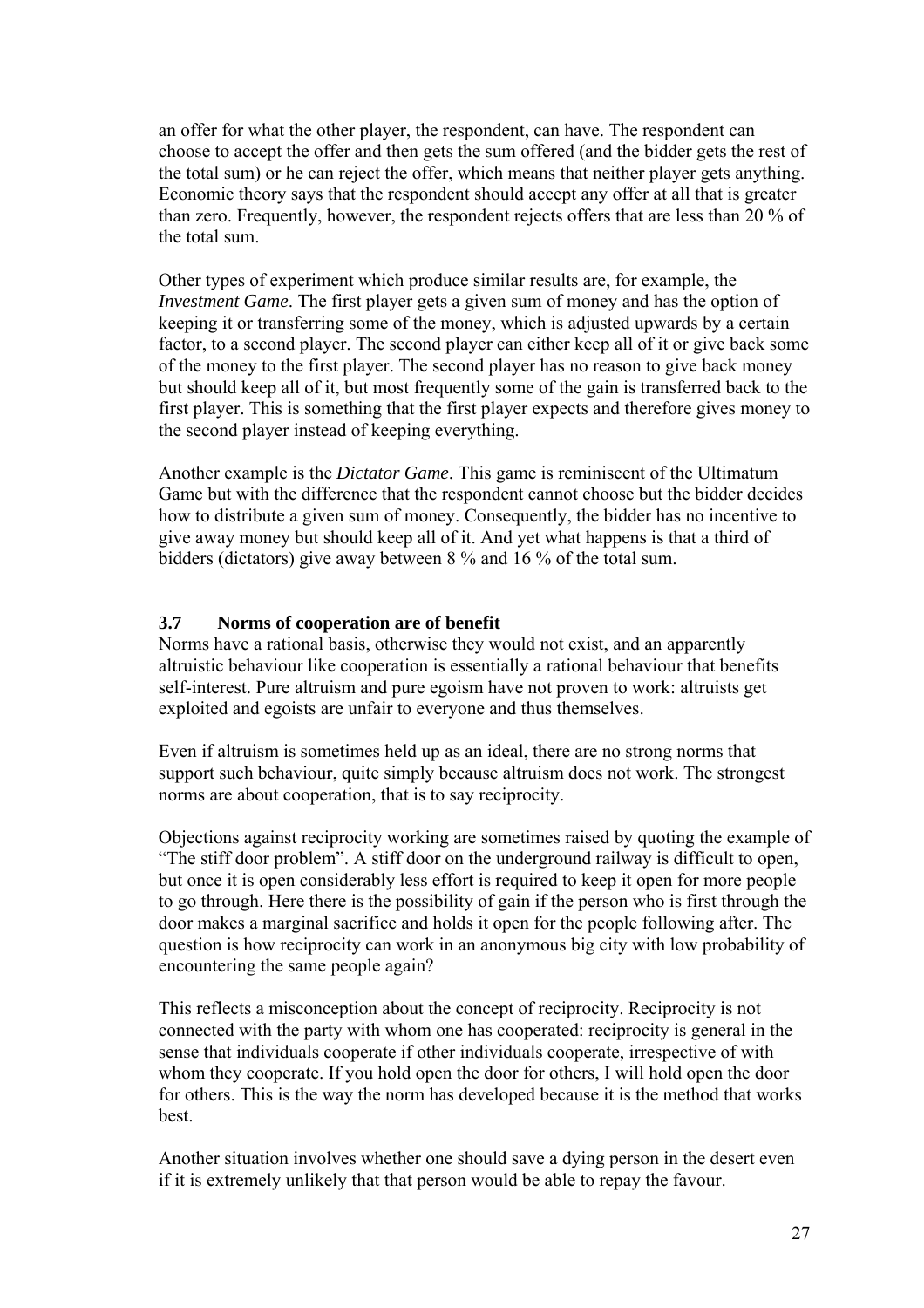Reciprocity works through the possibility that someone else might be one's own saviour at some time.

The norm works by means of the act creating a sense of positive self-esteem in the rescuer. It can even give social standing and prestige. An individual who does not save a person in need can instead experience negative feelings in the form of loss of selfesteem and shame. These feelings do not exist by chance but they govern behaviour. They lead to better decisions for the survival of the species, which is what evolution is all about.

So reciprocity works, repayment is not linked to a particular situation, nor does repayment need to be on the same level. The point of reciprocity is that the individual behaves as others behave towards him or her. An experiment from 1972 illustrates this very clearly (Tännsjö 2000).

The experiment goes as follows. A telephone box is rigged up in a public square. Some people who ring from the phone box get their change back, others don't. When they come out of the box they are met by Alice, who right at their feet drops a book manuscript, which blows away in all directions. Will they help Alice to pick up the manuscript? What will the typically feeling-oriented female political activist do? How will the hard-boiled male stockbroker react?

The result is clear. If the stockbroker has got back his change, he helps Alice with the manuscript. If he hasn't received his change, he doesn't help. The same goes for the female political activist. If she's got her change back, she helps, otherwise not. It is not only general character that has proven to be irrelevant for behaviour. Gender is also of no significance in this situation. Everything stands and falls with the change money!

#### **3.7.1 Has the evolution of norms influenced the evolution of the brain?**

If social norms have developed through evolution, the brain may perhaps also have developed to be able to handle social norms. Evolution favours biological and social skills that are beneficial for the survival of the species.

Antonio Damasio, the prominent professor of neurology, has described the link between emotion and rationality (2003). His thesis is that emotions cannot be separated from rationality; they are intimately connected with one another. Emotions are needed in order to make good decisions. Emotion cannot be viewed as some luxury accessory. Evolution would not have created emotions if they were not beneficial for survival.

Even if social training is perhaps sufficient for learning social norms, there is probably a link with innate biological regulating mechanisms. Damasio believes that there is a link between basic innate drives and the most elevated ethical rules and conventions, quite simply because it contributes to the survival of the species.

The human brain is equipped from birth with drives and instincts that not only include a set of physiological control mechanisms, but also the basic tools that the individual needs to adapt to a social context. During childhood and adolescence these are influenced and developed by external cultural conditions. The combination of innate instinct and acquired survival strategies creates something that is presumably unique to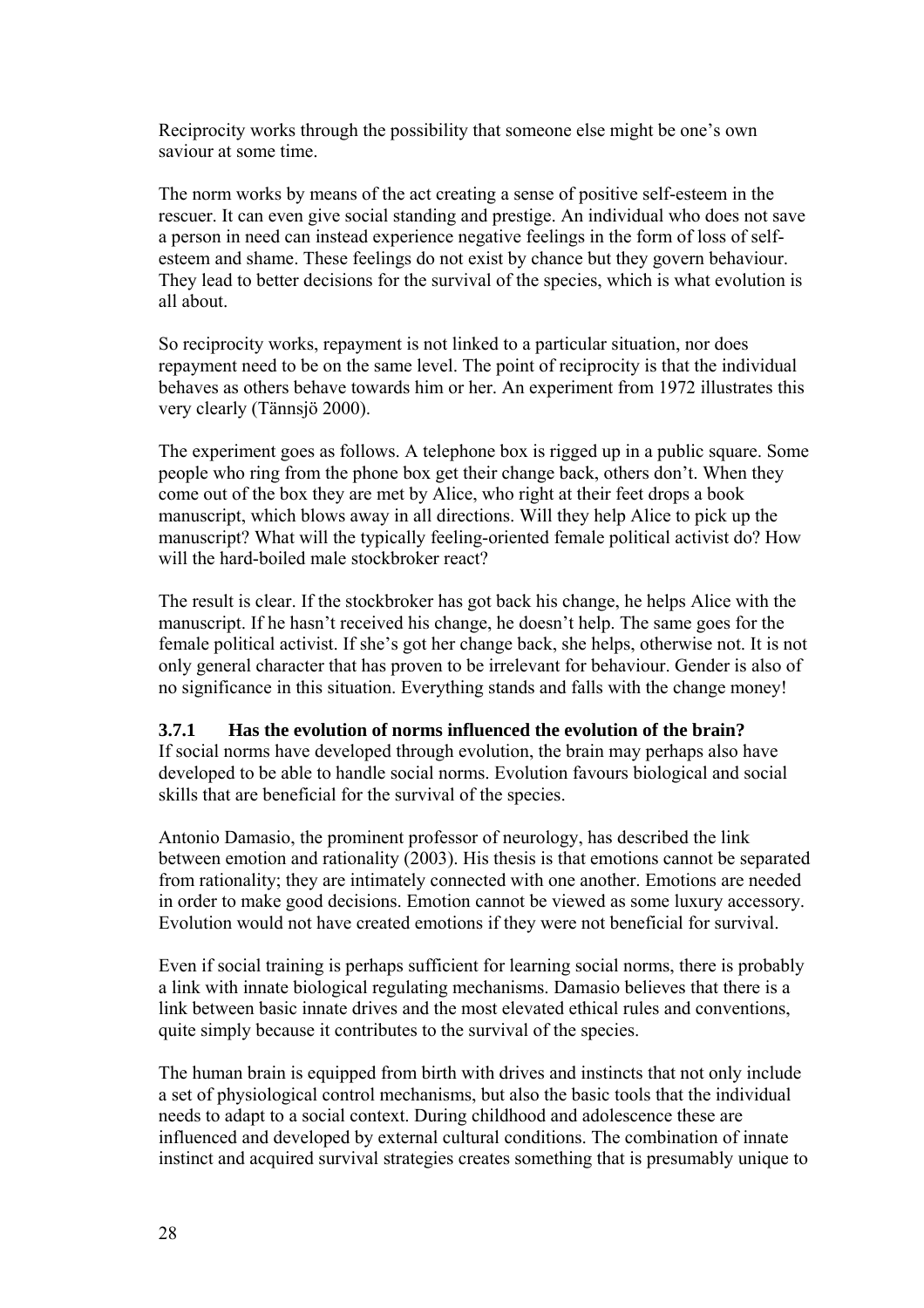humans: a moral sense which in certain contexts can enable the individual to disregard the immediate interests of his or her own group.

If the brain is adapted to supporting a certain behaviour, this should be expressed in different ways. In order for a strategy that emphasises reciprocity to function, the actors must be able to detect those who cheat (those who choose not to cooperate). This was something that the researchers Cosmides and Tooby took as their starting point for an experiment. Their hypothesis was that the brain contains functions for detecting cheating in situations that build on mutual cooperation. They formulated one and the same logical problem in two different ways: one as a problem of social cooperation and the other as a problem without any link to social cooperation.

The participants in the experiment were given some clues about people in different situations and were asked to state which people were violating the rules. In one case the rule was "*If a person goes to Boston, then he/she takes the subway*", which is a non-socially related problem. In the other case the rule was "*If you are to eat those cookies you must first fix your bed*", which is a socially related problem. In both cases the rule is "*If A then B*". Cheating involves exploiting the benefit without doing what is required (B without A or eating cookies without fixing the bed).

Only 25 % succeeded on the basis of the clues in solving the problem with the rule "*If a person goes to Boston, then he/she takes the subway*", while 80 % succeeded in solving the problem with the rule "*If you are to eat cookies you must first fix your bed*".

The explanation is that the brain is designed in such a way that there are ready-made functions or routines for detecting cheating in social situations (or "hard-coded software"). These routines function only in special situations and cannot be used to solve general problems of logic. In these cases other general routines for logical thought are required, which explains why they are more difficult to carry out.

Damasio (2003) calls these biological processes dispositive representations in the brain. They involve innate neural circuits that have been developed through evolution for solving specific problems. The human brain contains a number of different neural circuits of this kind, ranging from those that are about basic biological regulation to "elevated" functions such as thoughtfulness, love, sympathy, honesty and other laudable qualities.

Does this mean that true altruism does not exist and that emotions and moral values are only biological processes in the brain? Damasio (2003) has the following to say about this:

*The knowledge that there are also innate biological mechanisms behind the most splendid human behaviour in no way means that this should be reduced to mere neurobiology. To attempt to explain something apparently complex by pointing to the less complex phenomena that are a part of it, does not imply any lessening. --- Our convictions, emotions and intentions are dependent on a number of factors rooted in our organism as well as in the culture in which we have grown up, even if we ourselves are not conscious of these factors.*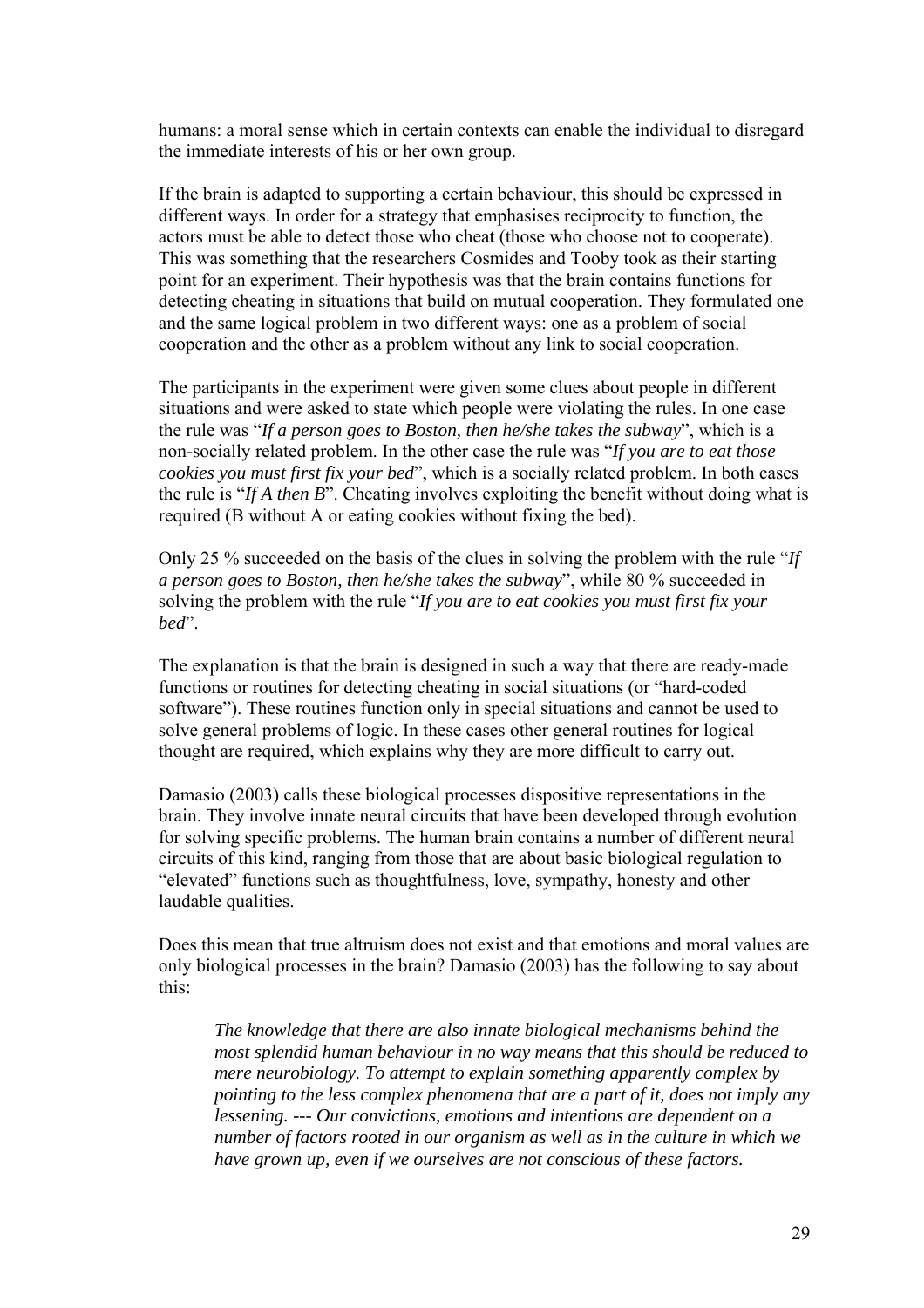# **3.7.2 Moral norms are more than benefit**

Not all researchers share the view that moral norms are something beneficial that have developed through evolution. The objections to this theory generally involve describing benefit-based moral norms as indicating a poor view of human beings or that humans are far, far more than this.

On the subject of benefit-based moral values, Tullberg has the following to say:

*Ethics can either be developed and made part of this scientific project, where they are expected to contribute with something as simple as benefit. Or else they maintain the distance to trivial reality and assist with thoughts of a more ideal world. Visions that one has hoped to influence in the "right" direction, but whose effects have frequently been practically destructive. Is it not questionable to judge ethics so much according to ambition and so little according to result?* 

*Ethics should perhaps not be viewed as a choice between being good or evil, but as a question of what is an appropriate method. In a situation that is difficult to analyse, imitation is a simple method with several benefits. --- Ethics should perhaps not be seen as an alternative to selfish interest, conformist adaptation and adaptive sensitiveness, but more a policy for acting with rather than against these components.*

The objective that a moral action is reward enough in itself will probably always be only an ambition. When social norms are no longer rational, they will be undermined (Tullberg).

# **3.8 The threat of punishment increases the willingness to cooperate**

We like to punish people who violate written and unwritten rules. This willingness to punish has a basic importance for maintaining norms.

In order to test the importance of punishment, the researchers Fehr and Gächter  $(1999)^{2}$  conducted an experiment in the form of a game, in which each person in a group gets a given sum of money. They are all then given the opportunity to invest an optional portion of the money in a shared pot. The money in the pot will be doubled and then distributed in equal shares to the entire group. It is completely immaterial how much each and every member of the group invests, everyone gets the same return. The best outcome for the group is achieved if everyone invests the maximum amount possible. This gives the biggest total return. However, for each individual it is most profitable not to invest at all and at the same time to hope that everyone else will invest the maximum amount.

There is consequently an opposition between cooperating for the common good and being a parasite on others in order to maximise self-interest. (This can be compared to contributing to common benefits by paying tax. It is also the same type of problem as described in the Prisoners' Dilemma.)

i<br>L

 $2^2$  More about this research can be found in RSV Report 2002:14.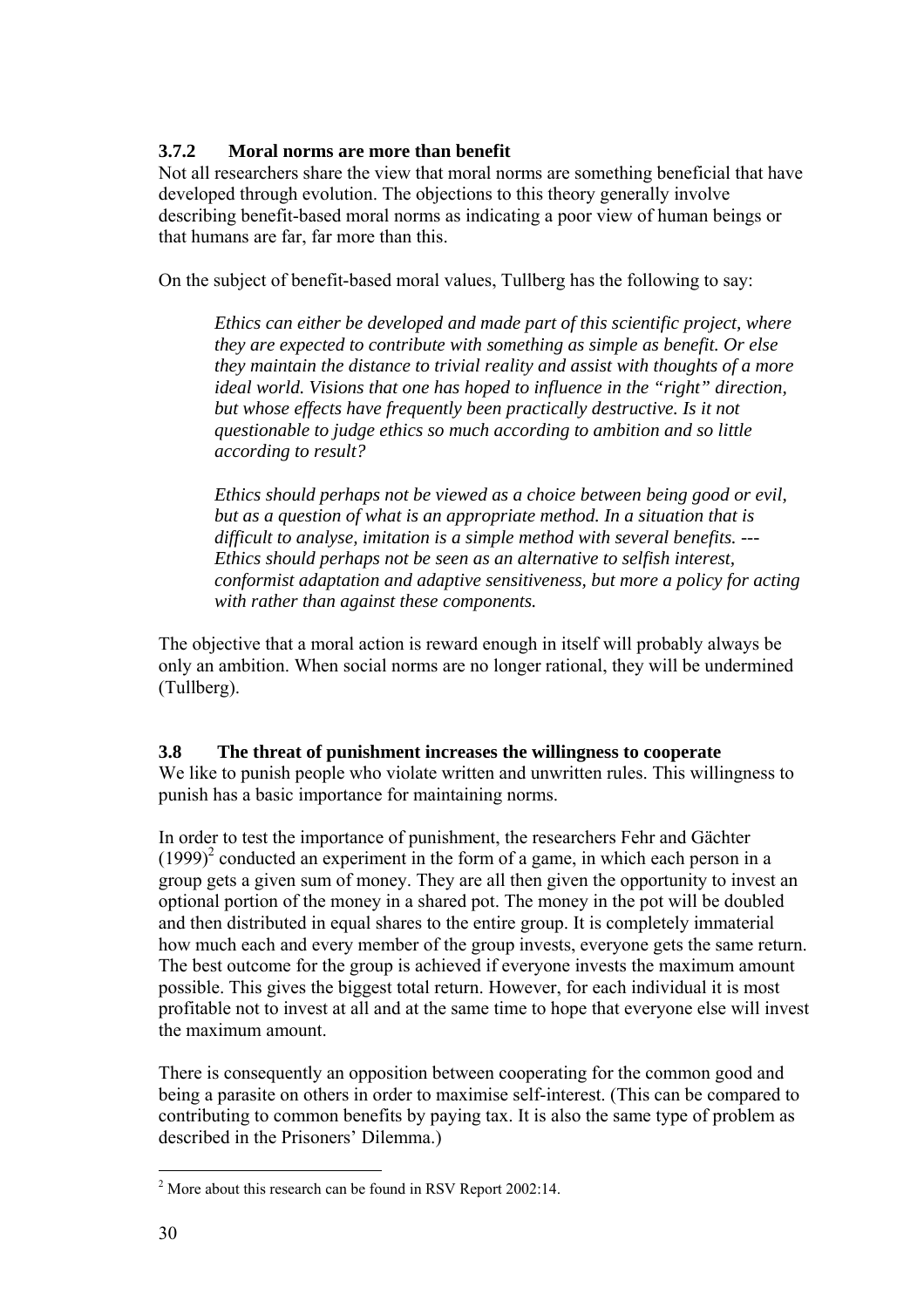During the first rounds of the game it was not permitted to punish any stingy coplayers who kept their money. The result was that the investments decreased drastically and cooperation died out after a few rounds.

But when the participants got the chance to punish those who sponged on their fellow players, the trend reversed quickly, despite the fact that it cost money to punish someone. By the last round, the average investment had risen considerably and the researchers drew the conclusion that punishment, or the threat of punishment, could maintain cooperation in the groups. The results appear in Figure 3.5.



**Figure 3.5 Fehr and Gächter (1999)** 

What surprised the researchers was the enthusiasm with which the participants punished those who sponged on their fellow players, despite it costing the participants money and despite the fact that they would not encounter the same spongers again.

In order to better understand what lay behind the great desire to punish, the researchers questioned the participants about their emotions during the course of the game, both when some teammate had been manifestly egoistic and, on the contrary, when they themselves had been caught sponging through a round of the game by someone else. The answer was that it was downright anger that lay behind the desire to punish. It was also feelings of shame that prompted the spongers to start raising the stakes.

People are quite simply willing to punish those who violate basic principles of justice or fairness. People are moreover more inclined to cooperate if they perceive the situation as fair.

#### **3.8.1 Even monkeys react to unfairness**

When capuchin monkeys at the primates research centre in Atlanta were treated unfairly, there was uproar in the cages. The monkeys refused to cooperate with the human researchers leading the experiment − they were no longer willing to hand over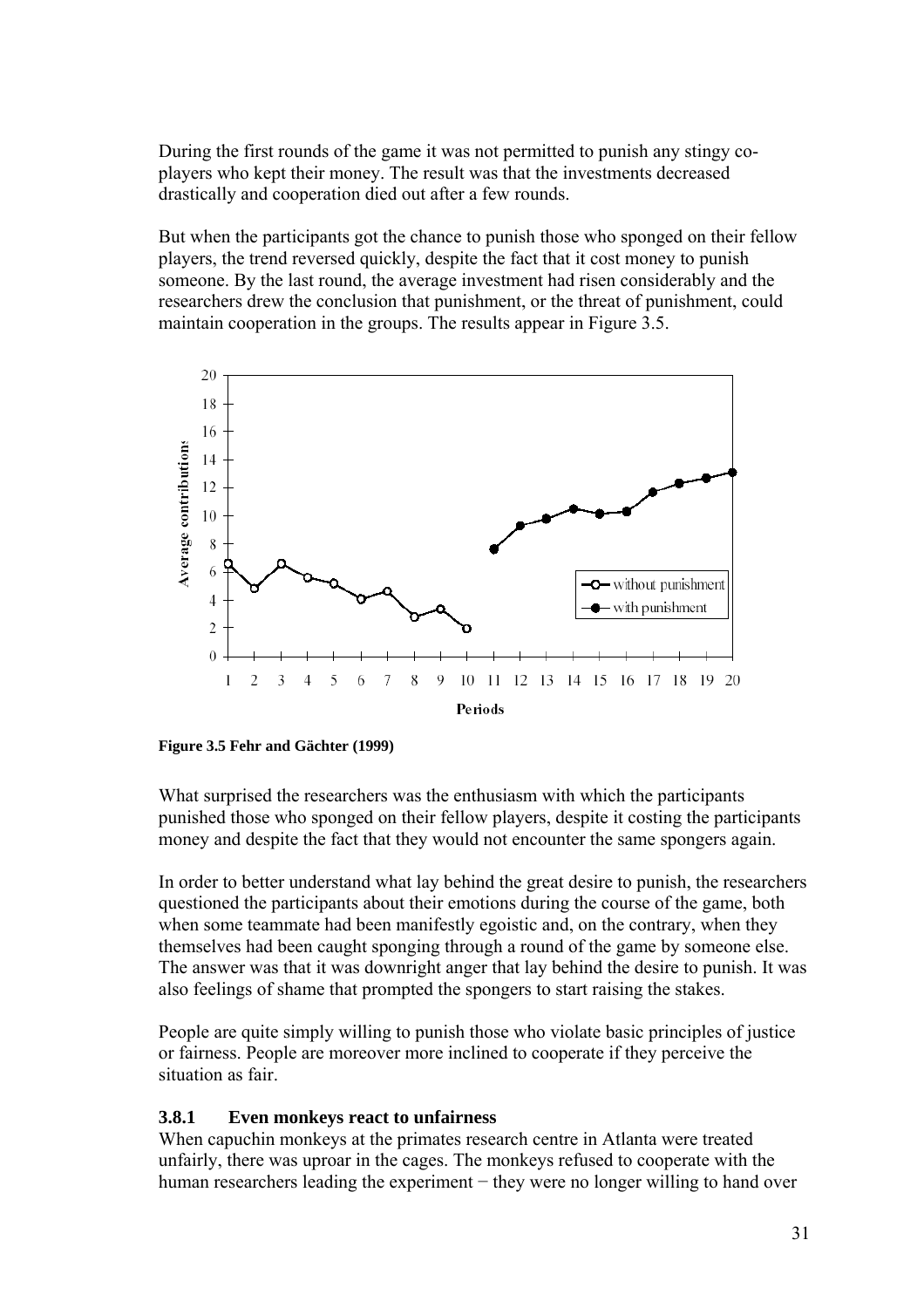small rocks in exchange for food. They took the pieces of cucumber – which they normally regarded as a perfectly reasonable exchange for a small rock – and hurled them on the floor instead of eating them. This protest was triggered when monkeys saw another monkey in an adjacent cage receive a better reward – a grape – for the same work. The reaction was most extreme when the neighbour monkey received a grape without doing any work.

It may seem a stupid and irrational reaction to refuse to eat one's piece of cucumber and to fling it on the floor. But in the long run it can be good to look after one's interests.

The conclusion drawn from this experiment is that it is not only people but even some monkeys that have feelings of fairness. This indicates that a dislike of unfairness and injustice has an early evolutionary origin (DN 2003).

This supports the idea that (moral) norms are something that have developed through a process of evolution and that they are to a high degree based on rational grounds, otherwise they would not have survived evolution.

# **3.9 Different reasons for complying with rules**

Norms and punishment are consequently both important for whether a person chooses to cooperate or not. There are different reasons why people choose to comply with rules.

A person can choose to comply with rules because social norms have been internalised in that person and become a part of his or her convictions. Rules are then complied with quite voluntarily because they are regarded as being right (that is to say there is a moral conviction). Rules can also be followed in order to avoid trouble in the form of informal or formal punishment (external incentive). These reasons can be combined to form four different alternatives according to Figure 3.6 below (Tullberg).

|                      |               | External incentive No external incentive |
|----------------------|---------------|------------------------------------------|
| Intrinsic motivation | Self-interest | Moral conviction                         |
| No intr. motivation  | Pressure      | Docility                                 |

#### **Figure 3.6 Different reasons to comply according to Tullberg**

Intrinsic motivation means that there is an internalised moral norm which says that one must comply with the rules. This motivation can then be combined with situations when punishment is used or when punishment is not used.

In the docility group there is no external incentive or intrinsic motivation to comply but it happens anyway. Here, there is a great risk that compliance will not occur.

Which of the other forces is, then, strongest in establishing compliance? The intrinsic motivation has an advantage. A person who is ruled by his conscious is always controlled; an external pressure can never have the same permanent presence.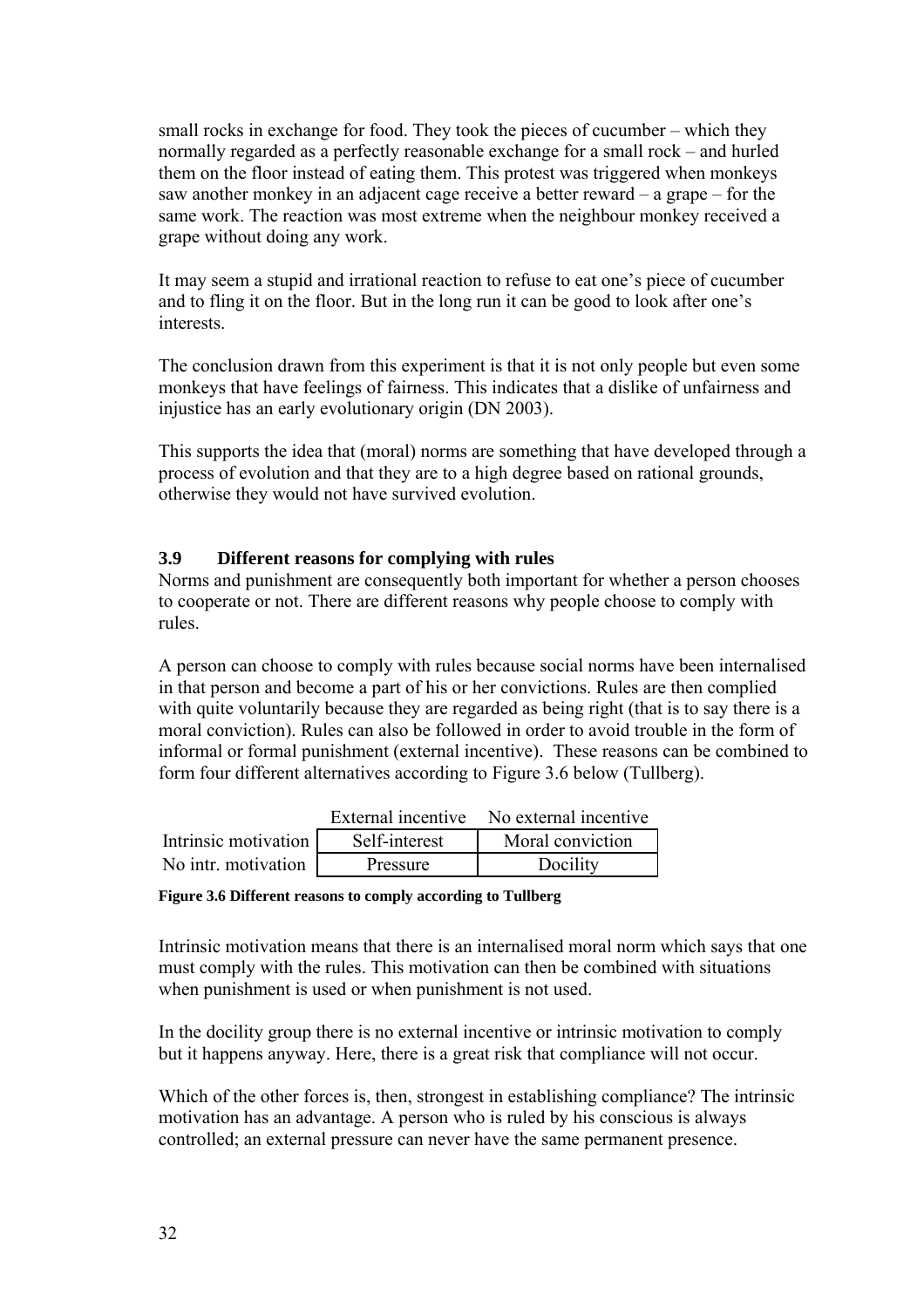To act on the basis of the threat of punishment is to act in accordance with self-interest. An external incentive can produce the desired behaviour but that does not mean that behaviour is morally right. Instead of being a moral decision it may then be a benefit maximisation decision. The outcome will be that compliance will be reduced in each instance when the external incentives are too weak.

However, if a specific norm is only followed for moral reasons but not out of any selfinterest in the form of external incentive, this shows that the norm is half-hearted or incomplete. In these situations, rules are only followed because they are "right", not because they are "good" in the sense that there is a rational value in following them. But if there is a rational value in following the moral norm, there is also self-interest. Self-interest in the sense of both "right" and "good" is thus better than moral conviction alone.

Even if an external incentive can be a factor that creates a rational value by following the rules, far too strong an external pressure can, however, displace the reason for compliance from self-interest to pressure, which is much worse than complying for moral reasons alone. In these situations rules are followed only in order to avoid punishment and not because it is "right" to do so; compliance is then not voluntary (Tullberg).

Voluntary compliance without punishment is thus better than compliance enforced with the aid of punishment. It is quite simply the case that voluntary cooperation grows in the absence of a regulatory power and decreases in its presence (Felkins 1999).

In itself this is nothing new; the thought had already occurred to the ancient Chinese. Confucius (500 B.C.) expressed it as follows:

*If the people are governed by laws and punishment is used to maintain order, they will try to avoid the punishment but have no sense of shame. If they are governed by virtue and rules of propriety [ritual] are used to maintain order, they will have a sense of shame and will become good as well. --- They can of course be deterred with hard punishment, but even if people try to avoid the punishment they lose in terms of self-respect and moral dignity.*

The best combination is consequently a regulatory power that is in line with one's own moral convictions; then there is the greatest possibility of compliance with the rules.

Sour (2001) supports this when she proposes that the moral valuation of a crime has significance for how much of a deterrent legal sanctions can be. Sanctions against immoral crime can be more effective since they are reinforced by the individual's own moral view.

This idea is supported by a questionnaire survey<sup>3</sup>, which showed that 30 % of respondents thought that tax evasion was justified if the tax laws were manifestly unfair. A quarter of respondents also thought that tax evasion was justified if the government was wasting money. However, between 85 % and 90 % thought that tax

i<br>L

<sup>&</sup>lt;sup>3</sup> RAMP is a major European survey.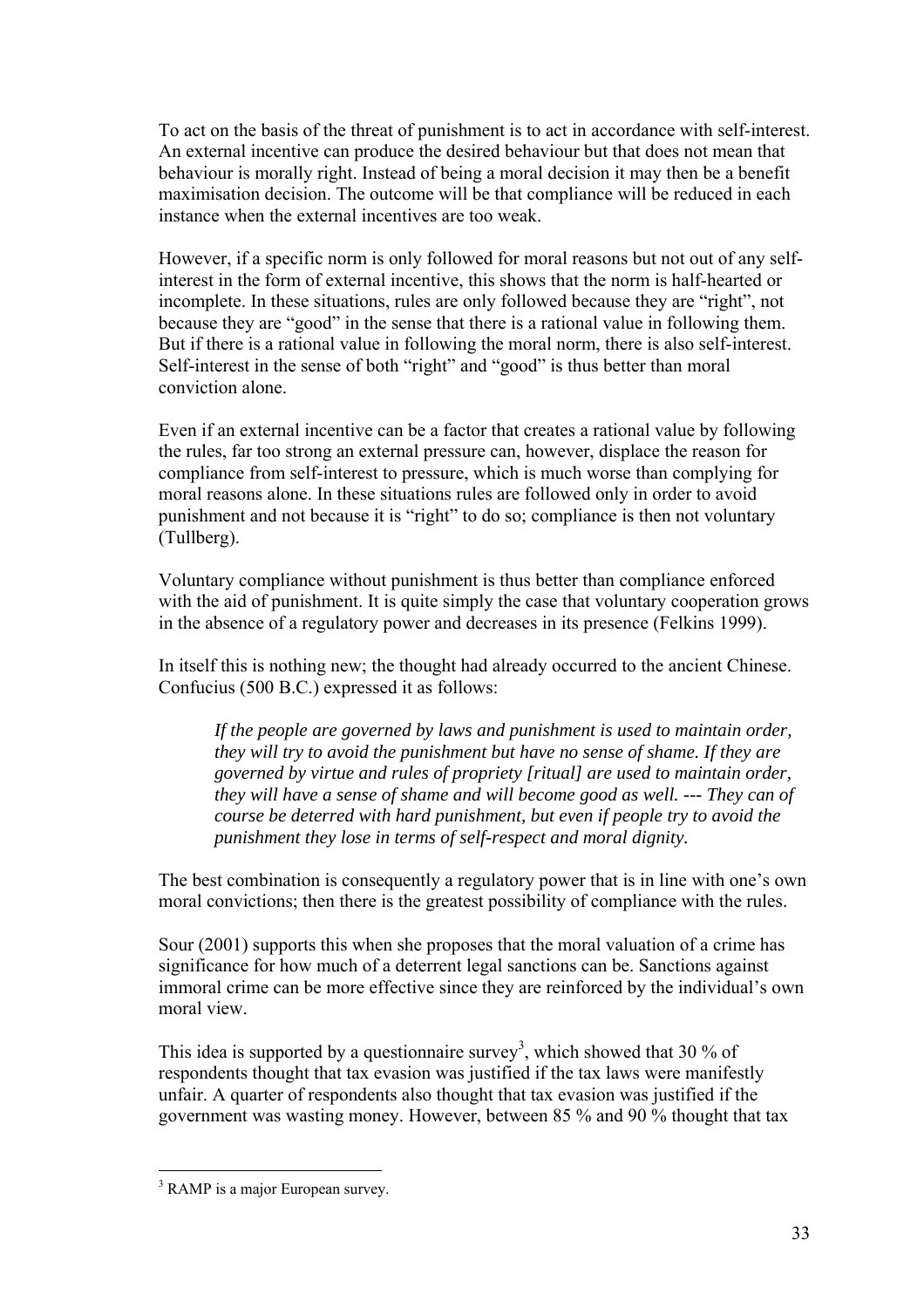evasion could not be justified by tax increases or because "plenty of other people are doing it" (Kurtén).

# **3.9.1 Voluntary compliance is better than the threat of punishment**

Compliance with rules solely on the basis of the threat of punishment does not work, then, since it counteracts voluntary compliance.

The psychological explanation for this is generally called *Motivation Crowding Theory* and can be explained briefly as follows (Frey & Jegen 2000):

All forms of external incentive, both positive in the form of rewards and negative in the form of punishment, influence the intrinsic motivation to do what the incentive dictates. External incentive can either *increase* or *decrease* the intrinsic motivation.

External incentive can increase the benefit experienced by doing something or increase the cost of not doing it; the intrinsic motivation can then be reinforced.

The opposite can also occur, that is to say the intrinsic motivation can decrease when external incentive is applied: the external incentive quite simply takes the place of the intrinsic motivation. This can happen because the individual feels himself overmotivated. The same thing happens if no attention is paid to the individual's own motivation by those exerting the incentive. An individual who does something out of intrinsic motivation loses the opportunity to show his or her active interest or engagement if he or she is ordered to do something or rewarded for doing it. A consequence of this is that the intrinsic motivation decreases.

Whether the intrinsic motivation decreases or increases depends on the following factors:

- 1. The intrinsic motivation *decreases* if the incentive is perceived as *controlling*. Self-esteem and engagement are reduced as a result.
- 2. The intrinsic motivation *increases* if the incentive is perceived as *supportive*. If the individual feels supported and with freedom to act, self-esteem and engagement increase.

This theory has been tested in laboratory experiments using a "contract game". In this game, one player has the option of offering the other player a contract. The other player can comply with the contract or breach it.

If compliance with the contract can be fully monitored and supervised, the contract will be offered and complied with. Trust between the players is replaced by trust in the person doing the monitoring. If the monitoring is removed or greatly decreased, the supervision is replaced by an intrinsic motivation to do the right thing and act fairly. An offer of a contract is then perceived as a signal that the player trusts his opponent. This is rewarded by the opponent also complying with the contract, despite the fact that there is no punishment.

It appears as though an intermediate level of supervision is most detrimental. It is not enough to maintain compliance but it is sufficiently powerful to counteract the intrinsic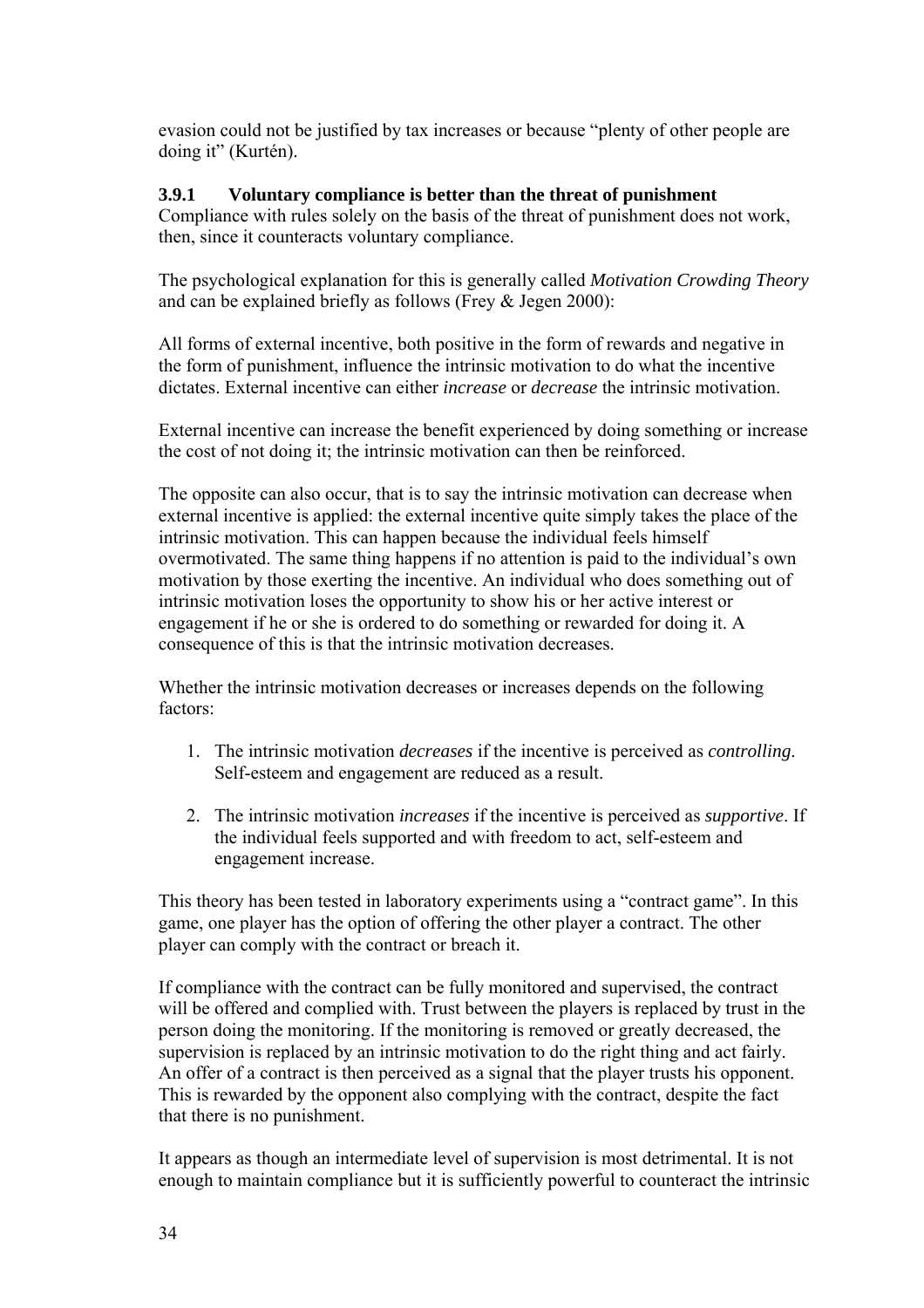motivation. In these instances, no contract is offered quite simply because the probability of it being complied with is judged as far too low.

Sociologists have shown that people take greater responsibility for their actions if they feel that they themselves have chosen an alternative action in the absence of external pressure (Cialdini 2001).

One experiment that involved preventing seven-year-old boys from playing with a toy shows how this functions. A boy was shown into a room where there were five different toys. One of the toys was an expensive battery-driven robot and the others were of a more simple kind. The boy was told the following: "*It is wrong to play with the robot. If you play with the robot, I will be very angry and I will do something about it*". It was in other words an exhortation combined with a threat. 22 boys were told the same thing. 21 did not play with the robot. Six weeks later, the same boys were shown into the same room in a different context. This time there was a different person conducting the experiment and no connection with the previous event was mentioned. The boys were told that they were free to play with all the toys. 77 % of the boys played with the robot.

In the next phase of the experiment, the same procedure was repeated with other boys. The difference was that the threat was removed. In the first step the boys were told: "*It is wrong to play with the robot*". 21 of 22 boys did not play with the robot. Six weeks later in the same room, only 33 % of these boys played with the robot.

In the first case it was the threat that caused the boys not to play with the robot, in other words it was external pressure. When the person who delivered the threat could not monitor the behaviour, the boys breached the prohibition. In the second case, there was no threat, but the boys didn't play with the robot because they didn't want to. In this case it was about internal pressure (Cialdini 2001).

The difference between obeying for the moment and obeying for the future thus lies in whether one feels coerced or motivated. In order for a threat to work, there must also be risk of detection. Intrinsic motivation always works. In one's own consciousness, from which one cannot escape, the knowledge is there, and this has consequences for one's self-esteem.

The English author Samuel Butler realised this when he wrote over 300 years ago:

*He who agrees against his will Is of the same opinion still* 

How, then, can an external incentive in the form of detection risk and punishment, that is to say supervision, be used to increase the willingness to comply with rules instead of decreasing it?

#### **3.10 What importance does compliance enforcement have?**

Norms influence behaviour more than detection risk and punishment. Norms are about reciprocity. Most people are prepared to follow norms as long as there is an expectation that other people will do so. We have previously also shown that most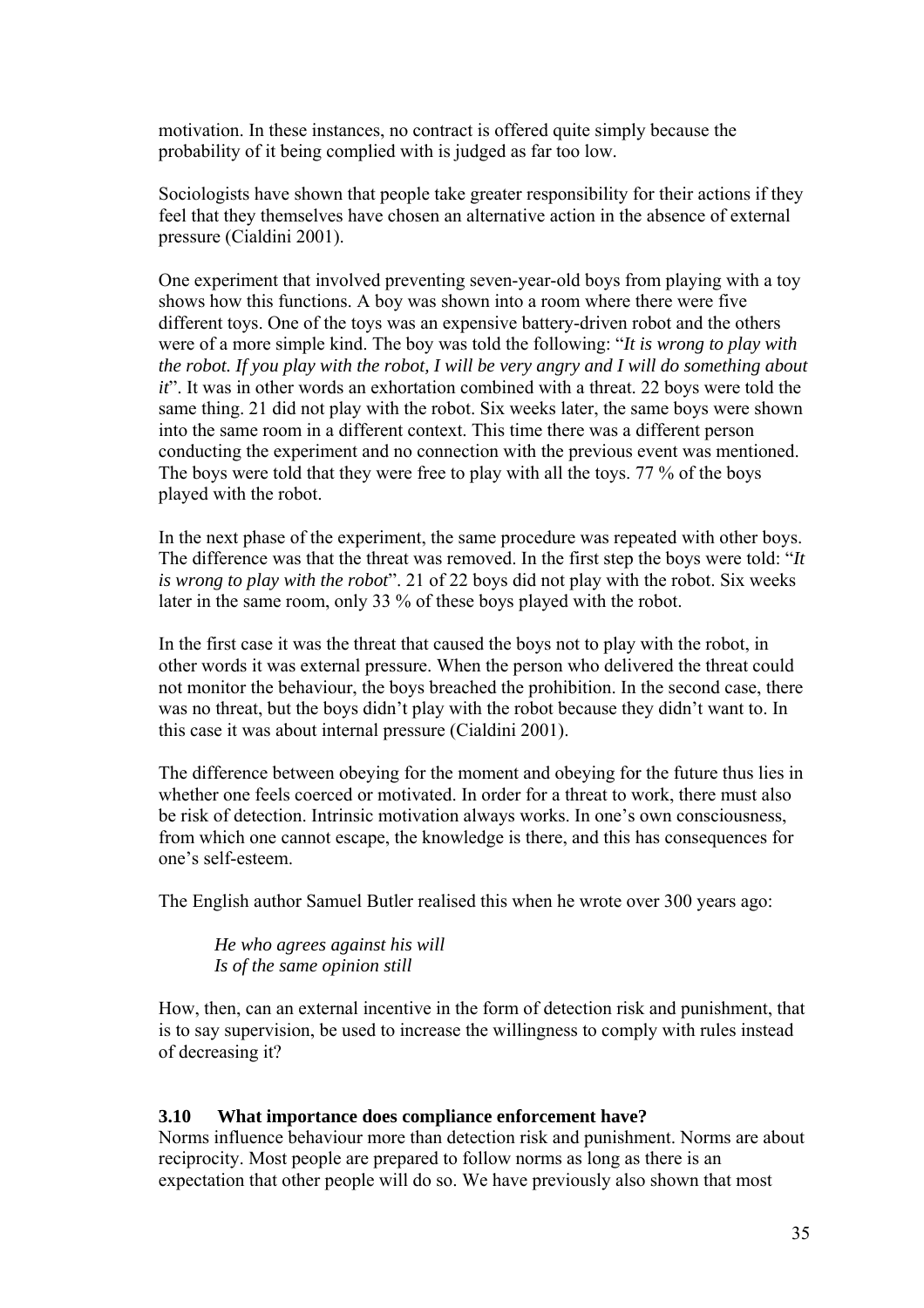taxpayers regard themselves as honest, but that they don't regard other taxpayers as being equally honest. If an individual does not consider that others are honest, his expectation should be that the others will not comply. As a consequence of this, the individual will himself choose not to comply.

In this context, enforcement activities (or audit activities) have an absolutely decisive importance. The reason why an individual complies is not the threat of detection and punishment but that the individual expects that the threat of detection and punishment will get *other* individuals to comply. Their expected behaviour should thus be that they comply. Then the individual will comply, too. Reciprocity therefore works.

The greatest importance of risk of detection and punishment, is thus its normreinforcing function by virtue of it being perceived as deterring *other people* from cheating. It is norms that directly govern behaviour, but it is enforcement activities (audit activities) that maintain norms (to cooperate).

This applies in general, but there are of course individuals who are immune to norms and where the direct deterrent power of enforcement activities has an effect. Even in other individuals where norms have the greatest importance, the deterrent effect is part of the picture. There are always a number of interacting factors that govern behaviour. The point is, however, that the deterrent effect is not the most important, nor should it be. A strong deterrent effect decreases voluntary compliance. This does not mean that audit activity should decrease in scope; it means that it should be used in the right way. Audit activity that creates a detection risk with the aim of supporting honest taxpayers increases the willingness to comply. Without audit activity, the tax system cannot function.

If there are no norms to say that people should cooperate, compliance enforcement can in itself force behaviour if it is sufficiently powerful. But as long as norms are not changed, behaviour will change as soon as enforcement activities decrease in scope. Voluntary compliance can only work if the supervision is in line with norms. Risk of detection and punishment can maintain existing norms quite simply, but only with great difficulty can they change existing norms. In the long run, something can only be done about tax evasion by changing the norms.

One example of this is the tax administration in Sicily in Italy (Lappalainen 1993, Lederman 2003 b) which, up until 1984, was in private hands. The private company responsible for tax administration had connections with the Mafia, who in turn had a good knowledge of the income of various individuals and companies. The Mafia could also get tough with taxpayers by resorting to murder to improve compliance. And it worked, too: compliance was very high. After 1984, however, the Italian State took over the tax administration. The State tax administration did not have the same knowledge, nor the same opportunities, to force compliance. Public confidence in the capability of the Italian tax administration to combat tax evasion is very low. The result was that tax evasion increased dramatically

This shows that an external incentive can shove moral norms aside if the rules or the way in which they are exercised are regarded as unjust or unfair. If there are no moral norms, the system will collapse when the external incentive is removed. A system of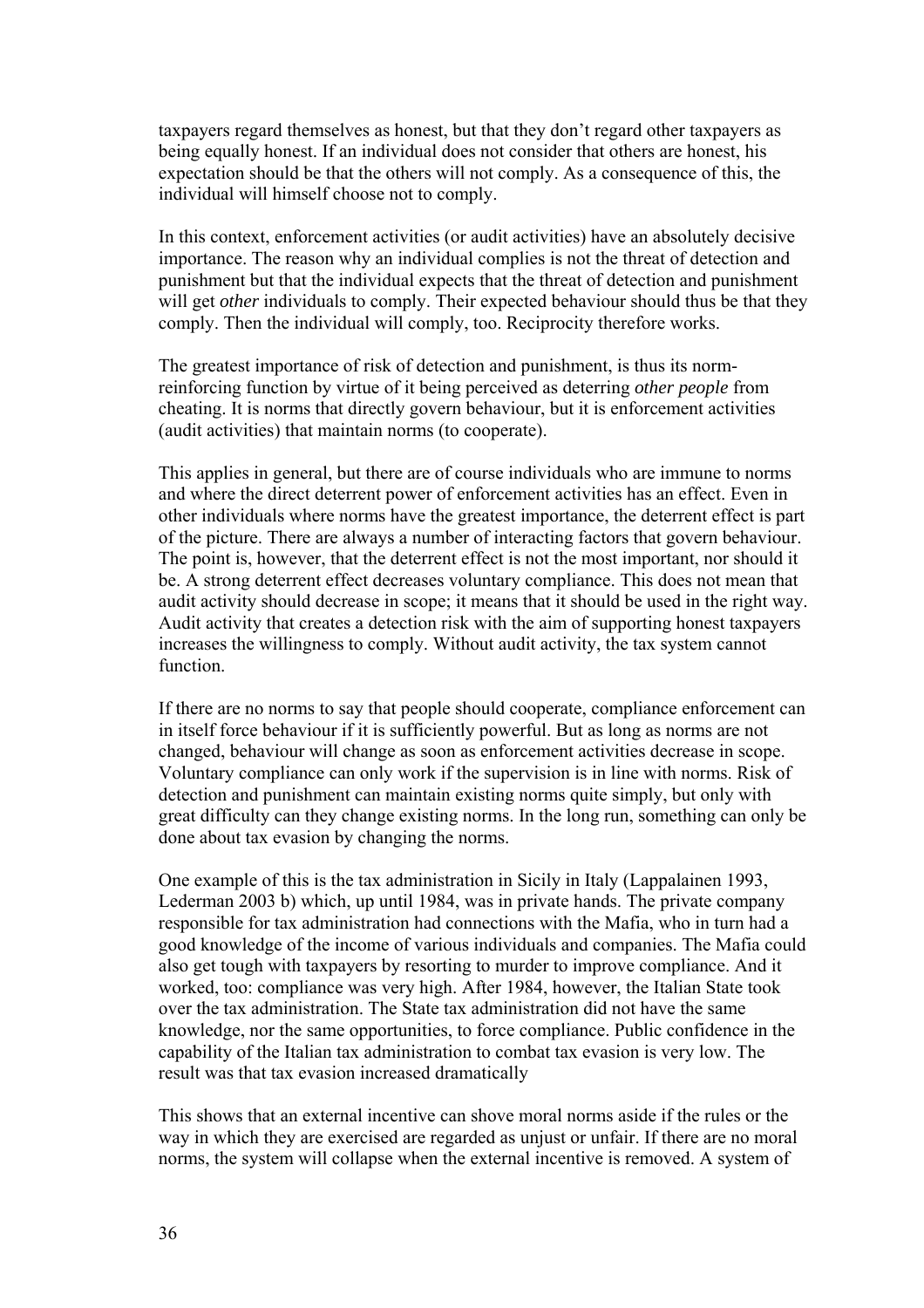rules thus functions if the rules are perceived as morally right and if the compliance enforcement system is perceived to be fair and supportive.

## **3.11 Conclusions**

Behaviour is governed to a great extent by norms. Norms build on what is morally right and on people's actual behaviour. Moral norms have developed through a process of evolution. One of the strongest norms governing human behaviour is about reciprocity: people do what they expect other people to do.

It is also clear that there are strong norms involving justice, equity and fairness. People have a tendency to react strongly to injustices that affect themselves, even small injustices. On the other hand, people are patient and prepared to endure difficult circumstances if they affect everyone in the same situation.

Enforcement activities are of absolutely decisive importance for maintaining and strengthening norms. Voluntary compliance can work if there is audit activity and sanctions taken against those who try to cheat. *This norm-reinforcing effect is much more important than audit activity's deterrent effect*. A change in behaviour can essentially only take place through changed norms.

In reality there are taxpayers who choose both to cooperate and not to cooperate inasmuch as they cheat to a certain extent. This can be an expression of the fact that most people still accept the system but that cheating occurs on the margins in order to improve on one's income. Korsell (2002) takes the view that there are even norms that govern how much a person can cheat. Depending on which group is involved, there may be different norms. A certain amount of cheating is perhaps expected, but it may not be too great (then the system is threatened). There are then norms that regulate the cheating and ensure that it remains at a "moderate" level. Norms that work in favour of cheating should have developed on the basis of the same principles as norms that work against cheating.

Norm-based appeals alone cannot increase compliance, however, since there will always be some taxpayers who are completely immune to even the most powerful norms.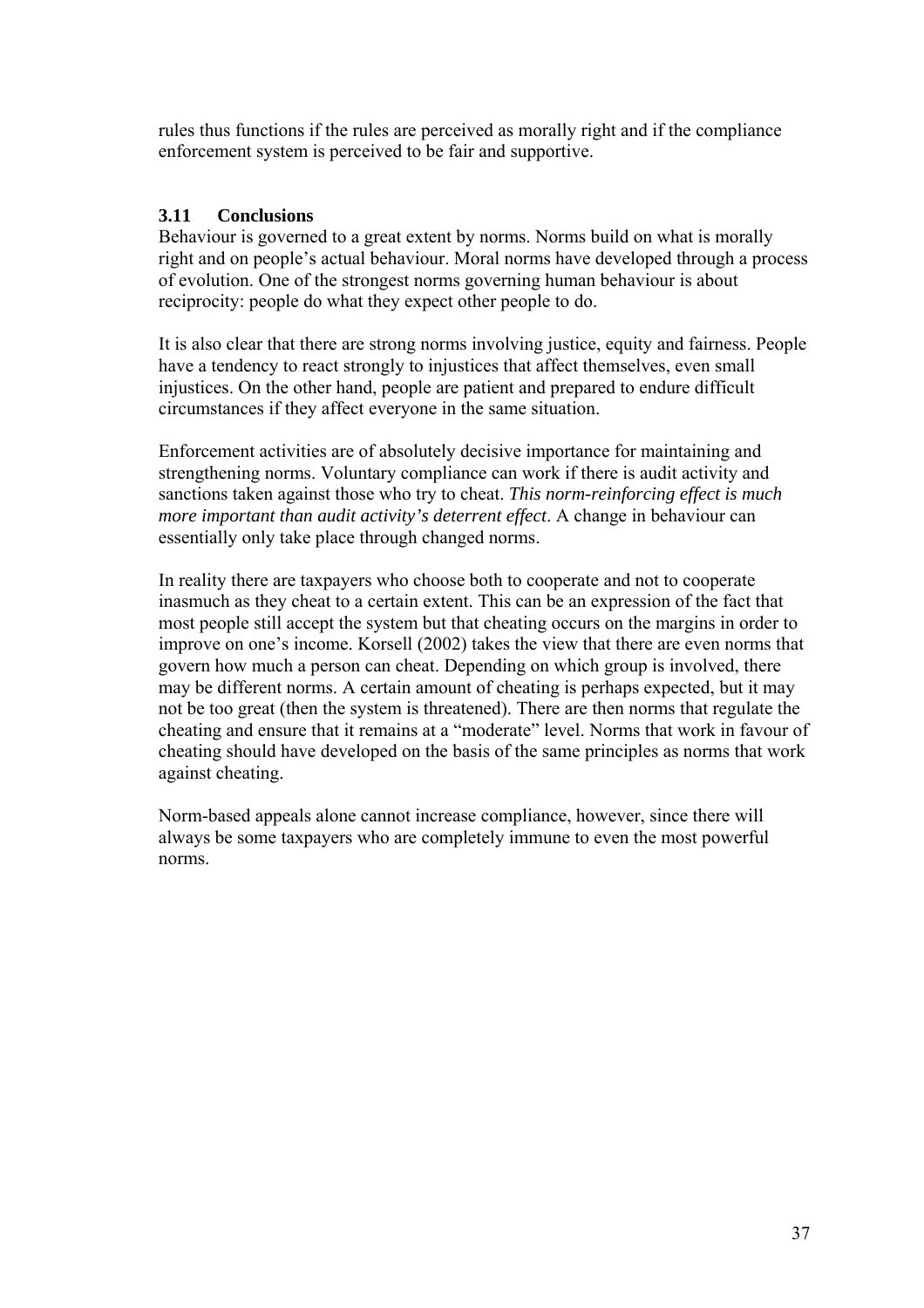*All genuine helpfulness starts with humility before those we wish to help, so we must understand that helping is not a wish to dominate but a wish to serve. If we cannot do this, neither can we help anyone.* 

*Søren Kierkegaard* 

### **4 On trust and confidence**

Halloween 1997 was chosen as a fitting day to unveil the "*IRS Horror Story Web Site*". The site contained numerous testimonies of taxpayers telling how the IRS (Internal Revenue Service) in the USA had abused its power. One newspaper wrote: *"The Congress is unmasking the IRS for what it really is: a bureaucratic monster stalking the American taxpayer"*. At the time, Congress was holding a number of televised hearings at which taxpayers recounted how badly they had been treated by the IRS (Lederman 2003 a).

Congress subsequently passed an Internal Revenue Restructuring and Reform Act, which entailed big changes for the IRS, the objective being to make it more efficient and customer-oriented. Better protections for taxpayers were also introduced.

There were several reasons for these developments, one important reason being that taxpayers had complained about difficulties in contacting the IRS and that the staff were insolent, and also that many field audits were an insult to taxpayers' integrity. Taxpayers and Congress had had enough after a while, and forced a number of changes.

This example shows what can happen when the public lose confidence in an authority. An authority should never forget who it is there to serve.

## **4.1 Trust and confidence are very important**

The traditional methods of increasing taxpayer compliance are based very largely on detection risk and punishment. This is not always effective, however. Many studies show that measures aimed at deterring people from a particular behaviour sometimes have no effect and that, if there is any effect at all, it is a weak one (Tyler 2001).

Consistent with our earlier line of argument, a successful strategy should go further than relying solely on methods of deterrence: it should also reinforce social norms and willingness to comply with laws and rules.

There are several studies which show that public trust and confidence in Government has a direct effect on the willingness to comply with rules. There is also a clear link between acceptance of tax evasion and a dislike of tax authorities (Webley 2002). Public confidence also has an indirect effect on how authorities are perceived in general as well as the regulatory system as a whole.

One example of a direct effect can be found in the Swedish Tax Agency's own annual taxpayer surveys (RSV 2002:14). The survey showed how different groups experience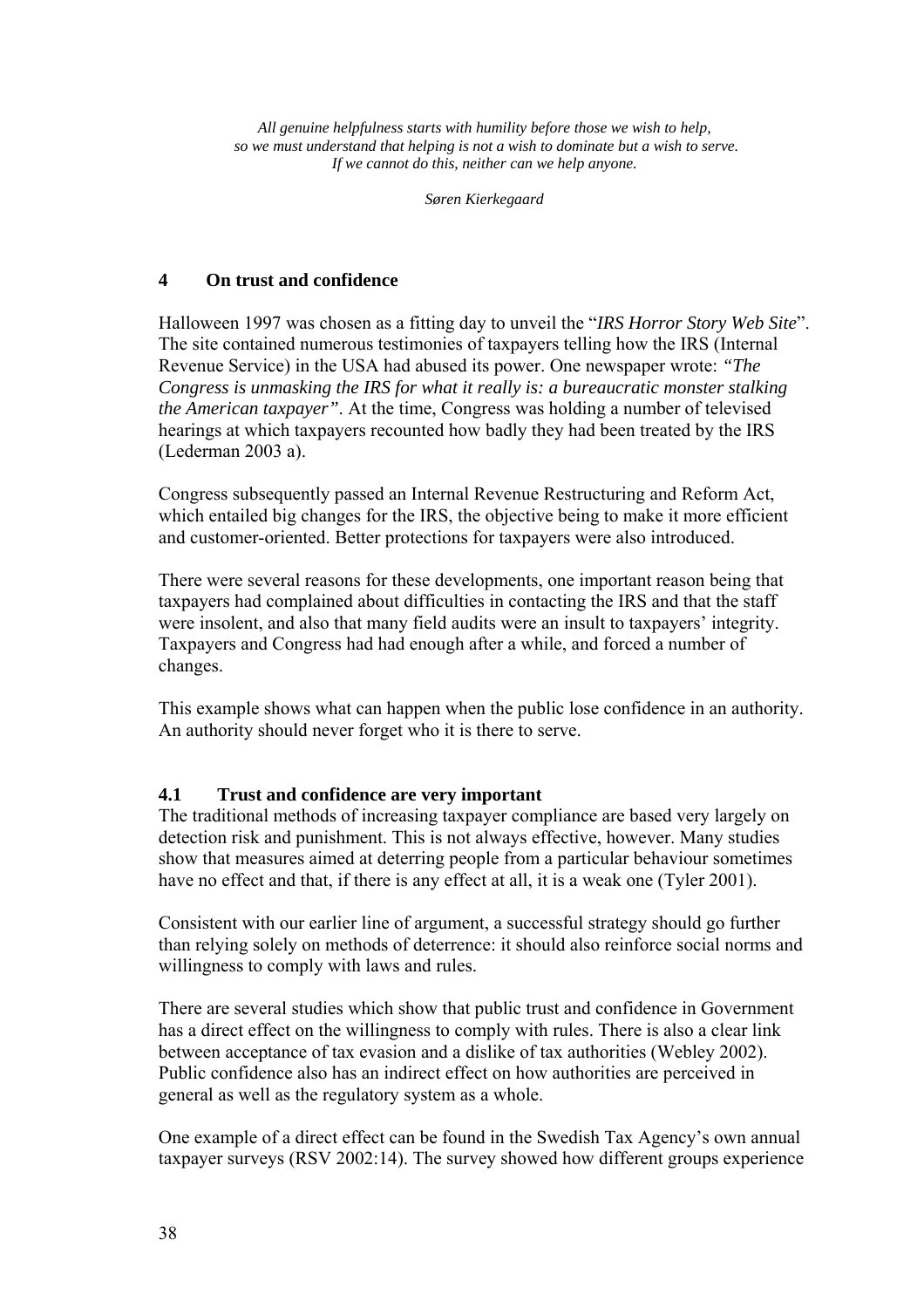the preventive effect of audit activity, expressed as a combination of the probability of detection and how serious the consequences will be.

The group that experienced the lowest preventive effect was the group with the lowest level of trust and confidence in the Swedish Tax Agency. Those with the highest confidence experienced a greater preventive effect.

An example of the importance of the indirect effect can be found in an evaluation of the campaign against illicit work that the Tax Agency began in 2002. The evaluation was undertaken by Mååg and Sunehag (2003) at the University of Linköping. Their conclusion, supported by the research literature, was that the Tax Agency's positive campaign outcome was a result of the trust the Swedish people have in one another and in Government. This means that the campaign would probably have been a failure if the general public had had no confidence in the Tax Agency.

From Australia there is an example of the tax authorities trying an approach using differently worded texts in a reminder letter (sent to taxpayers to remind them to file their income tax returns and pay their taxes). Letters emphasising respect ("*we believe in your honesty*") worked best with taxpayers (Wenzel 2001 b).

When the water authorities in San Francisco introduced water rationing, the most important factor governing compliance among the public proved to be the credibility of the water authority (Murphy 2003).

In Australia a study was done of how well nursing homes and blocks of service flats for the elderly complied with directions for improvements when inspections were carried out. The results of the study showed that the greatest improvement (highest compliance with the rules) two years after the inspection was in those nursing homes where the inspectors had treated the nursing home managers with respect (Murphy 2003).

### **4.2 Benefit-based norms are not enough**

In the previous chapter we saw that norms govern behaviour to a high degree and that norms generally benefit everyone. Cooperation builds on reciprocity: in other words if you cooperate, I will, too. However, even if everyone profits from cooperation, it may not necessarily happen. How can we get cooperation to work? In practice it is not enough simply to introduce punishment.

Research has indicated situations in which reciprocity was not the best strategy. Conditional cooperation does not work if there is a risk of misunderstanding, and attempts at cooperation can fail. Two actors who use "tit for tat" methods and try to cooperate may fall out; one mistakenly lets the other down, the other gets his own back, the first repays the injury and so on. "Rational" reciprocity can end up in an endless vendetta (Sandberg 1999). Examples from everyday life have shown that such outcomes are not that unusual; many conflicts and wars continue because neither side wants to take the first step towards peace because neither trusts the other (Molander 1997). Conditional cooperation is thus sensitive to disruption; if there is sand in the machinery things can easily go wrong. This sand may be a lack of trust or confidence.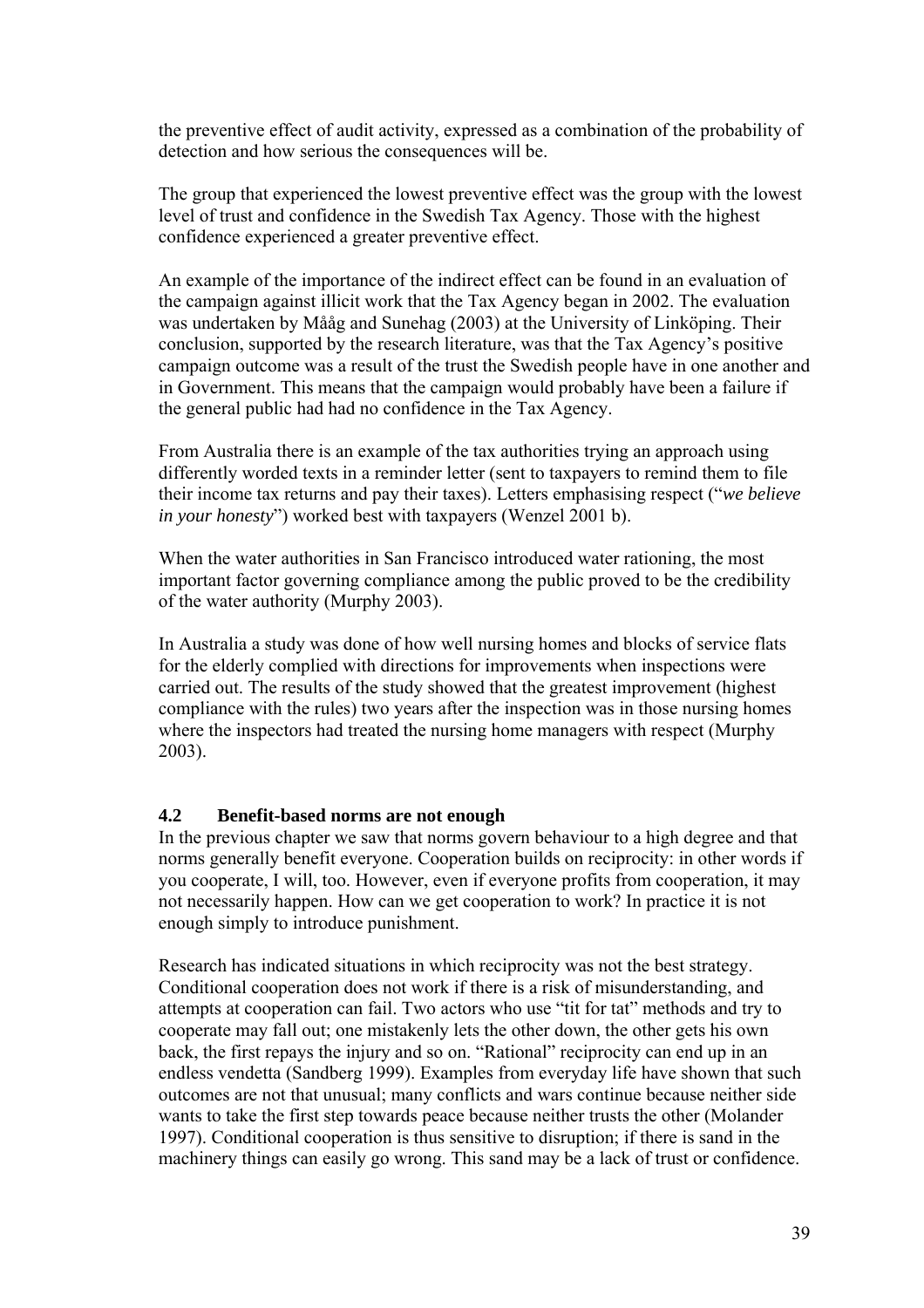# **4.2.1 Lack of trust makes the social trap snap shut**

Taxi drivers in Palermo in Sicily are like most taxi drivers, but with one important exception: they don't use their two-way radios nor do they use a control centre, despite the fact that there are obvious advantages in doing so. With a control centre, customers need only keep track of one telephone number and they can be picked up by the car that is nearest and can thus save time. Taxi owners get more customers and a shorter way to drive to the pick-up. Customers and taxi owners alike gain by such a system, which is why most taxi owners in different parts of the world have banded together and formed taxi control centres. Everyone wins by cooperating in employing a control centre even if the taxi owners compete with one another.

When a control centre was introduced in the Sicilian city of Palermo, it failed to work, however, and the entire venture ended in chaos. The reason was reported to be that individual taxi drivers, in order to get most fares, gave false information about where they were, saying they were much nearer to the customer than they actually were. Soon all the drivers were aware that there was cheating going on, which led to even more cheating. Since the drivers were unable to trust one another, a snowball effect was created from cheating and even more cheating, until everyone was lying and saying that they were "right in the neighbourhood" in order to get the fare in question. This caused the system to break down, since most chose to defect from cooperation and the control centre was closed down. Instead, the taxi drivers had to queue up at the city's taxi ranks with the consequence that they got considerably fewer fares and longer between each customer. The *social trap* had snapped shut around them; distrust had led them into a situation where they were all losers, despite the fact that they could all see that they would all have gained by trusting one another (Rothstein 2003).

## **4.2.2 The trap can be avoided if there is social capital**

Social traps, which are also frequently known as social dilemmas, are about situations where the collective interests of the group may collide with the interests of the individual. In the above example from Palermo, most of the taxi drivers were surely aware that everyone would win by cooperating. But if people are unable to trust that other people will cooperate, it is of course pointless to choose to cooperate oneself. If everyone thinks in the same way, the social trap snaps shut, and everyone loses out as a result. What is needed to avoid these often destructive situations is *trust*. Rothstein (2003) chooses to call this *social capital,* which can be explained as trust between people. Experimental studies have also confirmed that conditional cooperation works better and is less sensitive to disruption if the actors act more generously and can forgive occasional mistakes (Molander 1997).

Everyone gains by having government services financed by taxes. But no-one wants to be the only one paying tax. Therefore, most people will accept paying tax *as long as*  everybody or almost everybody pays their taxes<sup>4</sup>. If other people are not paying their taxes there is no reason to do so oneself; it only results in a big expense, without the government services functioning. In a situation like this, it is most rational not to pay tax despite realising that everyone will lose by it.

i<br>L

<sup>&</sup>lt;sup>4</sup> 74% of individuals and 84% of companies are prepared to pay their taxes as long as everybody or almost everybody pays their taxes (RSV Report  $2003:2$  and RSV Report  $2002:12$ )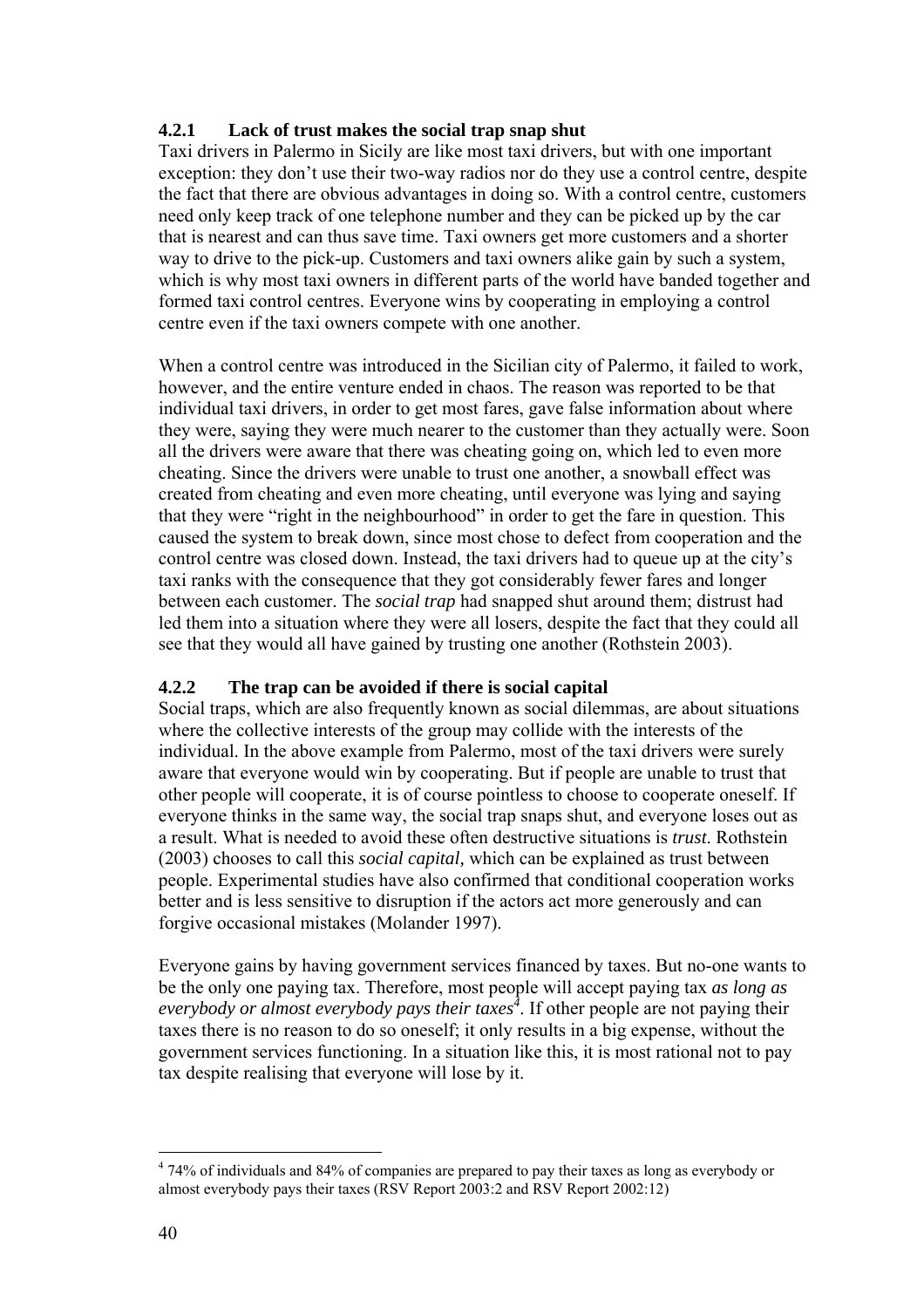If the individual actors trust one another, cooperation can work. This can function well in small groups or communities where it is clear to all who is cooperating and who isn't. The group can also choose to punish those who do not cooperate (the "freeriders") in different ways, for example by means of social disapproval. Such a system is maintained through self-regulation.

Norms like this may be clearly visible in poor and vulnerable societies. When most African peoples lived in small villages, catastrophes could occur at any time because of prolonged drought or violent storms. The people created a defence against this unpredictability by building up a well-developed social safety net where everyone was dependent on everyone else to survive. If a family was hit by a crisis they could always get help from another family, and the same circumstances applied between entire towns and communities, with family ties and ties of friendship with other remote communities. A proverb in Xhosa says: *"People are people through other people"*. This kind of attitude created a society where the freedom of the individual was subordinate to the group, but where generosity and hospitality were necessary elements.

In large societies or groups it is more difficult to get cooperation to work since freeriders can hide behind a veil of anonymity. Punishment may be more difficult to impose in these circumstances, while at the same time social disapproval has less effect if it is expressed by people not known to the individual. Problems can also arise in small groups if the actors lack trust in one another.

Moral conviction and norms are perhaps not enough. To resolve this dilemma, an administrative system with rules is often created and a government authority of some kind is charged with monitoring that the rules are complied with.

## **4.2.3 Dilemma of complying with rules**

If an administrative system is created with rules for dealing with the social trap or social dilemma, it also gives rise to another problem, however: the rules must be complied with in order to be effective. This creates a dilemma concerning rule compliance. If formal or informal sanctions are introduced for violations of the rules, the structure of the original social dilemma is changed: it is no longer about cooperating (to achieve a common objective) but about complying with rules (Wenzel 2002 b).

This is an argument similar to that put forward by the 17th century philosopher Thomas Hobbes (in "Leviathan") when he said that self-interest leads to "the war of every man against every man", which is not desirable for anyone and is therefore irrational. He believes that what is needed is an agreement or covenant between all people in a society to follow certain rules that lead to peace but which at the same time means that the people are compelled to give up some of their freedom. He also says in his "third law of nature" that it is not enough with a moral agreement; there must also be compliance with the agreement. For this purpose he introduces the figure of the "sovereign" with unlimited power. Hobbes' main line of argument is that it is always necessary and advantageous to keep agreements, but that man's inherent egoism must be curbed (for his own good) by a system of power.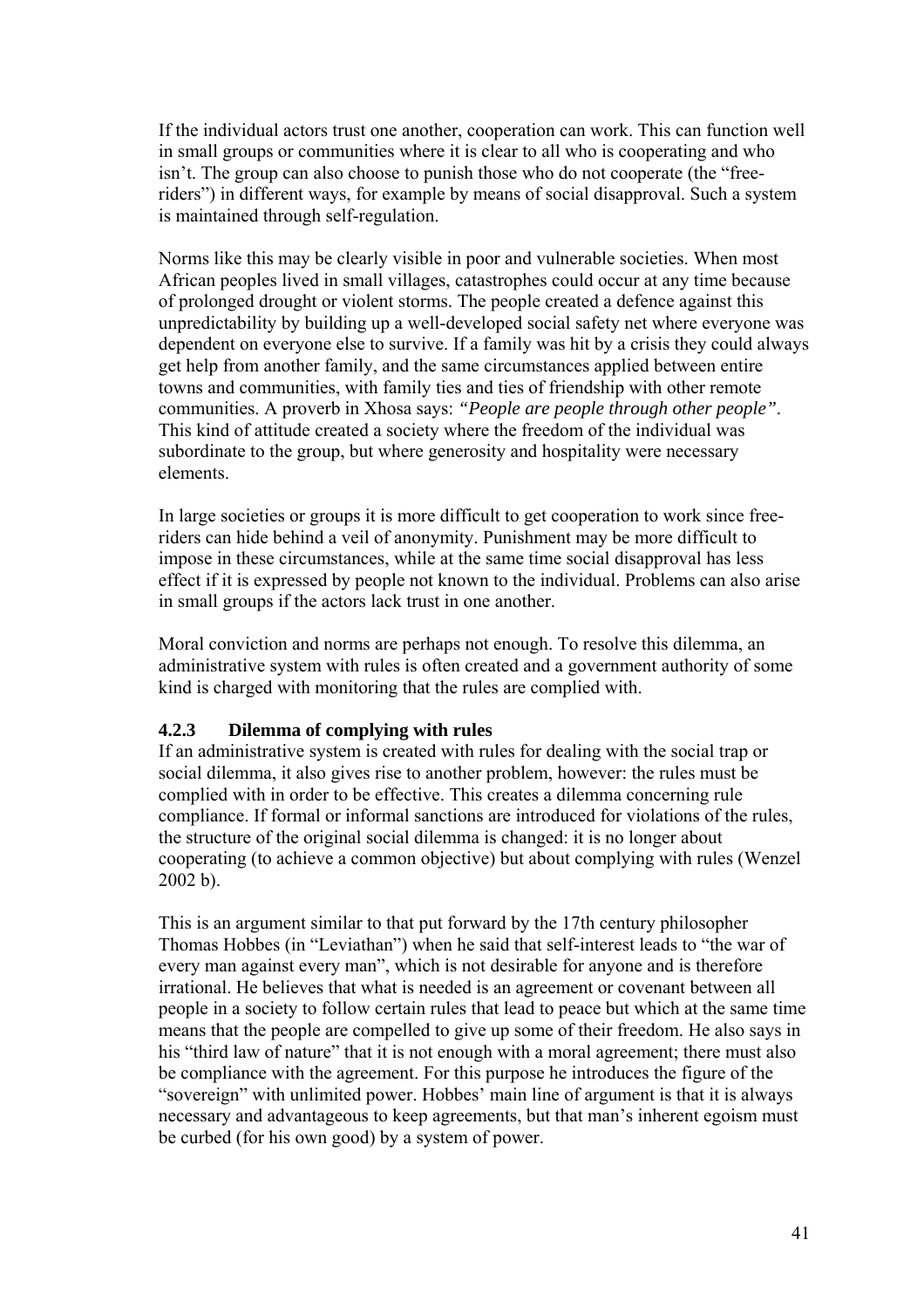History has clearly shown, however, that the use of totalitarian power does not work. Another method that has been used is religion, although in today's society this has diminished in importance. The concept of an all-seeing God who knows everything and exacts punishment in the next life can otherwise be an effective method of maintaining the functioning of the system. A variant of this was the practice in medieval times of selling indulgences, which gave remission for one's sins for a certain period. For this, the recipient had to pay a certain sum of money or perform some service (for example go to war). Obviously, one can have moral objections to such practice, but from the purely technical perspective of tax collection it should be efficient.

When self-regulation, dictatorship and religion have been dismissed, there remains a form of regulation that builds on a *legitimate system of power that enjoys the citizens' trust*. This system of power can maintain compliance if the rules are based on moral grounds or developed norms. It must be morally right to cooperate. Cooperation will then arise if there is also compliance enforcement and sanctions that impact on those who try to sponge on the rest of society.

Cooperation does not work, however, if citizens feel they cannot trust the institutions that exercise the power, for example if the institutions are corrupt. Corruption is also an example of a situation in which the social trap has snapped shut. Most people do not approve of corruption and realise that it is a problem, but it is downright pointless to be the only official who doesn't take bribes if you think you know that almost everybody else is doing it (Rothstein 2003).

If the citizens are unable to trust that "everybody else" is cooperating, they will not cooperate themselves, either. The reason why an individual cooperates is thus not in the first instance because of the direct threat of detection and punishment that comes from the system of power, but because the individual expects that the threat of detection and punishment will get *other individuals* to comply.

This applies in general and there are, of course, individuals with whom the direct deterrent power of compliance enforcement can be effective. There are also a number of people who always comply, irrespective of whether there is any risk of detection and punishment or not. Frequently quoted are the words of Chester Bowles, head of the price regulation authority in the USA during the Second World War: *"Twenty percent of the regulated community will automatically comply with any regulation just because it is the law, five percent will seek to evade the regulation, and the remaining seventy-five percent will comply as long as they believe that the evading five percent will be caught and punished.*" (Lederman 2003 b).

## **4.3 What kind of trust is there?**

Swedish government institutions enjoy a relatively high degree of public trust and confidence and corruption is low. According to the "Transparency International Corruption Perception Index 2003<sup>"5</sup>, which grades countries according to how much corruption there is, Sweden lands in sixth place of least-corrupt nations behind Finland, Iceland, Denmark, New Zealand and Singapore.

 5 For more information, se http://www.transparency.org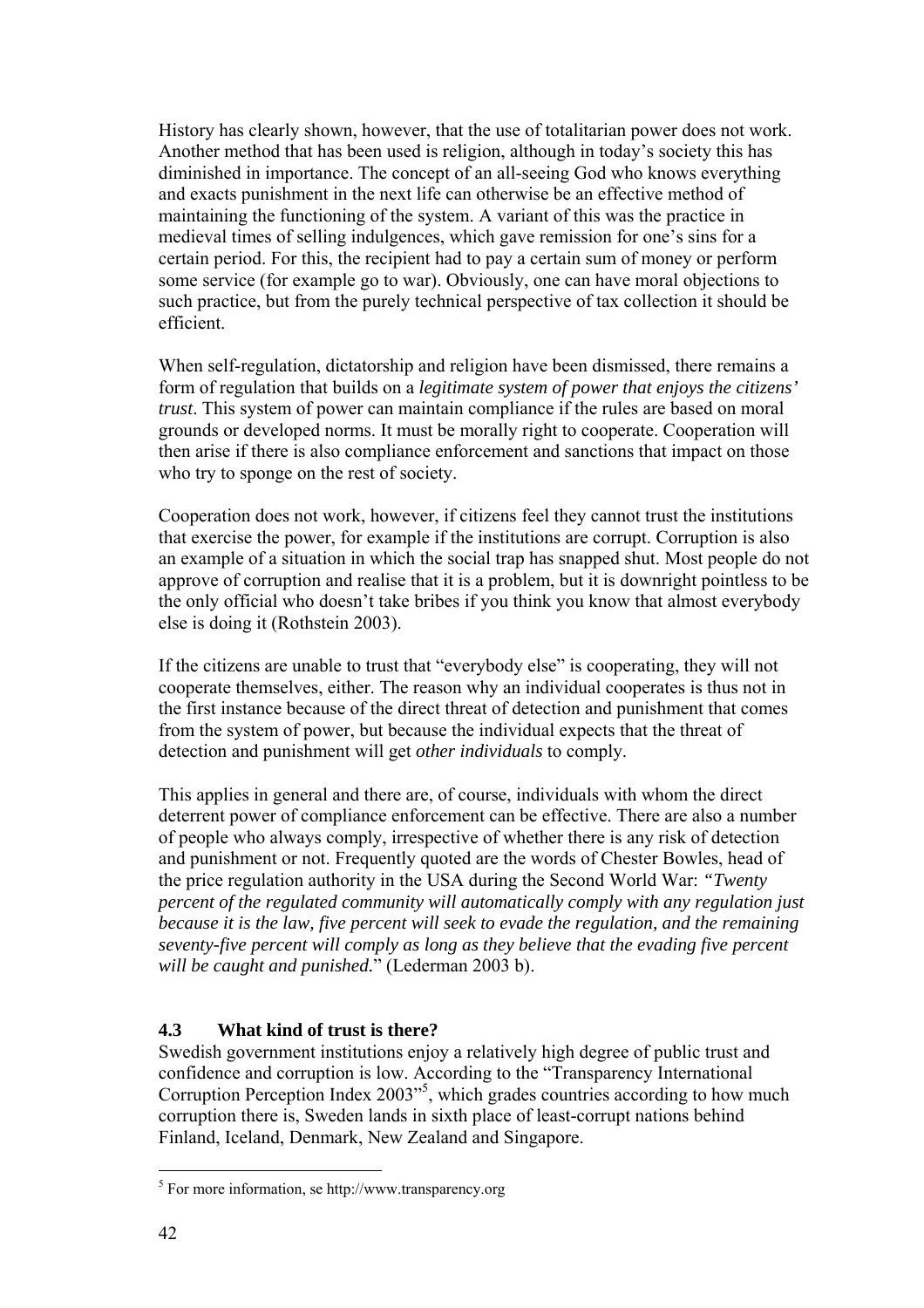In general, trust between people is high in Sweden. Surveys show that, in 1981, 57 % of respondents agreed with the statement: "Most people can be trusted". The equivalent figure for 1997 was 67 % (Rothstein 2003, p. 148). Sweden and the other Scandinavian countries belong to a group that may be termed "high trust countries".

Public trust and confidence in the Swedish Tax Agency is as follows, according to the three latest polls; see Figure 4.1 (RSV Report 2003:1).



**Figure 4.1 Public confidence in the Swedish Tax Agency (RSV Report 2003:1)** 

The percentage of respondents who trust the Tax Agency has increased slightly, while the percentage of those who do not trust the Tax Agency has decreased slightly. Other responses are neutral or don't knows. In comparison it may be noted that the percentage who trust in Government in general is 38 % (RSV Report 2003:2).

# **4.4 How should Government act?**

## **4.4.1 Impartial and honest institutions**

According to Rothstein (2003), the factor that is most significant for social capital (trust) is the existence of universal government institutions. This means institutions that are impartial, fair and which treat everyone equally. What people rely on in these institutions is thus not that they will act in one's direct personal interest in such a way that one receives special favours in relation to other citizens.

Studies suggest that it is the quality of government institutions that means most for economic growth (Rothstein 2004). This means that citizens must be able to rely on Government in order for there to be effective economic activity. Let us assume that Company A wants to sell to Company B (which wants to buy). Company A is, however, unwilling to deliver the goods until it gets paid, since it doesn't trust Company B. Company B is unwilling to pay until it has received the goods, since it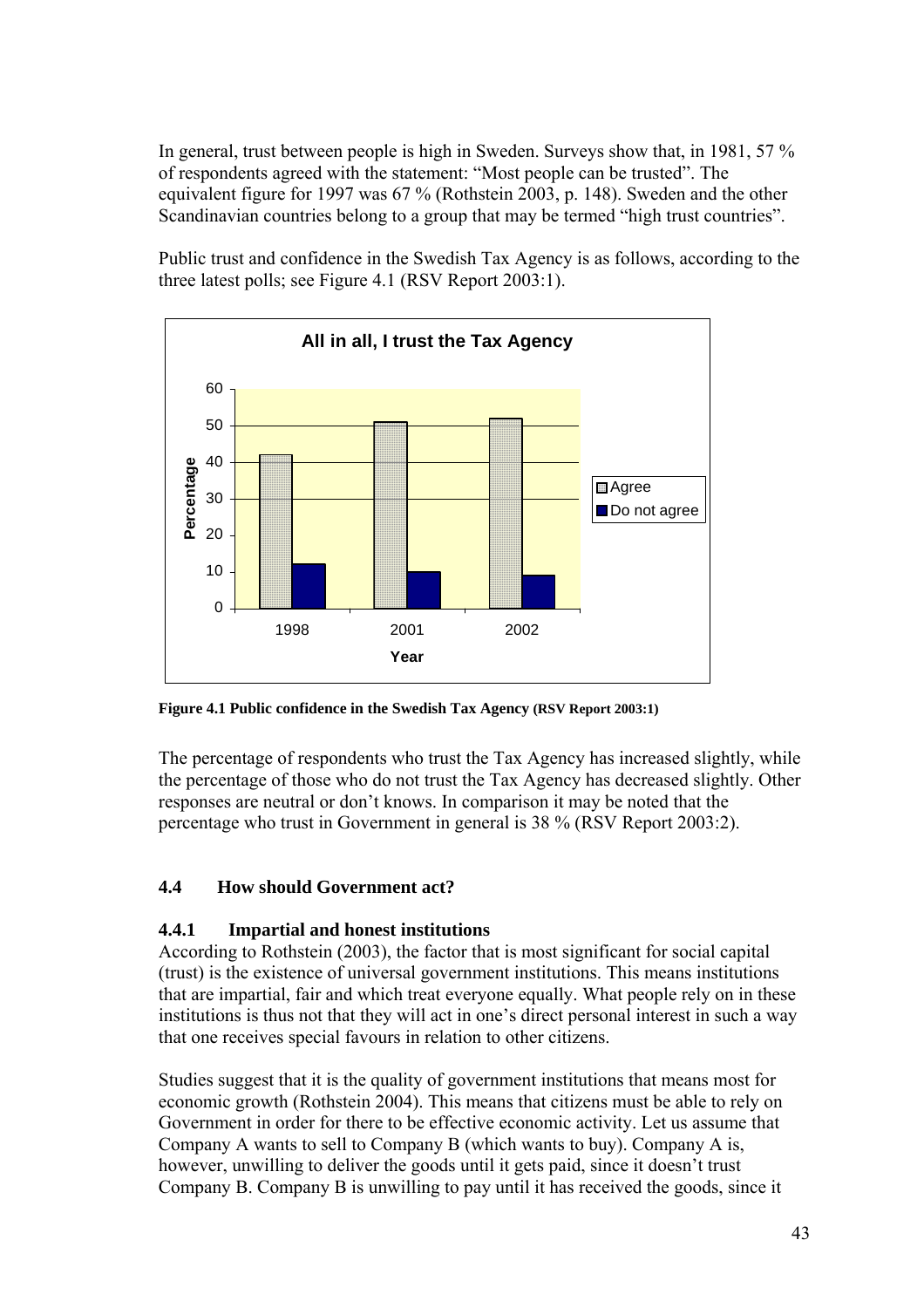doesn't trust Company A. If the situation cannot be resolved, the trade will be rendered difficult. If there is a functioning legal system (for example a government enforcement service) the companies know that they can take legal steps to get paid or to get their goods. If the legal system is corrupt there will not be this trust in the system, which obstructs the workings of the economy.

There are also studies showing the connection between a general trust between people<sup>6</sup> and income growth per capita (Andersson 2001).

One experiment indicates very clearly the importance of trust in authorities. Some researchers placed wallets on the streets of a number of cities, ten wallets in each city. The wallets contained money and the name of the owner but no address. The purpose of the experiment was to measure how many of the wallets were handed in to the police in the respective cities. In Oslo, all 10 wallets were handed in to the police (in Stockholm 8), while in Ankara no wallets at all were delivered to the police. The big difference between Scandinavia and Turkey is owing to the fact that the Turkish police are believed to be corrupt. There is no reason to hand in the wallet to the police if the police themselves will take the money. If the police can be trusted not to take the money, one may safely hand over the wallet to them (Rothstein 2004). It is, therefore, public trust in authorities that is the decisive difference and nothing else.

## **4.4.2 How, then, can trust be created?**

Of importance for public trust and confidence is the honesty and irreproachability of the tax administration, or, in other words, its integrity.

Valerie Braithwaite (2003) summarises this well when she says (p. 272):

*The argument developed is that integrity and compliance are most likely to be optimised when a tax authority pursues a citizen-inclusive approach to compliance through policies that encourage dialogue and persuasions, combined with an effective mix of incentives and sanctions. Integrity and compliance are most at risk of parting ways when a tax authority seeks to improve compliance solely through making changes to the administrative or legal infrastructure without regard to the sensibilities of citizens.* 

Many theoreticians claim that the best way to achieve compliance with rules is not to rely solely on legal coercion but instead to apply strategies that bring out the best in those whom you wish to see complying with the rules.

If an authority treats citizens with respect, the citizens will repay that respect and comply with rules that are fair. Just as the tax administration is looking for real compliance from taxpayers, taxpayers are looking for real integrity from the tax administration.

Trust is a resource that is not like other resources. It does not decrease with use, but decreases with lack of use.

i<br>L

<sup>&</sup>lt;sup>6</sup> Measured by questionnaires in which people were asked: "In general, do you think that people can be trusted, or do you think that one cannot be careful enough when dealing with other people?"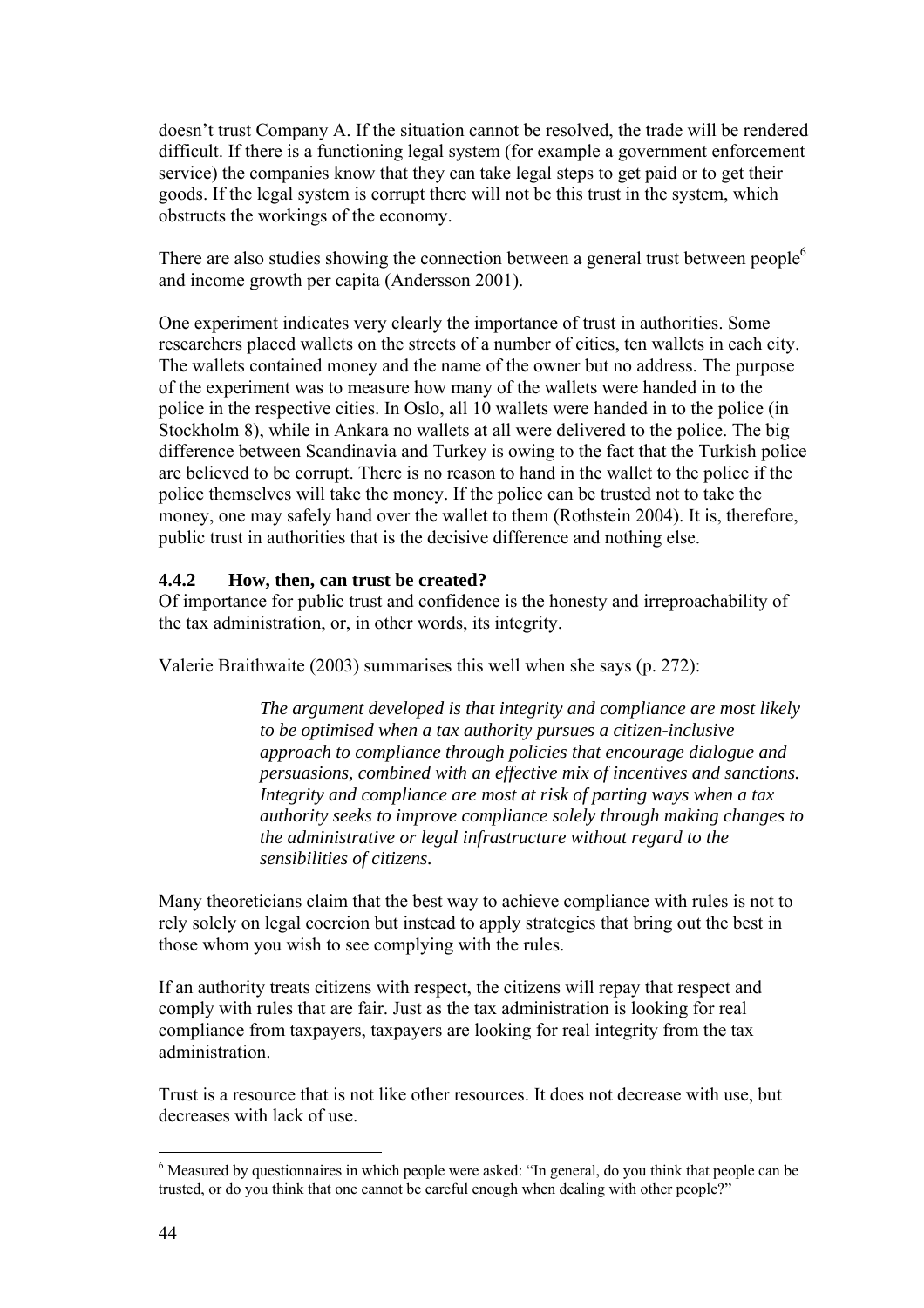However, it would be naive to think that a strategy based solely on trust can work: there will always be certain people willing to exploit the fact that they are treated as trustworthy and reliable. A strategy that combines an expression of trust with the option of coercion if necessary should work best. Having the threat of coercion in the background means that authorities' attempts to achieve an attitude of cooperation should have greater success.

Theodore Roosevelt described this very well in his principle for conducting foreign policy: "*Talking softly and carrying a big stick*". Simply by existing, authority can help to ensure that it never actually needs to be used.

# **4.4.3 Experience of an authority's actions is decisive**

Personal experience in connection with an encounter with an authority can help create the general picture an individual gets of authorities. A person's willingness to accept a decision from an authority is influenced by both how that particular encounter was perceived and by the person's view of authorities in general.

Tyler (2001) has developed a model that describes this experience (see Figure 4.2).



**Figure 4.2 Tyler's model of the connection between authorities' legitimacy and personal experience** 

The key to creating trust lies in the authority concerned acting in such a way that the general public perceives it as *just and fair*. The perception of fairness depends to a great extent on how the citizens perceive the authority's actions, that is to say its *procedures*. If the procedures are perceived as just and fair, the authority will be perceived as just and fair, and then its decisions, that is to say the outcome, will also be perceived as more just and fair (Murphy 2003). An individual may thus perceive an authority as just and fair even if it has made a decision that goes against the individual, if the authority acts fairly when dealing with the case. This leads in turn to fewer complaints about the authority's decisions.

What is important is not, therefore, whether the outcome is positive or negative, but whether it is fair. People are more interested in fairness with regard to outcome and procedures than they are in personal gain. The outcome must be fair for the system as a whole (Wenzel 2002 b). If an authority receives an individual courteously, it shows respect for the individual and helps increase the perception of fairness (Murphy 2003).

Studies show that the perception of procedural fairness is linked both to the acceptance of a specific decision and to the inclination to comply with laws and rules more generally.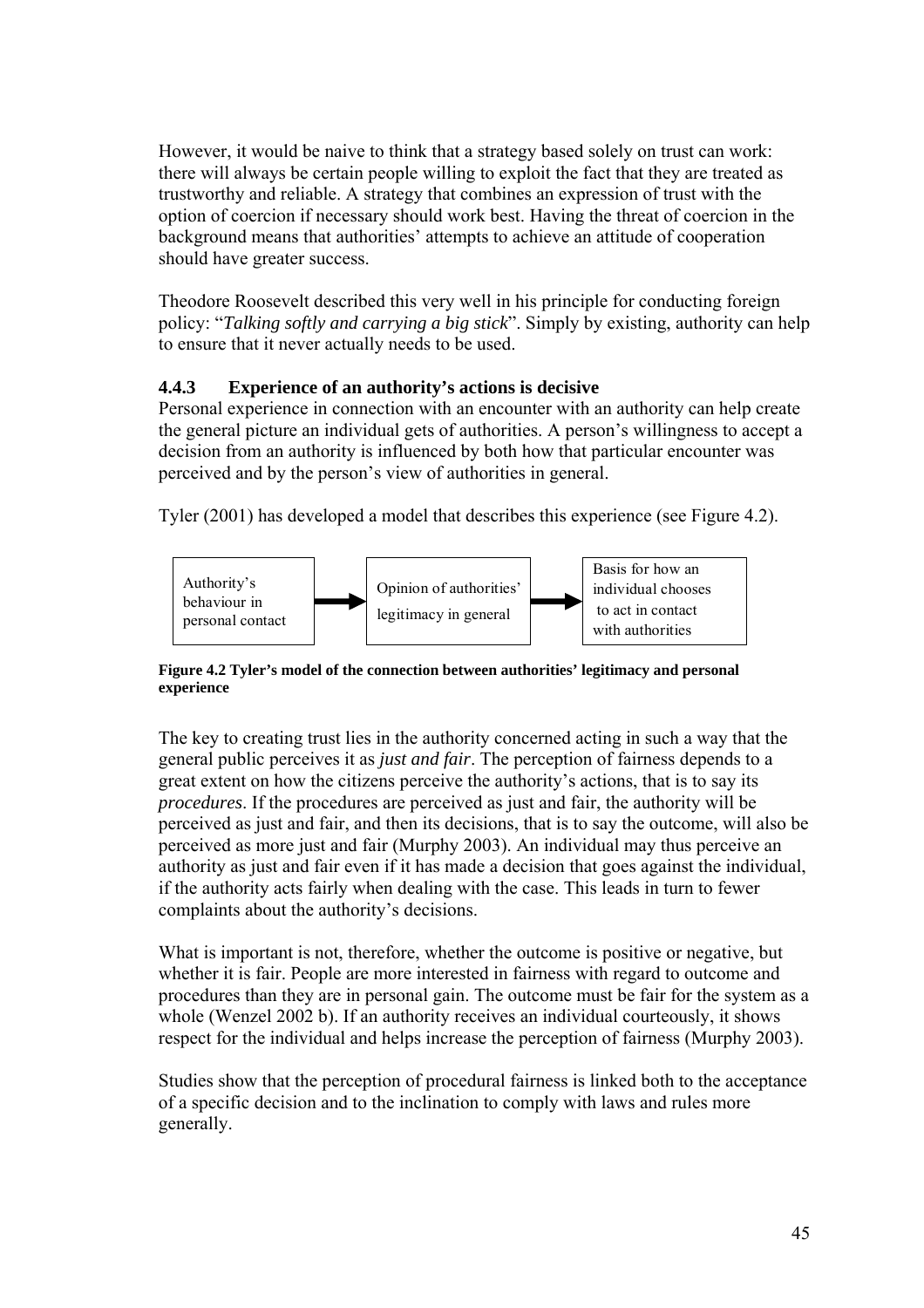Even if the threat of punishment exists in the background (and should be there), most people accept authorities' decisions, not because they are afraid of them, but because they perceive the decisions to be legitimate (Tyler 2001).

Nevertheless, there will always be some people who are not receptive to appeals to norms, and for these the threat of punishment must exist.

The conclusion is that, in a largely law-abiding society, most people will comply with the law because they consider it the right way to act. Just and fair treatment on the part of authorities increases respect for the law and increases compliance. This effect is greater than that of the threat of punishment.

### **4.4.4 Empirical evidence points to a suitable strategy**

Tyler (2001) has done a study of how the general public perceive the actions of powerwielding authorities by interviewing people in California who have been in contact with the police and the courts.

The interview survey showed a clear link between trust in the motivations of legal authorities and acceptance of their decisions. Tyler is clearly surprised at how little significance it has for trust whether the decision is positive or negative for the citizens concerned.

This leads to the conclusion that it is important for authorities to treat people fairly, with respect, to listen to them and to explain their decisions. By doing this, authorities can help create a cooperative attitude among people.

The initial behaviour of the authority is thus decisive for the kind of behaviour that the authority is met with in return.

The police are, for natural reasons, interested in protecting themselves when they encounter potential criminals: from this, it follows that they prefer to meet individuals from a position of superior power. However, this superiority tends to encourage opposition, obstinacy and defiance. Hostility is provoked that leads to increased risk of confrontation. A strategy based on superiority in terms of power can thus lead to increased risk also for those who have the power.

Nevertheless, this does not mean that power should not be exercised by the police or any other authority. Studies also show that unilateral and unconditional disarming will be exploited.

The solution lies in *commencing* with a strategy based on non-coercion, without forcible means or threat. The forcible means must always be to hand, however. A strategy of this nature reacts to threats from others but never commences itself with dictatorial language.

As distinct from those authorities which start out with an approach based on encouraging cooperation, authorities which commence with a confrontational attitude find themselves in a battle of wills resulting in a contest, the outcome of which is increased opposition and defiance, even among those who initially had no intention of opposing.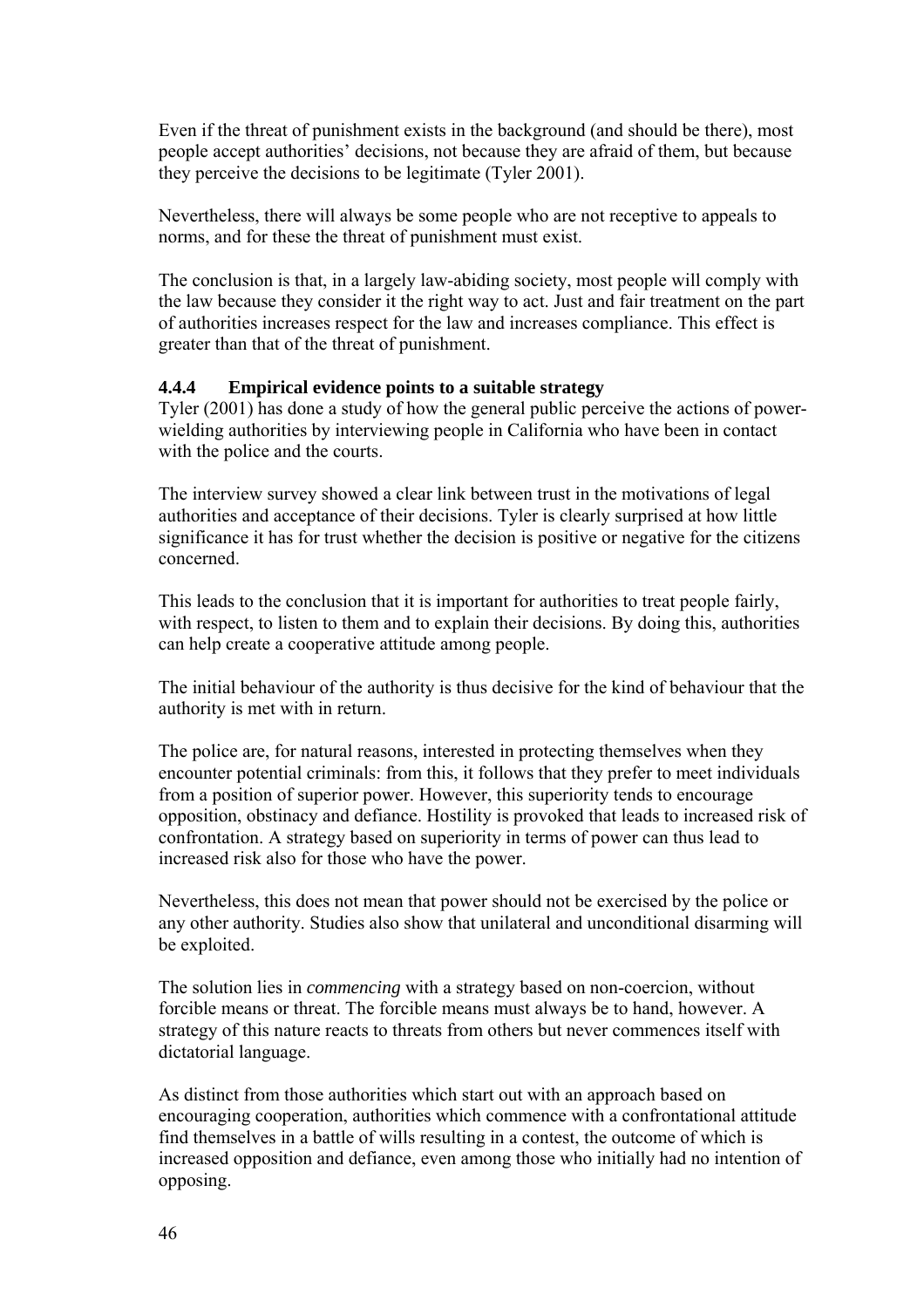It is interesting to note that authorities that choose to act from a position of power are able to justify this by referring to a state of affairs that they themselves have created. Dictatorial language and threat create a hostile and menacing situation which in turn creates in the authority concerned the perception that most people are uncooperative and intractable. This leads to the authorities having to employ forcible means. On the other hand, those authorities that adopt a more cooperative attitude themselves will view most people as cooperative (Tyler 2001).

In this way, an authority that sends out signals that it does not trust the citizens provokes distrust in itself. The opposite also applies. Experimental evidence suggests that the ability to trust can be explained as a chemical process in the brain. When individuals can see that another individual trusts them, the levels of the hormone oxytocin increase in the brain. The more oxytocin in the brain, the more the individual trusts other individuals (Zak 2003).

Where the police are concerned, their objective is not only to arrest people in order to reduce crime: their aim is also to build trust and confidence among the general public. Success is achieved by increasing citizen compliance without escalating conflict in a situation when the police are exercising their powers.

A relatively recent study showed that Germany's tax system was very strict and rigid, which led to an efficient but costly confrontation-based system. This decreased taxpayers' willingness to cooperate. In contrast, it was asserted that the British tax system treated taxpayers with greater sensitivity in order to avoid friction (James et al 2001).

*Every encounter between an authority and a citizen provides an opportunity for the authority to increase trust and confidence among the general public*. The New York Police, for example, operate under the motto: "Courtesy, Professionalism, Respect".

## **4.4.5 The behaviour of authorities influences the effect of punishment**

A survey was carried out among a group of taxpayers in Australia who, after having invested in a tax planning scheme developed by several tax consultants, had had their tax assessments amended by the Australian Taxation Office (ATO) and had also had penalties levied on them (Murphy 2003). The majority of the taxpayers had appealed against the ATO's decision. The survey showed that the group of taxpayers involved had less trust and confidence in the ATO than the population in general. For 89 per cent of the taxpayers, the way in which the ATO handled the matter influenced their view of ATO negatively.

The decrease in trust was linked to the way in which the cases were dealt with, that is to say the ATO's procedures, and not to the decisions being negative.

In an attempt to reduce the number of appeals and angry reactions against the ATO, the penalties were greatly reduced. This had no effect, however. The ATO then tried another course of action which involved acknowledging that the taxpayers had been victims of aggressive mass-marketing and bad advice, and expressing a belief in the taxpayers' honesty. With this approach, 87 per cent of the taxpayers accepted the ATO's decision.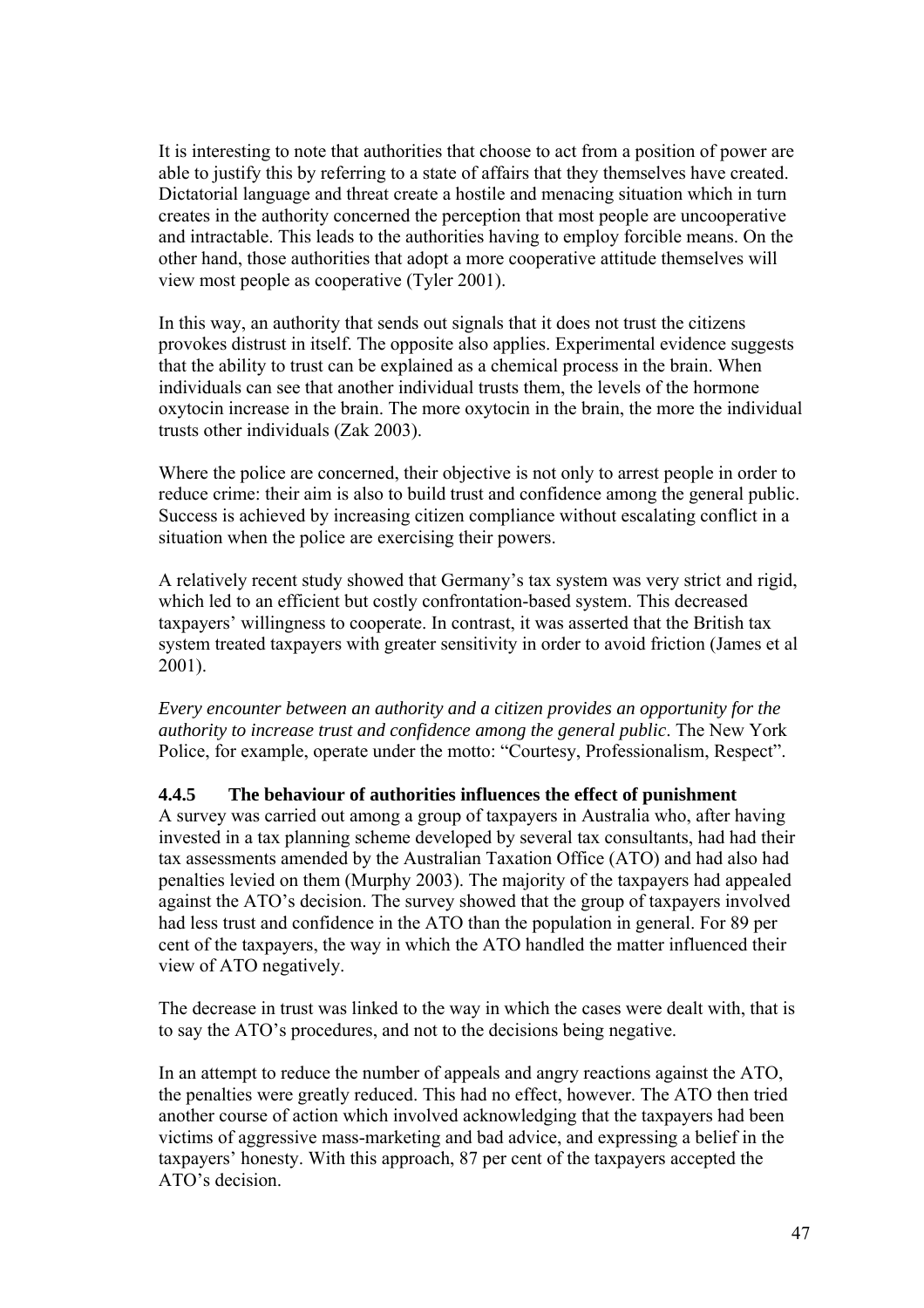When the taxpayers in the survey were treated as though they had tried deliberately to avoid tax, it shows that the ATO considered them to be unreliable and dishonest. The taxpayers repaid this by harbouring the same feelings towards the ATO.

The survey shows that the use of legal coercion can be counterproductive. The threat of punishment did not increase compliance but provoked the opposite behaviour instead and increased opposition to the ATO.

Authorities must be perceived as representing the interests of those they are set to serve in order for them to be effective. If authorities are not perceived as representative they will lose in respect and legitimacy, which leads to greater opposition on the part of citizens (Taylor 2001 b).

A questionnaire survey in Australia showed that the more power the tax authorities were considered to have, the less legitimate they were viewed as being. This link became weaker, however, the greater sense of solidarity the respondent felt with society (Wenzel 2001 a).

### **4.5 Taxpayer surveys confirm the importance of trust**

To find out whether the above reasoning is applicable to the Swedish Tax Agency, we may analyse the Tax Agency's questionnaire surveys conducted among the general public. Analysis shows that the most important factor determining whether citizens trust the Tax Agency or not is whether it appears to be doing its job properly.

The following diagram (Figure 4.3) shows the proportion of respondents who think that the Tax Agency is doing a good job according to the three most recent surveys (RSV Report 2003:1).



**Figure 4.3 Public opinion regarding the Swedish Tax Agency's working methods (RSV Report 2003:1)**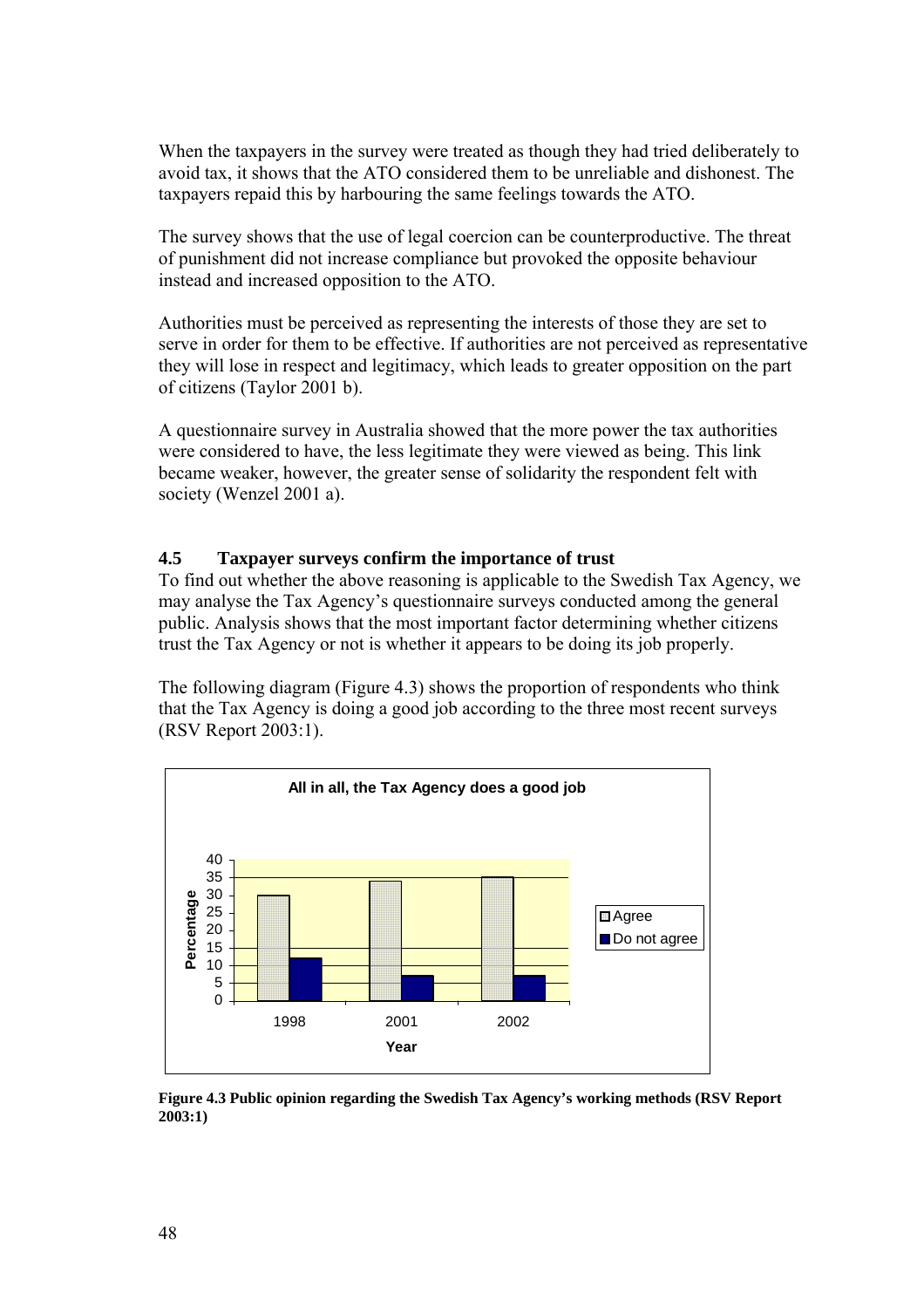The percentage who agreed that the Tax Agency was doing a good job has increased, while the percentage who do not agree has decreased. Other respondents were neutral or had no opinion.

Analysis of the survey shows that what is most important for people when judging whether the Tax Agency has been doing a good job is whether it makes correct decisions. In 2003, 22 per cent of respondents agreed that the Tax Agency made correct decisions. 10 per cent did not agree with the statement and the remainder, 68 per cent, were neutral or didn't know.

In connection with the taxpayer survey in 1998, the Tax Agency carried out a more indepth study of the link between different responses in the questionnaire (RSV Report 2000:2).

Just as in 2003, it was correct decisions that meant most for determining whether the Tax Agency was doing a good job. Satisfaction with the service was also important. Taken together, satisfaction with the service and satisfaction with correct decisions/fraud detection explains why 68 per cent of respondents agreed that "The Tax Agency is doing a good job".

The above figures confirm that trust is influenced very much by *how* an authority does its job, that is to say whether there is fairness in its procedures and outcome.

### **4.6 An authority's attitude influences trust**

In 2003/2004, NFO Infratest was commissioned by the Swedish Tax Agency to survey the attitudes citizens and companies experienced from the Tax Agency's officials today (STA Report 2004:5). The firm also surveyed the attitudes people wished to encounter from officials and the attitudes that created trust in the Tax Agency. Very briefly, the results were as follows:

The citizens and companies surveyed encountered three different attitudes from the officials. NFO Infratest called these A, B and C.

**Attitude A** was characterised by behaviour from the official that was perceived as arrogant, accusatory and insensitive. This attitude communicates the view that the individual cannot be trusted (i.e. will cheat).

**Attitude B** is characterised by the official's behaviour being formal and rule-bound. The official is governed entirely by rules and regulations and appears strict and impersonal. This attitude communicates the view that the individual is only a case to be treated fairly and correctly but also that the citizen should know the law.

**Attitude C** is characterised by the official being open, and taking time to listen and explain. The individual perceives the official as sensitive, educating and cooperative. This attitude communicates the view that most individuals are honest but that they perhaps don't understand the rules and therefore need some help.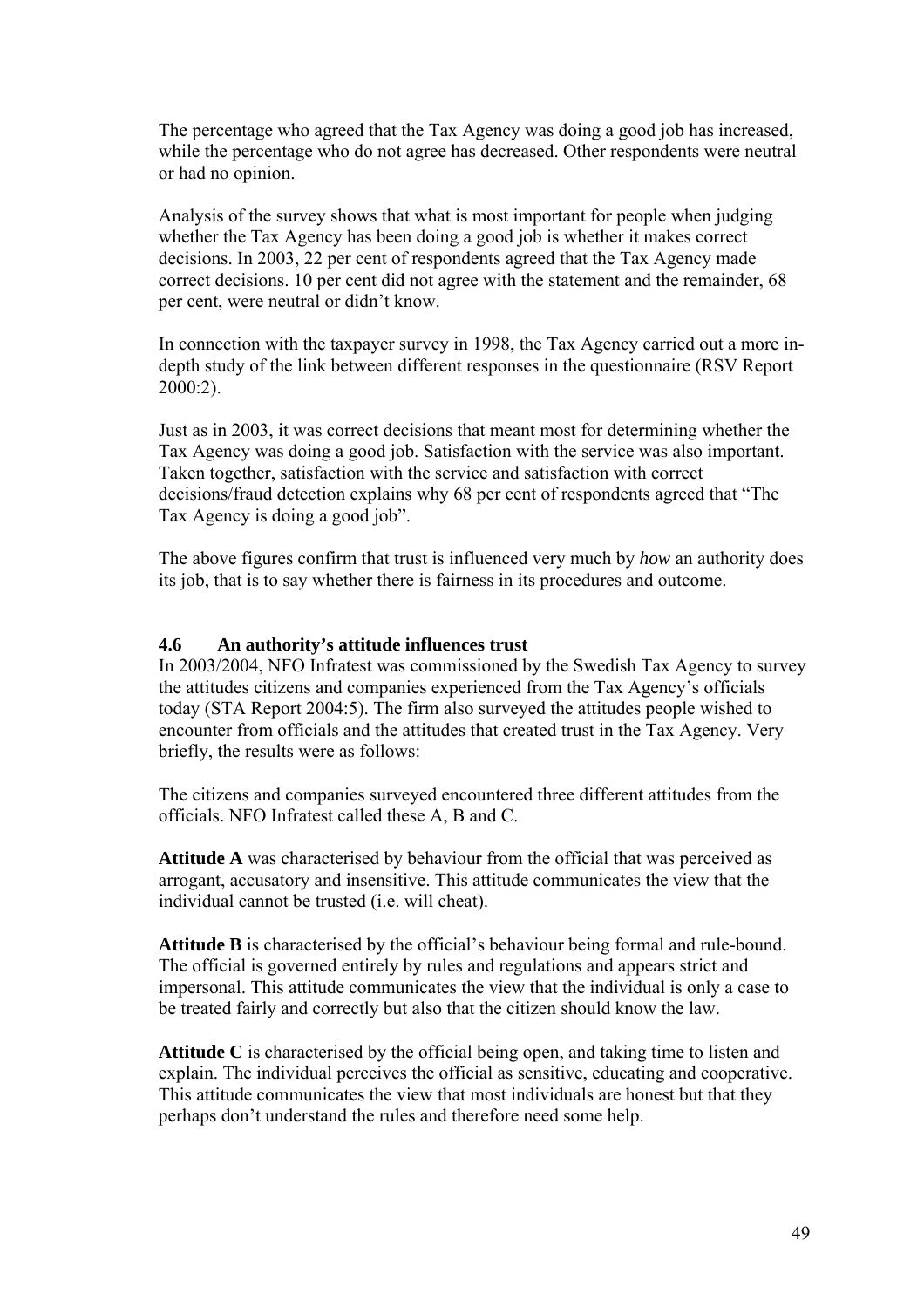All the attitudes are characterised by the officials behaving correctly and complying with laws and rules. The difference lies in *how* the officials communicate which rules that apply, not *that* the rules apply.

20 % of private individuals and companies agreed that they were received by an official with attitude A, 50 % with attitude B, and 60 % with attitude C. The fact that people were received with a particular attitude does not preclude them also being received with any of the other attitudes (which explains that the total sum exceeds 100  $\%$ ).

Attitude A has a strong negative effect on confidence in the Tax Agency, attitude B has a slightly less negative effect on confidence, and attitude C has a strongly positive effect on confidence. The negative effect on confidence that is triggered by being received poorly is greater than the positive effect on confidence that is triggered from being received well. It is therefore very important to avoid giving people a bad reception.

The authority's attitude should therefore be *"We aren't a boring authority full of rulebound bureaucrats, but a vital and exciting organisation that is here to help precisely you"* (Mååg & Sunehag 2003).

## **4.6.1 How can attitudes be changed?**

How is an authority to succeed in practice in treating citizens with respect, understanding and fairness? A method in current use is to employ different types of documents which describe and set out citizens' rights. One example is Australia's Taxpayers Charter from 1997, which states:

> *Taxpayers are to be treated fairly and reasonably, to have their privacy respected, to be treated as honest in their tax affairs unless the taxpayer acts otherwise, to have decisions explained to them, to be offered assistance, advice, and information in a professional way, and to be helped to minimize their costs in complying with tax law.*

Even if a document setting out taxpayers' rights serves a purpose, one might say that the ways things are done in practice is, in actual fact, governed more by institutionalised formal and informal rules than by a document with a lot of highsounding phrases that has been introduced late in the organisation's history in order to lend it greater legitimacy among the general public. The solution is, therefore, to introduce an approach where values and attitudes are expressed in the concrete activities that occur on a day-to-day basis (Braithwaite 2003).

It is very important to explain *why* a certain behaviour is successful. The vast majority of authorities and officials want to be successful, and for the Tax Agency one of its most important tasks is to increase voluntary compliance. A prerequisite for success is that there is public trust and confidence in the authority and its officials. This is something that must be communicated internally within the authority itself.

A model that explains the effects of persuasive messages is called ELM (Elaboration Likelihood Model). The basic hypothesis of ELM is that the effect of the message depends on how the recipient processes it. The effects are different when messages are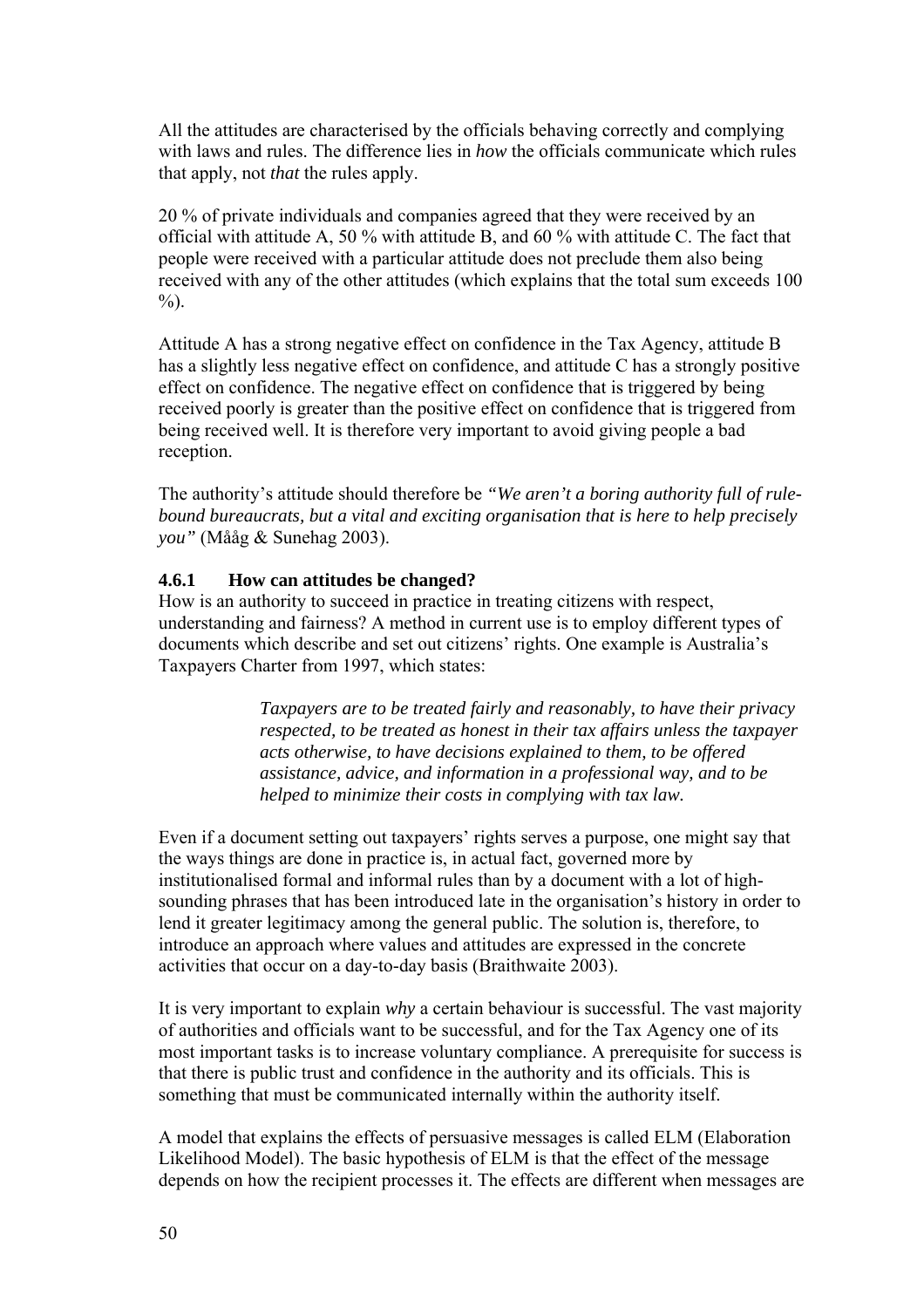subjected to thorough processing compared with when they are processed superficially. The probability that a message will be the subject of thoughts and reflections depends, according to the model, on the recipient's motivation and ability to process the content of the message (Wennergren 2003).

It is therefore important that there is motivation to process the message. One way of achieving this is to identify the link between the authority's attitude and its results.

## **4.7 Conclusions**

Trust in the Swedish Tax Agency is relatively high, which shows that there is considerable social capital. The best strategy to ensure rule compliance and cooperation is to manage this capital wisely. Since the capital is pretty considerable, no measures should be taken that risk eroding it. A certain but modest return is in other words preferable to an uncertain but potentially greater return.

The distinct conclusion is that trust, or social capital, is the most important asset that an authority can have. Without trust, the effect of all the various measures will be considerably less.

The point of departure must always be that citizens want to do the right thing. If taxpayers will not do the right thing, then more powerful methods should undoubtedly be used. However, there should be a gradual escalation of measures and it is important *how* the measures are carried out.

Taxpayers' attitudes and behaviour are logical based among other things on their experience and perception of the tax system. If the tax system and the tax administration are perceived as unfair or unjust, voluntary compliance will not be enhanced. This makes the tax administration's work more difficult. It is therefore in the tax administration's interest to identify those areas which primarily influence taxpayers' perceptions and to focus on those over which one has some control.

The important thing is not only to take specific measures to enhance public confidence in the Tax Agency; it is also essential to keep in mind the importance of trust in everything the Tax Agency does. For each and every action and activity the question must be asked: How does this affect confidence in the Tax Agency? One example may be the question of informing on people. Should the Tax Agency encourage the public to report tax evaders? On the basis of the account given here of the research done in this area, the answer must be No. Trust between people, that is to say social capital, is not increased or enhanced in an informant society. A different matter altogether is that it is important that the Tax Agency should deal seriously with information given spontaneously.

The importance of trust can be summarised in the, perhaps somewhat drastic, words of Confucius. When asked what were the requisites of good government, Confucius replied:

*"Sufficiency of food, sufficiency of military equipment, and the confidence of the people in their ruler."*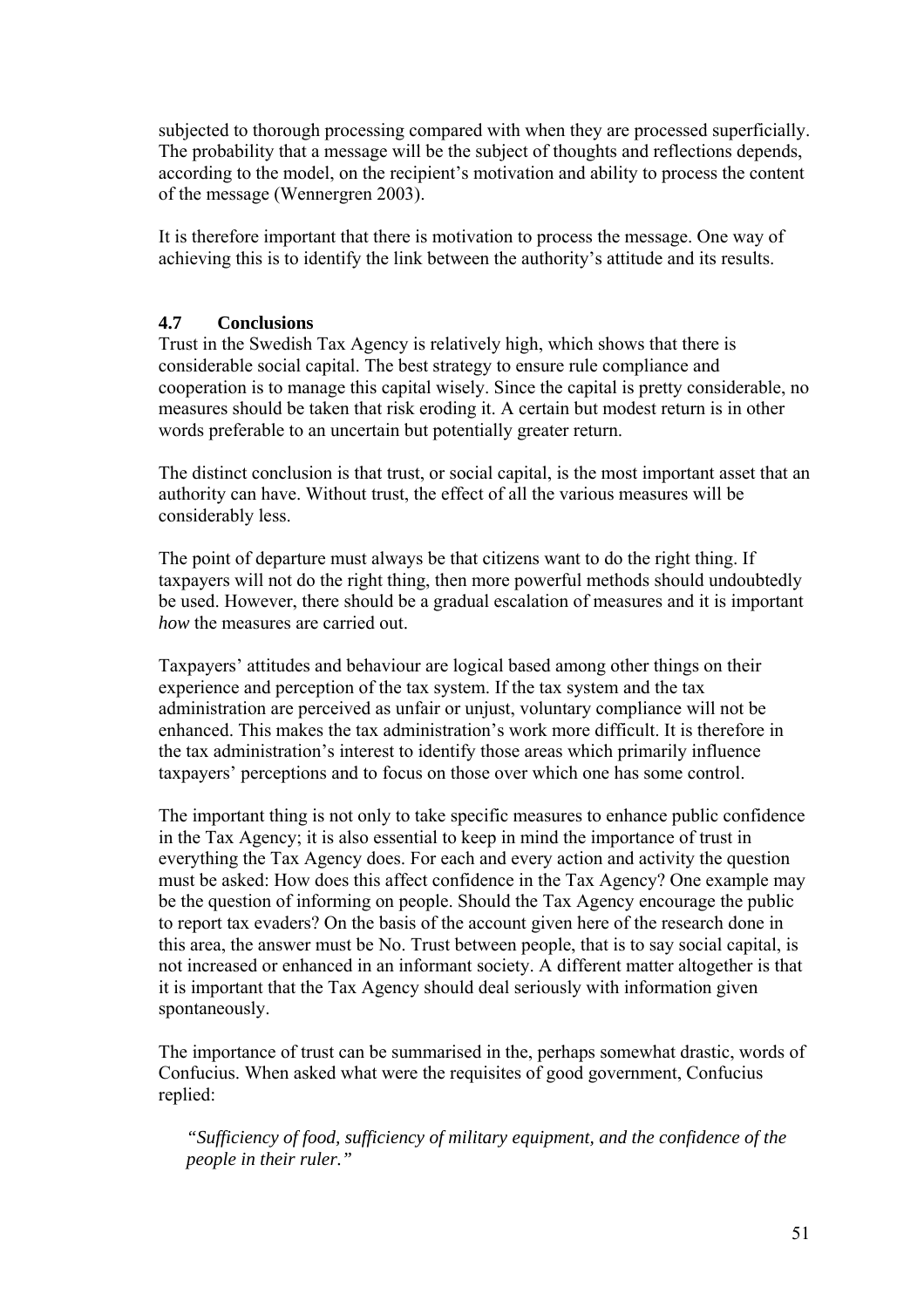*"If it cannot be helped, and one of these must be dispensed with, which of the three should be foregone first?"* 

*"The military equipment."* 

*"If it cannot be helped, and one of the remaining two must be dispensed with, which of them should be foregone?"* 

*"Part with the food. From of old, death has been the lot of all men; but if the people have no faith in their rulers, there is no standing for the state."*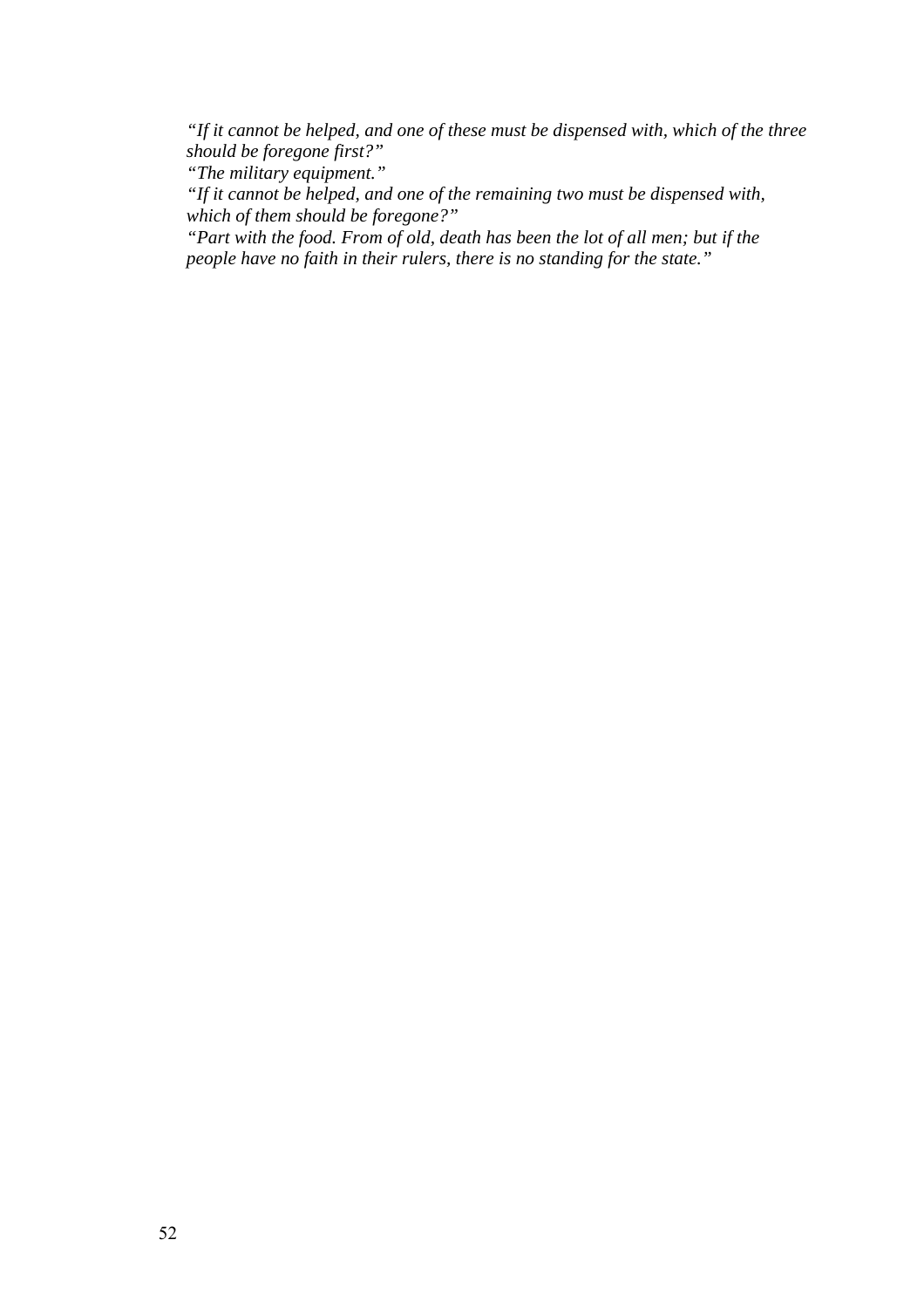*Know the enemy and know yourself, and in a hundred battles you will never be defeated. If you know only yourself, not the enemy, your chances of winning and losing are equal. If you are ignorant of either the enemy or yourself, you will surely be defeated in every battle.* 

Sun Tzu, 500 B.C.

## **5 On knowledge**

Taxes have existed for a very long time, and so some form of enforcement activities in general have also existed in principle for just as long. It may, therefore, seem strange if today we puzzle over the problem of taxpayers' behaviour as though it were a completely new phenomenon.

We don't know enough about how common different taxpayer errors are and the reasons for these. We don't know enough about how best to deal with different types of error. We don't know enough about the underlying explanations for taxpayers' behaviour. Although knowledge is increasing all the time, in relation to long-term experience it is still fairly modest. The reason for this can be explained in part by looking at the history of the Swedish tax administration and its audit activity. The information below is taken from Malmers' (2003) article "Granskningen av inkomstdeklarationer under 100 år" (Review of a century of Swedish income tax returns).

## **5.1 A history lesson gives us understanding**

### **A decision of the Riksdag (Swedish parliament) in 1678 created some order**

In Swedish towns and cities, a Government authority (magistrate) was charged, together with a number of citizens, "*found to be the most capable and reliable*", with imposing as large a proportion of tax on the inhabitants which each *"according to his means and ability could bear*". In practice this meant that taxpayers were obliged to make an oral declaration of their income to the people in charge of the town's finances.

## **In 1719 a system of special tax assessors was established**

The assessor was elected by the townspeople and was charged with assessing, according to his conscience, how much each and every taxpayer should pay. The assessment was based partly on oral information provided by the taxpayer and partly on personal knowledge of the taxpayers.

### **In 1861 tax committees were introduced**

The obligation for citizens to provide information to permit assessment of their own tax that had hitherto been in force was abolished. In each community a tax committee was established, charged with recommending an appropriate assessment for each taxpayer. The recommendation was based on information obtained and knowledge of the taxpayer. Recommendations were made by special assessment committees that were set up in every city, town and parish.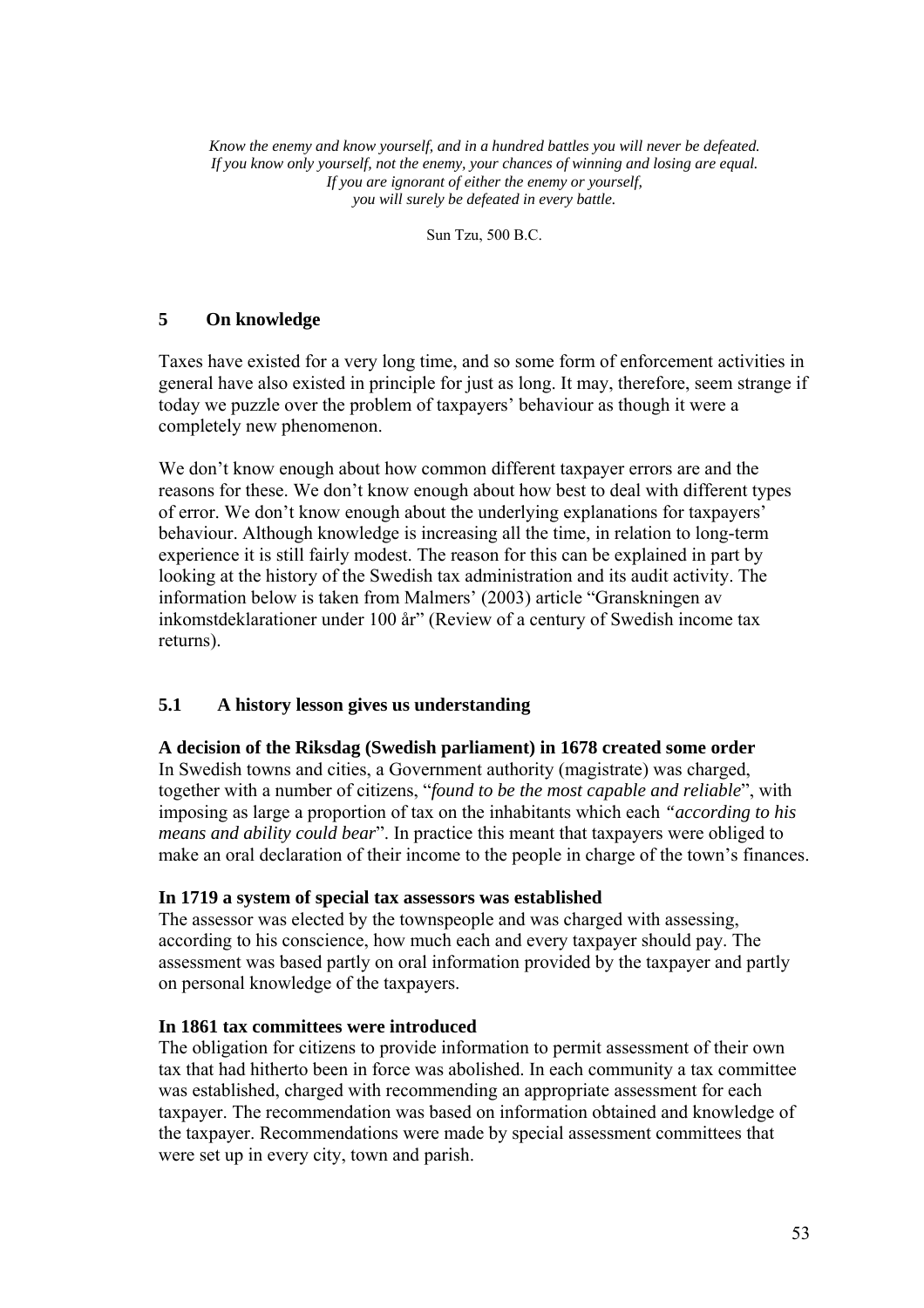### **In 1902 income tax returns were introduced**

In 1902, responsibility for direct taxation on income was transferred to the State and the obligation for taxpayers to submit income tax returns was introduced. This changed the work done by the tax committees and in 1907 these were abolished and assessment boards were introduced instead. Each municipality formed a tax district. A certain amount of audit activity was to be carried out by the assessment boards, but purely as a spare time activity. The tax work was concentrated on technical auditing, chiefly according to stipulated standards or discretionary auditing.

#### **In 1928 it was proposed that audits be conducted by professional civil servants**

Already in 1928 it was proposed to do away with the assessment boards and to employ civil servants to be responsible for the audit activity. The proposal was not implemented, however, since it was felt that the personal knowledge of taxpayers that the assessment boards possessed was of great importance. And so only a very few people were actually employed to work on audit activity. To start with, there were only the county treasurers employed by the county administrative boards, although outside tax experts could be engaged if deemed necessary. Although the number of people employed to work on tax assessment increased slightly over time, in 1942, for example, there were still only 11 full-time equivalents in the county of Stockholm working on tax assessment.

#### **In 1942 a new proposal was made to employ civil servants**

In 1942, a tax assessment department was established under each county administrative board. Separate assessment boards for certain groups of taxpayers were created (including for limited companies). All self-employed persons were, however, still to be assessed by their local assessment board. In order to promote uniform tax assessment it was proposed that a central government body be established, Rikskattenämnden (Swedish National Tax Board), which was set up in 1951.

#### **In 1955 a new Taxation Act was passed**

Separate assessment boards for the self-employed were established, to be supported by a staff of full-time assessment officers who would concentrate on audit activity. Auditors were also employed. Much of the practical work remained the same, however. A great deal of time was spent in checking statements of income against filed tax returns.

### **In 1975 the "RS Reform" was launched**

The proposal that the actual assessment work should be carried out by full-time civil servants was again put forward in 1973, and in 1975 the Riksdag passed the "RS Reform" ("Rationalisation of the Tax Administration"). This was followed by extensive recruitment of civil servants during the 1970s. Computerisation was introduced and the tax authority's powers were increased. The ambition was to increase the number of tax field audits from 10 000 to 50 000 per year.

#### **In 1983 the Plan Project was introduced**

A report by the Swedish Tax Agency (which was formed in 1971) was published in 1983, called "Plan-projektet – en strategi för framtiden" ("The Plan Project – a strategy for the future"). The project presented a number of proposals for modernisation and rationalisation, most of which were implemented. Proposals included selective auditing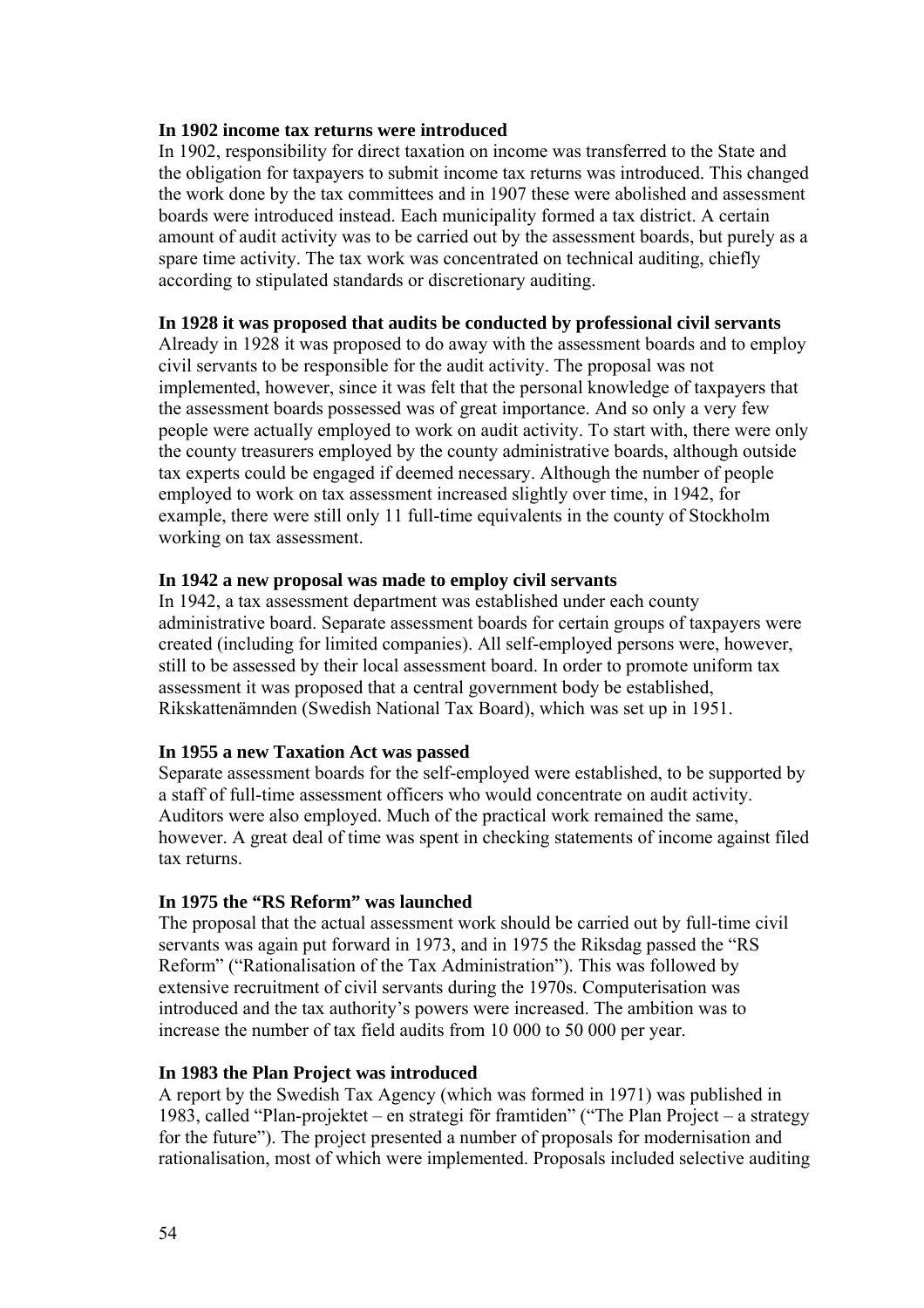and a simplified tax return procedure. While these were big changes, the assessment boards were still in existence and much of the spare-time audit activity remained.

### **In 1992 there was a tax reform and breakthrough of computerisation**

Sweeping changes took place in the various tax assessment procedures. The old assessment boards were replaced by tax boards, which were set up to promote greater transparency. A tax authority was formed in every county. In tax actions, the system of assessing the entire tax return and determining the tax to be paid that was employed by the courts was replaced by a system whereby the courts considered only the particular matter that was disputed and the tax authorities determined the tax to be paid. The tax administration was radically reorganised. In the mid-90s computerised audit selection systems were adopted, which for the audit activity meant a whole new way of working.

## **5.2 What history can teach us**

The conclusion may be drawn from the above that in times past the Swedish tax audit activity, to the extent there was any audit activity, was based largely on the audit function having good local knowledge of taxpayers. A tax authority with a good knowledge of its taxpayers does not need to know how common a certain error is at national level, nor is any knowledge needed of the psychological causes of a certain type of behaviour. These things were never analysed, nor was any analysis required. Up until income tax returns were introduced in 1902, a lot of the assessment was done purely by a process of estimation, although in many cases the people who determined the taxation probably knew more about their taxpayers than we do today. The old assessment procedures were rational in relation to then prevailing circumstances.

Personal knowledge assumes that the people conducting the audit have proximity to the persons being audited, as has also been the case. Now, however, we see a development whereby the audit activity may be conducted by a different tax office than the one where the taxpayer actually lives. This trend breaks with many centuries of tradition, so it is not surprising that the change is being made cautiously and not without a certain amount of pain.

This development has been made possible since, today, taxation is in no way based on personal knowledge, although it may still have a certain importance. It is natural, then, to find other sources of knowledge, and so the rational approach is to study the entire taxpayer population in order to identify patterns of error and behaviour.

The introduction of risk management in the year 2000 has very clearly illustrated the need for knowledge. The current method of working based on analysis of the tax gap and taxpayers' behaviour and broken down into risk areas, concludes finally in audit activity or other measures aimed at a particular group.

When the computerised audit selection systems were introduced in the mid-1990s, they were really only doing the same job as the human audit officers, that is to say comparing different sums with one another and with statements of income. When risk analysis arrived, methods and techniques were introduced which it is not possible for humans to carry out: analysis and processing of large amounts of data which only computers can do. This opened up a completely new source of knowledge, knowledge that is absolutely essential in order for a tax administration to be able to do its job.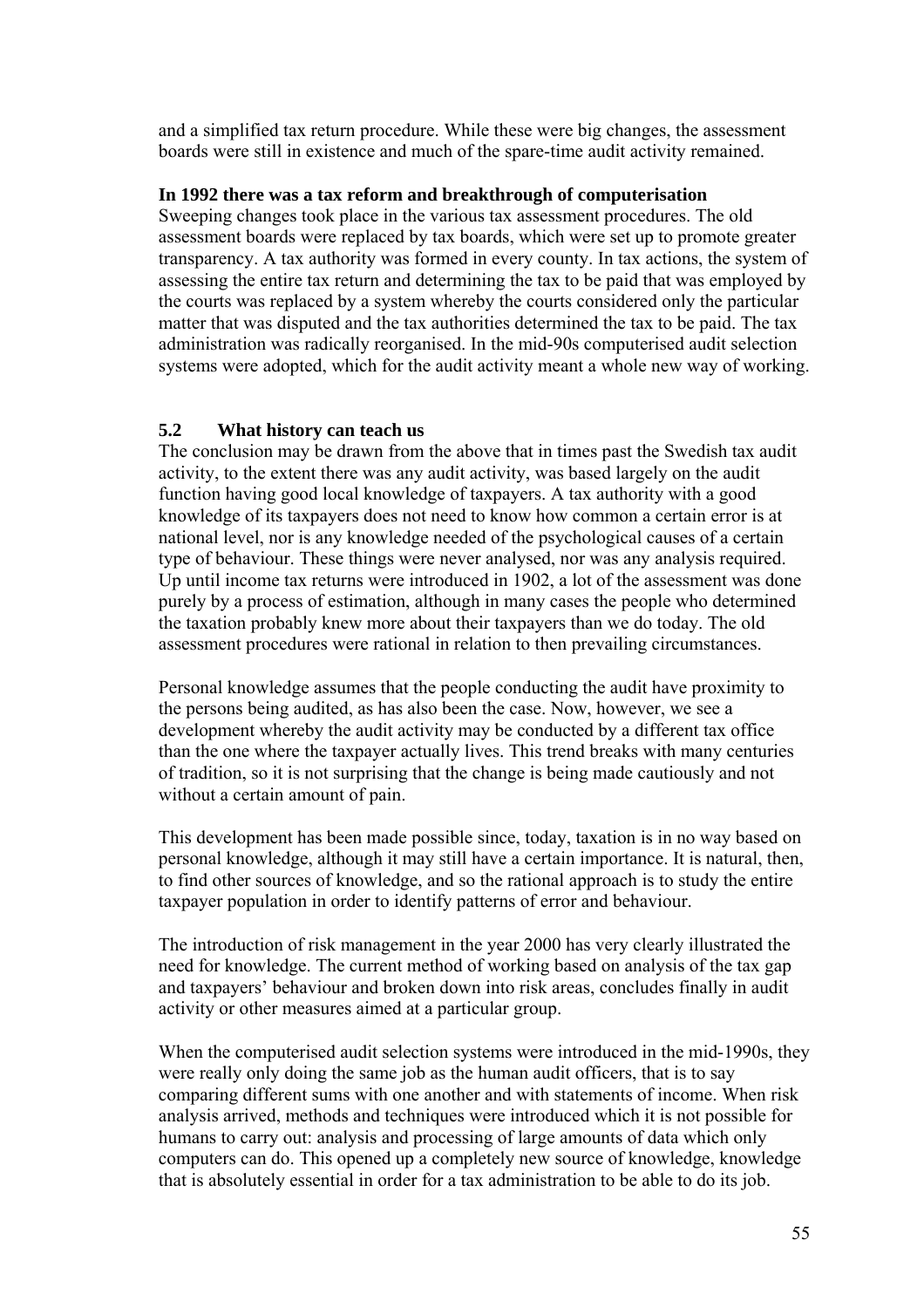### **5.3 Systematic risk management**

The basic fundamental of risk management is, therefore, knowledge of the tax gap and the effects of measures taken to close it. Among other things, this requires a functioning business intelligence analysis and evaluation.

Korsell (2002) expresses it as follows:

*"Where tax legislation, audit activity and preventive initiatives are concerned, the most important aspect of a structured risk assessment is that it should acknowledge the need for it to be knowledge-based. --- In clear text, it is about providing support for trying to do what is important, and timely, instead of letting everything trundle along as usual.* 

*"For even if the collection of information --- is done with a high degree of scientific methodology, there is a 'risk' that the actual risk assessment will be done haphazardly or be dependent on the own experiences, prejudices and preferences of the people involved.* 

*"In actual fact the initial problem is that there is too little primary data that can be used for risk assessment, follow-up and management. Secondly, we are not good at utilising the data that actually exist. Instead, some pretty superficial reporting and coordinating structures have been built up without satisfying the basic need for information and analysis."* 

## **5.4 The importance of knowledge cannot be overestimated**

The famous Chinese military strategist quoted in the introduction to this chapter, Sun Tzu, had a lot to say about knowledge.7 Among other things, he said that *"The reason the enlightened sovereign and the wise general often win the battle when they move, and their achievements surpass those of ordinary men, is foreknowledge"*.

Sun Tzu also emphasises the importance of spies: "*Of all those in the army close to the commander, none is more intimate than the spies"; "Of all rewards, none more liberal than those given to spies*". He stresses the importance of knowing facts about the enemy and the terrain and draws analogies with previous events. He concludes by saying: "*Knowing the enemy and oneself, one will be invincible"*.

Another very famous military strategist was Carl von Clausewitz<sup>8</sup>. One of his greatest contributions was critical analysis, which involved tracing the effect of something back to its original cause. It was important to evaluate action that has been taken and to consider alternative paths. Theoretical knowledge provided the framework for analysis and assessment.

i<br>L

 $<sup>7</sup>$  The fact that military strategists are quoted does not mean that the work of the tax administration</sup> should be regarded as a war. It could possibly be viewed as a fight against the tax gap but never a fight against taxpayers.

<sup>&</sup>lt;sup>8</sup> Prussian General (1780-1831), author of "Vom Kriege".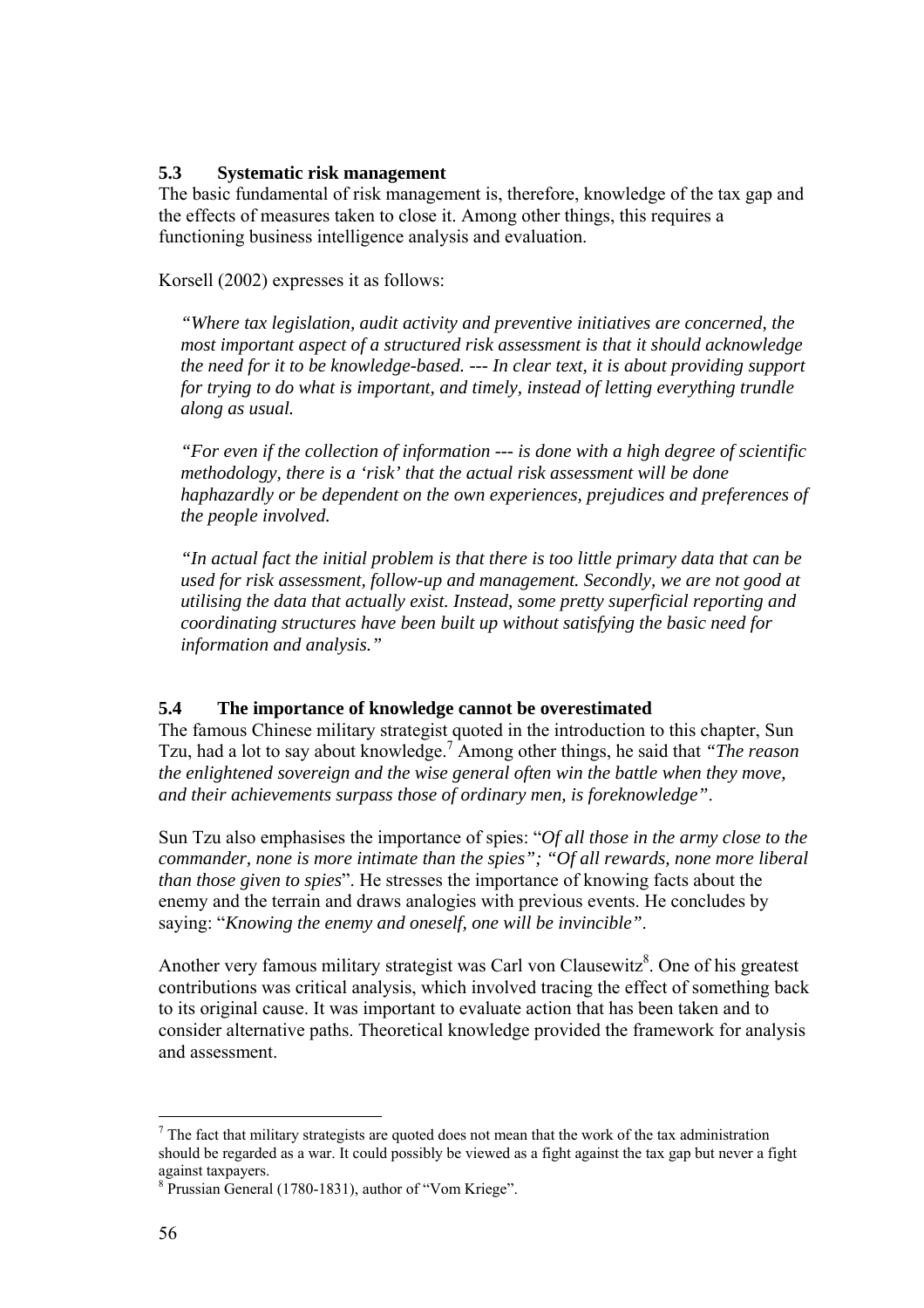Even if the idea of tracing an effect back to its cause may seem self-evident, this rarely happens. The reasons for this are, of course, a lack of data for analysis and a lack of time to make the analysis. However, a couple of present-day examples may serve to illustrate the benefit of carrying out these analyses.

For several years in the late 1990s, the Swedish Tax Agency carried out extensive audits of taxpayers who had sold unit trusts registered outside Sweden. The reason for this was that no statements of capital gains had been submitted (for unit trusts registered outside Sweden, but only for unit trusts registered in Sweden) and that tax return errors were common. The audits showed that 40 % of the sales of these offshore unit trusts had not been reported. Major resources went into audit activity and gradually into education and information as well. The proportion of errors did not diminish, however. The evaluations done by the Tax Agency indicated that the errors were unintentional (RSV 2002). The reason why the information did not work was probably that the unit trust holders were not aware that they were offshore funds and so the information did not reach its target. If it had been possible to bring this knowledge to holders at an early stage, far fewer resources need have gone into the audit activity and more effort could have gone into providing information, not that the unit trust must be declared but that the holder had invested in an offshore unit trust. One might speculate as to whether such knowledge might also have helped make the entry of capital gains statements quicker than what was now the case.

Another example concerns claims for deductions of "other expenses" from income from employment (RSV Report 2001:1). The Tax Agency reacted late to the fact that the number of such deductions claimed by taxpayers rose sharply for several years in a row. When it was also discovered that 85 % of the deductions claimed contained errors, major efforts went into audit activity and into educating taxpayers about the audit activity and the rules for claiming deductions. A fall in the number of deductions was noticed locally when the audit activity was very extensive, but at national level no decrease was observed; on the contrary, the deductions went on increasing in number (even if the average amount claimed decreased). So major audit activity was carried out, despite the fact that it was not known (and still is not known) what the underlying causes were of the increase in deductions or why there were so many errors. Follow-up work done subsequently indicates that many deductions were not specified; some taxpayers did not respond to the Tax Agency's inquiries either, which may indicate that the deductions were an attempt to evade tax ("if it works, it works"). However, the great majority of deductions consisted of expenses for home offices, computers, specialist literature and similar, which in principle might very well have been deductible, even if in practice they seldom are. They may well have been expenses that taxpayers had had and which they regarded themselves as being entitled to claim. In that case they are unintentional errors (supported by the fact that many such deductions were "accepted" by the tax administration). The purpose here is not to argue that the majority of errors are unintentional, but to demonstrate that our knowledge of errors is insufficient: knowledge that is necessary in order for the right measures to be taken to prevent errors occurring.

Audit activity of unintentional errors or unintentional non-compliance is an expensive way of educating taxpayers about the rules that apply and it also means that there is less investigation and auditing of intentional errors or intentional non-compliance. There is a great deal to gain from learning more about the errors that are made, who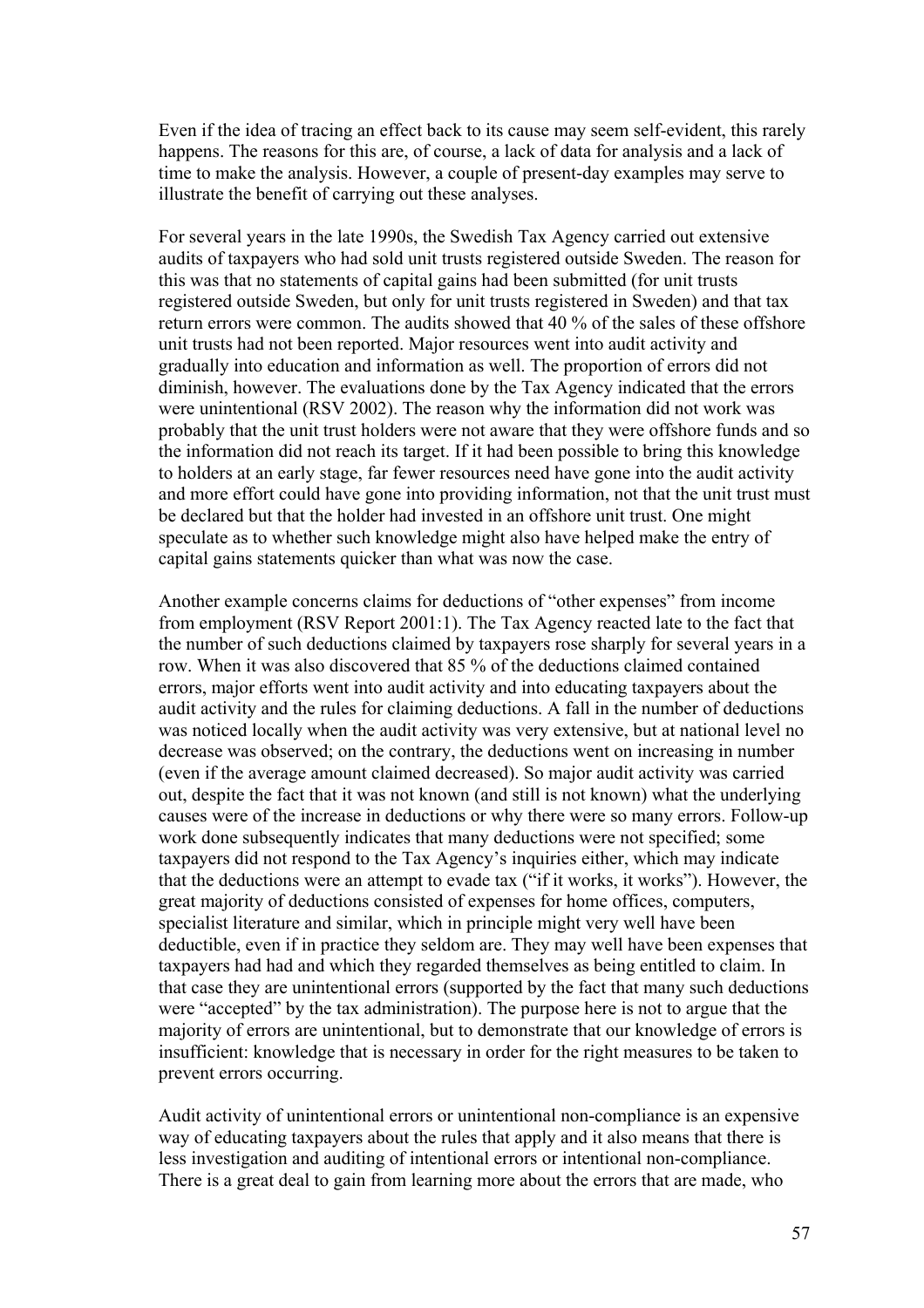makes them and why they make them. It is important to trace the effects back to their original causes, to make evaluations and to find alternative solutions, and to found everything on a sound theoretical basis.

In some cases, however, it can be very difficult to get the knowledge that is needed, and then it is important to be clear about what sort of knowledge exists and what is lacking.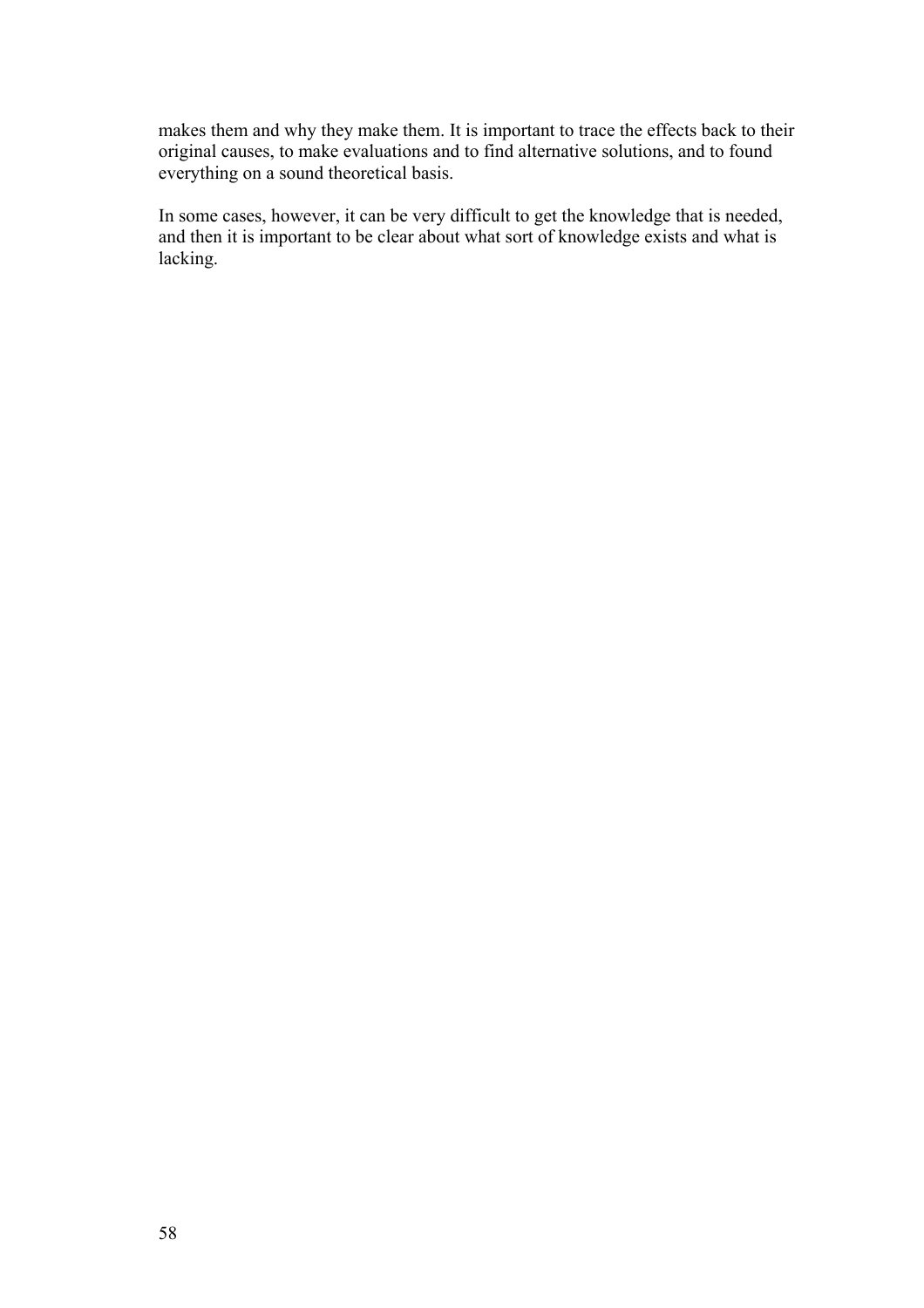*There is only one thing about which I am certain, and that is there is very little about which one can be certain.* 

Somerset Maugham

### **6 On the tax gap**

In order to reduce the tax gap (the shortfall between theoretically correct revenue and the actual revenue collected) we need to know what it looks like, both as regards its size and its anatomy. We also need knowledge about the different effects of the tax gap. Effective action strategies must take into account both cause and effect in order to achieve optimum results; focusing exclusively on large amounts of revenue will not produce optimum results.

## **6.1 Size and development of the tax gap**

The Swedish tax gap has been estimated at approximately SEK 88 billion, according to a survey done in the year 2000 (Tax Statistical Yearbook of Sweden 2003). This tax gap is equivalent to 4.2 % of GDP or 8 % of the total tax revenue. At the previous survey in 1997, the tax gap was SEK 84 billion and amounted to 4.7 % of GDP and 8.8 % of the total tax revenue. This may be interpreted to mean that the tax gap decreased in relative numbers, but it may also be a result of the uncertainty in the surveys (primarily the estimation of the informal sector). One could possibly draw the conclusion that the tax gap has at any rate not increased. This view is supported by Skattebasutredningen (Tax Base Commission) (SOU 2002:47), which established that the tax gap, measured as a percentage of GDP, has not grown in the past two decades.

Surveys from Denmark and Norway suggest that the spread of the informal economy has diminished in both these countries in the past two decades (Rockwoolfonden 2002, Stiftelsen Frischsentret 2002).

The results of the taxpayer surveys carried out regularly by the Swedish Tax Agency provide no indication either that tax fraud or evasion is on the increase. The proportion of taxpayers who are prepared to pay their taxes (as long as nearly everybody else does so) has remained largely unchanged since 1996<sup>9</sup>. The proportion who are acquainted with someone who has evaded tax has fallen slightly since  $1996^{10}$ .

Brottsförebyggande Rådet (Swedish National Council for Crime Prevention) (BRÅ 2001) summarises the results of questionnaire surveys done in 1988 and 2001, concluding that taxpayer morale has increased and that the general public have a less accepting attitude to economic crime.

The figures show that there are no certain indications that the tax gap will increase; instead it remains unchanged or possibly decreasing. This is not the impression we normally get from public debate; frequently the impression given is that tax evasion and fraud are increasing all the time. There is much to indicate that this is a myth. At

i<br>L

<sup>&</sup>lt;sup>9</sup> The percentage of respondents who agreed was 72 % in 1996 and 74 % in 2002

<sup>&</sup>lt;sup>10</sup> The percentage of respondents who agreed was 25 % in 1996 and 21 % in 2002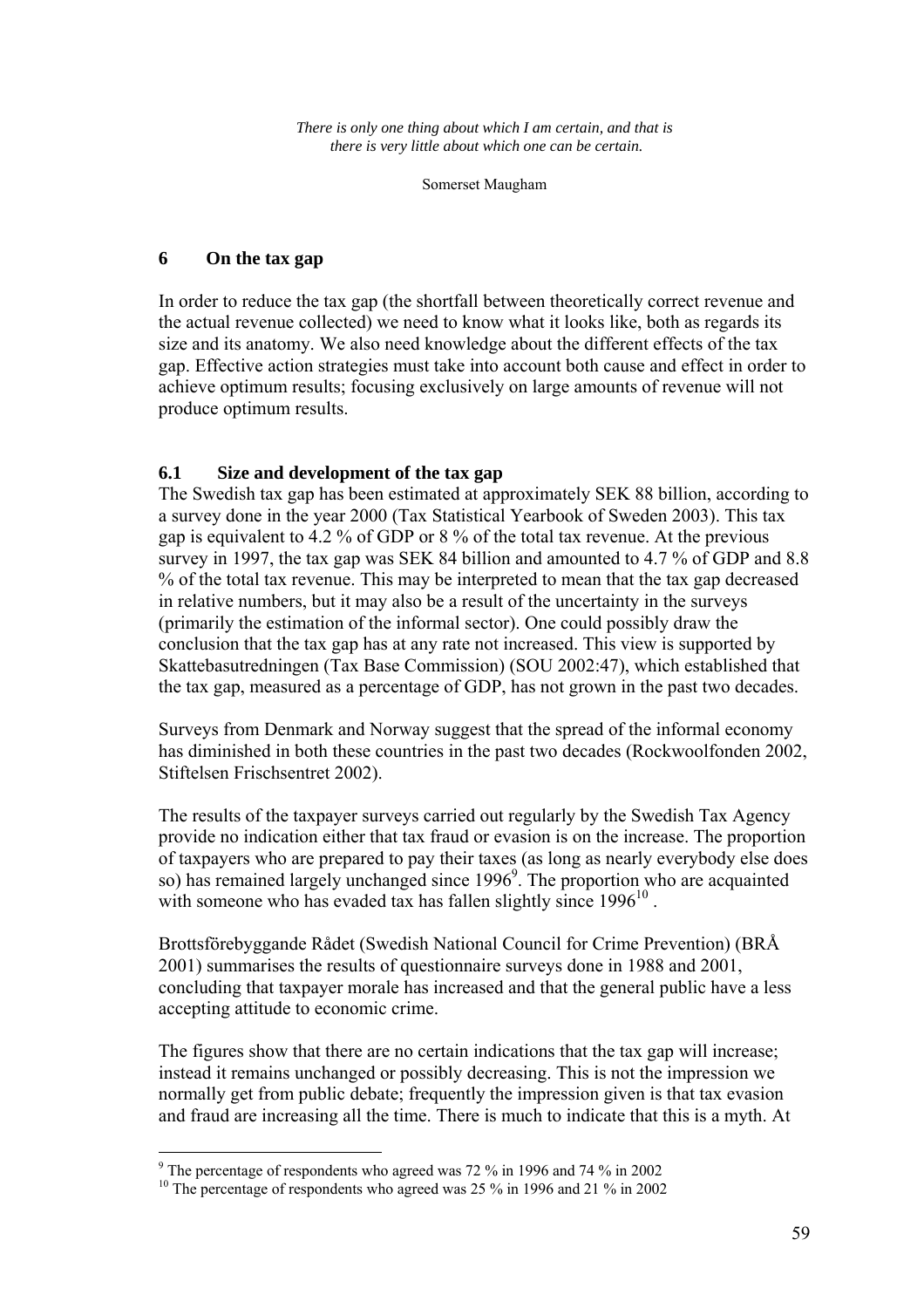the same time, we should remember that even if the tax gap is unchanged overall, there may have been major changes within and between different sectors. In other words, the tax gap may have widened in some sectors and narrowed in others. It is reasonable to assume that the ever more highly developed system of employing statements of income has decreased the tax gap, while at the same time errors in connection with international transactions have probably increased.

### **6.2 Anatomy of the tax gap**

What does the tax gap look like? In which sectors is there most tax evasion? Who cheats? These are some questions that can be considered as part of the description of the anatomy of the tax gap.

The bulk of the tax gap, approximately SEK 56 billion, consists of tax accruing on illicit work and undeclared income. The tax gap with international connections amounts to SEK 20-35 billion. The largest groups of companies are responsible for SEK 16 billion of the tax gap (Tax Statistical Yearbook of Sweden 2003).

Tax evasion or fraud is more common among small companies. A survey from the USA showed that 38 % of the small companies surveyed admitted having evaded tax at some time during the past five years. The fewer employees companies had, the higher the percentage that admitted tax evasion (Webley 2002).

In 1987, undeclared income from the self-employed accounted for 28.7 % of the tax gap in the USA (Lederman 2003b).

In the USA, the IRS estimates that voluntary compliance (proportion of those who declare their income correctly) is 79 % for small companies and 90 % for companies with assets in excess of USD 1 million (data from 1983). The lowest compliance, however, is among taxpayers with "naturally invisible" income (known as "informal suppliers"). These are small companies that receive payments (often small amounts) in cash from households. Their degree of compliance is 21 % (Kagan 1989).

Those who attempt to evade tax tend to be young, male, egoistical and with a positive attitude to tax evasion and a negative attitude to the tax administration (Webley 2002). High tax rates, bureaucracy and quarrelsome authorities are generally put forward as reasons why some people choose to take part in the informal economy. Studies show that purchasers of illicit services believe that the sellers of such services hold these views. The sellers believe, but to a lesser extent, that the purchasers hold these views. However, neither purchasers nor sellers regard themselves as holding these views (Schneider et al 2001).

The probability that an individual will purchase illicit work increases with the level of income and education. At the same time, the majority of sellers of illicit services are to be found among low income groups (Tax Statistical Yearbook of Sweden 2003). This is confirmed by surveys from Australia. The people who supply the illicit services tend to be young men, while those who purchase the services are middle-aged and welleducated (Braithwaite et al 2003).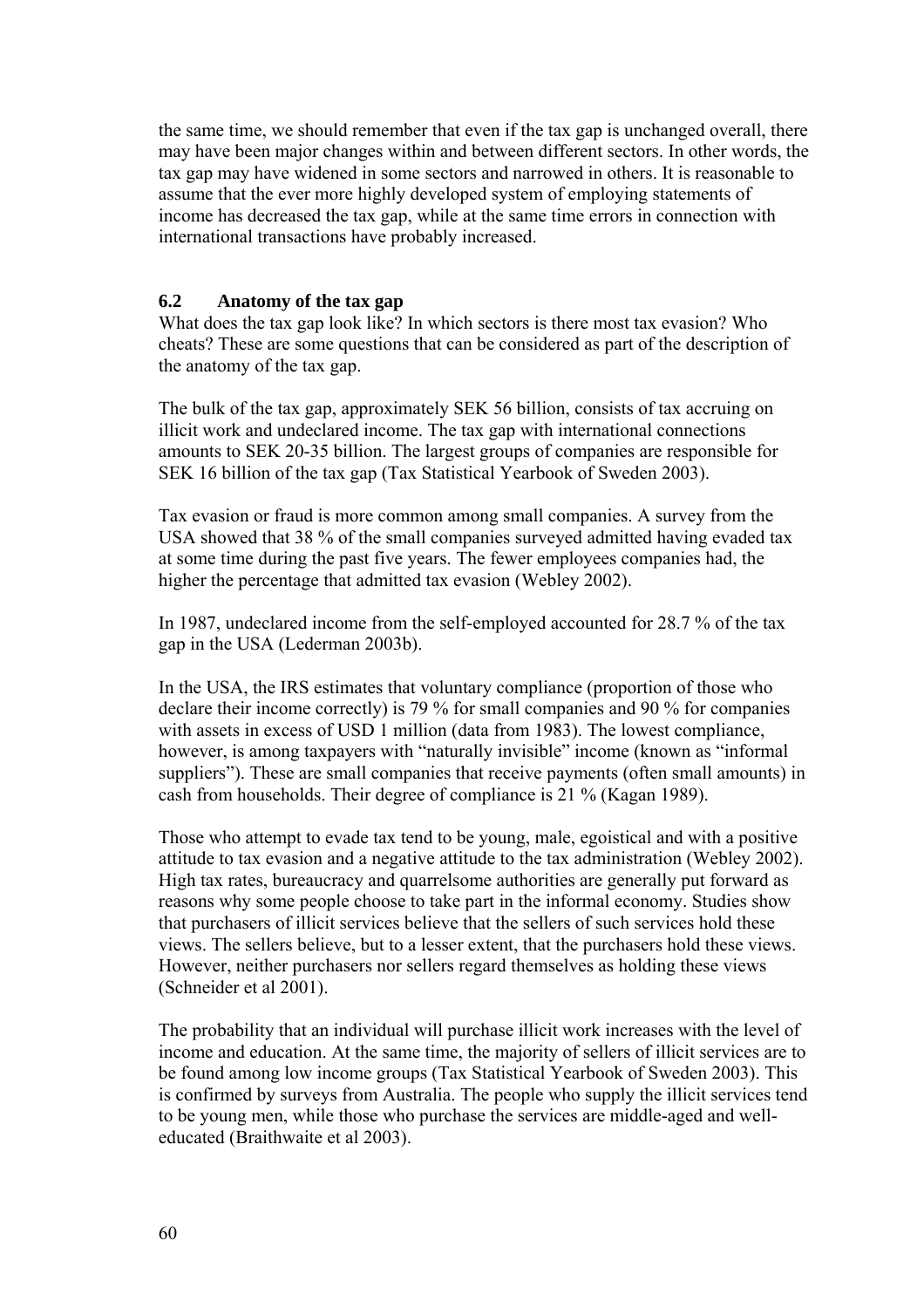The people who participate in the informal economy as sellers do not constitute a stable group either: their participation changes when their life situation changes. The attitude toward paying tax also varies between purchasers and sellers. Purchasers consider themselves to be honest taxpayers, and believe that taxes should be paid and that the tax administration is fair, to a greater degree than the sellers, who prefer to distance themselves from the tax system. One might say that the purchasers provide the opportunity and the temptation to perform illicit work, but that it is the sellers who must take the moral responsibility for it (Braithwaite et al 2003).

In a study based on a role game (a kind of computer game), the people taking part in the experiment were each asked to run a restaurant, but they were not told that the study was actually about tax. The results showed among other things that the degree of tax evasion was greater in year 2 than in year 1. 44 % paid their tax correctly, 32 % cheated slightly and the rest cheated in a big way. The tax evaders differed from the others on three points: they were more egoistical, they regarded VAT as unfair and they thought that the VAT should be paid from their own money (Webley 2002).

According to a survey done by Riksrevisionsverket (Swedish National Audit Office) in 1997, in Sweden it was estimated that some 650 000 to 800 000 people were engaged in illicit work (RRV 1998:28). These people worked on average five hours per week. Men carried out more illicit work than women, and among the actors most wellrepresented on the illicit labour market were the self-employed and students.

The Danish Rockwoolfonden's research unit (Pedersen 2004) has compared the prevalence of illicit work in a number of countries. The following diagram shows the results broken down by category of employment.



**Figure 6.1 Proportion of the population aged 18-74 who carry out illicit work in Denmark, Norway, Sweden, Germany and Great Britain broken down by category of employment** 

The different employment categories surveyed are the self-employed, salaried employees, skilled workers, unskilled workers, pensioners, students and the unemployed. This confirms the picture that it is students and the self-employed who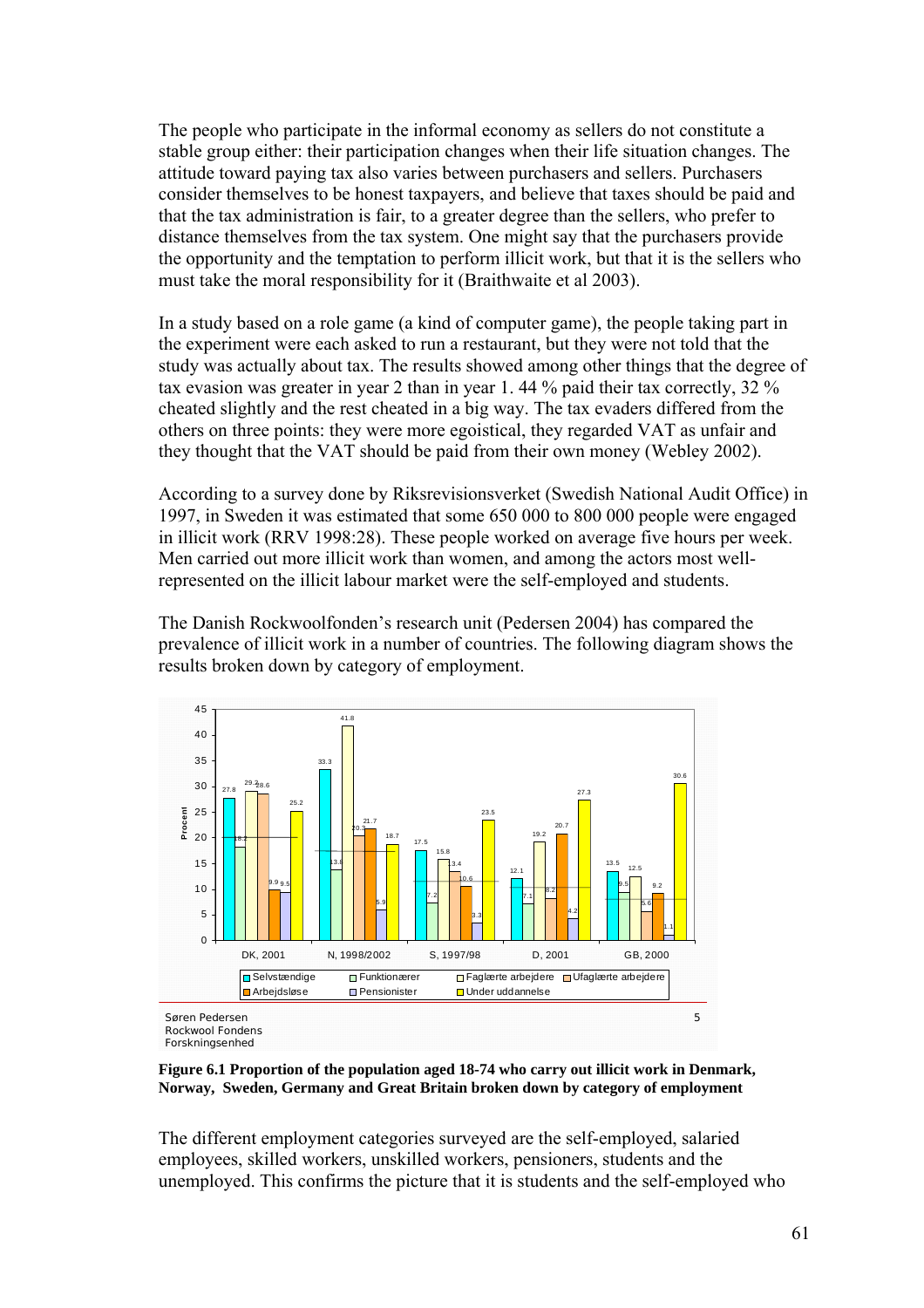account for most of the illicit work. In total, illicit work in Sweden is equivalent to 94 000 full-time jobs.

There is much to indicate in other words that it is the self-employed or employees of very small companies who account for most of the illicit work carried out. The number of persons employed in the various categories is as follows<sup>11</sup>:

| Category                                         | Number of employees in total in millions |
|--------------------------------------------------|------------------------------------------|
| Companies with $\leq$ 20 employees <sup>12</sup> |                                          |
| Companies with 20 - 200 employees                | 06                                       |
| Companies with $> 200$ employees                 | 09                                       |
| Public sector                                    |                                          |

It is unlikely that employees of large companies or the public sector carry out illicit work (in these jobs).

A Norwegian study points to the following link between illicit work and the number of company employees (Stiftelsen Frischsentret 2002). (Svart arbeid = Illicit work, Antall ansatte = Number of employees, Industri, Bygg oc anlegg mv = Industry, Building  $\&$ Construction etc. Annen tienestevting  $mv =$  Other Service Industries etc)



**Figure 6.2 Link between the likelihood of illicit work occurring and the number of company employees in Norway according to Stiftelsen Frischsentret 2002** 

i<br>L

 $11$  The figures have been calculated with the help of information from the Swedish Federation of Private Enterprises and Statistics Sweden (SCB). Agriculture is not included in the term "companies", which is why the number of small companies is estimated as low.

 $12$  Including companies without employees.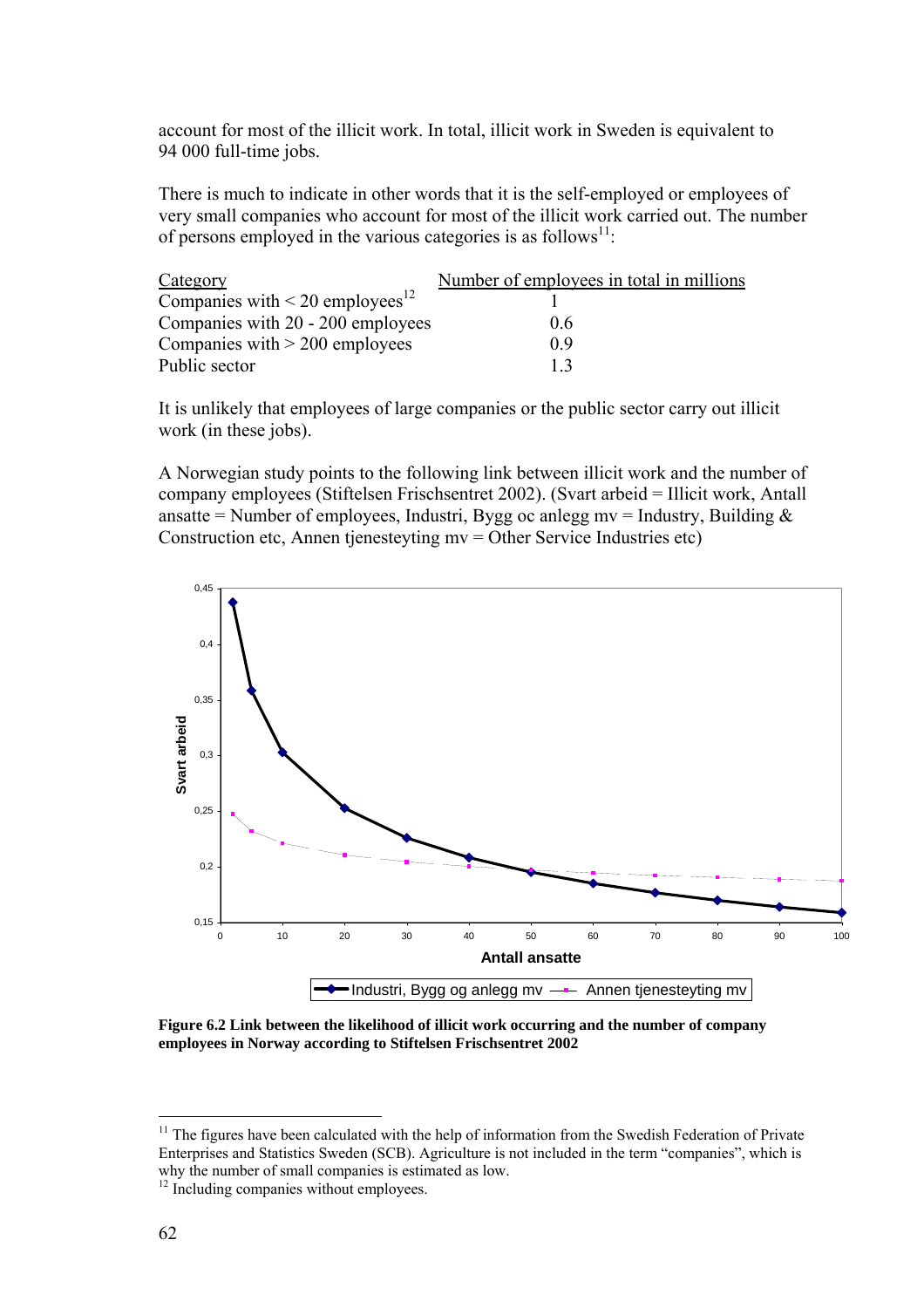The conclusion is that the self-employed and small companies with few employees account for the bulk of the tax gap.

There is also a considerable gap among large companies. However, the gap is of a different nature and frequently arises as a consequence of advanced tax planning, which is not obviously wrong. Of the adjustments made, however, approximately 75 % are upheld after court decisions (Tax Statistical Yearbook of Sweden 2003). Large companies try to comply with the rules of the game but stretch the limits and exploit grey zones in the legislation. Against this background, John Braithwaite (2003) proposes strategies that combine audit activity with a variety of legislative measures.

In the case of medium-sized companies, the picture can be different: illicit work does not occur to any great extent there, either, but medium-sized companies do not have the same resources or expertise as the big companies when it comes to advanced tax planning. One might, therefore, speculate as to whether medium-sized companies do not demonstrate greater compliance.

The number of large and medium-sized companies in Sweden is small compared with the number of small companies (99.2 % of companies have fewer than 50 employees according to the Swedish Federation of Private Enterprises 2003). This means that the average gap per company may be greater in the case of large and medium-sized companies than for small companies, despite the fact that the overall tax gap is greatest among small companies. This is a factor that must be taken into account when selecting companies for audit, since endeavours to find a big gap leads to increased auditing of large and medium-sized companies at the expense of auditing small companies.

### **6.3 Effects of the tax gap**

Is the size of the tax gap a measurement of the amount of revenue that the Government loses because of tax evasion?

This question is disputed by researchers. Some believe that tax evasion or fraud in the form of illicit work generates income which is consumed and which is ultimately taxed. The damage is then slight or non-existent. Others believe that tax evasion is always tax evasion irrespective of what the money is used for, in the same way as a bank robbery is always a bank robbery even if the money is consumed or deposited in the bank in question.

The Government also has the opportunity to increase taxes in order to get the money it needs (within reasonable limits). In that case, tax evasion means a redistribution of the tax burden from dishonest to honest taxpayers but not to any total loss of tax revenue.

The following example may provide further illustration:

In a little place in Sweden a man works helping pensioners with snowclearing, lawn-mowing, leaf-raking and similar things against payment of a small cash sum. The work is done illicitly, since it would otherwise be too expensive. There is only a large enough customer base for one person to do the work. Everyone in the village is satisfied, the pensioners get the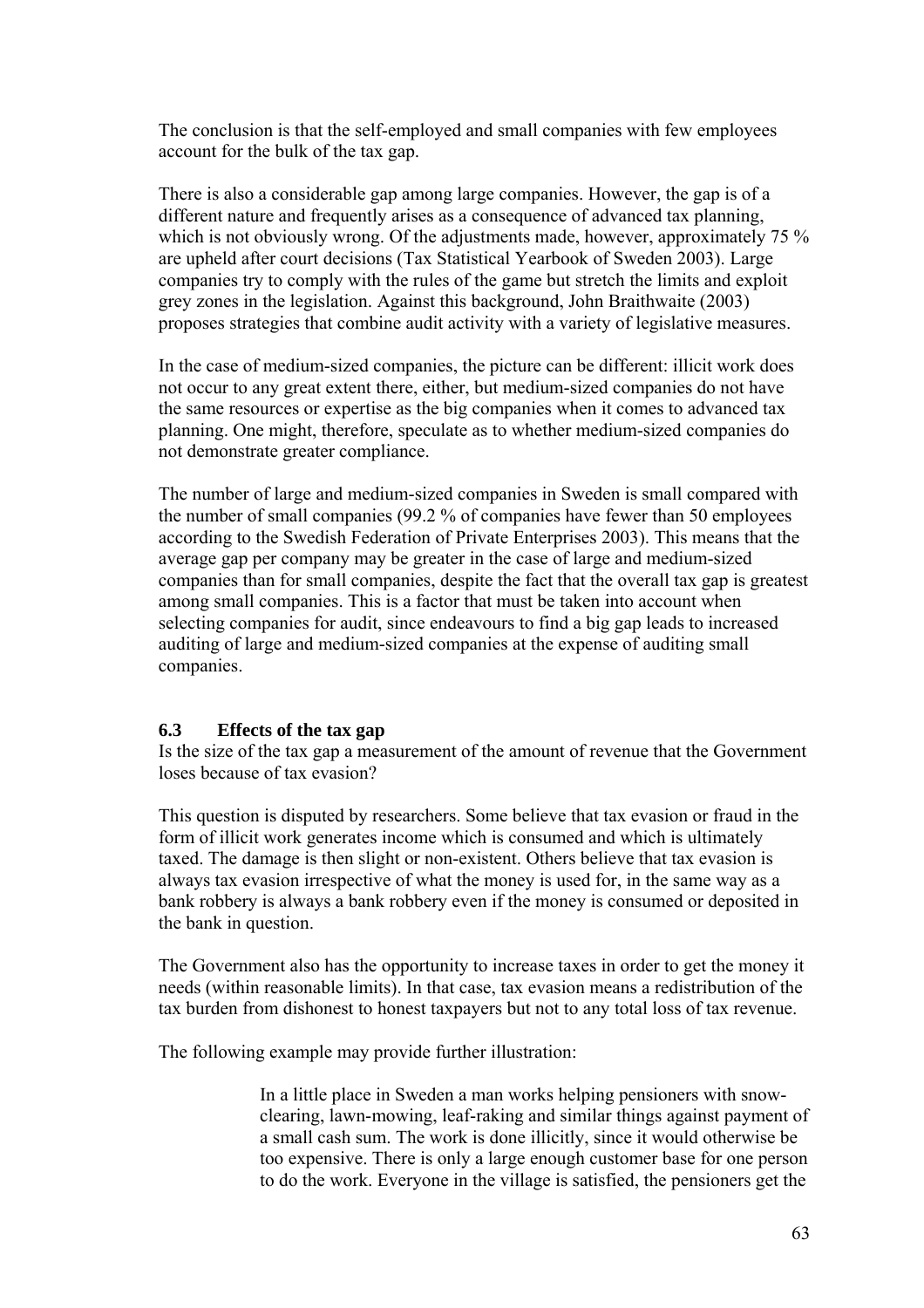help they can afford and the individual performing the services can make a living. In this situation there is no unfair competition and if the work were to be taxed it would not be carried out at all and the individual would be claiming unemployment benefit instead.

What is the Government's loss because of this tax evasion? If the basic assumption is that the Government wants to get in a certain amount of tax revenue and it adjusts the tax rate schedules up or down to allow for tax evasion, then, purely theoretically, the following applies: *It is better that work is being carried out than not being carried out, irrespective of whether the work is taxed or not*.

In the example above, the variant with the unemployment benefit is the worst outcome for everyone involved, including the Government, which will incur additional expense. If this expense is to be paid by increasing taxes, this will involve taxpayers (the pensioners in the example) incurring an additional expense despite not having had any work carried out. Illicit work can thus be better than no work at all. This applies under the assumptions described above. The effect may be different if the illicit work has a negative impact on competition, norms or trust.

How, then, does illicit work compare with licit work? If the income from the services mentioned in the example above was to be taxed, the services would be more expensive, but since the Government would then collect more revenue the taxes could be lowered (all other things being equal). This lowering of tax is equal to the additional cost that results from the work being done licitly and the income declared. For taxpayers as a whole, there is thus no more expense involved with licit work. It also means a lowering of tax, which should benefit employment (all other things being equal) and thus the economy in general. *It follows from this that licit work is always better than illicit work*.

Taxation affects not only whether work is licit, illicit or not done at all, but also in which sector or trade the work is done. Let us assume that a person can choose between working as an employee and working as a sole proprietor of his own business. As an employee, he will earn SEK 200 000 and as a sole proprietor his income will be SEK 180 000. If the tax is the same in both cases, the individual should choose to be an employee, but since a sole proprietor will have greater opportunity to evade tax, the real tax charge may in that case be lower. The occurrence of tax evasion can therefore result in resources being allocated in a way that is not optimal for the national economy. The consequence will be lower productivity.

The fact that tax-evading companies with low productivity can out-compete honest companies with higher productivity is also negative for the economy. A study from Norway suggests that the more tax evasion there is in a company, the lower the productivity (Stiftelsen Frischsentret 2002).

Illicit work can even lower the level of education, which in the long term can impact negatively on the economy (Kolm and Larsen 2004). Unskilled workers carry out more illicit work than other categories of workers. The probability that an individual will do illicit work decreases with the length of his or her education. When the opportunity is given in society for illicit work in sectors where theoretical education is not required,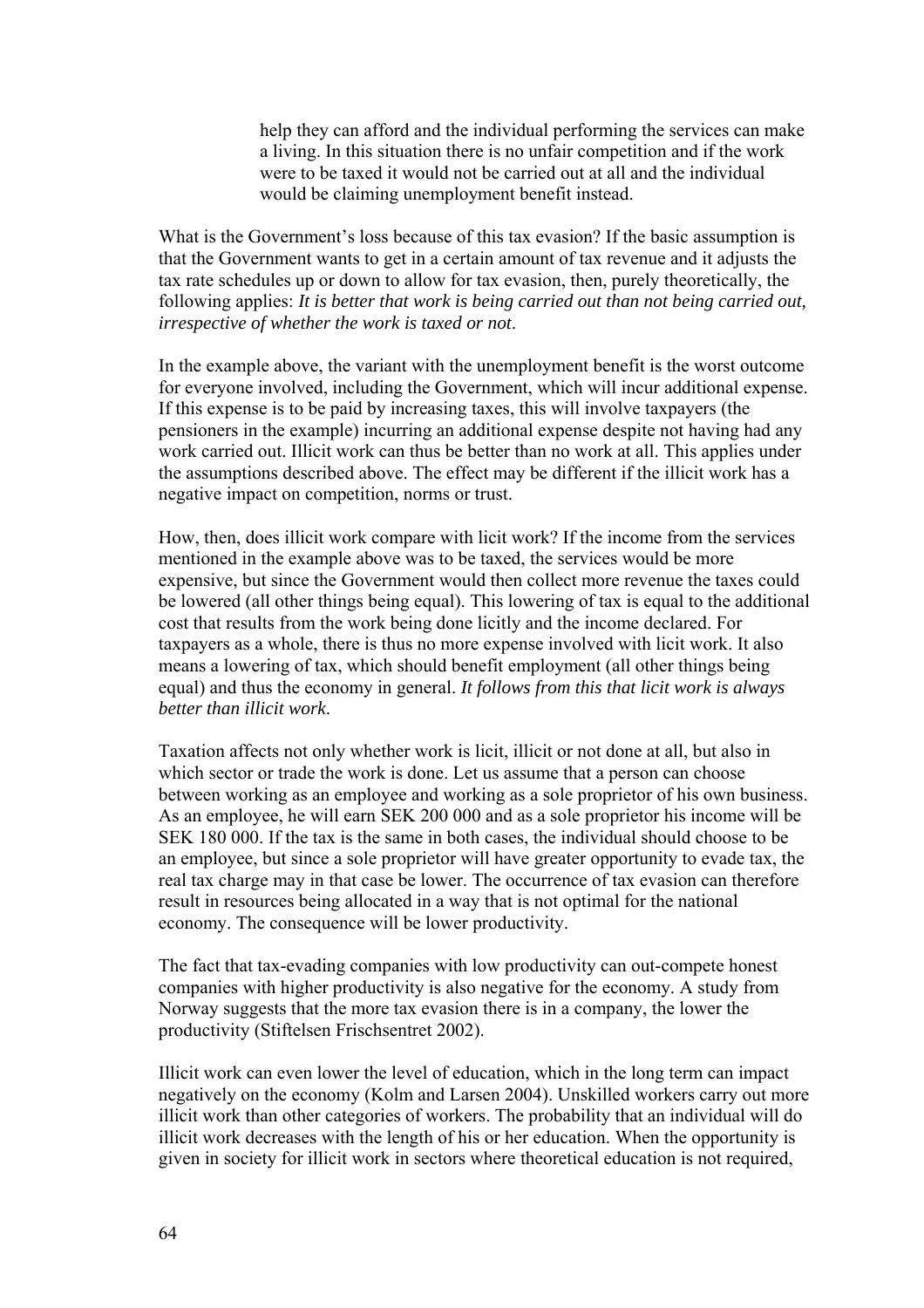such education becomes less attractive. Illicit work means that fewer people choose to be educated to a higher level than would otherwise be the case.

A reduction in illicit work should lead to more people obtaining training and education and to unemployment rates falling. The main reason why unemployment falls if the extent of illicit work is reduced is that there is a redistribution of the labour force to the licit employment sector. This reduces unemployment, as the work in the licit employment sector has on average a longer lifetime than illicit work.

IFS (The Association of International Entrepreneurs in Sweden) (IFS 2003) takes the view that illicit work hinders growth since it makes it difficult to get access to legitimate finance (which is a prerequisite for growth).

Korsell (2003) believes that it is not primarily the direct economic effects of economic crime (even if they are considerable) that is the biggest problem, but that public trust and confidence is adversely affected. Economic criminality gives rise to distrust and a lowering of moral values, which leads to a dissolution of social norms.

There are thus a number of different effects arising from tax evasion. The detrimental effects of tax evasion are described in the Tax Statistical Yearbook of Sweden 2003 as follows:



**Figure 6.3 The damage caused by tax evasion according to the Tax Statistical Yearbook of Sweden 2003** 

Fig. 6.3 above shows that the damage caused by the direct economic loss sustained by the Government in the short term because of tax evasion is not the most serious aspect. Considerably more serious is the fact that tax evasion reduces growth (and thus also future tax revenues) and has a negative impact on social morals. If taxpayer morale is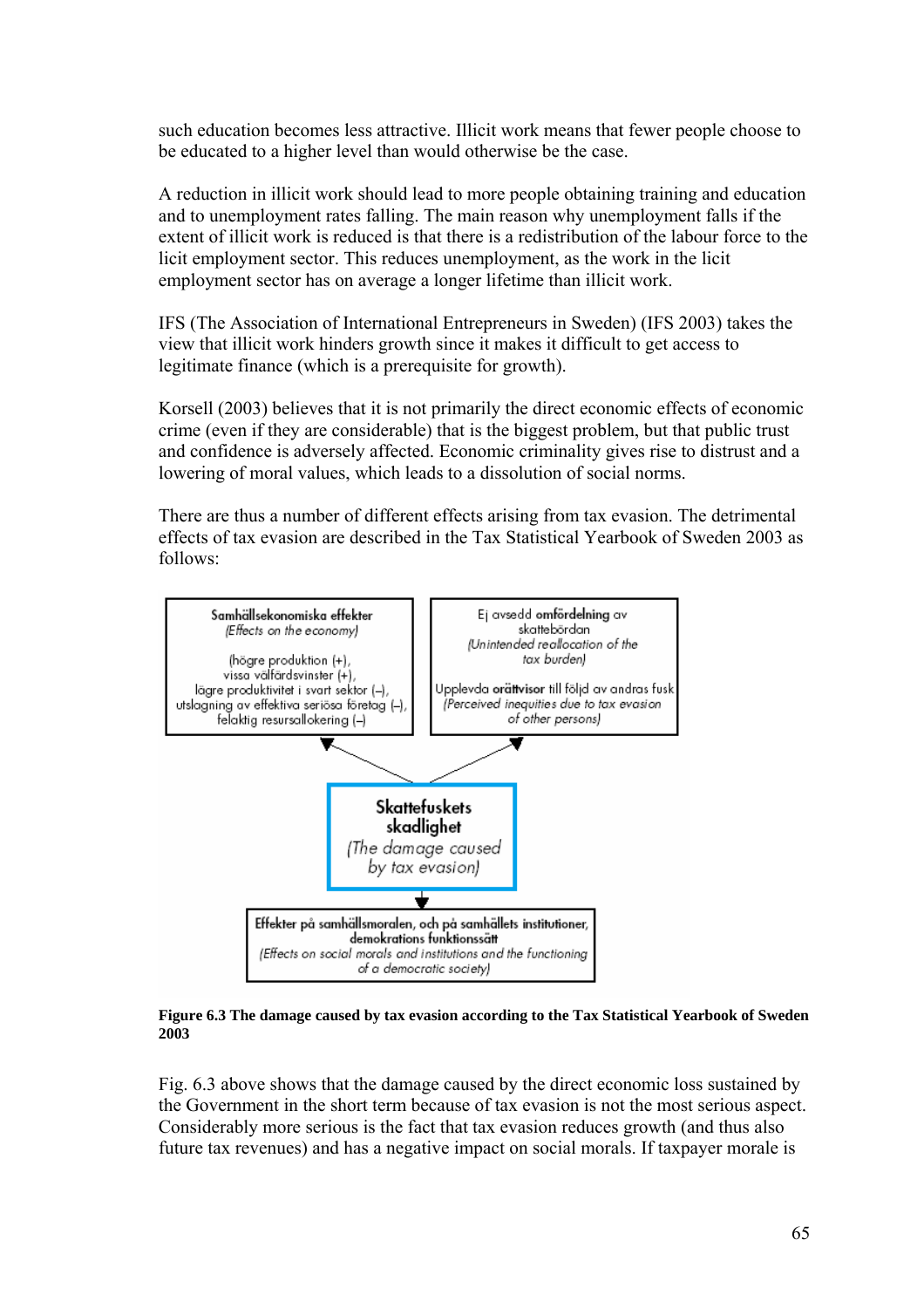worsened, reactive measures (audit activity) cannot solve the problem. What is needed are proactive, preventive measures.

### **6.4 Some structural causes of the tax gap**

In previous chapters we have touched on human behaviour as being partly the cause of tax evasion. In addition to this, we also need to look at structural causes and their connection with norms and behaviour.

We can never tackle tax evasion successfully unless the underlying causes of it are known. In all likelihood it involves an interplay of a number of different factors and we can never have total knowledge. However, our ambition must be to obtain the best possible knowledge in order to take the right type of action to close the tax gap.

There are of course more structural reasons for the tax gap than those mentioned here. The point here is to show that there may be underlying factors that are not always evident and that there is value in attempting to identify and map them.

### **6.4.1 Visibility of transactions**

Sociologists believe that the opportunity to observe a behaviour, in other words its visibility, is decisive for the way in which a social group adapts to the prevailing norms. Social disapproval can only be expressed if the deviant behaviour is known.

The same applies to legal norms, that is to say that errors and tax evasion that are not visible to the authorities are more common than more visible tax evasion. Tax evasion thus varies according to the degree of visibility or the frequency with which it is detected by the authorities.

The visibility of a taxpayer's transactions increases if there is an obligation to give information to the tax administration. The value of this information is greatest if the data in question leaves some third party record or audit trail that the tax administration can use for purposes of comparison. The connection between the visibility of different transactions and the degree of tax evasion can be described as follows (Kagan 1989):

- 1. **Tax withheld at source** Very little cheating
- 2. **Information reported by a third party** Somewhat more cheating than in case 1, but still very little cheating
- 3. **Accounting or other information that can be audited** Considerably more cheating. Many pieces of information can be compared with third-party information, but only with difficulty and to a limited extent.
- 4. **Cash transactions**

Cheating increases further. Cash transactions leave no third-party trail.

It is a well-known fact that tax evasion is greatest in cash-based businesses such as restaurants, hairdressers and taxi firms (not only in Sweden but also abroad).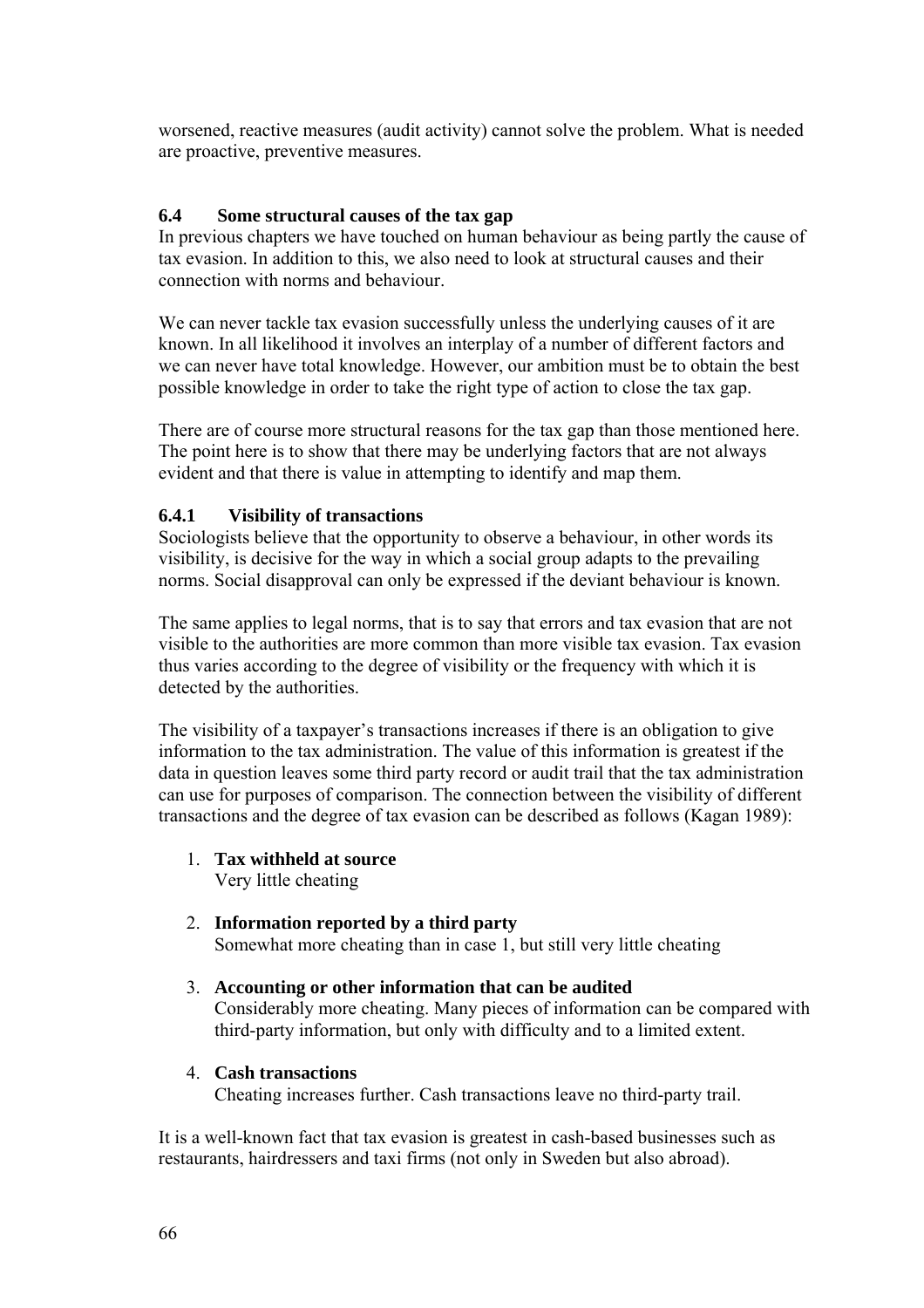Experience from the Taxpayer Compliance Measurement Program in the USA shows that only 1.8 % of taxpayers declared low dividend income of more than USD 2000. Income statements are provided for dividends. In the case of self-employed persons, 22 % had undeclared income of over USD 2000 (1979 income year) (Kagan 1989).

Unreported income is a big problem with regard to visibility and tax evasion. The following different types of unreported income occur:

| <b>Degree of visibility</b>              |    | Type of unreported income                                                                                   |
|------------------------------------------|----|-------------------------------------------------------------------------------------------------------------|
| Potentially visible<br>before audit      | 1. | Unreported income reflected in<br>documents and reports submitted<br>directly to the Tax Administration     |
|                                          | 2. | Unreported income discoverable by<br>the Tax Administration through audit of<br>third party records         |
| Pontentially visible only<br>upon audit  | 3. | Unreported income discoverable only<br>through audit of taxpayers' records                                  |
|                                          | 4. | Unreported income discoverable only<br>by Tax Administration discovery and<br>analysis of taxpayers' assets |
| Potentially invisible<br>even upon audit | 5. | Unreported income concealed from<br>normal audit due to fraudulent record<br>keeping                        |
|                                          | 6. | Unreported income concealed from<br>normal audit by natural invisib. (e.g.<br>cash income from households)  |

**Figure 6.4 Link between unreported income and visibility according to Kagan (1989)** 

It becomes increasingly difficult to keep transactions invisible when companies grow and get even bigger. When employees come into the picture, insurances and pensions are required, and there are other factors, too, that leave a third party trail. Frequently, irregularities must also be kept concealed for employees, which can be very difficult, otherwise there is the risk that they will give information to the tax administration. Investment activities often require a bank loan, which both makes demands of record keeping and leaves a third party trail. There is thus an antagonism between growth and invisible transactions (Kagan 1989). This explains why tax evasion and fraud decrease when companies get bigger, while at the same time reinforcing the picture that tax evasion hinders growth.

The tax administration may thus have an interest in increasing transaction visibility. Visibility depends on the following factors:

- opportunities for inspection
- how the opportunities are exploited
- information about the tax administration's opportunities to use third party information

If transactions can be checked against third party records, tax evasion will decrease even if the opportunities for checking are not exploited. Tax evasion can also be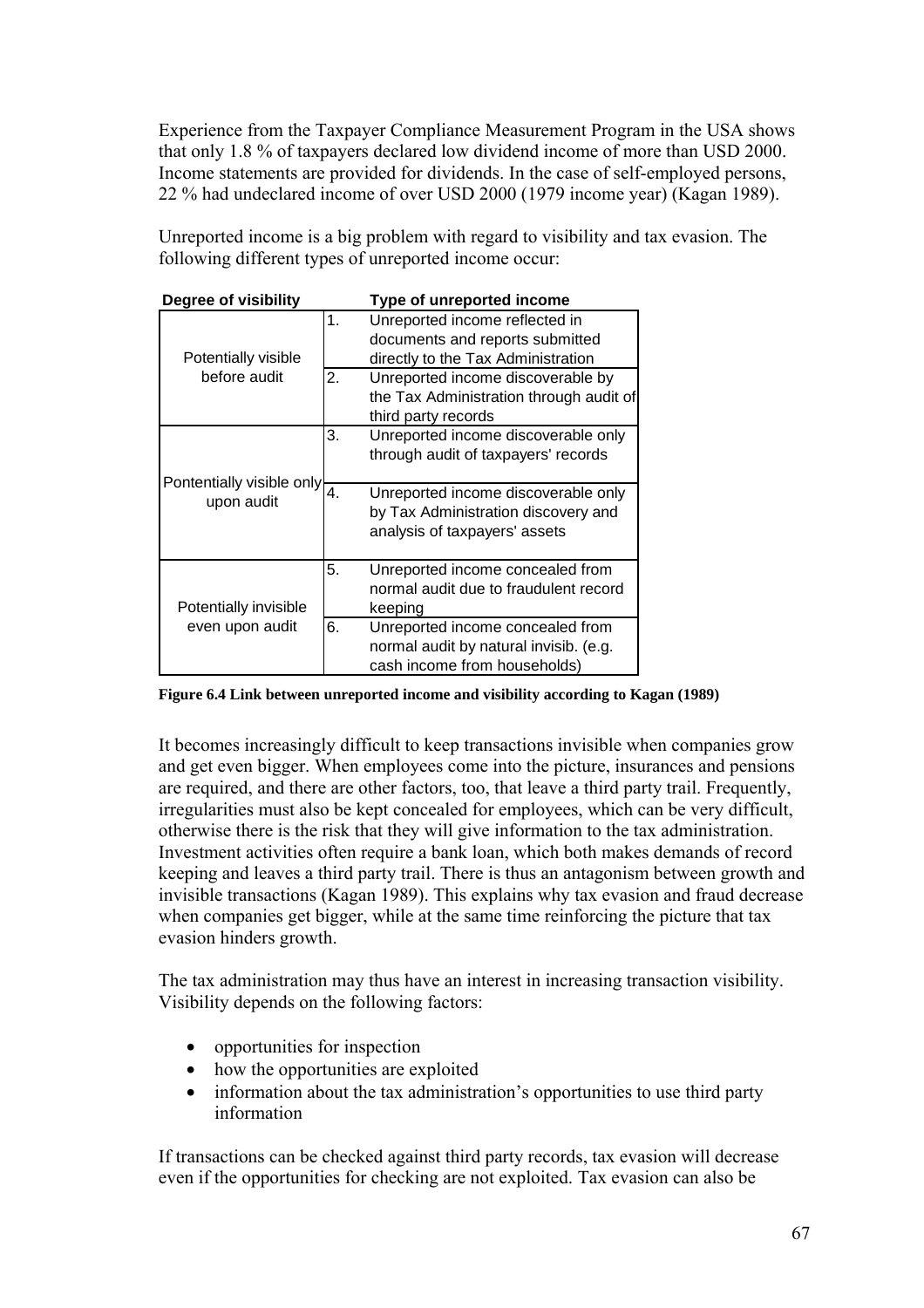affected by information being spread about the opportunities for use of third party records by the tax authorities.

# **6.4.2 The post-industrial dilemma or Baumols disease**

At the end of the 1960s, the economist William Baumol demonstrated that productivity rises much more rapidly in industry than in parts of the services sector. This means that certain services become relatively speaking more expensive; this has also been called the post-industrial dilemma.

Compare, for example, a symphony orchestra with a manufacturing industry. In the manufacturing industry, productivity has increased sharply in the past 100 years. A symphony orchestra, however, needs just as long to play a certain piece today as it did 100 years ago. The members of the orchestra are also entitled to wage increases at the same rate as the rest of society. This creates an imbalance and a problem for sectors where there can be no increase in productivity.

A less extreme example is that of restaurants and hairdressing businesses. While there has of course been a certain development in productivity within these sectors, it cannot be compared with the developments that have taken place in industry. It takes just as long to cook and eat a steak today as it did 100 years ago; a haircut also takes approximately just as long (even if machines are used). However, employees in restaurants and hairdressing businesses also want wage increases on the same level as other sectors; this makes demands on them to raise their prices or cut their costs. They cannot raise their prices too much and there is also a limit to cost-cutting. In such a situation, the business concerned may view tax as the only cost left to minimise, and tax evasion may be a fact. The business may have had no intention to evade tax at the outset, but circumstances may lead it into a situation where it is viewed as the only possible way out.

This explanation does not apply to all sectors, however (it would hardly apply to the construction industry) and it cannot be the only explanation.

If this explanation has any significance, it is interesting to note that if tax evasion is combated by, for example, increased audit activity, the post-industrial dilemma will still remain and create problems in the industry (which presumably means that a strategy focused solely on audit activity will not succeed). This underscores the importance of tackling the causes of the problem and not merely the symptoms. If there are multiple causes (which is usually the case), all the causes should be identified and tackled as far as possible.

The post-industrial dilemma also indicates that what is required is changes to the system as a whole in order to get to grips with specific problems.

## **6.4.3 Impact of the tax burden on tax evasion**

Does the tax burden have any importance for the extent of tax evasion? There is nothing to indicate that there is a direct link. The following diagram shows the extent of illicit work and the tax burden in a number of countries (Pedersen 2004).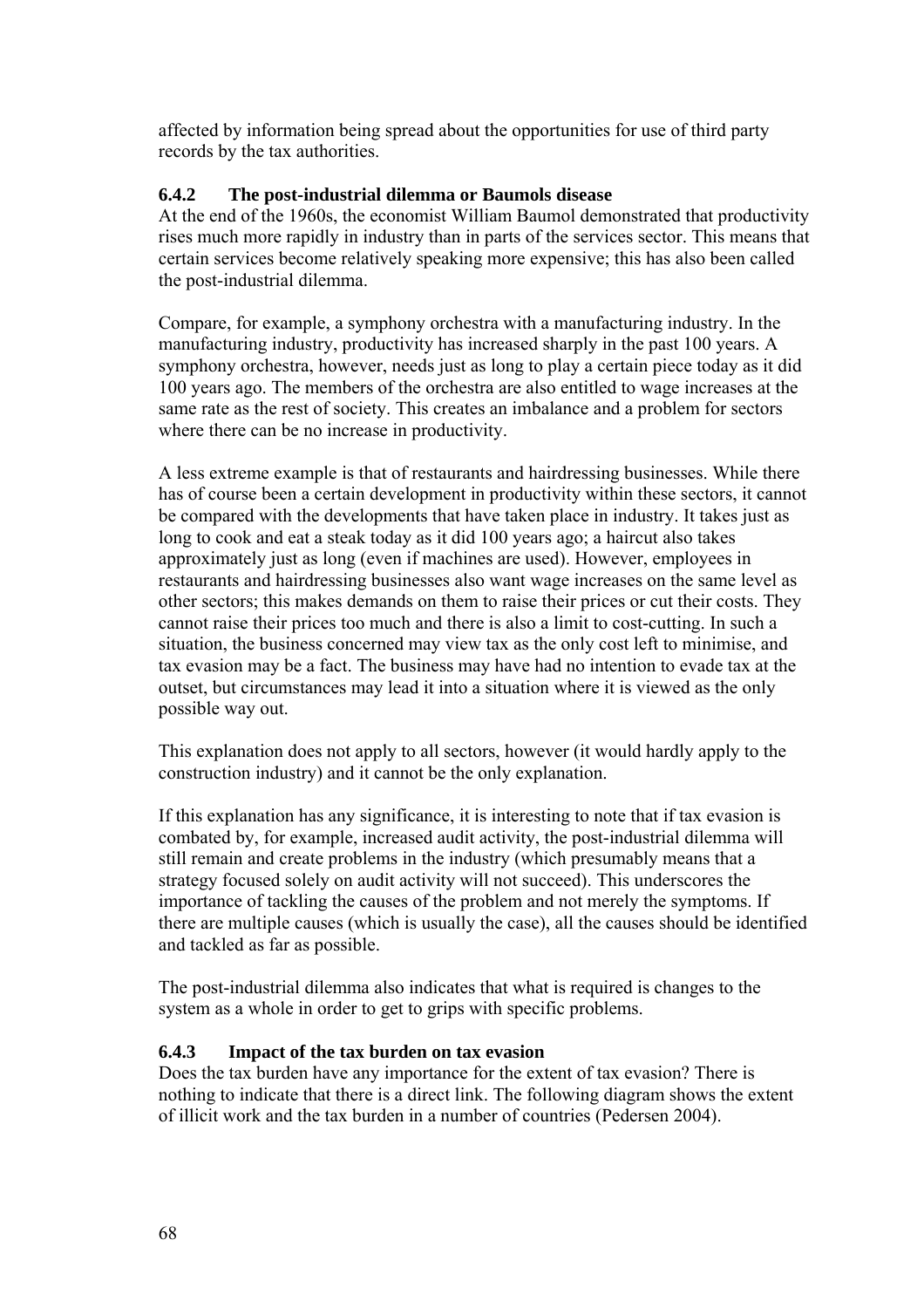

**Figure 6.5 The tax burden and illicit work in Sweden, Denmark, Norway, Germany and Great Britain.** 

The line shows the extent of illicit work as a percentage of GDP (right axis) and the bars show the tax burden as a percentage of GDP (left axis). Sweden has the highest tax burden but a very low level of illicit work. Germany has a considerably lower tax burden but a high level of illicit work.

Edlund and Åberg (2001) believe nevertheless that the tax burden may be important since the incentives and opportunities for tax evasion are greater in high tax countries than in low tax countries. They have identified a link between the tax burden (as a percentage of GDP) and the level of taxpayer morale (the percentage of people who think that tax evasion is never acceptable). The link is stronger if Japan, Austria, Denmark and Sweden are excluded, since these countries have higher taxpayer morale than what might be expected considering their tax burden. There are also examples of countries with a low tax burden and low taxpayer morale.

Since Edlund and Åberg have been obliged to exclude a large number of countries in order to produce a link, the argument is not convincing. It is probably not as easy as the existence of a direct link between the tax burden and tax evasion. The tax burden may nevertheless have an indirect effect on taxpayer morale.

Edlund and Åberg (2001) may, however, be on the track of something here when, instead, they compare tax evasion with political stability. In countries that have been dominated by left-wing governments, the tax burden is higher than in countries dominated by right-wing governments. Notwithstanding, the data does not support the claim that taxpayer morale should be lower in countries dominated by left-wing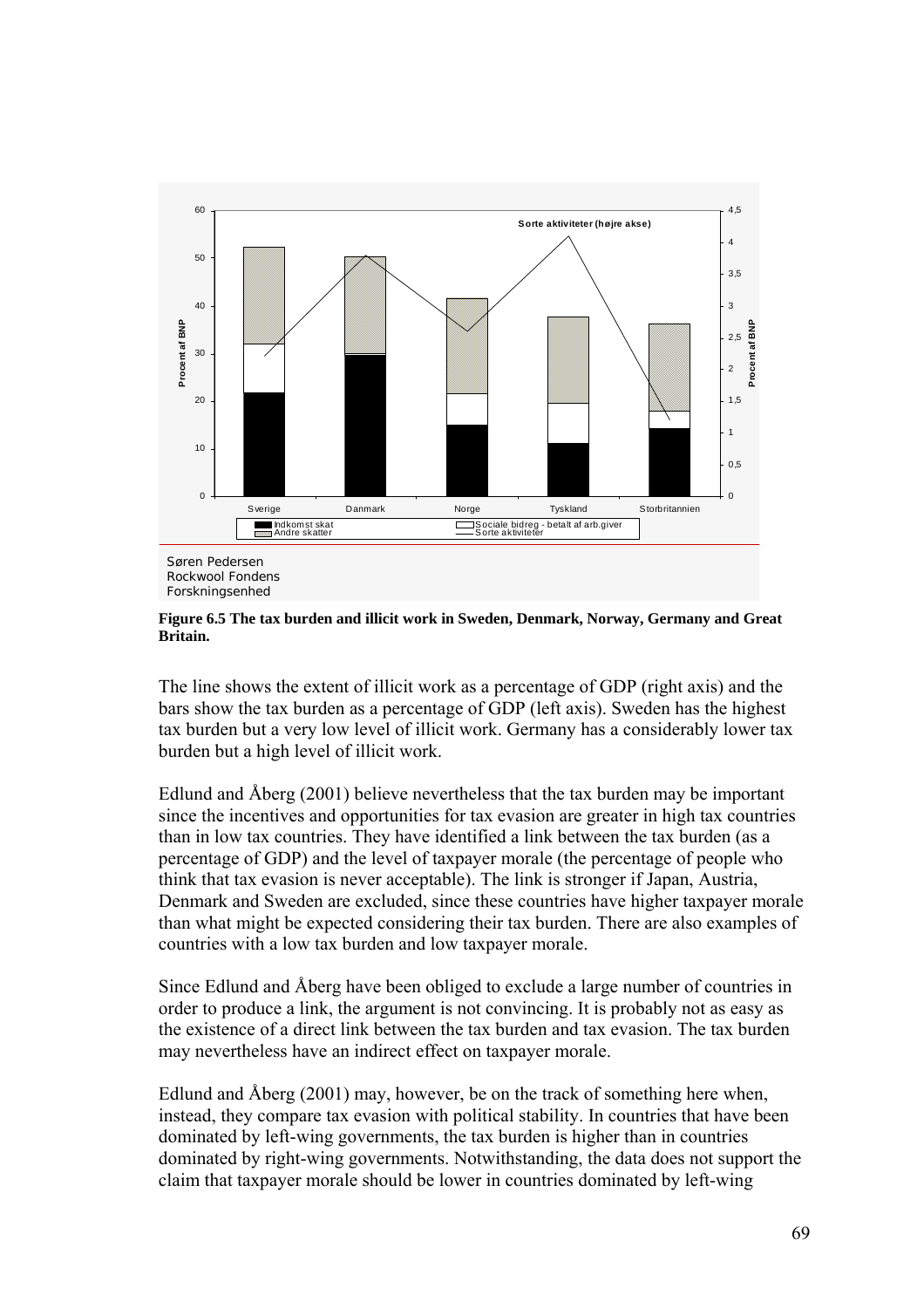governments. On the other hand, political stability is important. In countries where one political party dominates, taxpayer morale is higher than in countries governed by coalitions.

The conclusion is that an effective tax policy that is in line with public opinion results in higher taxpayer morale. This means that a high tax burden which is accepted by public opinion does not impact taxpayer morale negatively. On the other hand, a low tax burden that is not accepted by public opinion results in lower taxpayer morale. The decisive factor is not, therefore, the level of the tax burden but whether or not it is accepted by public opinion.

## **6.5 Action strategies**

## **6.5.1 The tax administration's primary responsibility**

While the tax gap has not grown in recent decades, it has not lessened either (at least not to any great degree). This indicates that the Swedish Tax Agency has not failed, yet nor has it succeeded, since one of its most important tasks is to reduce the tax gap.

The task of reducing the tax gap must not, however, lead to lower tax revenue in total as a result of decreased growth, which may be the case if the Tax Agency concentrates solely on closing the tax gap at any cost.

A tax administration can act so that illicit work becomes licit, which is positive, but a tax administration can also act so that illicit work becomes no work at all, which can be negative. Licit work involves not only impositions in the form of taxes but also administrative impositions. While an excessively zealous tax authority may succeed in reducing the tax gap considerably, it may have a detrimental effect on public welfare and reduce government revenues.

A tax official in the USA is reported as having said the following (James et al 2001):

*The maximising of revenue is not a priority. The priorities are compliance and making an example of delinquent taxpayers through seizure... This attitude of punishing citizens permeates the entire management cadre. The manager… has stated that he does not care if he has to close up half of the businesses in order to get compliance.* 

This indicates that a tax administration cannot regard reducing the tax gap as its primary task in isolation from other considerations.

The purpose of increasing compliance in the tax system is linked inevitably to the purpose of collecting tax. Strategies for increasing compliance must, therefore, be an integral part of a broader taxation policy (James et al 2001).

The tax administration has its duties to perform and there must be no political overtones to its actions, but nor can it act in a manner which, if it comes to the worst, is counterproductive to the purpose of collecting tax.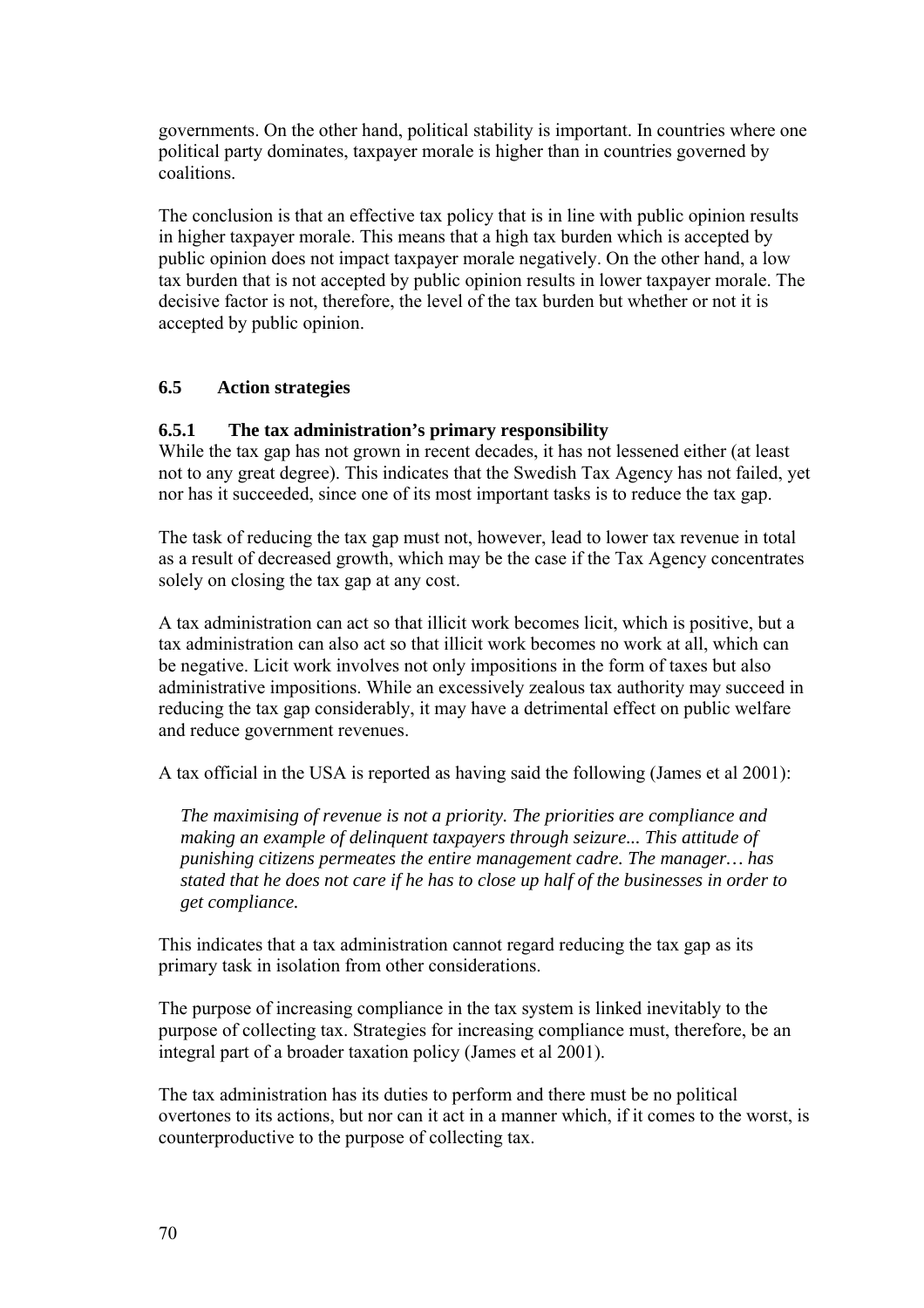There may be cause to reflect on whether the overarching objectives of the Swedish Tax Agency as expressed in its spending authorisation are formulated so as to embrace a broader view which includes questions of public welfare and trust.

The Australian tax administration has, for example, stated its mission as follows: "*To optimise collections and make payments under the law in a way that instils community confidence that the system is operating effectively"*. Here, it is a matter of maximising tax collections while at the same time maintaining the general public's trust and confidence in the system.

The IRS in the USA has the following mission statement: *"Provide America's taxpayers top quality service by helping them understand and meet their responsibilities by applying the tax law with integrity and fairness to all"*. There is nothing in this statement about either tax collections or tax evasion.

## **6.5.2 Audit activity and information**

An interesting question is also how the above considerations impact on the current strategies for audit activity, education and information.

The question is whether it is possible with the existing resources to increase the number of field audits of smaller companies without decreasing the audit activity's presence in the field for medium-sized companies? By combining more limited field audits with educational visits in the field, the equation can, however, add up. Educational visits in the field have the advantage of creating a visible presence, while at the same time helping companies to get things correct from the start. Medium-sized companies are probably particularly well-suited for visits from tax educators. They have premises and usually their own finance and accounting staff, and they also evade tax to a lesser extent than small companies. They are also likely to have a greater need for education and information than big companies.

One possibility might then be that some of the resources that go into more extensive field audits of medium-sized companies could be divided up and used for educational visits to medium-sized companies, greatly delimited field audits of medium-sized companies, and field audits of small companies.

This would permit the audit frequency of small companies to be increased without the preventive effect in medium-sized companies being lost (it could even be improved because the number of companies visited would increase).

In addition to field audits, it should naturally also be considered how best to distribute desk audits, and how other measures could be used.

For ordinary wage-earners, it is important to influence norms and to spread knowledge that most taxpayers are honest but that the vast majority of tax evaders are caught.

## **6.6 Conclusions**

One conclusion is that alarmist reports of a sharp increase in tax evasion should be taken with a pinch of salt: at any rate, all such claims must be able to be substantiated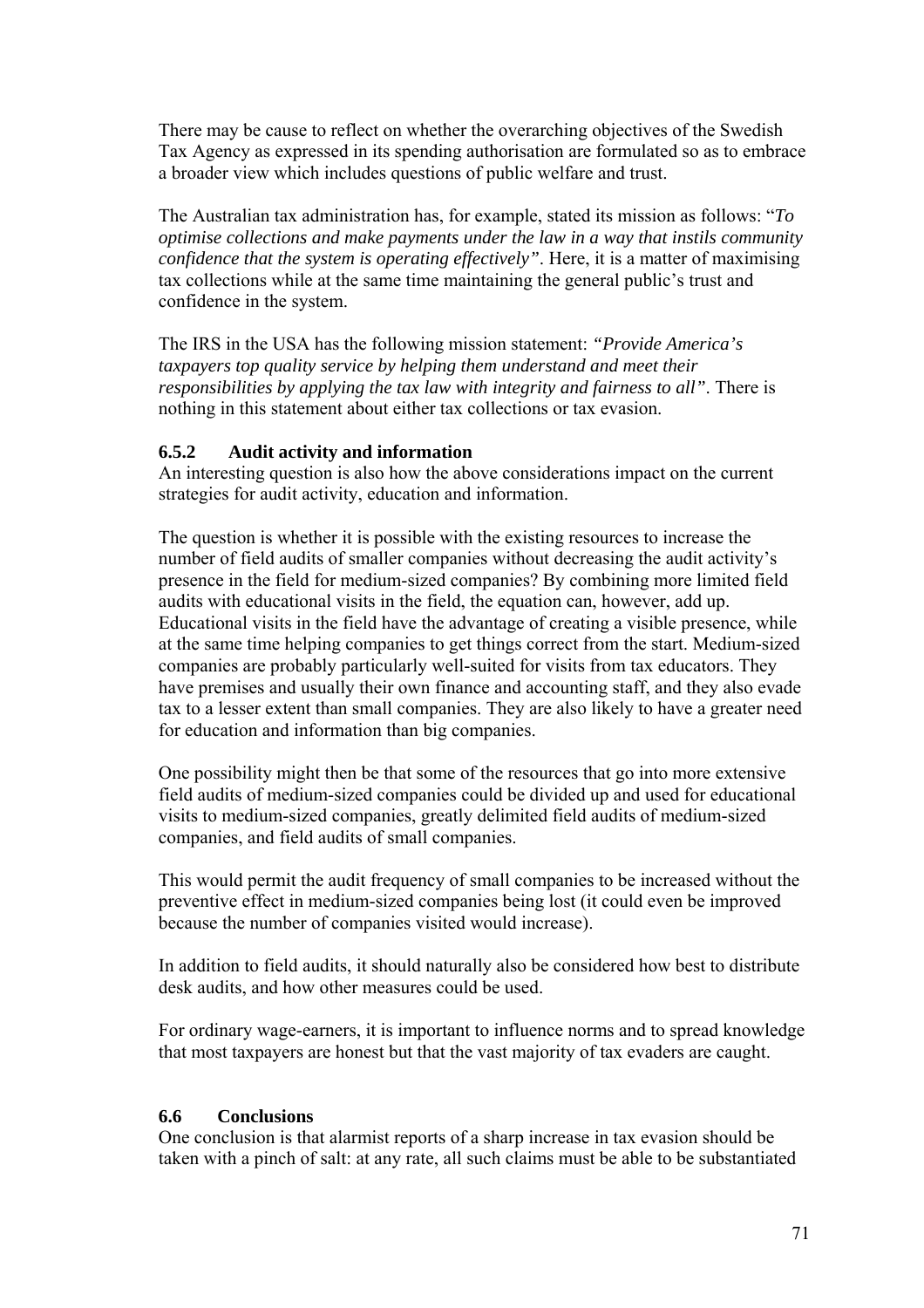by some form of facts. Even if tax evasion has not increased, viewed overall, the structure of tax evasion has probably changed and will go on changing.

It may be necessary to adjust the focus in connection with risk values and priorities to take greater account of the fact that a reduction in economic growth and public welfare is one of the biggest problems resulting from tax evasion.

The extent to which different transactions are visible influences the degree of tax evasion. The more easily a tax authority can check something, the less tax evasion there will be in a particular area. In addition to statements of income submitted to the Swedish Tax Agency, it also has the possibility of obtaining information from third parties by means of injunctions or field audits. By using this possibility to a greater extent, but principally by providing information about the possibilities and relaying the results from activities carried out, the perceived visibility of transactions may increase.

Another conclusion is that small companies are responsible for a large part of the tax evasion that goes on, but that the average tax gap can be greater in large and mediumsized companies. Medium-sized companies demonstrate high compliance, while at the same time being the group that are audited most. The distribution of audit and educational activities between medium-sized and small companies is probably not optimal.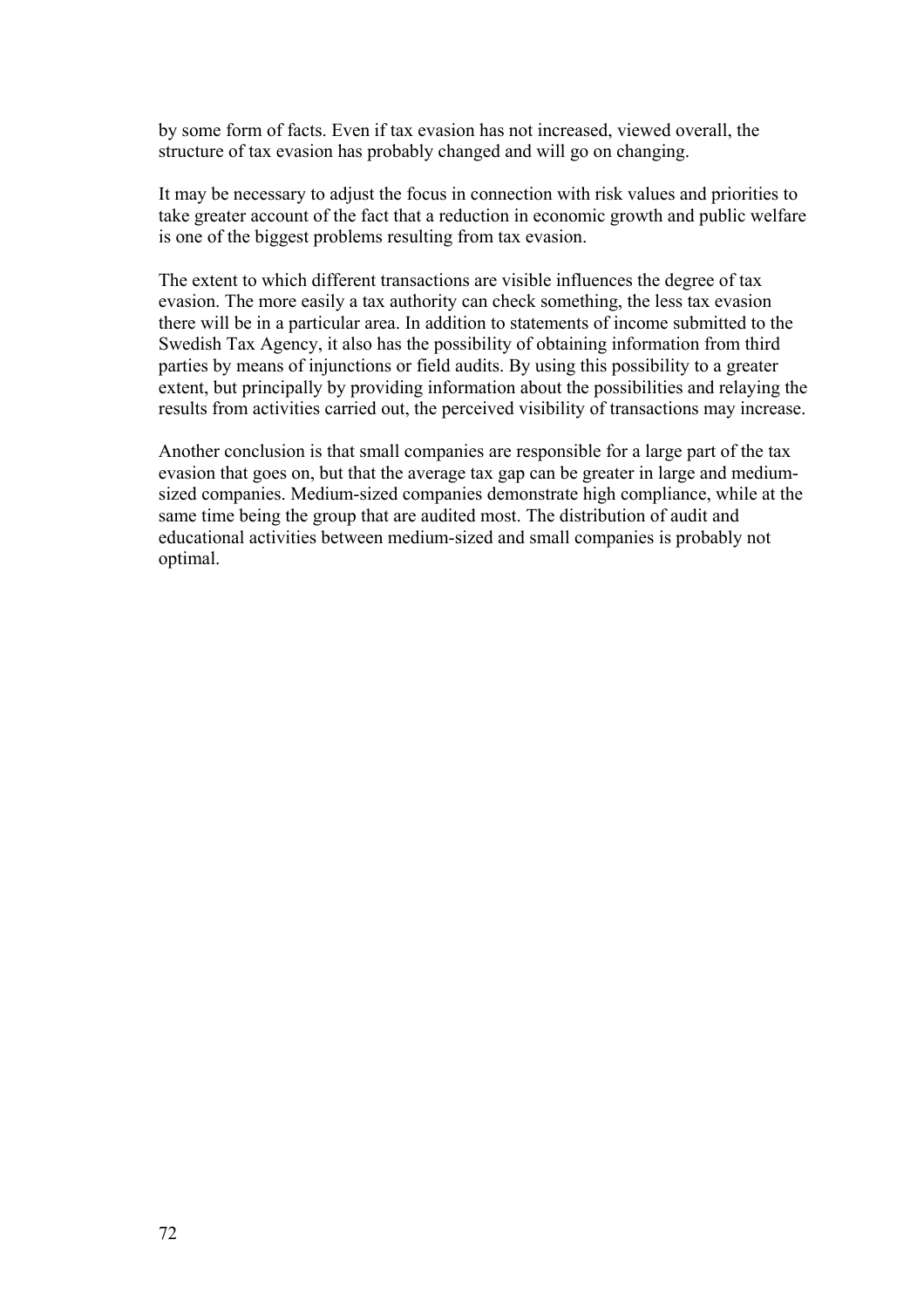Chinese proverb

#### **7 On unintentional non-compliance**

The various chapters in this report do not deal solely with intentional non-compliance, even if the focus, for natural reasons, is on intentional non-compliance as regards questions concerning the underlying causes and understanding of why tax evasion occurs. It is important to understand the reasons behind different taxpayer behaviours that are conscious, that is to say intentional. Unintentional non-compliance that occurs unconsciously, i.e. when an individual believes himself or herself to have acted in one way but has actually acted in another way, is something quite different. Intentional non-compliance also accounts for the overwhelming bulk of the tax gap (more on this below) and represents a much bigger problem because it represents a threat to the entire system. It is also more difficult to tackle. It is therefore entirely natural for the focus to be on intentional non-compliance. However, this does not mean that one should fall into the trap of neglecting unintentional non-compliance. The importance of also paying attention to unintentional non-compliance will be discussed below.

## **7.1 What is unintentional non-compliance?**

Non-compliance that is unconscious, that is to say that is not deliberate or wilful, is clearly unintentional non-compliance. Many tax rules are complicated or ambiguous and are also frequently changed. Thus, unintentional non-compliance can occur through ignorance.

Many people are also uninterested in tax matters and may not always care what is right or wrong in every situation (termed "lazy non-compliance" by Kidder & McEwen 1989). This lack of interest may result in a type of non-compliance that lies on the borderline between unintentional and intentional, in that the individual in question does not know what error he or she has committed but is still aware that there is probably an error.

Other variants of "lazy non-compliance" occur when the person filing his income tax return makes a stab at guessing an appropriate amount when, for example, declaring the purchase value of shares or when claiming deductions, so as to make the amounts agree fairly well with the reality. This is not done with the intention of avoiding or evading tax, but happens because the person either won't or can't be bothered to acquaint himself with the rules, dig out all the records required, and do all the calculations needed. The individual wants to do the tax return quickly and simply and is satisfied if it looks reasonably right (rather a few minor errors than spend hours slaving away at a boring chore).

This lack of interest can also result in non-compliance to both the advantage and disadvantage of the taxpayer. A study from the USA (University of Arkansas 2003) shows that 33 % of taxpayers who intentionally ignored the obligation to file a tax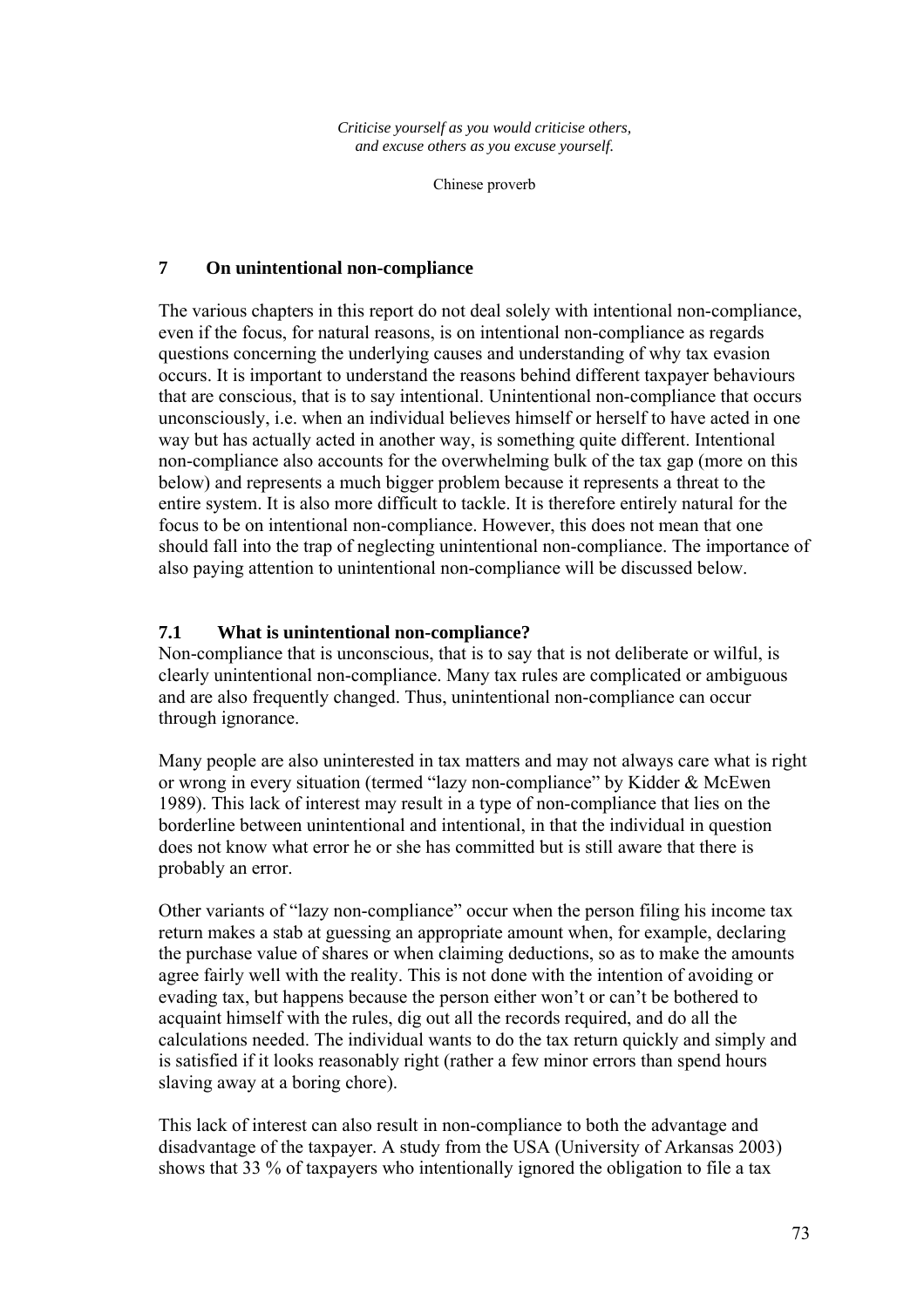return knew that they were actually entitled to a small tax refund: they did not consider it worth the effort to file a return.

Kidder & McEwan (1989) also employ the term "habitual non-compliance", that is to say errors or non-compliance committed out of habit. A typical example is when a taxpayer does a return on the pattern of the previous year's return. Everyone involved in checking tax returns knows that it is not unusual for errors to be made because the present return is based on last year's return. This can occur even when the tax administration has corrected the previous year's return (for example, changed a deduction). When the correction was made, the taxpayer may perhaps not have understood what the mistake was about and then when it is time to do next year's return, it has already been forgotten. The problems are evident if lazy non-compliance is combined with habitual non-compliance.

Even if minor errors are committed to both the taxpayer's advantage and disadvantage, it is perhaps not equally as likely for the taxpayer to make major errors to her own disadvantage. It is not unreasonable to imagine an individual who is consciously careless with her tax return perhaps simply guessing at or rounding off figures that will at least mean not having to pay too much tax (in cases where the taxpayer can be bothered to file a tax return). However, there is no evidence of this occurring.

The term unintentional non-compliance should also probably include non-compliance like that described above which, while perhaps not being wholly unconscious, is still committed without the intention to avoid or evade tax.

## **7.2 Does unintentional non-compliance create a tax gap?**

It may be asserted that unintentional non-compliance does not result in any overall tax gap since errors to the taxpayer's advantage and disadvantage will cancel each other out. This is an entirely logical conclusion if we assume that the error is completely unconscious and that the possibilities for making advantageous errors are just as great as for making disadvantageous errors.

With the expanded importance of unintentional non-compliance as described above, there should still be a preponderance of errors to the taxpayer's advantage among the unintentional errors.

If we also take into account the various possibilities that exist for committing errors, the picture can be changed further.

Transfer errors are common (when a sum is to be transferred or carried over from one box on the tax return to another) and are often unintentional (done out of ignorance or because the person doing the return thinks it is unnecessary to transfer the amount). However, it is more common for income and profit to be transferred than deductions and losses, which result in more errors to the taxpayer's advantage than disadvantage.

If the possibilities for committing errors to the taxpayer's advantage are greater than those for committing errors to the taxpayer's disadvantage, this should be taken into account when calculating the size of the tax gap caused by unintentional noncompliance. There may be reason to assume that unintentional non-compliance creates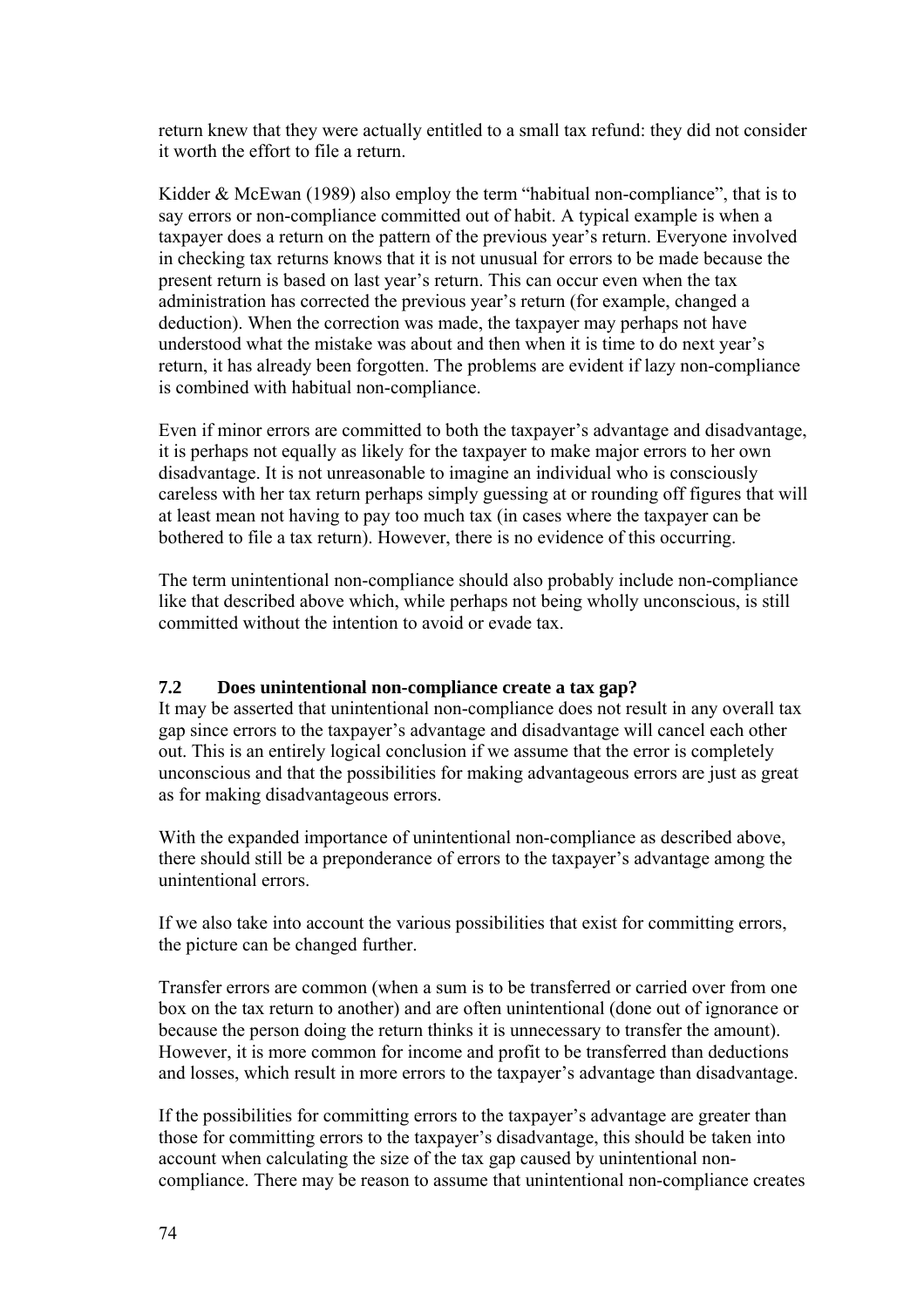a considerable tax gap. However, further studies are needed in this area in order to confirm this.

## **7.3 Causes and effects**

Unintentional non-compliance is caused to a very great extent by the complexity of the tax rules (McKerchar).

This complexity arises from or consists of one or more of the following components (McKerchar):

- Ambiguous rules (where there are several possible interpretations)
- Calculations (many or difficult)
- Changes (many changes to the rules)
- Details (many rules and many exceptions)
- Obligation to submit records (special records must be kept)
- Forms (difficult to understand)

Studies demonstrate a correlation between the degree of complexity and the level of the taxpayer's conviction of having filed a correct tax return. There is also a link between the degree of complexity and the level of compliance costs. An increase in complexity results in a decrease in the perceived fairness of the tax system while at the same time compliance costs increase. This in turn results in reduced willingness or commitment to compliance with the tax system (McKerchar). The following diagram illustrates this link.



**Figure 7.1 Effect of complexity on unintentional non-compliance according to McKerchar** 

As mentioned in previous chapters, the perceived fairness of the tax system has a direct effect on the commitment to compliance, which means that complexity also has an effect on intentional non-compliance.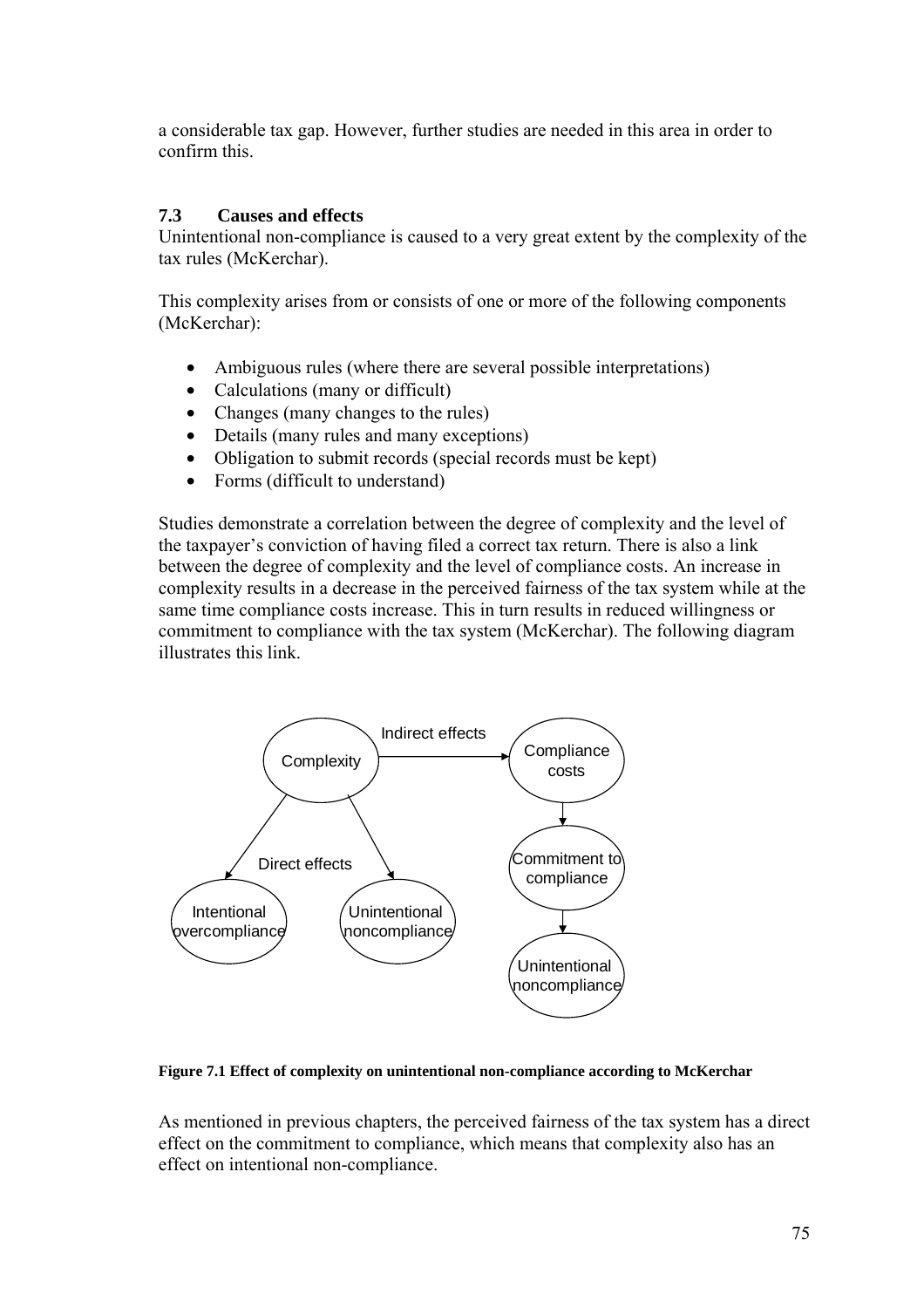## **7.4 Twofold gain from reducing unintentional non-compliance**

Unintentional non-compliance can, then, be reduced by reducing complexity. At the same time, endeavours should of course be made to provide support and help to explain the actual rules to taxpayers. The one (service, education and information) must not be seen as an alternative to the other (simpler rules), but both methods of approach are required. The best approach is to prevent the problem from arising at as early a stage as possible, for which reason simple rules are to be preferred, although the rules should nevertheless be difficult enough to necessitate a well-developed system of service to taxpayers.

Reducing the amount of unintentional non-compliance will reduce the tax gap, while at the same time reducing compliance costs. The perception of fairness will increase, which will also have an effect on intentional non-compliance.

There is yet another major gain to be had from preventing unintentional noncompliance. The audit activity resources that are employed today to correct unintentional non-compliance could be used instead to detect intentional noncompliance.

By preventing unintentional non-compliance, we can also reduce intentional noncompliance considerably. Taking action to reduce unintentional non-compliance appears particularly urgent when one also takes into account the fact that unintentional non-compliance is easier to prevent than intentional non-compliance.

## **7.5 Possible measures**

Possible measures to reduce unintentional non-compliance can in the main be divided into three different categories where all the measures should be employed simultaneously.

- 1. **Development of simplification proposals**. This is already taking place today, but more attention should be paid to it and it should also be better coordinated with other measures to reduce the tax gap. There should be cooperation with various interest organisations in order to form a picture of which rules taxpayers find most difficult to understand. Questionnaires or focus groups could also be employed for this purpose.
- 2. **Service, education and information.** Service, education and information can be provided via different channels and in different ways. The scope of educational visits in the field should also probably be increased. More knowledge is needed of how to achieve the optimum effects.
- 3. **Simpler forms and brochures.**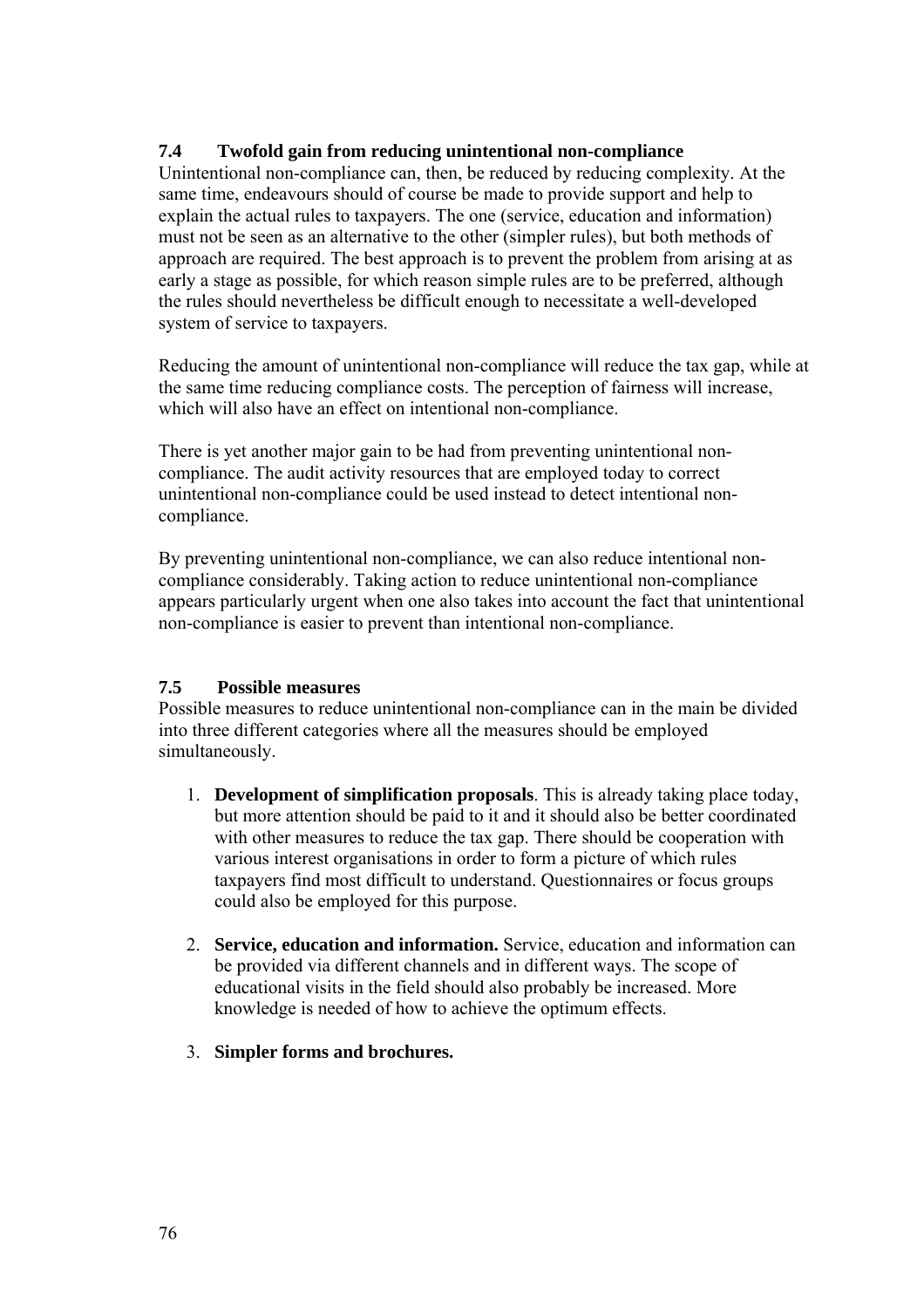Theodore Roosevelt

### **8 On crime**

What has been previously described as the causes of tax evasion and different taxpayer behaviours naturally also applies to what is classed as tax crime. The difference between "ordinary" tax evasion and tax crime is not a question of type but of degree. The same basic factors should, then, govern behaviour, but there can be a difference. There is probably a moral distinction between cheating on tax in a small way and committing tax crime (even if the borderline does not coincide with the legal distinction), which can mean that there are special reasons for crime. There has also been extensive research done into crime. It is interesting, therefore, to study the research done into economic crime, partly in order to combat tax crime, and partly in order to utilise those elements of the research that can also be applied to the kind of tax evasion behaviour that is not classed as crime.

### **8.1 Why do people commit crime?**

There are many theories as to why people commit crime. Some of them are referred to below.

Brottsförebyggande Rådet (Swedish National Council for Crime Prevention) (BRÅ 2003:1) refers to the work of the economic crime researcher James Coleman, who believes that economic crime can be explained by three factors:

- 1. Motive
- 2. Neutralisations (counteracting excuses)
- 3. Opportunity

With regard to motive, economic criminals can be divided into individuals who react to crises and individuals who are opportunists. The reactive individual responds to some form of noticeable crisis which the opportunist does not, whereas the opportunist has the will to take advantage of a specific opportunity that renders crime possible.

Korsell and Nilsson (2003) present three different motives for why we comply with the law: calculating motivation, normative motivation and social motivation.

*Calculating motivation* means that the individual weighs up the pros and cons of complying with the law. The risk of detection is more important than punishment. The commitment of business-owners to comply with the law is influenced by the costs of being law-abiding, such as more costly administration, costly investments, delays or reduction in manufacturing or production. This is why small business owners, subcontractors and companies with poor finances are more likely to break the law than companies that operate under better conditions.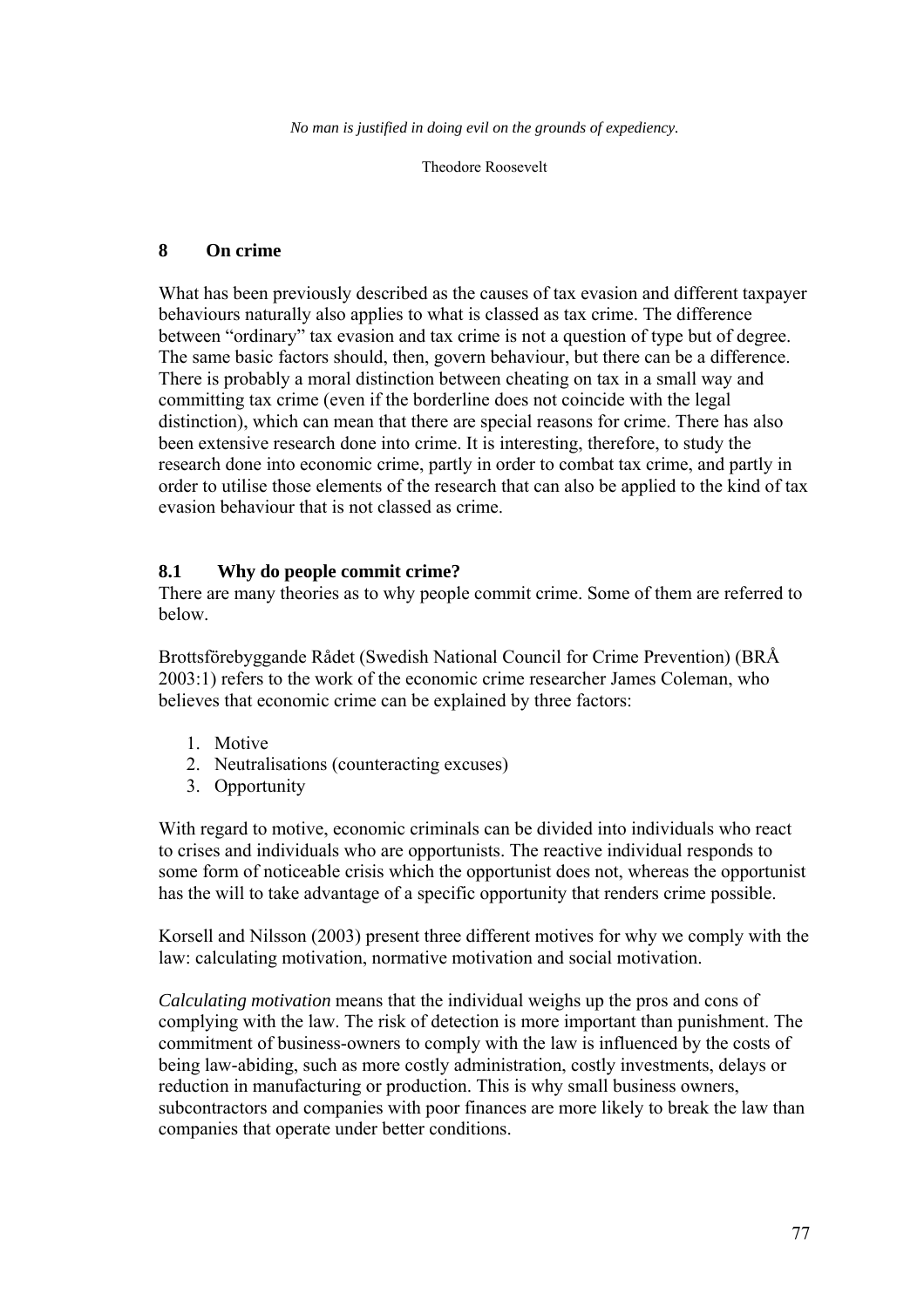*Normative motivation* is the combination of a moral duty to comply with the law and how legitimate the law is perceived as being. Several studies show that lawabidingness increases when the individual feels a moral duty to comply with the law. Law-abidingness also increases when laws are perceived as being fair and being applied fairly and are also being complied with by other citizens<sup>13</sup>.

*Social motivation* means that the individual complies with the rules in order to be accepted by others in his or her social environment. Where the opinion of family members, neighbours, workmates and superiors is important for the individual, factors that threaten these relationships will also have a deterrent effect.

To the economic criminal, being able to explain the reason for the crime is regarded as an important part of the motivation for committing it. Economic criminals normally share the same values in general as the rest of society, but there are mechanisms that weaken their sense of moral duty to comply with the law. The vast majority of citizens, certainly 99 %, view themselves as law-abiding in principle, according to Professor Jerzy Sarnecki (DN 2004). The fact that they are honest people is part of their selfimage. When they nevertheless break the law subsequently, they resort to some suitable excuse. These excuses function as important motivational factors since they are used prior to committing the crime. Examples of such rationalisations are that "the crime won't impact on the poor" or "everybody else does it" (Korsell and Nilsson 2003).

In order for a crime to be committed, a situation wherein the crime can be committed or an opportunity to commit the crime must also be present. The opportunity for crime is created by, for example, the way in which legislation is framed, by complicated business transactions, or by the way in which audit activity functions are designed. Although the opportunity to commit a crime is an important factor, even in the absence of opportunity a strongly motivated perpetrator may attempt to create opportunity.

The structure of opportunity may be illustrated by the following example:

- It is easier for large companies to comply with rules than small companies.
- The pressure of competition affects a company's law-abidingness, and if the pressure is too great the natural solution may be to reduce costs by not complying with all the rules.
- The placing of a company in the contract chain or hierarchy affects lawabidingness. Small companies and subcontractors may violate rules as a result of the pressure to compete.
- The importance of price for a deal affects law-abidingness. If the price is crucially important there is a risk that competing companies will overlook rules and norms in order to win the contract.

Not everyone who has the opportunity to commit a crime will do so: there are several causes that need to work together simultaneously in order for a crime to be committed.

<sup>&</sup>lt;sup>13</sup> One may reflect on whether these are two separate factors (duty and fairness respectively) or if they work together. It is probably the case that with respect to rules fairness creates or contributes to the feeling of moral duty.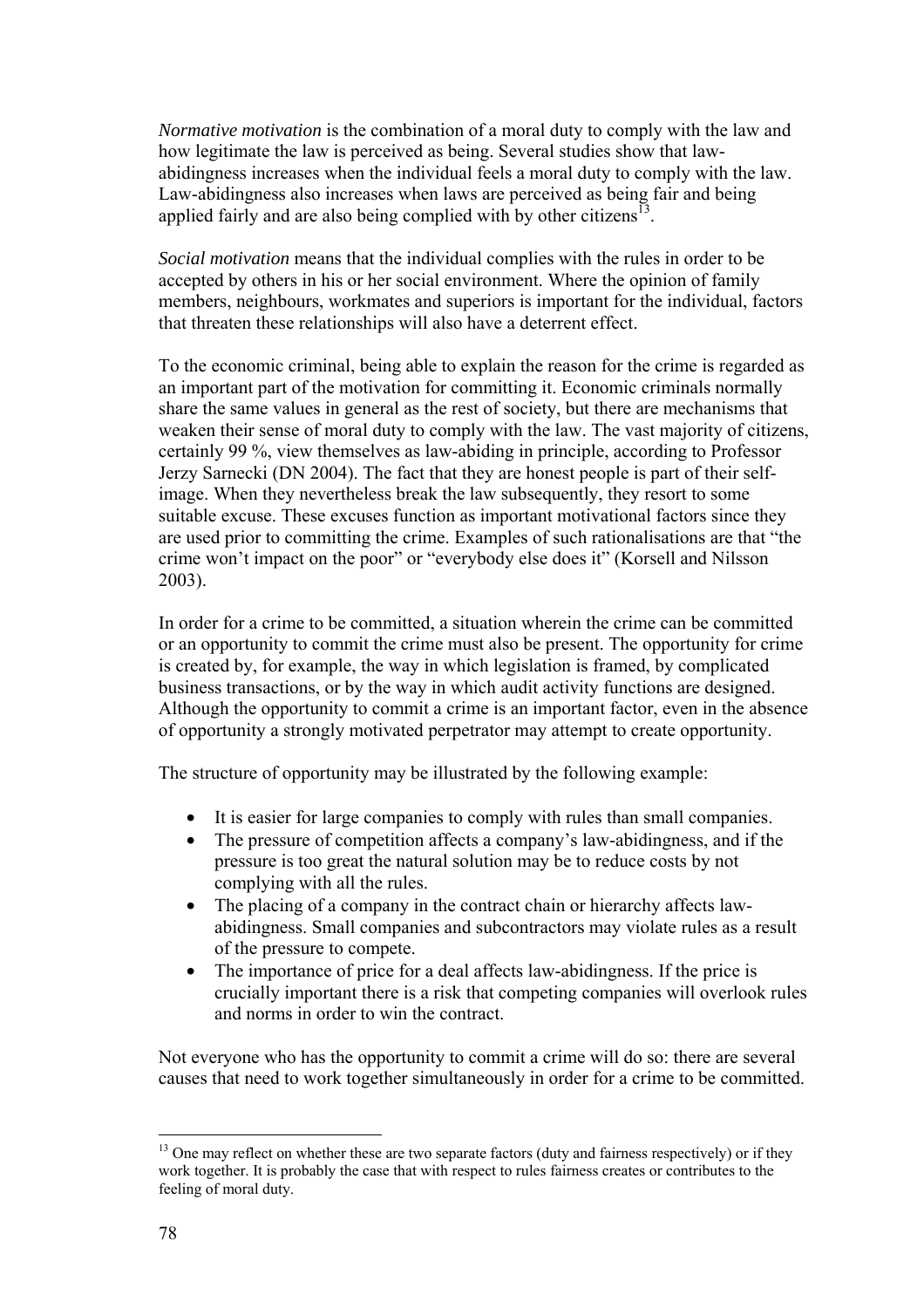However, opportunity is always a temptation that different people may have difficulty in resisting.

An underestimated driving force behind crime is the fear of failure, which can be greater than avarice and the desire for gain (Korsell 2002). This means that crime is likely to be more common when a business is doing badly than when it is doing well.

Norms and informal rules can both deter and encourage criminal behaviour. Occupationally related cheating is often governed by informal rules: one must not cheat too much, nor too little (Korsell 2002).

According to the routine activity theory<sup>14</sup>, a crime requires three factors to work together in time and space: a motivated perpetrator, a victim or suitable target, and the absence of capable guardians of the law. Capable guardians of the law may be different types of checking or monitoring systems or, for example, consumers who demand a receipt (Korsell 2002).

#### **8.2 What does the economic criminal look like?**

A Swedish study (BRÅ 1996:10) has established the following characteristics of the average economic criminal (based on *convicted* criminals in Sweden):

*The average economic criminal is a man in his forties. He is a Swedish citizen and owns a small business. He either has no previous criminal convictions or has had legal proceedings commenced against him on only very rare occasions. He grew up and lives in settled social circumstances, but has the usual financial problems. The economic criminal does not take drugs but tends to over-consume alcohol.* 

It is easy to imagine how a small business owner or self-employed individual who experiences financial problems may be tempted to commit crime in order to salvage the situation. Such an individual has the motive (rescue the firm and his livelihood), the opportunity (business owners and the self-employed have more opportunity to cheat than private individuals) and can easily find excuses (protecting the family's livelihood and one's life's work can excuse a criminal act, even if one realises it is wrong).

In a later study, Brottsförebyggande Rådet confirmed these earlier results and developed the picture further (BRÅ 2003:3). The majority of people who are convicted of crimes against the Swedish Tax Crimes Act are middle-aged men who have committed the crime within a business framework. Most of the criminality involves VAT fraud, incorrect reporting or failure to report tax on employees' pay, bookkeeping irregularities, or incorrect income tax returns or failure to file a tax return. Tax criminality frequently involves considerable sums of money<sup>15</sup> (generally more than SEK 100 000 per crime), which is in stark contrast to the assets acquired by most people convicted of theft.

i<br>L

<sup>&</sup>lt;sup>14</sup> The routine activity theory was developed by Choen and Felson in 1979. It is based on individuals' everyday routines and occupations: for example work, leisure time, travel or social intercourse with other people.

<sup>&</sup>lt;sup>15</sup> According to the BRÅ Report 2003:1, economic crime costs society 10 to 35 times more than conventional crime.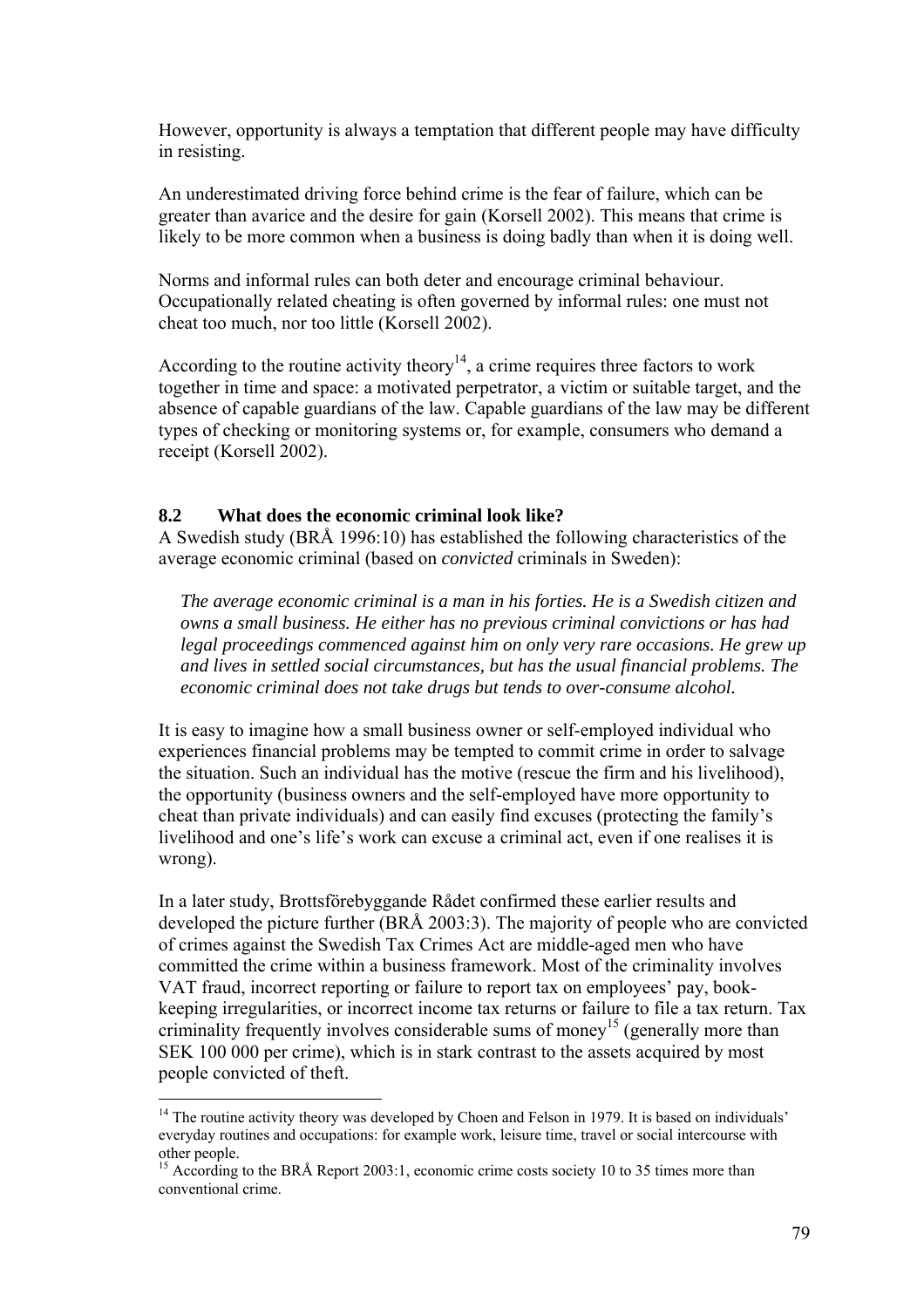If one looks at the socio-economic circumstances of tax criminals, they are on average the same as those of the normal population, for example as regards their housing situation. The difference that exists goes in the direction of tax criminals more frequently being business owners and normally operating in private companies with few employees. Furthermore, they also tend to have somewhat lower social status than the normal population if one looks at their level of education. Comparing socioeconomic factors concerning the parents of tax criminals, the average level of education is approximately the same as for the rest of the population. However, among tax criminals there is a certain over-representation of business owner-managers among the parents.

This study establishes that an unfavourable background appears to be linked in the first instance to theft, while the link is in many cases slight between different social background factors and being tried for crimes against the Tax Crimes Act.

### **8.3 A strategy for preventing economic crime**

In the anthology "Förebyggande metoder mot ekobrott" ("Preventive methods against economic crime") from BRÅ, Korsell and Nilsson (2003) present a strategy for preventing economic crime, which is briefly summarised below.

#### **The causes of crime**

The basis for a preventive strategy is to have knowledge of the causes of crime and why rules are complied with. This insight is necessary in order to be able to select the right measures.

#### **Strategy must have an impact on the causes**

A flexible system of regulation and audit activity are required. The legislator should take into account firms' assumptions for compliance with the rules. Authorities, too, should be flexible and take firms' arguments into account. The method is based on the commitment to compliance being influenced by the trust and confidence individuals and companies have in the law and the authorities. Trust is created through legitimate, clear and not unnecessarily burdensome rules, and also by engaging in dialogue with, and providing education, information and service to those at whom the rules and audit activity are aimed. The purpose is to bring about *future compliance* rather than to *punish previous violations*. Nevertheless, sanctions are needed to prevent crime.

Legislation, audit activity, education and information should:

- strengthen the capability and create the incentive to comply with the law
- make it more difficult to commit crime
- make it more risky to commit crime
- reduce the proceeds of crime
- counteract excuses that facilitate crime

#### **A holistic view**

Crime prevention efforts must be based on a holistic view; only when the preventive work is done at different levels of society can it be effective. The preventive aspects must be taken into account in everything from planning, organisation and management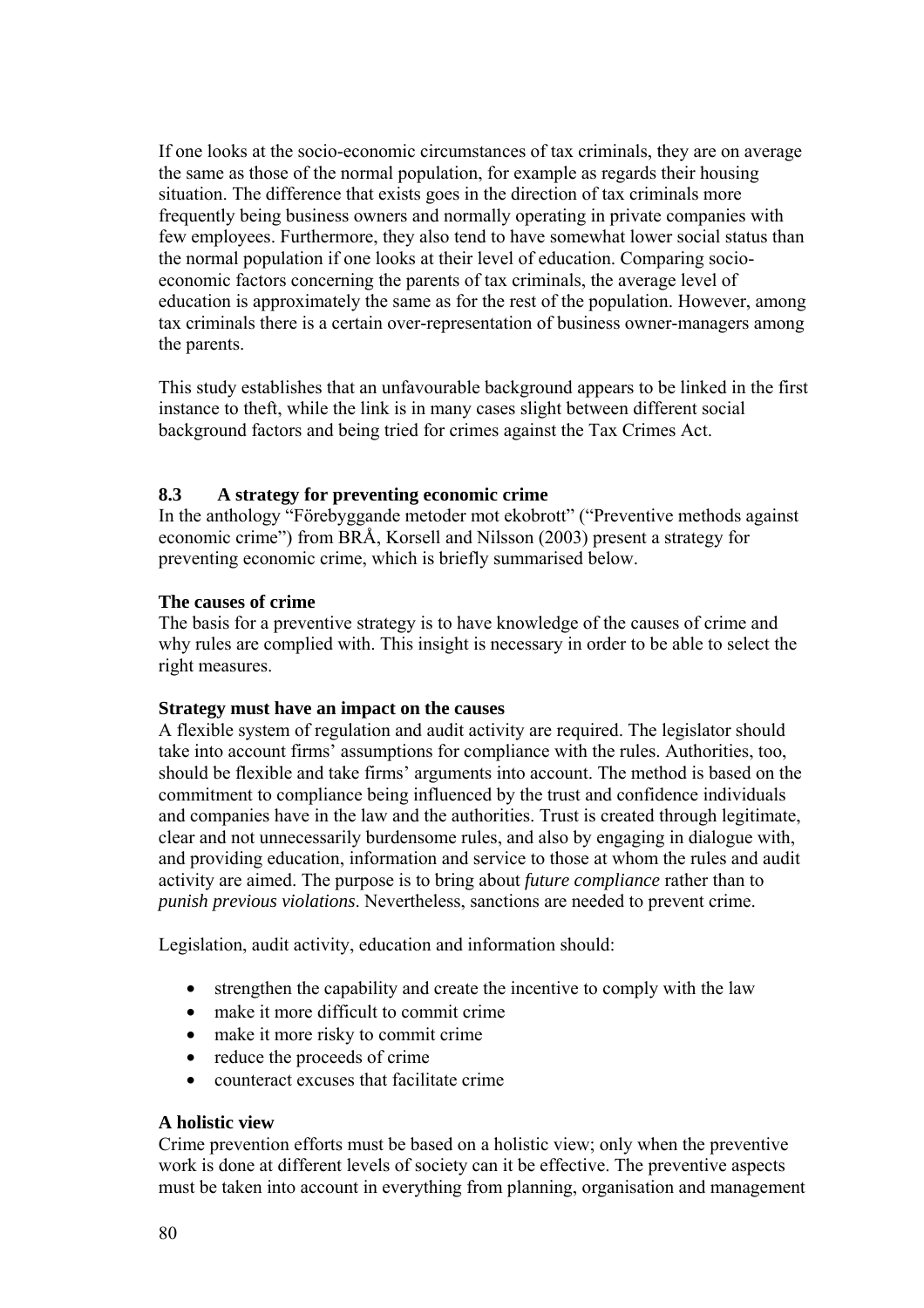to follow-up and evaluation. It has to be done right the entire way, only then will it be possible to effectively prevent economic crime.

### **Knowledge and problem-oriented work**

Problem-oriented work means work in which both the legislator and the authorities must as far as possible assume a knowledge of the structure and circumstances of criminality that leads to crime in order to be able to initiate the right measures.

### **What can the preventive actors do?**

The importance of the tax authorities in preventing crime – in their relationship with the individual and with businesses – cannot be stressed enough. The preventive work of tax authorities must not be secondary to the rest of the operations. The Swedish Tax Agency's surveys show that taxpayers who have trust in the authority also consider that they have been correctly received and treated. This group also believes that the authority is doing a good job in combating non-compliance and tax evasion. This then makes them keen to comply with the law. The general conduct of the authorities therefore has an effect on criminality.

### **8.4 Conclusions**

Research into economic crime shows that in principle it is the same factors that govern a criminal's behaviour as govern other peoples' behaviour. The existing knowledge on the causes of different behaviours can be applied more generally. Even if there are differences between "normal" cheating and tax crimes, the measures should be planned in a single context, assuming a holistic view, based on the collective knowledge we possess.

This means furthermore that Korsell's and Nilsson's strategy as described above can also be employed in the fiscal work in addition to combating economic crime.

A further conclusion is that business-owners and self-employed individuals with financial problems must be identified at an early stage. They should then be offered help and support while at the same time their everyday behaviour should be monitored. There is no certainty that audit activity will help (checking or investigating someone before tax evasion is a fact will reveal nothing and if one waits until afterwards it may be too late), although in many cases perhaps contact from the authority alone will in itself be sufficient as a preventive measure. That the authority makes contact shows that the individual is being watched while at the same time it may function as an incentive for the individual to haul himself out of his difficulties legally. A success factor for an authority is to appear to be more helpful and supportive and less threatening and demanding.

In addition to tax crimes committed within the framework of a business operation, there is economic criminality where the criminality is the actual source of income. For the criminal, tax crimes can sometimes be part of an ongoing criminality in other areas, too. Here, a successful strategy will require cooperation with the police and other authorities.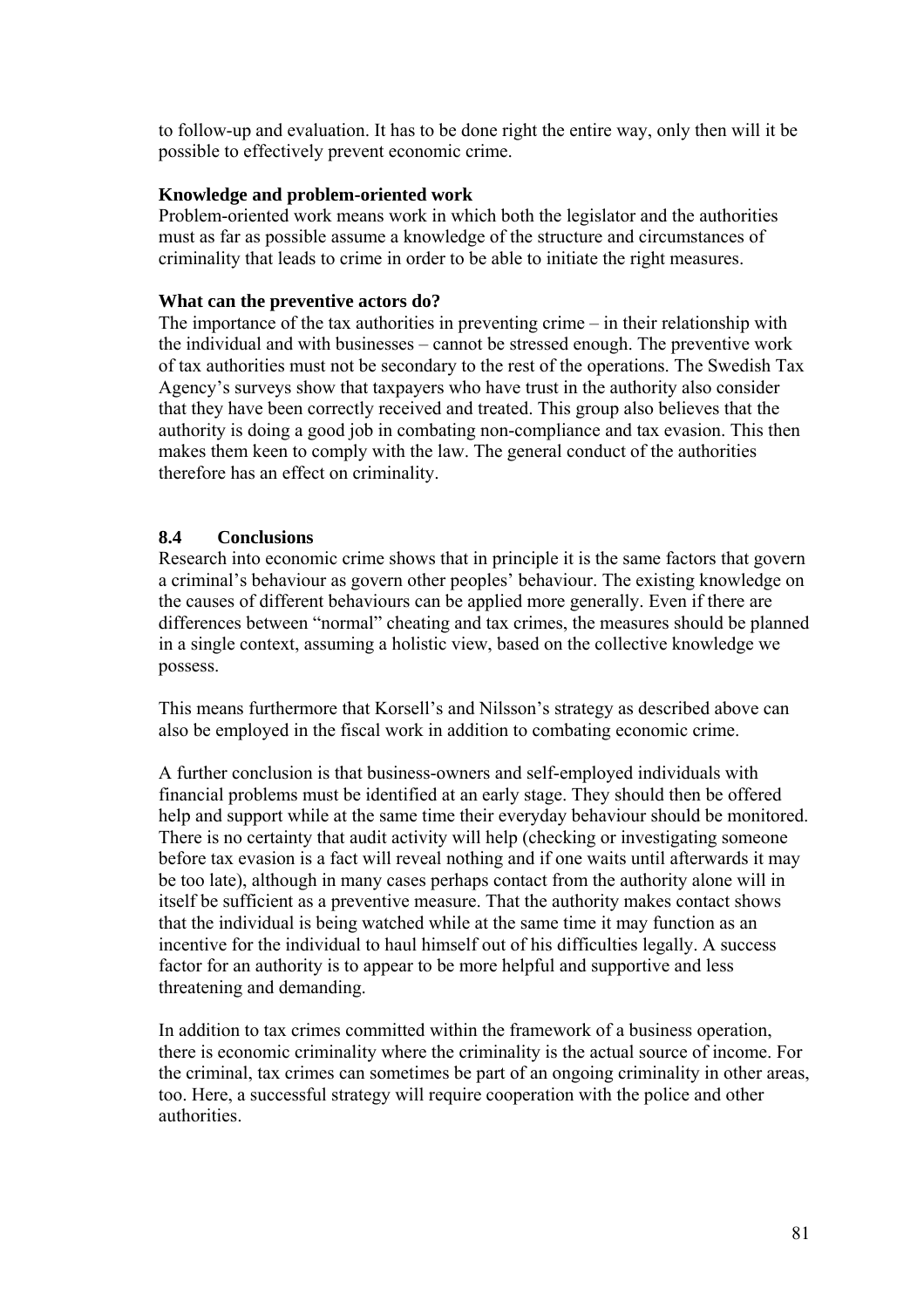Francis Bacon

### **9 On punishment**

In a previous chapter we described how punishment increases people's willingness to cooperate and comply with rules. But we also described how external pressures or incentives can reduce the motivation to comply with rules. In other words, punishment can be counterproductive.

How, then, should punishment be designed in order to be effective, what does the empirical evidence say as well as the research into the function and results of punishment? We shall seek to answer these questions below. First, however, we must ask ourselves the question: what is the purpose of punishment?

## **9.1 The purpose of punishment**

The object of punishment is one of the key questions in legal philosophy. Frequent mention is made of absolute and relative punishment theories. The absolute punishment theory is very much about retribution (retributivism). One example of retributivism is Kant's ideas on punishment (Tännsjö 2003):

> *Juridical punishment can never be administered merely as a means of promoting another good either with regard to the criminal himself or to civil society, but must in all cases be imposed only because the individual on whom it is inflicted has committed a crime.*

This, then, expresses an attitude whereby the crime must be expiated: the crime gives rise to a debt that must be paid in the same way as an account must be balanced.

Relative punishment theories are more about general prevention and individual prevention. General prevention concerns deterring citizens in general from committing crime by making punishment act as a deterrent. Individual prevention concerns preventing criminals from committing new crimes. The object is to combat criminality, not to exact retribution.

There are also other theories that involve treatment or rehabilitation, which propose that sanctions should be designed so as to adapt the criminal to living a normal life in society. Traditional punishment should then be abolished (Karlsson 1994).

The ideas concerning prevention have been criticised because of their forward-looking perspective. It is a matter of predicting what people will do in the future and determining appropriate sanctions guided by their preventive effects. This leads to uncertain judgements. Instead, the critics argue in favour of a backward-looking perspective based on the idea that punishment is dependent on past actions. The perpetrator has made himself or herself deserving of a certain punishment by committing a crime; there must be proportionality between the crime and the punishment. This is more about retribution than prevention. However, there are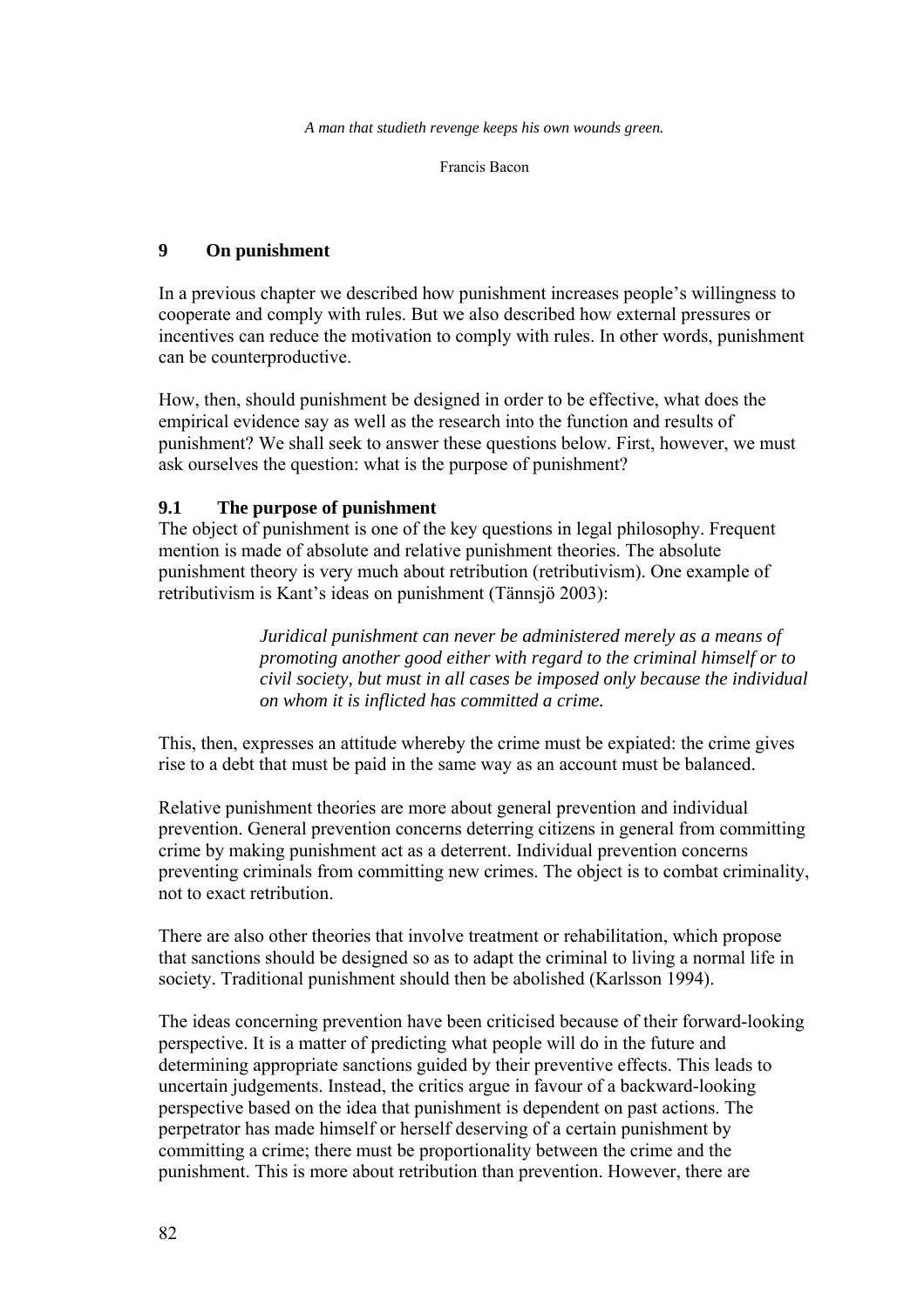combinations of the different schools of thought which concern the moralising effect of punishment, which may be called "positive general prevention". The purpose of positive general prevention is for the punishment to send a message that the criminal behaviour is condemned by society and is unlawful and unjust, which in turn is expected to deter people from committing crime in future (Larsson 2003).

These ideas have influenced the Swedish rules for meting out punishment and choice of sanctions. Under the Swedish Penal Code (Chapter 29 section 1 BrB), the culpability of the criminality must be decisive: the culpability depends on the seriousness of the crime and the degree of reprehensibility and blameworthiness. These rules came into force in 1989. The previous rules emphasised general prevention to a greater degree (Larsson 2003).

In the area of tax crime, it is the general preventive objective that dominates. In the case of punishment determined under the Swedish Tax Crimes Act, great importance is attached to general prevention (RSV 1998:3). However, this is not entirely unproblematic. The general preventive effect requires that relatively strict punishment be imposed largely according to the nature of the crime. This can lead to a negative individual preventive effect since it does not take into account the criminal's own personal character and the specific circumstances. Punishment which in and of itself has a general preventive effect, but which frequently has a negative individual preventive effect, cannot be successful in the long term. On the other hand, one could maintain that far-reaching consideration of individual factors when determining sanctions would result in identical crimes being punished in different ways, depending on the type of perpetrator. This might lead to the punishment having a negative preventive effect through being perceived as unjust or arbitrary.

Punishment which focuses excessively on the general preventive effect by making an example can be criticised on moral grounds, since the criminal risks being punished unreasonably hard with the aim of getting others to comply with the law. This was touched on by the head of the Ministry in the draft amendments to the Swedish Penal Code in 1989 (Prop 1987/88:120 p 37) when it was stated that the general preventive effect could in some cases be taken into account when determining culpability. It was then added that some exemplary punishment at a high level in individual cases in order to make an example was not acceptable (Larsson 2003).

It is doubtful whether the existence of a system of punishment can be based solely on whether it is preventive or not. Punishment cannot then be justified if it does not have a preventive effect. But if there is a moral debt that the perpetrator must pay through lawful retribution, the punishment can be justified even if its practical function is to prevent crime. Relative and absolute punishment theories then hang together.

This shows that the moral formational aspects previously referred to are important. It is not the strength of the punishment that produces the general preventive effect but the existence of the punishment; it is the norm internalising effect of the punishment that is significant and not the deterrent effect. This is fully in line with the arguments advanced in Chapter 3 about the importance of norms for human behaviour. It is better to comply out of self-interest (a combination of moral conviction and external incentive) than solely out of pressure (or deterrence).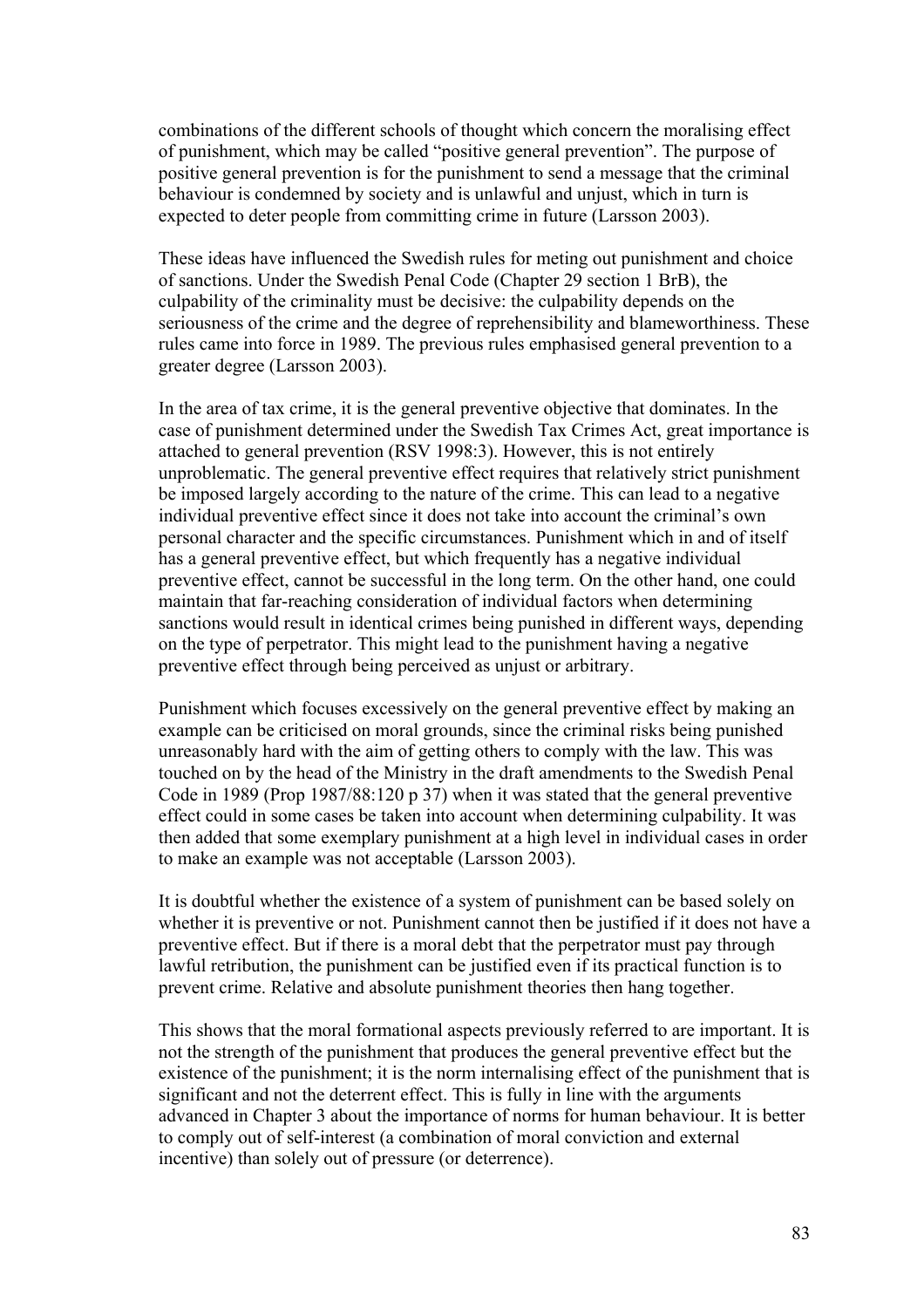### **9.2 Does punishment work?**

Does punishment have both an individual preventive effect and a general preventive effect? The Swedish National Encyclopedia (2003) has summarised the existing research in Sweden and established that in the case of the individual preventive effect of punishment the results are clear: there are in general no demonstrably effective methods of treatment. The general preventive effect of punishment also appears to be limited. Differences in criminality between different population groups and changes over time appear in all essentials to be determined by social and historical factors and not by penal law.

It does not make encouraging reading if one views the preventive purpose of punishment as the dominant purpose. The Swedish National Encyclopedia (2003) does, however, add that research into general prevention has concentrated in the main on the deterrent effect of punishment, while the moral formative aspects of punishment are as good as unresearched.

We have established in previous chapters that punishment can work in some cases. It appears that the moral formative aspects of punishment are important or, if one does not wish to speak of morals or moral values, the reinforcing effect on the prevailing norms.

Most people are prepared to follow or comply with a (moral) norm if they can trust that other people are doing the same. This trust increases/arises if those who violate the norms are punished. The existence of punishment makes people choose to comply, not because of the deterrent effect of the punishment on the actor himself or herself, but because of the effect that the actor believes that the punishment will have on the actions of others. Most actors expect that the punishment will make other people comply and so the actors comply too. In this way, the existence of punishment contributes to the moral norm also becoming a socially descriptive norm (actually occurring behaviour).

This also means that it is very difficult for punishment to influence behaviour in the direction of anything that does not have support in a moral norm; only behaviour that is generally regarded as correct can be encouraged through the existence of punishment. People can always be coerced by means of punishment, but that does not mean that behaviour can be developed into an internalised norm.

The indirect norm-reinforcing effect of punishment is, therefore, greater than the direct deterrent effect. Studies of the law-abidingness of individuals show that most people are *disinclined* to commit crime and that they feel a moral and social duty to comply with the law if they perceive it to be legitimate. They are not influenced by variations in the threat of punishment since they are not thinking about committing crime. For the small group of individuals with a criminal lifestyle who are *inclined* to commit crime, the punishment threat does not work either. They disregard the punishment threat since it would reduce or erode their belief in the notion that crime pays. Nor are they influenced by social pressures. Individuals who have a *certain inclination* to commit crime are, however, influenced by variations in the punishment threat: even small differences in the risk of getting caught and punished are important (Korsell & Nilsson 2003).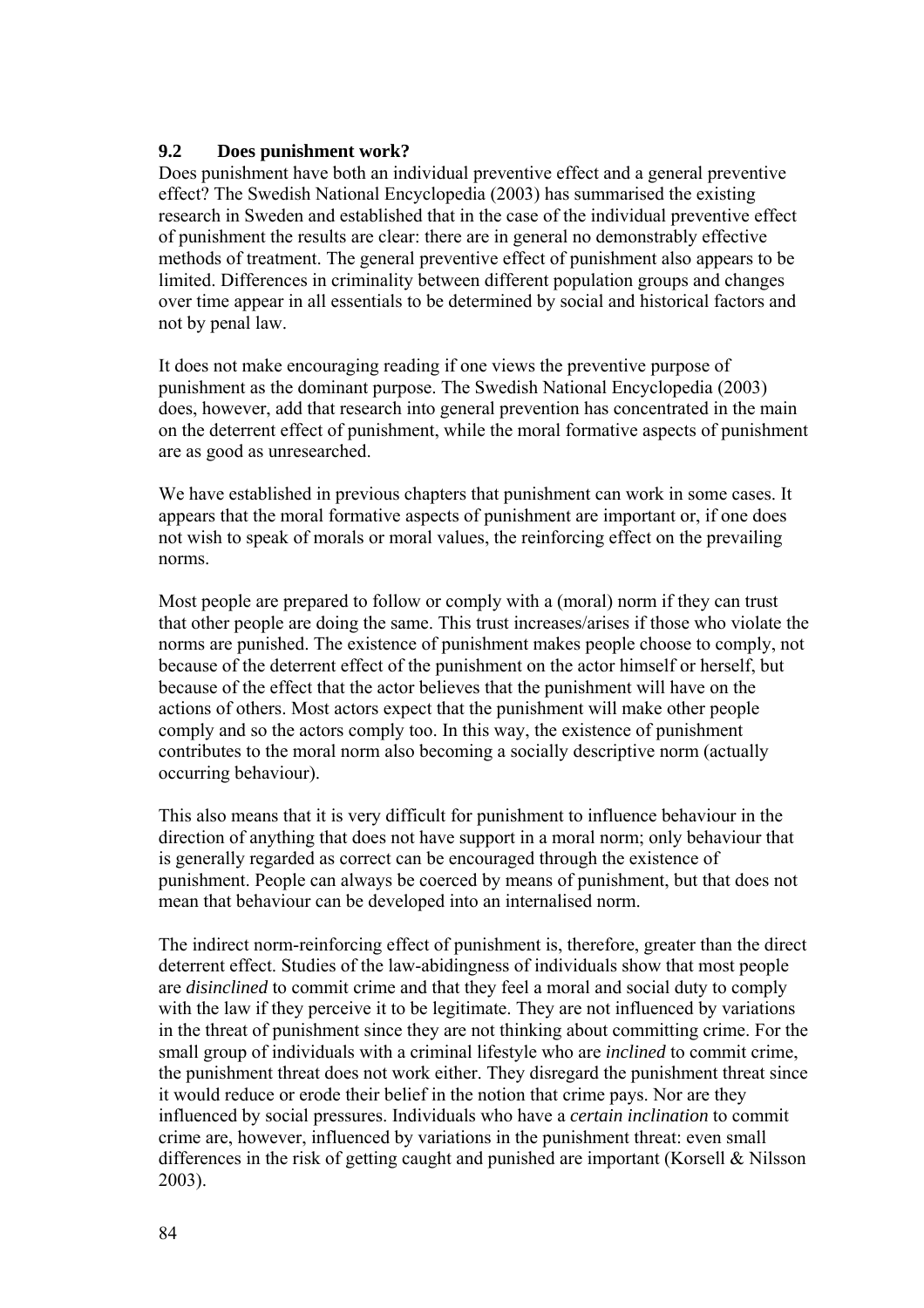# **9.2.1 How punishment is imposed is important**

A mother and her 10-year-old son were sitting talking in the cinema. At first they whispered but then spoke louder and even began shouting when the film music got really loud. Finally a man came over and curtly and impolitely asked them to keep quiet. They did as they were asked. However, the boy took offence and all the way home complained about how unfair the rebuke had been. When the mother tried to explain that the man was actually right, that they should not have talked, the boy simply became even angrier at the way he had been spoken to. He felt so humiliated by the man's discourtesy that instead he defended his actions as morally right.

Sherman is talking here about his wife and son, and he believes that the son avoided feeling shame at his actions by putting the blame on the person who rebuked him. Instead, the boy expresses pride in being morally superior to the discourteous and, in his eyes, unjust man. He starts defying the prohibition on talking in the cinema and instead defends his action as morally right.

All expressions of disapproval (including legal sanctions) can provoke anger if the disapproval is conveyed in a disrespectful manner. This leads to a feeling of pride in one's actions. The behaviour becomes defiant (Sherman).

Sanctions and expressions of disapproval can be conveyed so that they are either directed at the individual ("you are a bad person") or at the act ("your action was wrong"). Sanctions are rehabilitating if they punish the act instead of the individual, and stigmatising if they punish the individual instead of the act. Rehabilitating sanctions decrease the inclination to commit crime while stigmatising punishment increases the inclination to commit crime.

This reasoning is plausible since personal stigmatisation impacts on an individual's self-respect. In order to avoid such a negative emotion, the individual puts the blame instead on the person who imposed the sanction. The individual then sees himself as a victim, which makes it right to defy the authority and instead become a rebel, which can give rise to feelings of pride. Instead of seeing oneself as a failure one sees oneself as a hero, which is naturally positive for one's self-respect. Continuing to defy the authority confirms the individual in the hero's role. And so the inclination to commit crime is increased.

If sanctions can be imposed in a way that the perpetrator perceives as legitimate, fair and respectful, they will have a positive effect. Sanctions must, therefore, be imposed so as to permit the perpetrator to retain his or her self-respect. This is perhaps not always easy to do, since there may be a natural unwillingness to treat a criminal with respect: one may need to have the temperament of an angel. In the final analysis, however, it should be a question of professionalism. Professional behaviour on the part of the authority should achieve the optimum result and the results will be better if the perpetrator's self-respect can be maintained. The sanction must be aimed at the act and not the individual.

Another important factor is the feeling of belonging or affinity that the punished individual has with society or with the person or agency effecting the punishment. The threat of a jail sentence has different effects on different people. Individuals who are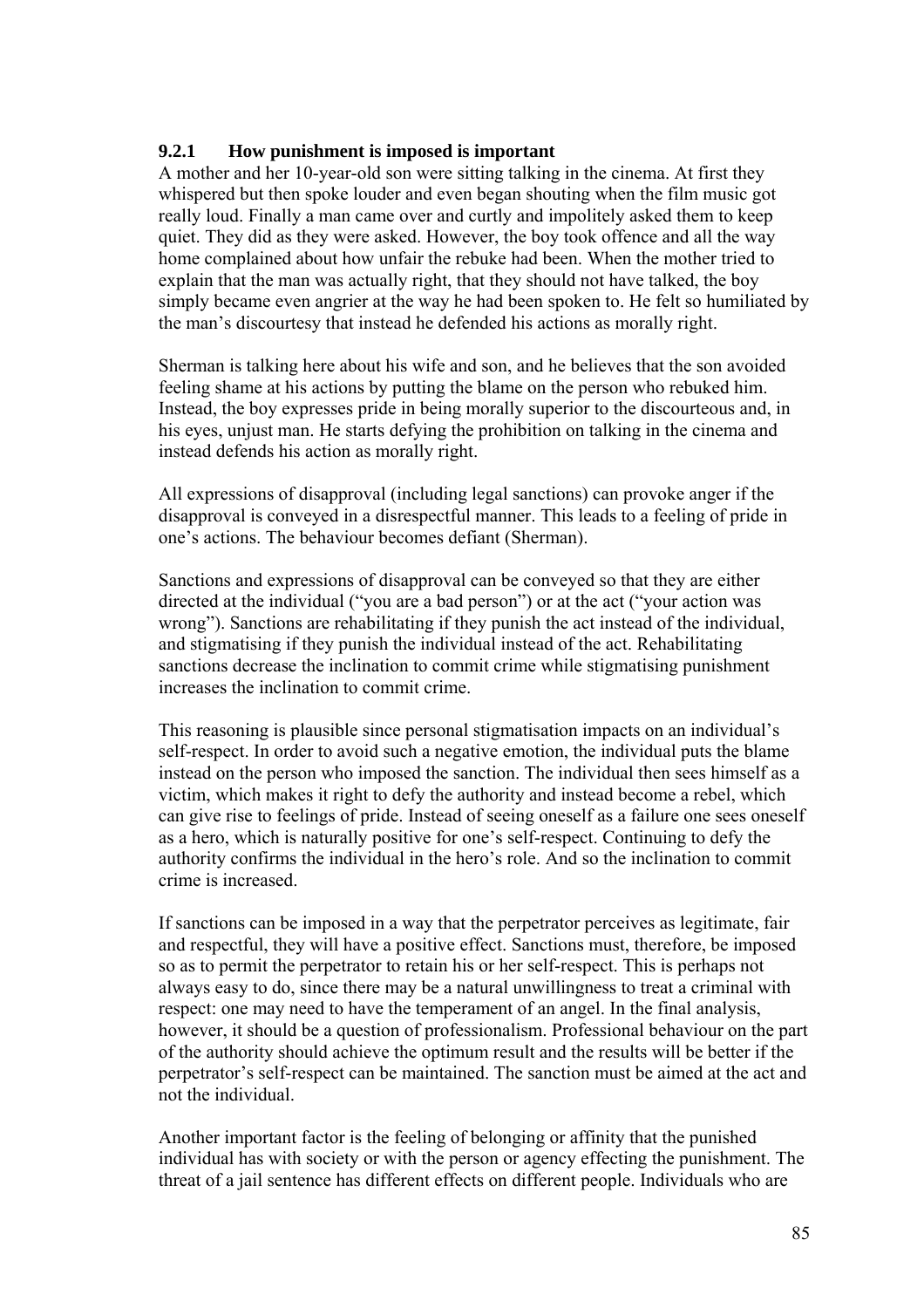more socially integrated are more deterred by the threat of prison than those who are less socialised in society. Empirical studies of violent crime show that unemployed perpetrators of violence become more violent when arrested, while those who have employment become less violent (Sherman).

# **9.2.2 Do tax penalties work?**

In the light of the above, it is reasonable to assume that the use of tax penalties has a norm-reinforcing effect, that is to say a general preventive effect. This is supported by taxpayers' attitudes to the tax penalty system. A questionnaire sent out to Swedish companies in 2002 showed that over 80 % believed it was right and fair that anyone who fails to file a tax return or who gives false or incorrect information should have tax penalties imposed (RSV 2002:14).

The question is whether tax penalties also have an individual preventive effect. In the year 2000, the Swedish Tax Agency surveyed attitudes among individuals who had been given tax penalties (RSV 2002:14). The survey showed that wage-earners and salary-earners who had been given penalties had less trust in the Tax Agency. They tended to agree more with the statements that they would be willing to cheat, that they employed illicit labour and that they themselves cheated. They also agreed relatively frequently with the statement that the Tax Agency would be likely to detect if anyone evaded tax and that audit activity had become more effective. The fact that the taxpayers concerned had received tax penalties did not, however, appear to have influenced their opinion as regards the consequences of tax evasion being detected. Also business taxpayers who had been given tax penalties had less trust in the Tax Agency.

Although the low level of trust may be a consequence of having had tax penalties imposed, it probably existed already, and was also a contributory cause of the taxpayers cheating. Receiving tax penalties does not at any rate appear to have increased trust in the Tax Agency.

The individual preventive effect of tax penalties has otherwise been studied very little in Sweden. The report from which the results of the questionnaire survey were taken, "Om tillämpningen av skattetillägg och skattekontrollens preventiva effekt" ("On the application of tax penalties and the preventive effect of audit activity") (RSV 2002:14) refers to a study carried out by the tax office in Jönköping in 2001, which among other things stated: *"In comparison with deductions claimed by those taxpayers who received tax penalties and those who did not, the preventive effect was greater among those who did not receive tax penalties*". The body of data studied was very small, however, and no certain conclusions can be drawn.

A laboratory study from Mexico has demonstrated the following results with regard to different levels of tax penalties (Sour 2001):

| Tax penalties $(\% )$ | Percentage with reported income $(\% )$ |
|-----------------------|-----------------------------------------|
| 200                   | 45.6                                    |
| 400                   | 58.7                                    |
| 600                   | 50.7                                    |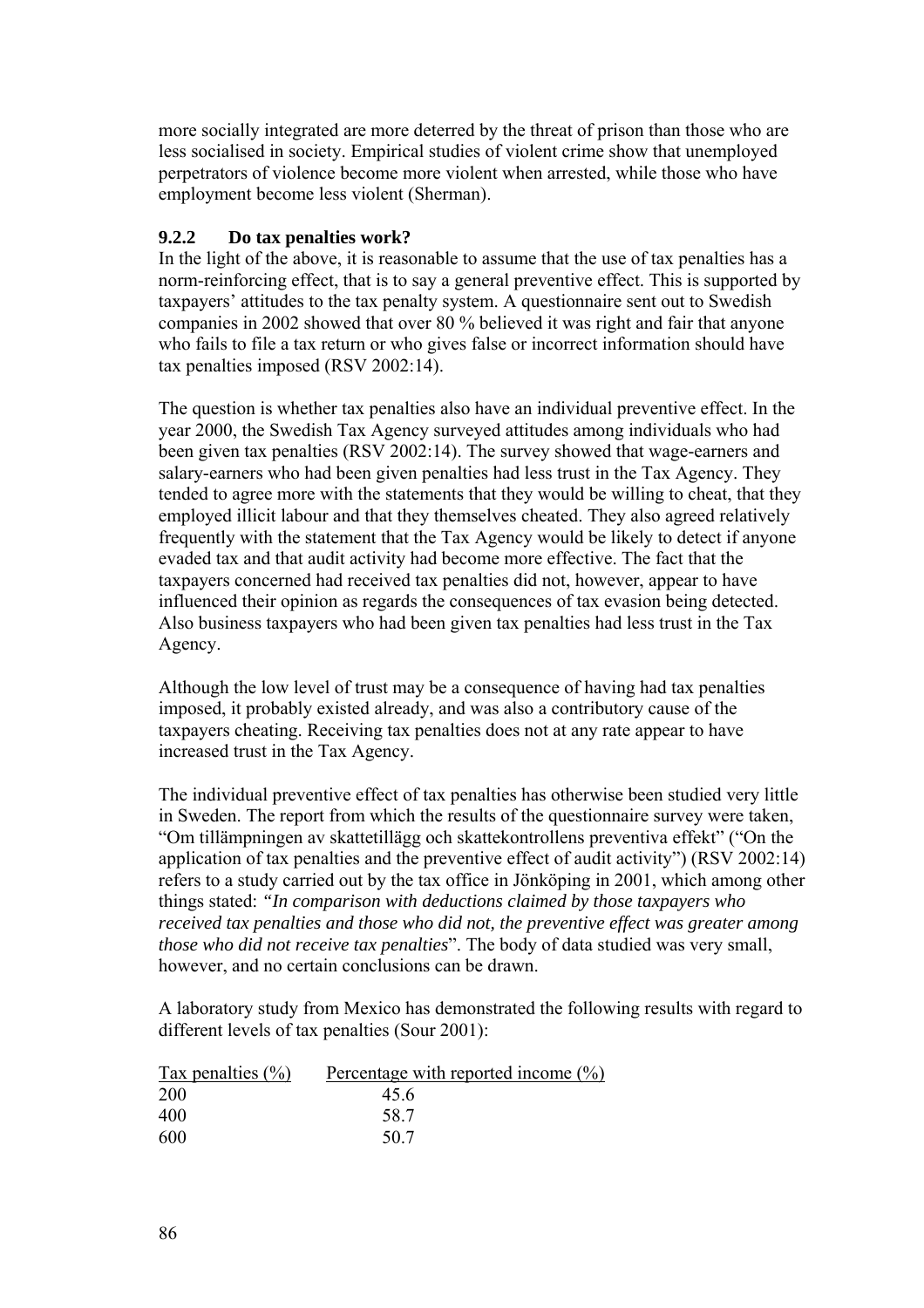The levels of tax penalties in the experiment are very high (in Sweden it is 40 %), but the experiment shows that tax penalties only have a positive effect up to a certain level. When penalties become too high, the commitment to compliance decreases. This is probably because if the level of penalty is too high, the punishment is not perceived as fair, which provokes defiant behaviour. An excessively high penalty can, therefore, have a negative impact on both the general preventive effect and the individual preventive effect.

Webley (2001) reports that there are indications that new, tougher sanctions that were introduced in New Zealand have been counterproductive. Unfair sanctions have a negative effect.

The conclusion of all this is that, in Sweden, tax penalties have a general preventive effect, but that the individual preventive effect is probably less marked. While the general preventive effect is certainly most important, an optimal strategy must build on the ambition that sanctions should have both a general preventive effect and an individual preventive effect at the same time.

### **9.2.3 How should tax penalties be designed?**

The question is how tax penalties can be designed so as to have both a general preventive effect and an individual preventive effect.

The system must be perceived as fair. There is nothing to indicate that the level of tax penalties is too high in Sweden, although on the other hand the situation when tax penalties are imposed can be significant. 80 % of companies take the view that a tax penalty should not be imposed if an error has been committed by mistake (RSV 2002:14).

Something that may be perceived as unfair is the fact that cooperative taxpayers are more likely to risk tax penalties than uncooperative taxpayers (RSV 2002:14). Taxpayers who fail to respond to an enquiry from the Swedish Tax Agency normally have no tax penalty levied on them since incorrect information cannot be proven.

Today, tax penalties are imposed when incorrect information is given, but the Tax Agency does not assess whether there has been wilful intent to give incorrect information, nor should it do so. 39 % of companies believe the Tax Agency is not capable of judging whether an error has been made by mistake (RSV 2002:14). A new scheme whereby the Tax Agency assesses the taxpayer's guilt is, therefore, not meeting with any great acceptance.

Since the way in which punishment is imposed has great significance (whether it is aimed at the individual or at the act), this giving of incorrect information can cause problems. If the Tax Agency imposes a penalty surcharge on a taxpayer because he or she has provided incorrect information, the taxpayer will naturally perceive this as a form of personal stigmatisation (that is to say having been singled out as a tax cheat by the authority). On the other hand, there is a demand on the part of the general public for deliberate errors or non-compliance to be punished.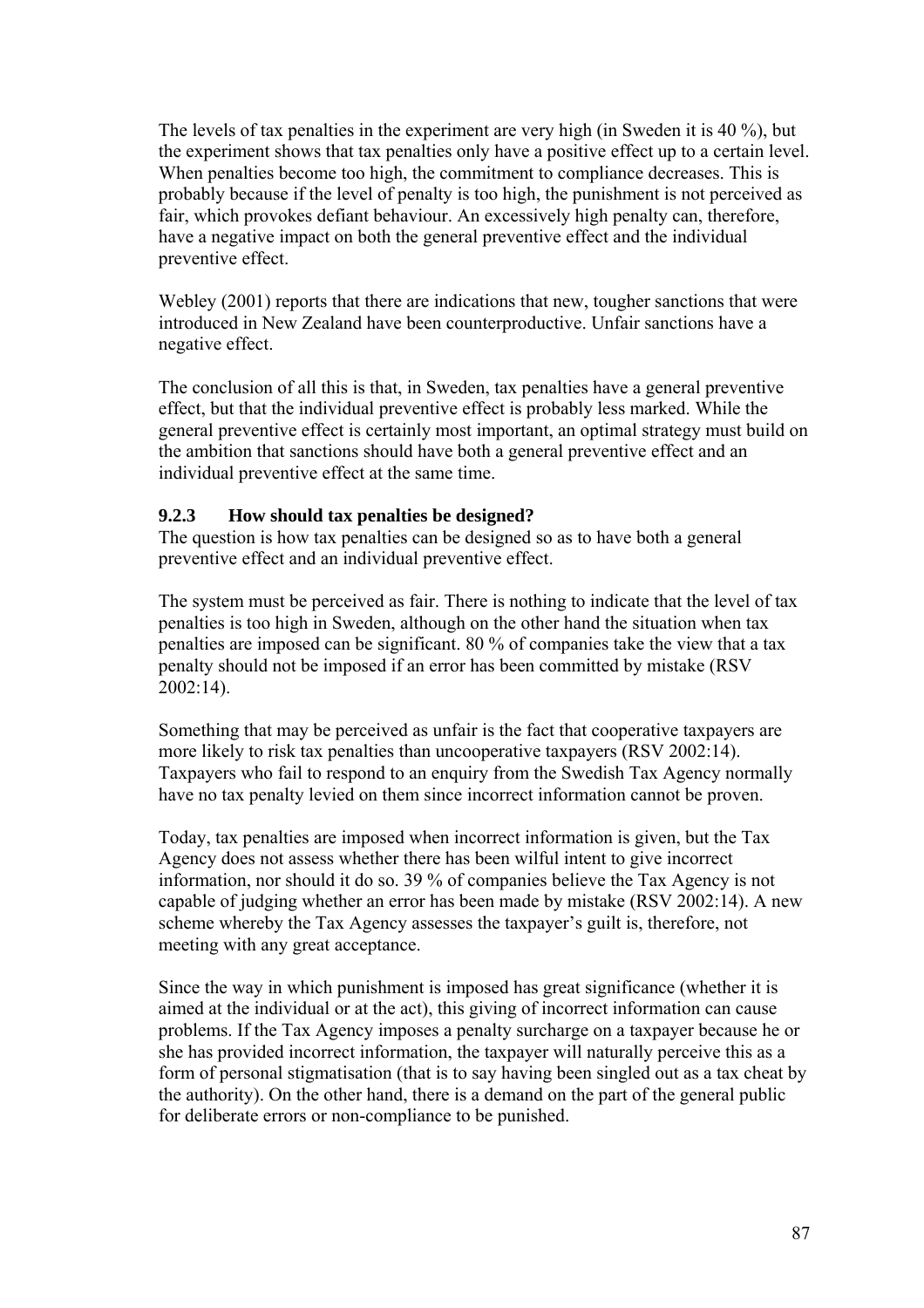A system is needed that answers to the call for justness and fairness from both the individual and from the general public, and which also creates the incentive to cooperate with the authority.

One solution may be to introduce two different levels of tax penalties. The first (lower) level could be imposed by the Tax Agency in cases of *carelessness* (and not the giving of incorrect information). Even if carelessness can be said to constitute a lesser degree of negligence than the giving of incorrect information, there may be greater acceptance for this as carelessness does not single out the individual as dishonest but merely remiss. The second (higher) level should be reserved for cases of deliberate tax evasion, fraud or repeated and systematic negligence. Malmer (2002) has put forward proposals that go in a similar direction.

A similar system to this is employed in the USA, where negligence attracts a tax penalty of 20 % and fraud attracts a tax penalty of 75 % (Lederman 2003 b).

Research also shows that punishment for minor offences has no effect on compliance, while punishment for fraud does (Feld and Frey 2001).

It is important that a system of sanctions should be well designed. Sanctions are not the only way of increasing compliance, however. Different methods need to be combined in a flexible manner. This is what Korsell & Nilsson (2003 p. 240) say in "En strategi för att förebygga ekobrott" ("A strategy for preventing economic crime"):

> *Sanctions are also needed in order to prevent crime. Most researchers agree, however, that more intrusive measures should only be adopted when compliance cannot be achieved with softer methods. Business taxpayers are not only profit maximisers but also want to be viewed as socially responsible (social motivation). Companies can therefore adopt ethical guidelines and introduce internal control systems in order not only to comply with the law but also to go a step further (self-regulation). What is required, therefore, is a suitable mixture of punishment and persuasion: through different types of sanctions and to stimulate the taking of own responsibility, for example self-regulation.*

There should also be an option not to impose tax penalties in certain specific situations. There are tax administrations (for example in the Republic of Ireland and Cyprus) which invite taxpayers to make their own corrections prior to the commencement of a field audit, so as to permit them to avoid, or to be given lower, tax penalties. Such a possibility should be looked into further.

#### **9.2.4 Economic sanctions or prison?**

Surveys done of individuals convicted of economic crime show that sentencing them to a term of imprisonment has no preventive effect, but on the contrary leads to a number of relapses. Other surveys support the claim that a prison sentence has no preventive effect, but suggest that punishment has no effect on the risk of relapse. On the other hand, imposing financial penalties or fines on such individuals has a more positive effect for the risk of relapse. The explanation for this is that economic sanctions have a special effect on people who commit economic crime: they frequently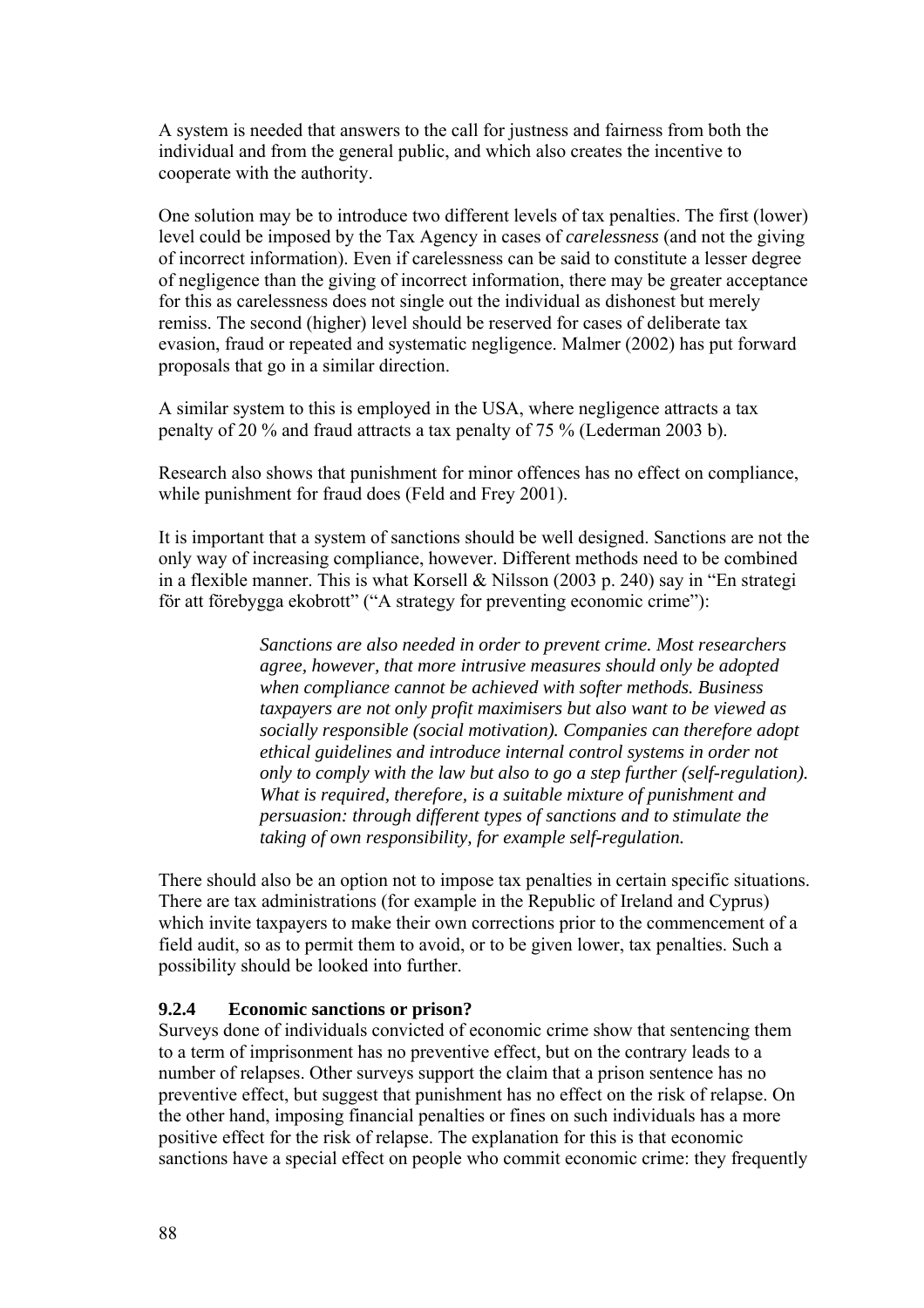have assets and something to lose, compared with many of those who commit traditional crimes (Korsell and Nilsson 2003).

The use of fines creates the possibility for the individual who has been convicted of economic crime to be integrated back into society and to function once more as a lawabiding citizen. A prison sentence results in stigmatisation, which impacts on the perpetrator's self-image and how he or she is regarded by the rest of society. Prison breaks the convicted individual's links with society. Fines allow the convicted individual to remain in society and to continue to function.

Notwithstanding the above, this does not preclude the imposition of a prison sentence from sending strong signals to the business community and in that way having a preventive effect.

Other theoreticians have put forward similar ideas (James et al 2001), pointing out that prison is not only expensive but also prevents the convicted person from contributing to society with any economic activity (twofold loss) and can therefore, at an overarching level, be inferior to fines as a means of punishment. The deterrent effect of prison possibly has a positive effect on the behaviour of other people, but it is an expensive method.

Imprisonment is not something that has always existed: it is a relatively new notion. In Sweden, the prison system has its origins in a law establishing "children's houses" from 1619. These were institutions in which children who had been caught begging were detained pending their handing over as workers to craftsmen and artisans. A gradual change took place in the direction of a general prison system, even though imprisonment was rare. In 1840-41, the Swedish Riksdag (parliament) decided that prisons with cell-houses should be introduced throughout the country. However, it was not until the beginning of the  $20<sup>th</sup>$  century that confinement in individual prison cells became the dominant form of imprisonment (Swedish National Encyclopedia 2004).

#### **9.3 Conclusions**

The following factors appear to influence the effect of punishment:

- The degree of moral justness or fairness
- How the punishment is imposed
- The type of punishment used
- The severity of the punishment is sometimes important, but most frequently not

It is interesting to note that the deterrent effect of punishment is very slight, but that the indirect effect is all the more important. Punishment works indirectly by maintaining norms and by it being perceived as deterring *other people* from committing crime. Punishment can contribute to increasing compliance with morally defensible rules. The behaviour of the person or agency imposing the punishment is of decisive importance for the efficacy of the punishment. Also the type of punishment applied must be able to be morally defended.

A further conclusion is that an authority should only utilise the possibilities for punishment that are clearly set out in the legislation, rules and regulations.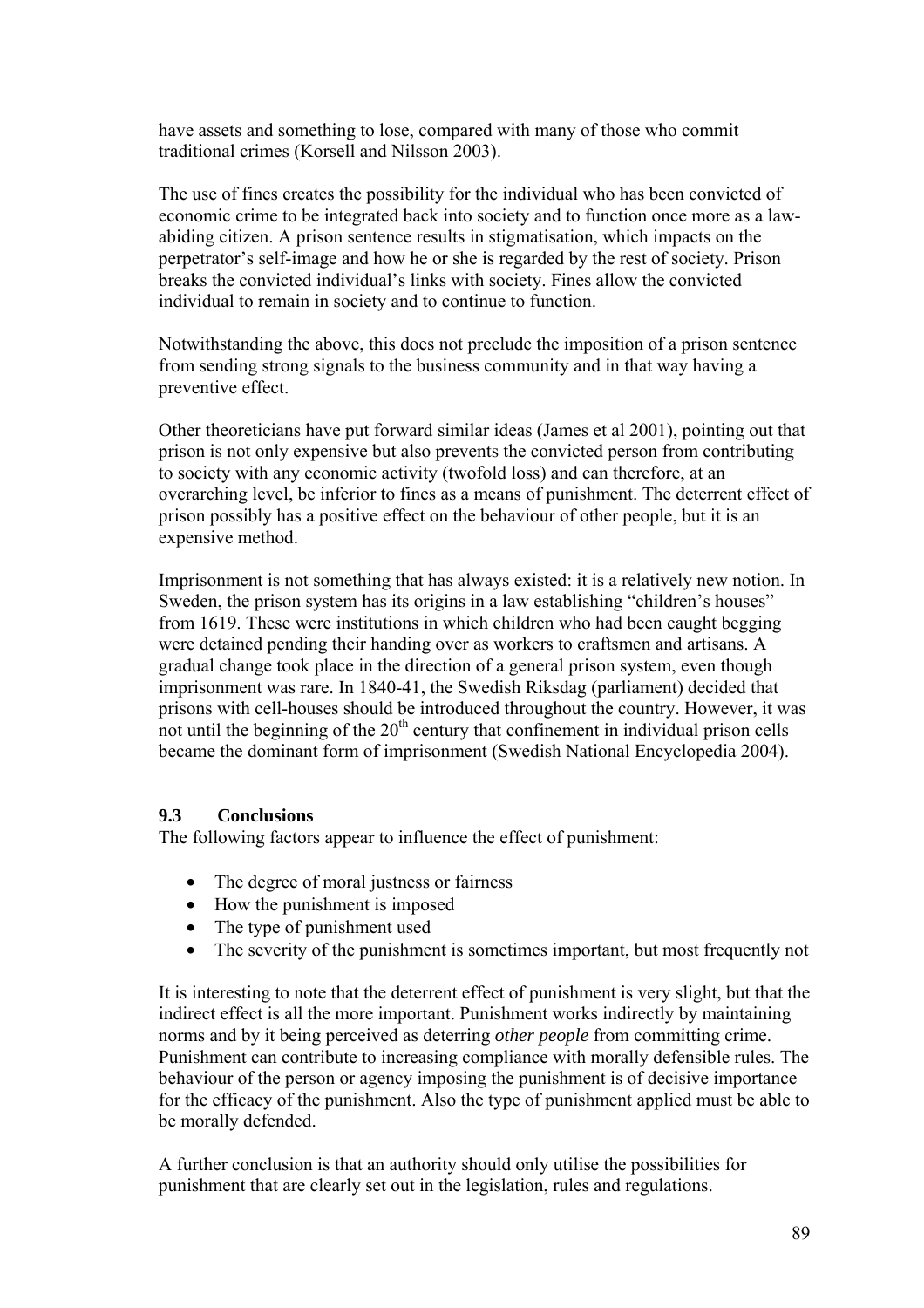Occasionally it is suggested that authorities should "name and shame" tax evaders and criminals by publishing their names. This is a kind of punishment that affects different people differently, it cannot be appealed against and would, therefore, in all likelihood not be perceived as legitimate and morally right. Even if such a measure might have a deterrent effect on other people, it appears not to have any individual preventive effect.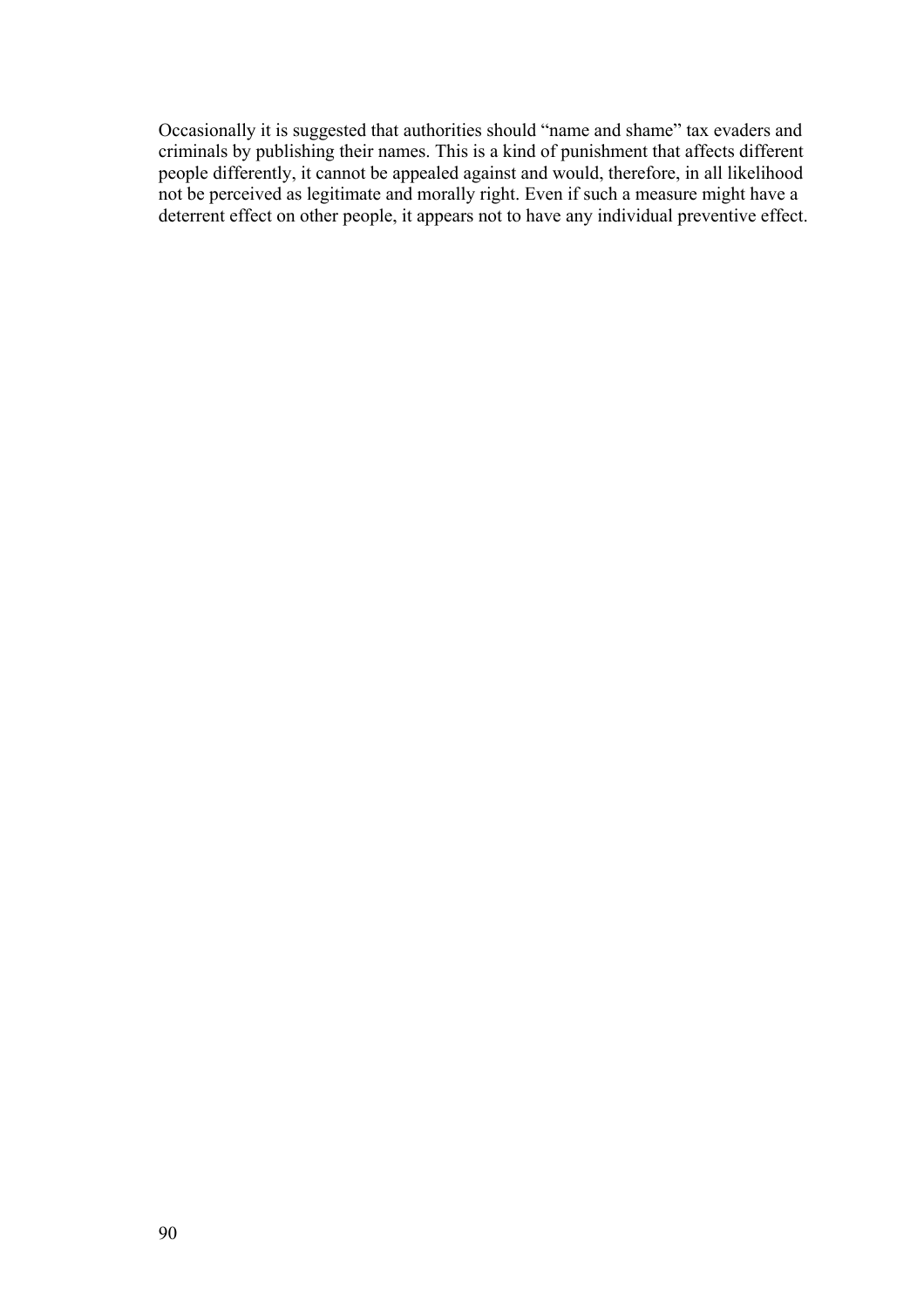*The art of taxation consists in so plucking the goose as to obtain the largest possible amount of feathers with the smallest possible amount of hissing.* 

Jean-Baptiste Colbert, Louis XIV's Finance Minister

### **10 On audit activity**

What is the actual purpose of audit activity? Is it intended to deter people from tax evasion or is it meant to show how the tax system works? These and other questions such as how important the frequency of audit activity is, are treated below.

### **10.1 What is the purpose of audit activity?**

As argued in previous chapters, one of the most important tasks of a tax audit activity is to ensure that *other people* are doing the right thing, although audit activity also has a direct deterrent effect. It should also help to increase knowledge about how the rules of the tax system work. Audit activity should have both an individual preventive effect and a general preventive effect. These are different objectives that raise different demands on the audit activity. In order for a general preventive effect to be achieved, one must take into account how serious taxpayers perceive a certain type of tax evasion to be. In order for an individual preventive effect to be achieved, one must take into account the individual's assumptions and circumstances.

To achieve a preventive effect, a combination of risk of detection and punishment is often required. A general preventive effect often presupposes that punishment is imposed. An individual preventive effect can arise without punishment being imposed (sometimes more easily if punishment is not imposed). How, then, can both objectives be achieved simultaneously?

The focus of the audit activity should in the main be governed by the general preventive effect. With regard to the choice of object for examination or audit within an area, the individual preventive effect should also influence the basis for selection. However, it is primarily *how* the audit activity is conducted that influences the individual preventive effect (according to the reasoning in previous chapters).

The conclusion is that audit activity has a different purpose depending on the context. Instead of attempting to find new objectives for audit activity, energy should be put into describing the different ways in which audit activity can be used. It will then be possible to choose the right method of approach depending on the circumstances.

## **10.2 Service and audit activity**

We frequently hear talk of a balance between taxpayer service and audit activity which indicates that audit activity and service are viewed as competitors (for resources). If there is too much service, there will be too few resources left for audit activity, and vice versa. Another view is that service and audit activity work together. Increased service results in more correct tax returns from the start and can in that way reduce the need for audit activity. Audit activity can for its part increase taxpayers' commitment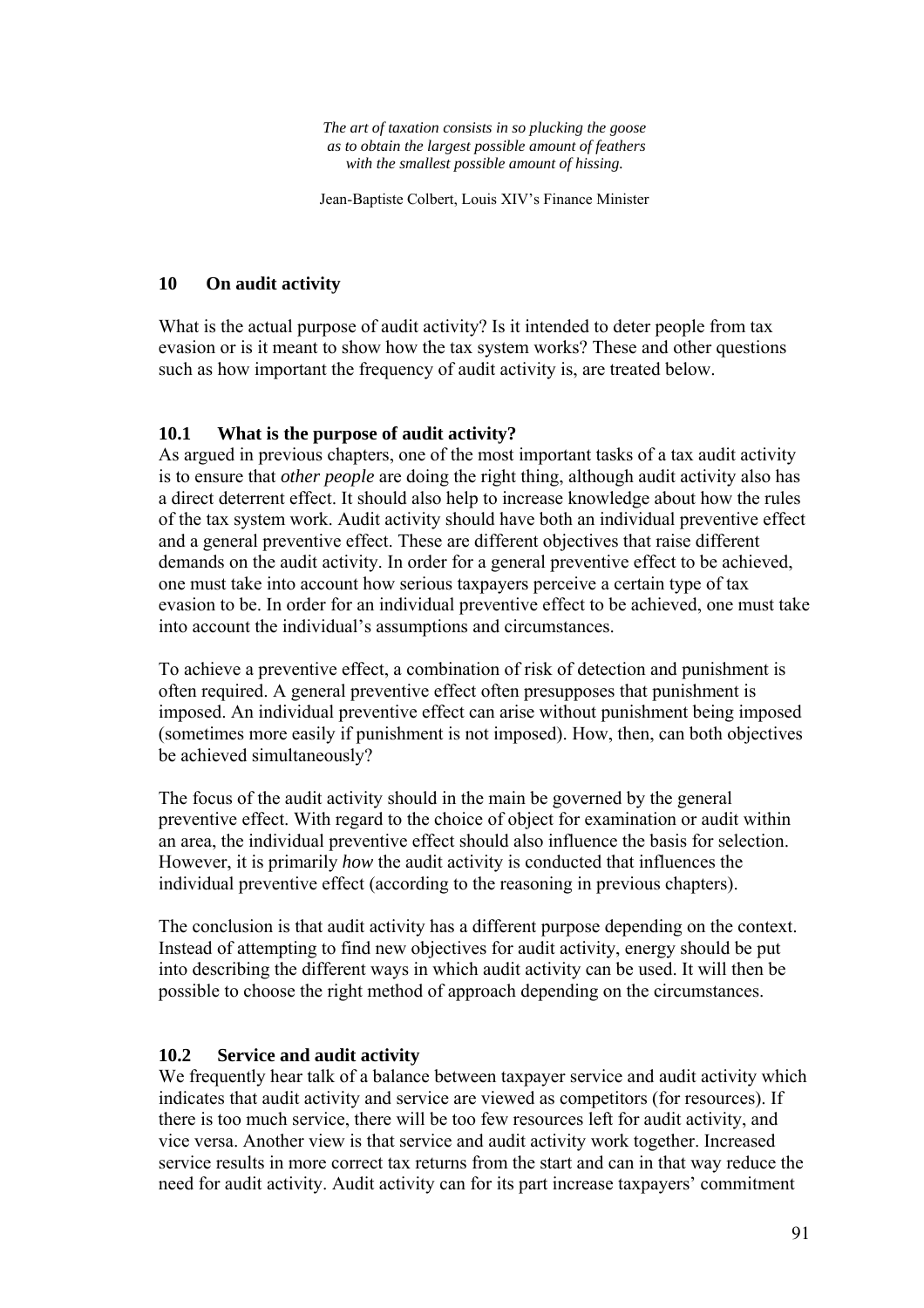to doing the right thing, which can increase the demand for support and help. Although these are not competing activities, they do impact on one another to a high degree.

If the same line of development is drawn out a bit further, it is evident that the boundaries between service and audit activity are being increasingly erased: to some extent service can be said to be audit activity and audit activity can be said to be service.

Examining and auditing dishonest taxpayers is a service to honest taxpayers. This is not a new idea. The Swedish Tax Agency's first Director General, Gösta Ekman, attempted to launch the expression "*Audit activity is part of the service*" (Ekman 2003).

Providing a good service to taxpayers increases trust in the Tax Agency, which demonstrably increases the commitment of taxpayers to doing the right thing. As previously mentioned, even a presence in the field in the form of educational visits has a preventive effect.

#### **10.3 The audit activity requirement and large sums of money**

The audit activity requirement means the audit activity that is required to arrive at an acceptable level of error.

The audit activity requirement is, theoretically speaking, a correct starting point for prioritisation. One should have the entirely clear picture of what needs to be done before determining any priorities. In practice, however, it is impossible to define an audit activity requirement: it is quite simply not possible to state how much audit activity will be required to prevent a certain type of error, tax evasion or fraud. As we have shown in previous chapters, the risk of detection and the size of the punishment have very little importance for how big a certain error or fraud may be. Other factors are more important. There is, therefore, no direct connection between the scope of the audit activity and the degree of tax evasion, fraud or error (even if the audit activity is of course important). For this reason alone, it is impossible to determine any audit activity requirement.

If one tries to express the audit activity requirement in the number of examinations or audits, it becomes even more obvious how impossible a task it is. It assumes namely that an examination or audit always produces the same effect as another examination or audit, that is to say that the number is significant irrespective of what is examined or audited or how it is done. Should, for example, the audit activity be focused on the most major errors, on recurrent tax evaders or perhaps on first-time tax evaders? Other questions are how the general public reacts to the tax evasion and to the audit activity. A particular strategy can produce one outcome and another strategy another outcome. Nor is it evident beforehand which strategy will give the best outcome. It is not possible, in other words, to talk about the audit activity requirement in quantitative terms.

Even if terms such as audit activity requirement and action requirement fulfil a purpose in connection with a theoretical understanding, they are of no use in the practical work. In practice one needs instead to create a particular strategy in order to tackle a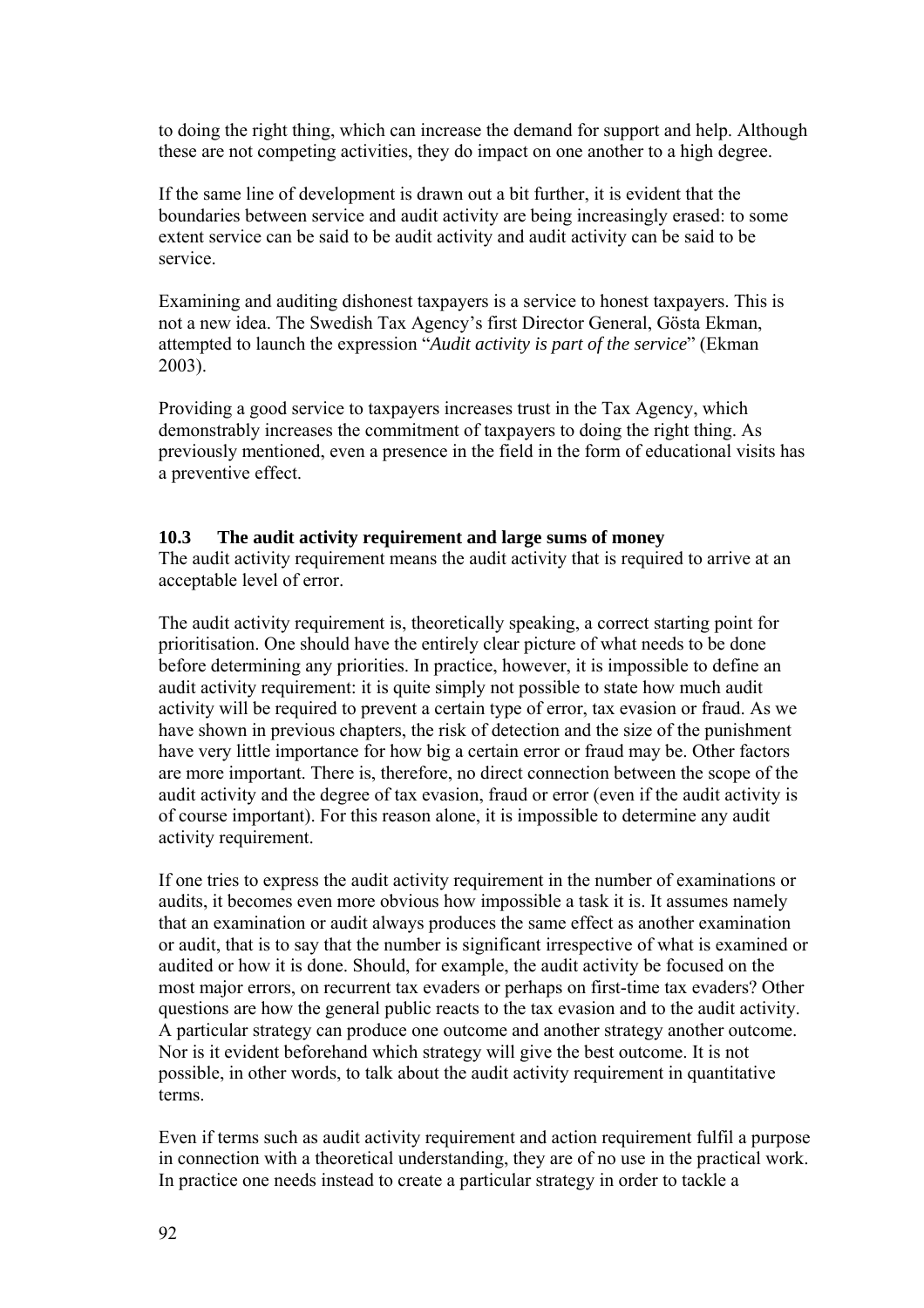particular type of error, tax evasion or fraud. Such a strategy may contain many different measures and different types of audit activity focus. This makes it more justified to talk about an action requirement (rather than an audit activity requirement), but it is still impossible to express it only in quantitative terms.

### **10.4 The importance of audit frequency**

Audit activity must be visible. It is of value if the examinations and audits that are conducted can be made known to others than those who are being examined or audited.

As previously described, compliance builds to a high degree on taxpayers being able to rely on the audit activity working (so as to detect the *others*, who cheat). For this reason it is important that the audit activity should be visible. However, visibility must not be seen as a term synonymous with audit frequency. The fact that audit activity exists is of crucial importance, but there is nothing that strengthens a direct link between audit frequency and the scope, extent or scale of errors, tax evasion and fraud. This does not mean that the audit frequency is meaningless; it means only that a higher audit frequency does not result automatically or self-evidently in fewer errors and less cheating. Of enormous importance is, rather, *what* is examined and audited and *how* it is done.

In the USA the audit frequency fell sharply between 1996 and 2000 in connection with extensive reforms within the IRS, which included providing improved service to taxpayers. The audit frequency for natural persons fell from 1.67 % to 0.49 % (Lederman 2003 a). The total amount of revenue raised from audits fell considerably less (from USD 37 billion to USD 33 billion). The total tax revenue collected increased during the same period. There is no indication that tax evasion increased during this period.

In Sweden, the number of field audits in 1987 was 18 887 (RSV 1998:3), but in recent years has numbered about 7000 per year; a sharp decrease, even if the audit frequency as a whole (including desk audits) has not decreased to the same extent. Even if no-one knows what the picture as regards tax evasion would had been like if the number of field audits had been higher, it is nevertheless possible to say that there has at any rate been no increase in the tax gap in the past two decades (SOU 2002:47).

A study of taxpayers in Switzerland shows that tax evasion even *increases* when the audit frequency *increases* (Feld & Frey 2004).

According to questionnaire surveys conducted by the Swedish Tax Agency (RSV 2003:2), 50 % of the general public in Sweden believe they would probably be detected by the Tax Agency if they cheated. There is, however, a difference between the real risk of detection and the perceived risk of detection.

Researchers in the USA have studied the link between the actual audit frequency and taxpayers' perception of the audit frequency. They found no link whatsoever (Andreoni et al 1998).

The question, then, is how an increase in the audit frequency can increase the extent of tax evasion if taxpayers do not know the level of the audit frequency? The equation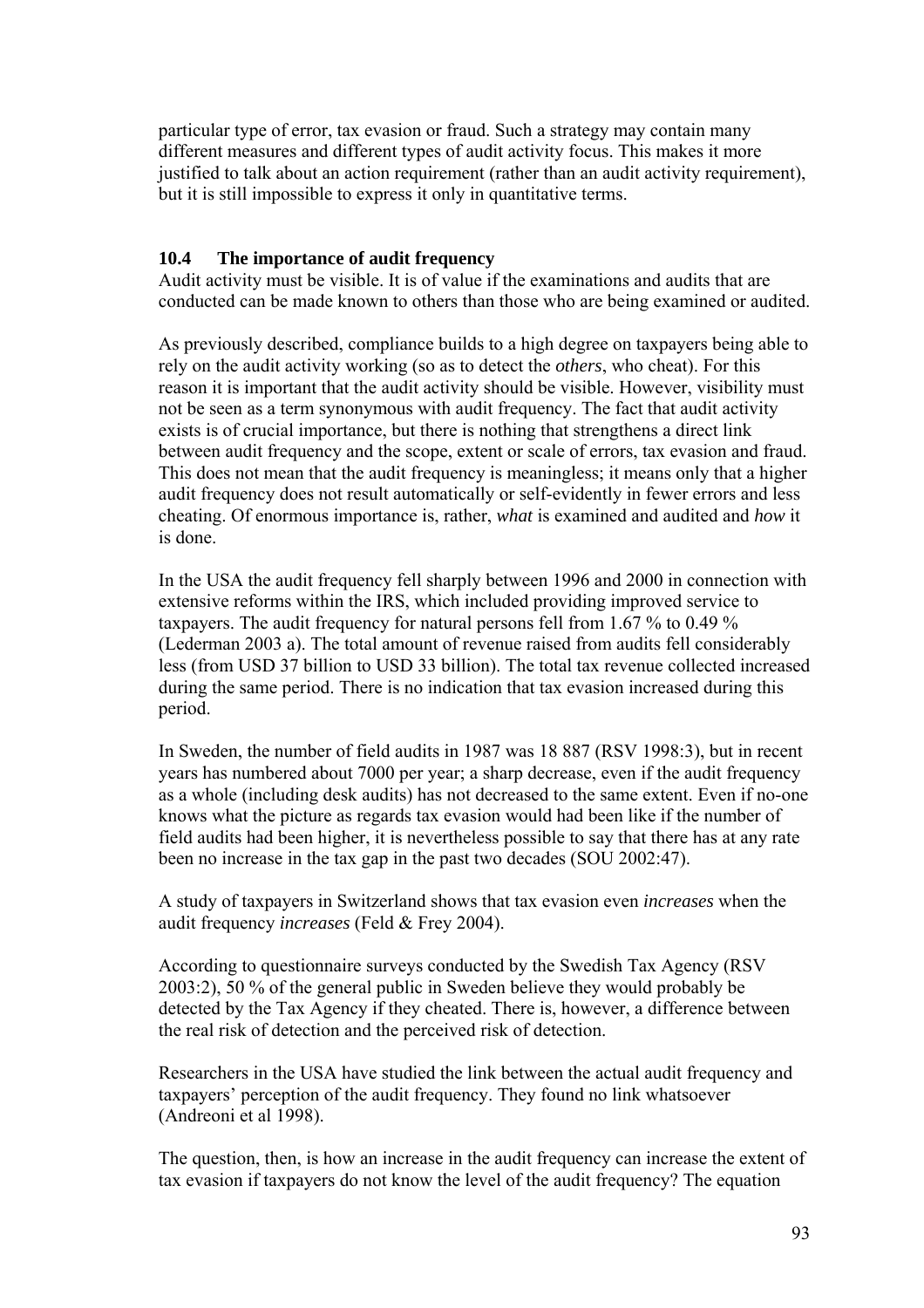only works out if it is the case that examinations or audits produce a negative individual preventive effect, so that those who are subjected to them cheat more after an examination or audit than prior to it. If that is the case, one might expect increased tax evasion with increased audit activity. It is, therefore, important to ensure that the audit activity has the desired effect.

The general public do not know the real risk of detection and are in the main only able to judge it based on reports in the mass media and what other people around them report who have actually been examined or audited. Of these two methods of learning about audit activity, information from the mass media has the most impact.

Surveys from the USA have shown that taxpayers who got information from the mass media cheated less than those who got information from other people around them (Lederman 2003 b). The reason for this is thought to be that acquaintances are likely to talk about an audit only when the tax authority has failed to find any tax evasion or when the taxpayer feels himself unfairly treated. An individual who has been subjected to a (from the tax administration's point of view) successful audit can be disinclined to talk about it.

Since the general public does not know the actual audit frequency, they are also unaware of whether it increases or decreases. Even if they knew about the change it is not certain that it would influence their behaviour to any great extent. A change in the audit frequency from, for example, 3 to 4 per cent is for the tax authority a very sharp increase  $(+33\%)$ , but for the general public it is still only an increase of one percentage point, which can be perceived as negligible. Nor is the most important thing how the taxpayer perceives the risk of detection for his own part, but how the taxpayer perceives the risk of detection for *other* taxpayers.

So it is the picture of audit activity as conveyed by the mass media which has the greatest potential for influencing the perceived risk of detection (both for the taxpayer himself and for others). If the general public perceives that the right area is being examined and that the authority is doing a good job, it results in a preventive effect. And so it is important to publish the results of any audit activity. Without making other comparison, one could say that this reasoning is summed up by Machiavelli when he says: *"Men in general judge more from appearances than from reality. All men have eyes, but few have the gift of penetration".*

However, a warning should be given as regards informing the public that a lot of tax evasion has been found. As pointed out in previous chapters, giving people the impression that many taxpayers are cheating can lead to even more cheating. Studies from the USA (Lederman 2003 b) indicate that reports of cheating in general decreases the commitment to compliance, but that reporting of specific and clearly defined fraud (by a certain group or individuals) does not have the same negative effect. It is also important at the same time to inform the public that the vast majority of taxpayers pay their taxes as they should.

It is a given that there must be an audit activity operation in order for there to be something to provide information about. Therefore, a certain amount of audit activity is required. However, simply because more examinations and audits are carried out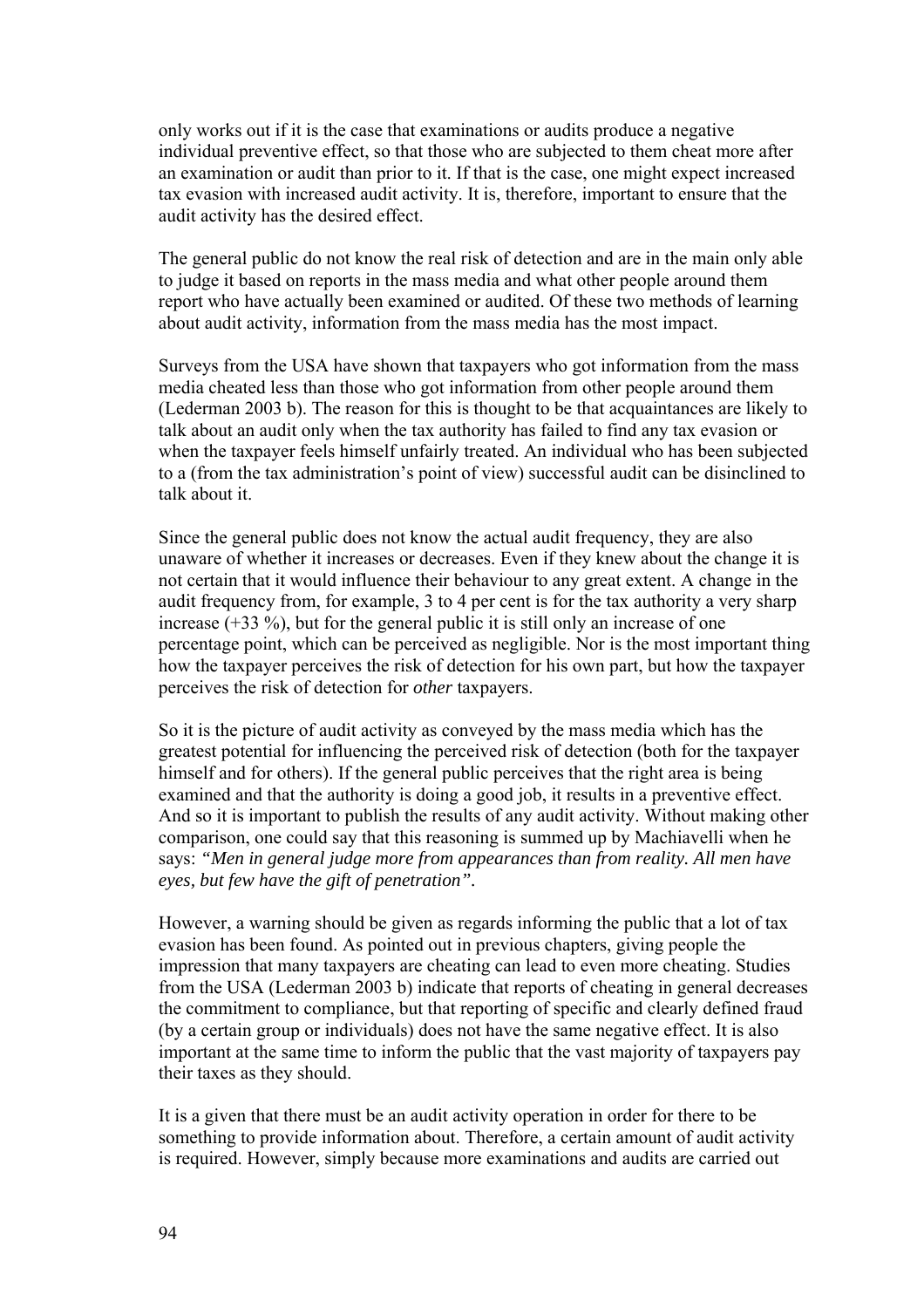does not automatically mean that there is more to provide information about; instead, it is of crucial importance as to *what* is examined and audited and *how* it is done.

The point is that numbers alone do not have any preventive effect. Variations in audit frequency have no direct significance for the preventive effect. If many examinations or audits are conducted of the "wrong" objects and in the wrong way, it can even have a negative effect. It is therefore extremely important to ensure that the "right" object is examined or audited and that the examinations or audits are of high quality, and are carried out well and in a manner that creates trust and confidence in the tax administration. If the right things are done in the right way, a high rate of productivity in many things can also be attempted as long as they produce positive effects.

### **10.5 The hit-rate is extremely important**

i<br>L

If one looks at the number of examinations or audits in relation to the number of taxpayers, one gets a picture which says that the risk of detection is low. On the other hand, if one looks at the number of examinations or audits in relation to the number of taxpayers who deliberately cheat by more than inconsiderable amounts, one gets a completely different picture of the detection risk. It is this latter picture that is the most correct for assessing the risk of detection.

In the USA, surveys by the IRS have shown that 12 % of taxpayers account for 86 % of the tax gap (Minnesota Department of Revenue 1994). Let us assume that  $5\%$ <sup>16</sup> of all taxpayers can be checked and that the hit-rate for these checks is 70 %. Let us assume furthermore that most of the tax evasion is found among only 12 % of taxpayers. This means that 3.5 per cent of the 12 % have been checked, which in turn means that the risk of detection, for those who cheat, is approximately 29 %. An increase of the hit-rate to 90 % results in a detection risk of over 37 %. Had the hit-rate been 70 %, it would have required an audit frequency of 6.4 % instead.

We can compare this with the customs service. Each year, Swedish Customs carries out physical checks on less than one per cent of the total flow of goods, vehicles and persons in or out of the country (Nielsen 2003). Nielsen writes:

> *In order to cope with the growing amount of work involved in combating crime, a large portion of innovative thinking is required. …The customs service endeavours to be physically on the spot, preferably only when it is needed. And so it must be possible to plan when and where, for example, a customs check or intervention can take place. This requires a certain amount of advance information from businesses concerning, among other things, interesting goods consignments. With such information, boosted by comprehensive intelligence work, customs will hopefully be able to carry out checks with "surgical precision"…*

*Errors that occur through carelessness, ignorance or lack of interest on the part of importers or agents must be eliminated.* 

<sup>&</sup>lt;sup>16</sup> Not the actual audit frequency. In reality there is a big difference in audit frequency between private individuals and companies.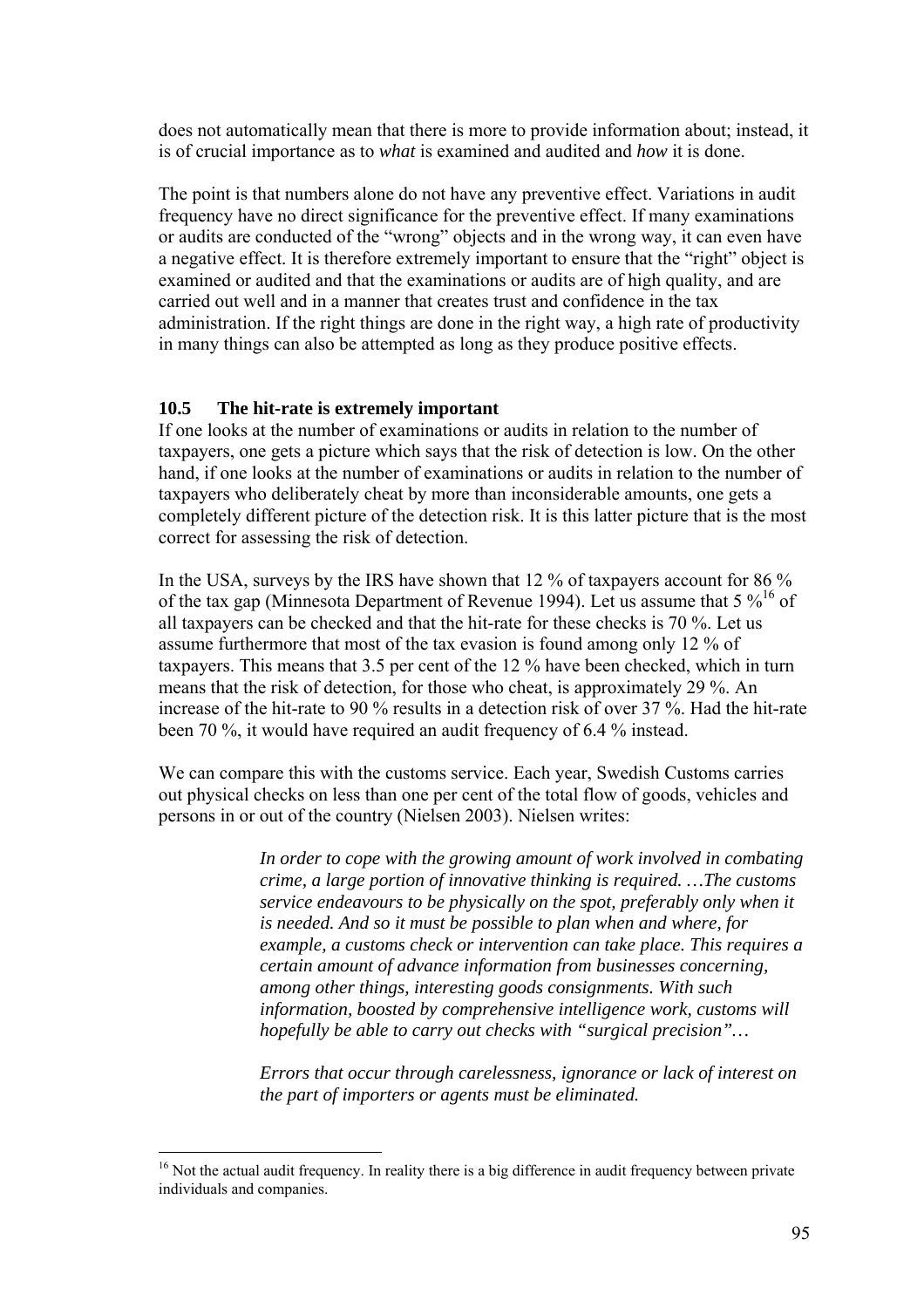*For a period, customs field audits were used as a tool for correcting these errors after the event, but from the point of view of various aspects it was and still is not particularly effective… For all parties, it would therefore be best if the information was correct from the start.* 

Hit-rate should not, therefore, merely refer to the fact of errors being found; the optimal situation would be for the checks to be used in the main only for intentional errors or non-compliance. Unintentional errors are best tackled with other methods.

Such a hit-rate presupposes that an analysis is done based on both internal and external sources. Analysis permits a good risk assessment to be made. Without analysis, that is to say knowledge, the hit-rate cannot be raised.

The conclusion is that it is possible to increase the (actual) detection risk by attempting to make better selections with the aid of better analysis. However, there is nothing to prevent work being done at the same time to raise productivity. Audit activity should work with "surgical precision". Detection risk should be measured in relation to the number of taxpayers who actually cheat, not in relation to all taxpayers. This can mean that there are gains to be had from publishing the rate of detection risk (if it really is higher than what taxpayers think it is).

#### **10.6 Audit activity strategies**

Audit activity is not about *a single* strategy or *a single* tool. Depending on how the audit activity is designed, it can fulfil a number of different purposes and form part of a number of different strategies. Below are some examples/proposals for different strategies which in many cases can be used in parallel to one another.

#### **10.6.1 First-time tax evaders**

According to the Prospect Theory (see 11.1), prevention is better than seeking to deal with the problem after the event. The theory also indicates that the longer a taxpayer has cheated, the more difficult it is to change his or her behaviour. And so there may be gains to be had in seeking to identify first-time tax evaders, both because they will be easier to influence and because they will not have cheated for very long and will not have caused a big, accumulated tax gap.

Let us assume that the way in which the behaviour of a tax evader develops over time can be illustrated by the following diagram: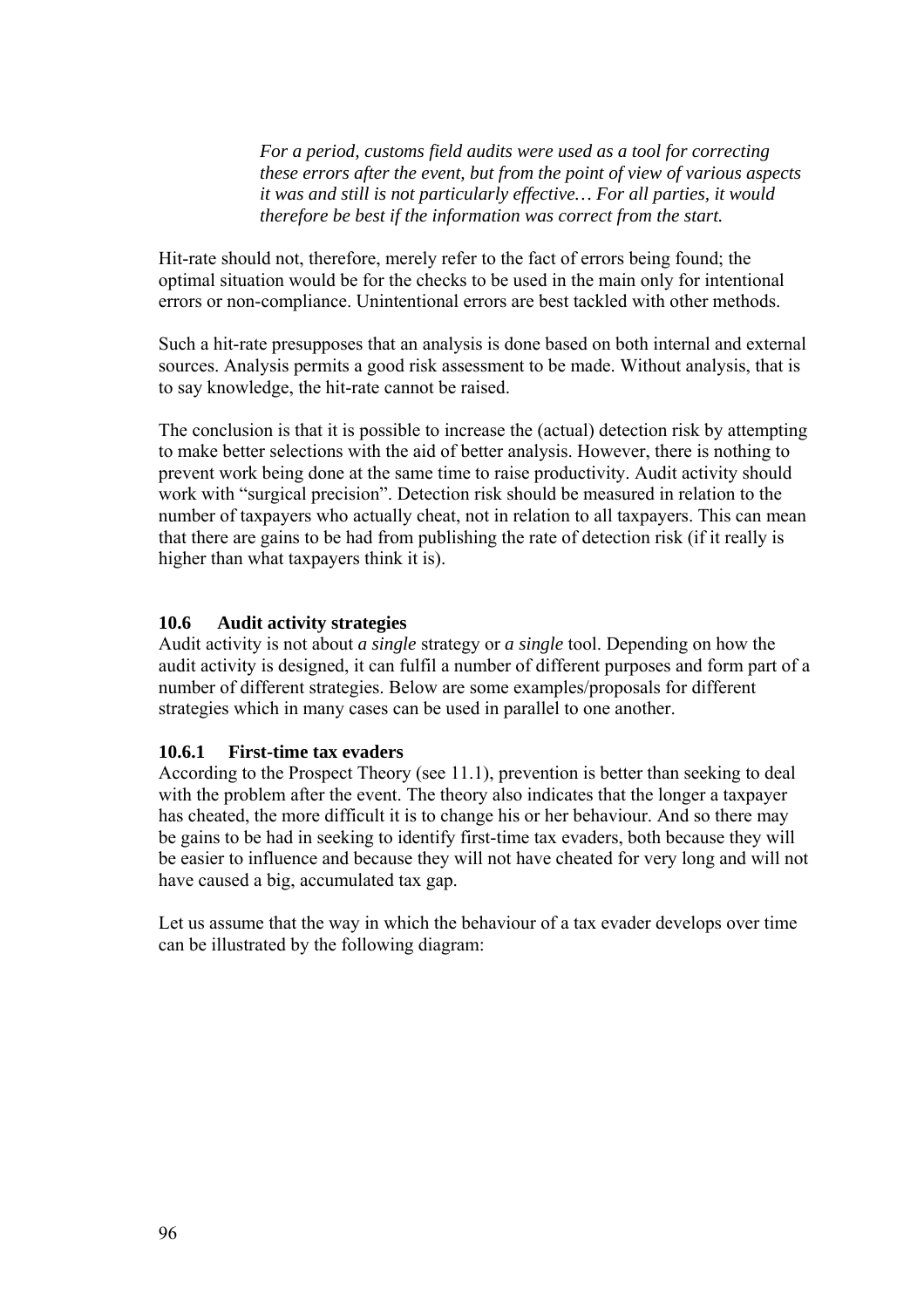

**Figure 10.1 Development of a tax evader's behaviour** 

In the first year, the level of tax evasion is quite low, after which it increases and then levels out at a relatively high rate. The probability that an examination or audit will be successful, that is to say have a preventive effect, so that the taxpayer changes his or her behaviour and stops cheating, will increase if these measures are put in at an early stage. The taxpayer should therefore be checked in the very first year in which cheating arises (provided it has not been possible to completely prevent it happening, which is, naturally, best).

Let us assume that an examination or audit in the first year above is successful (changes the taxpayer's behaviour) in 80 % of cases and that an examination or audit in year 5 or 6 is only successful in 40 % of cases. An examination or audit in year 1 will, therefore, have a preventive effect equivalent to the sum of the values in the bars for year 2 to year 6 (and for future years) in 80 % of cases. The increase in year 1 will be modest in terms of revenue but the cheating will decrease in future. If the examination or audit is done in year 5 instead, there will be a preventive effect equivalent to the value in the bar for year 6 (and future years) in 40 % of cases. The increase is great, but the aggregate value of the cheating in year 1 up to year 4 inclusive will be lost for ever (unless the audit is made retroactive, which in some cases is possible). It will be more difficult to stop the future tax evasion, which will probably result in the cheating increasing all the time.

This shows that audit activity that is only concerned with looking for big sums of money will with great probability have a worse preventive effect, at least in terms of individual preventive effect.

There are major gains to be had by checking first-time tax evaders (if they can be found), since it can prevent new tax evaders from arising. This cannot be the only strategy, however: the big tax evaders that still exist must also be stopped.

### **10.6.2 Those who cheat most**

Professor Leif Appelgren (2002) has done research into optimal audit activity strategies and has developed a method based on auditing the taxpayers who cheat the most. The ideas behind this are briefly as follows: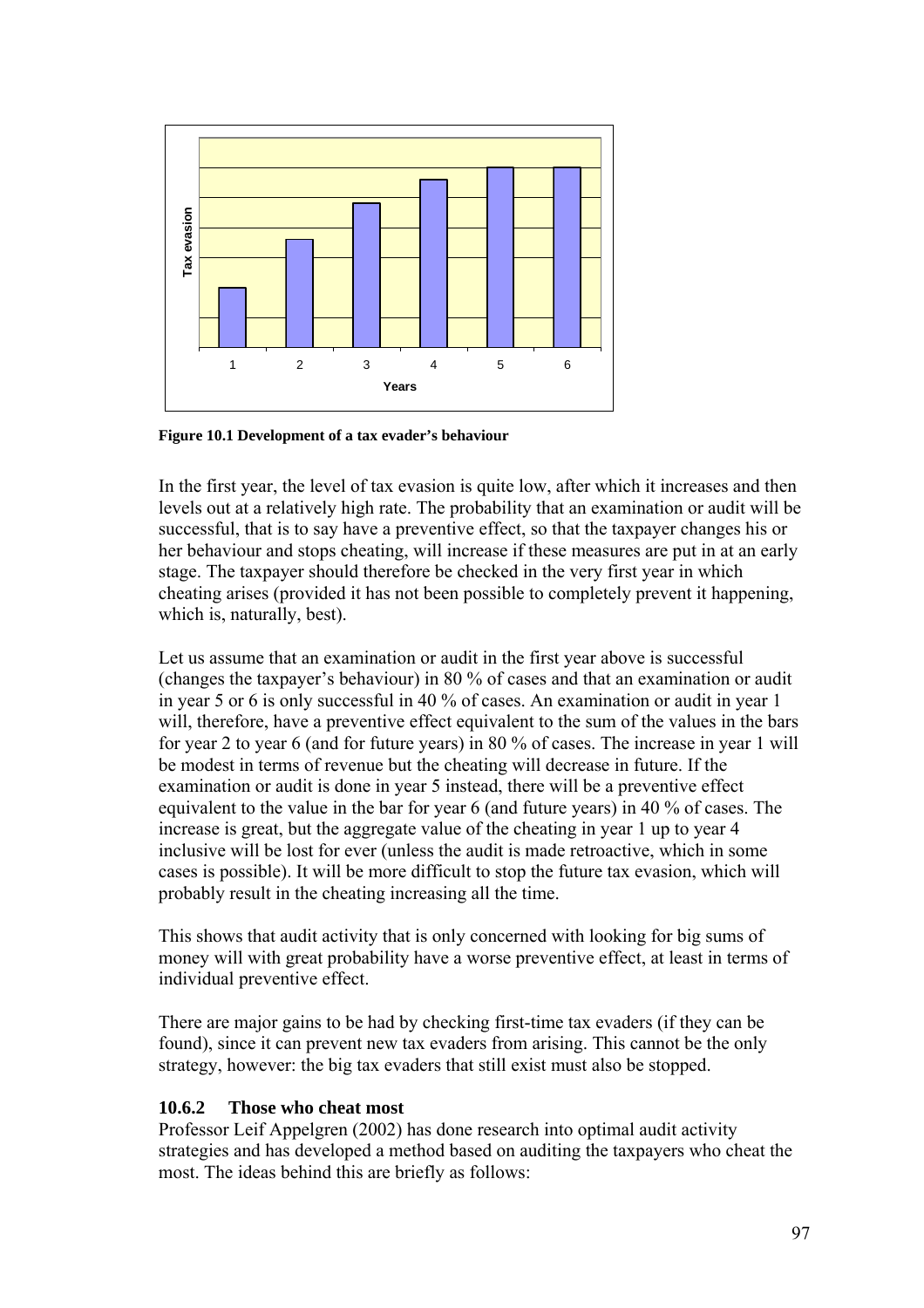Within a homogenous group of taxpayers, that is to say a group which according to known external factors can be expected to have approximately the same actual income (for example a group of self-employed individuals within a particular trade or industry), the audit activity should be concentrated on those who report the lowest income, since it is there we can expect to find those who evade tax the most. The idea is in other words that they all have approximately the same income, which means that those who report the lowest income also cheat the most. A certain proportion of those who cheat most are checked. The audit activity strategy is made known to taxpayers.

If everyone in a group of taxpayers knows that those who cheat most will be checked (even if they are a small minority out of the total mass of taxpayers), no-one will want to be in the group that cheat most. A cheating taxpayer will then need to reflect on what other cheating taxpayers are doing. In order not to be caught, he or she must make the cheating just that bit less than the others: the taxpayer will then choose to reduce his or her cheating slightly. Since the taxpayer must assume that other cheating taxpayers think the same, it will not be enough to reduce the cheating only slightly if other taxpayers are reducing their cheating just as much. The risk of being checked is then great. The solution for the taxpayer is to reduce the cheating even more. Since the taxpayer will then also have to assume that other taxpayers are thinking along the same lines, perhaps an even greater reduction in cheating is required, and so on.

A relatively modest audit activity effort can, therefore, influence all tax evaders. Even if the cheating is not eliminated, it can be sharply reduced.

The point of departure for this theory is that those who cheat most are identifiable, which is why Appelgren takes his starting point in reported income. In reality, low income is not a good indicator for identifying tax evaders. However, this strategy works if other selection criteria are also employed (for example, money available for living expenses according to net cash calculations) as long as it is possible with reasonable certainty to find those who cheat.

This strategy works only if it can be communicated to taxpayers. If the strategy were to be employed within a clearly defined group, the taxpayers concerned could be informed about the strategy by letter.

#### **10.6.3 Follow-up audit activity**

Follow-up audit activity means checking those taxpayers again who proved to have cheated when previously checked. Doing this can help to strengthen the individual preventive effect.

A taxpayer who is detected by the audit activity may perhaps have been cheating for a long time and believes that cheating pays even if he or she is detected occasionally. The taxpayer will perhaps try to compensate for this by cheating more next time and will perhaps feel safer after having been checked inasmuch as he or she assumes that the authority is unlikely to check the same taxpayers again in the near future.

Follow-up audit activity can counteract behaviour of this kind. Let us assume that audit activity is carried out regularly in the following year on a certain proportion of taxpayers who have demonstrably cheated in a given year. The number should be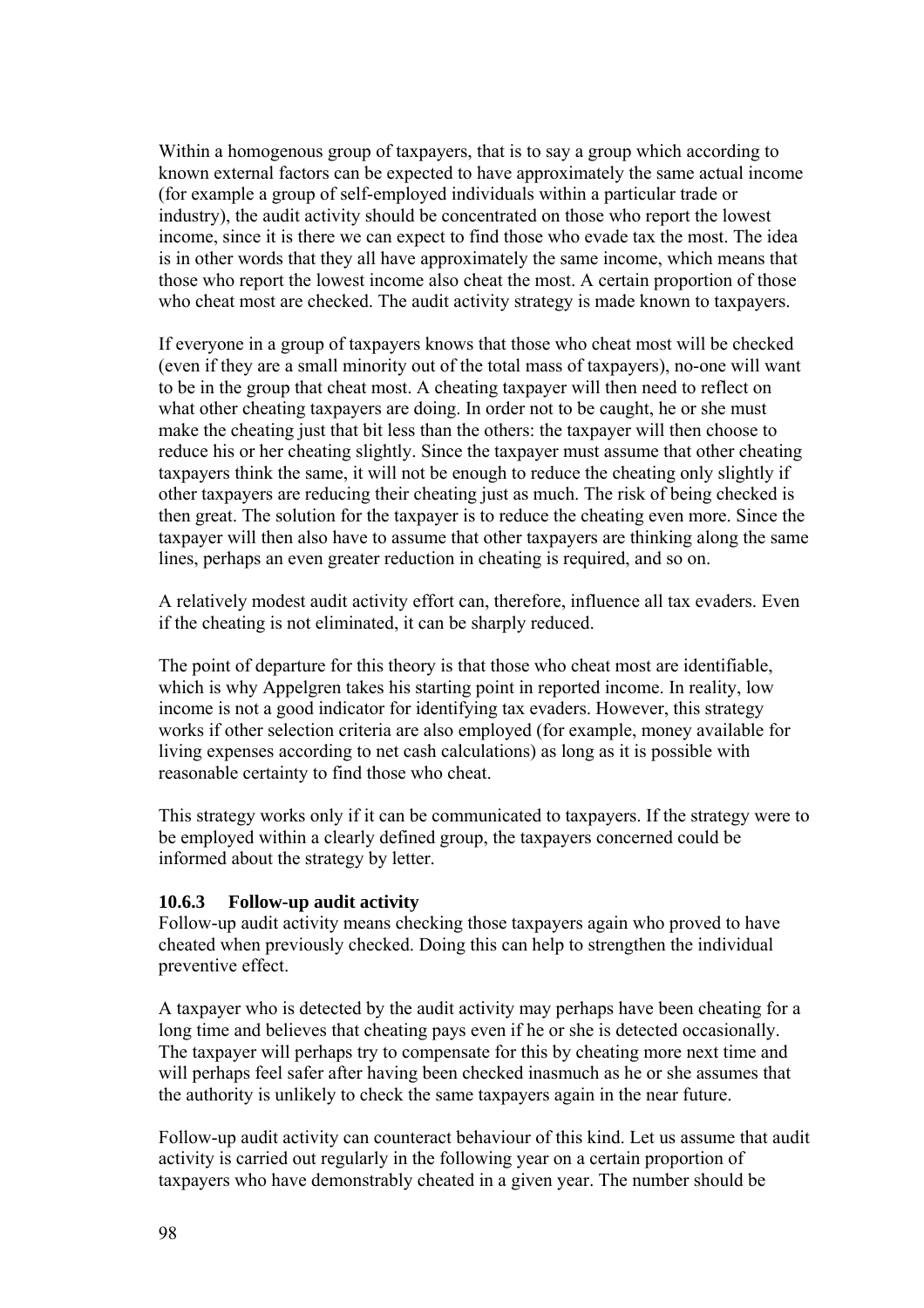limited so that the tax gap amounts to a certain minimum sum in order for follow-up audit activity to be of interest. Other limitations can also be set.

The idea is that the follow-up audit activity need not involve many checks; yet they can still have a major preventive effect. In the case of those who are repeatedly discovered cheating by follow-up audit activity, one should commence with this type of audit activity.

In order for this strategy to be successful, it has to be known among taxpayers. This is not a problem per se. The strategy can easily be announced beforehand and the results can easily be reported afterwards.

One objection to this strategy, however, is that it rejects confidence in the individual preventive effect of audit activity. If the preventive effect works, the vast majority of taxpayers should stop cheating once they have been detected. Follow-up audit activity will then not be needed. If the individual preventive effect is poor, on the other hand, follow-up audit activity can have a significant effect on behaviour. Studies from the USA show that audit activity has only a slight effect on future behaviour. These studies demonstrated that the number of taxpayers who continued to cheat after they had been investigated fell only very slightly and that cheating otherwise remained at the same level (Andreoni et al 1998).

In terms of the general preventive effect, it seldom matters which taxpayers (within a given area) are investigated. The results are normally only reported in the form of the number of investigations, amounts and types of error or non-compliance. In the case of the individual preventive effect, it does, however, matter very much which taxpayers are investigated. Follow-up audit activity is carried out for the purpose of increasing the individual preventive effect, but it should have (at least) the same general preventive effect as other checks.

## **10.6.4 General preventive audit activity**

Much of the general preventive effect arises from taxpayers learning about the audit activity principally via the mass media. It is important that the general public should perceive that it is the right area that is being examined and that it is being done in the right way. Audit activity should not, for example, appear to be focused on weak groups who in the main commit unintentional errors or cheat by trivial amounts. Audit activity should be aimed at the "right" tax evaders, that is to say perpetrators of different forms of serious fraud that threaten confidence in the tax system.

The general public can never have a complete picture of the audit activity, since it is not possible to tell them everything. Even if the audit activity has the "right" focus according to the above, focusing attention on an isolated audit activity can give a different picture.

In order to increase the general preventive effect, certain audit activities could therefore be carried out with the aim of drawing attention to the activity and its focus. It need not be an extensive activity, but it must involve the "right" area and the right object. Nevertheless, it is not about subjecting individual taxpayers to the light of publicity; it is about drawing attention to specific measures or activities.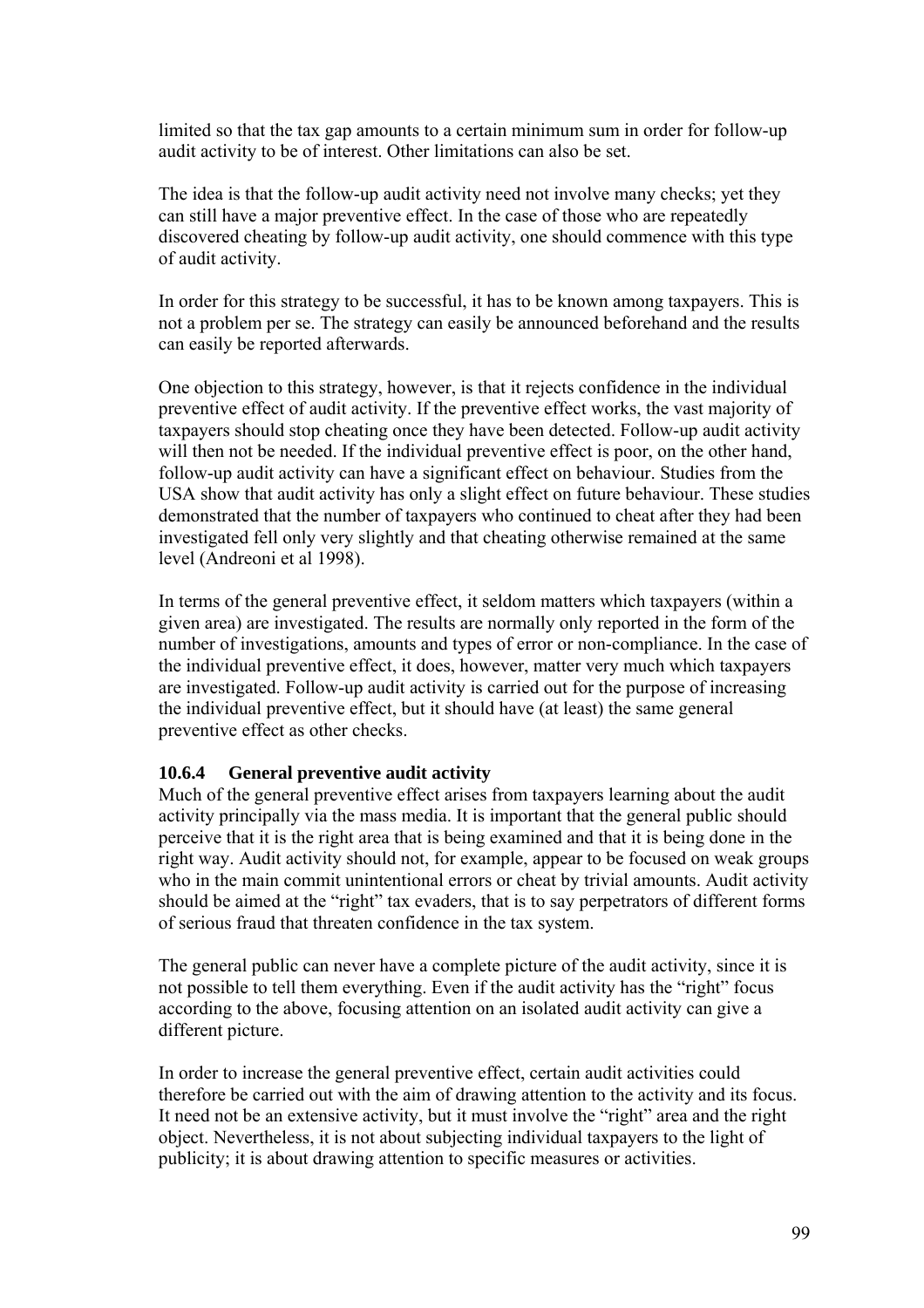The choice of area in these cases is accordingly governed by the type of attention the audit activity can achieve. At the same time, the audit activity must be conducted in such a way as to achieve an individual preventive effect and to enhance public trust and confidence in the Swedish Tax Agency.

# **10.7 Conclusions**

Audit activity represents one type of tool together with a number of others. The entire arsenal of tools needs to be used together, since they impact on one another. This indicates that an overall strategy is required, of which audit activity forms a part.

Productivity in audit activity is important, but audit frequency should not be used as a measure of the preventive effect: the hit-rate is probably more important.

It is also difficult to view audit activity as *a single* measure or *a single* strategy. Audit activity can be used in different ways, all depending on what one wants to achieve in a certain situation. The suggested audit activity strategies mentioned here must be used together; it is not a matter of choosing one or the other (they are moreover only examples). Investigation of first-time tax evaders and of those who cheat most work well together, inasmuch as the one strategy reduces the recruitment of new tax evaders and the other reduces tax evasion from "the top down" (the worst first). The other two strategies work extremely well as reinforcing additional activity or complementary activity.

Follow-up audit activity reinforces the individual preventive effect, which will make investigation of first-time tax evaders and those who cheat most more effective. If to this one adds general preventive audit activity, one gets a further reinforced effect. The following picture describes the four different audit activity strategies.



**Figure 10.2 4 Four different audit activity strategies** 

Two of the audit activity strategies above (follow-up audit activity and investigations of those who cheat most) do not work particularly well unless the taxpayers involved know about them. This is in part a new component of how the audit activity functions. Traditionally, planned audit activity has often been kept secret so as to prevent anyone from working out what was going to be investigated. However, a clear trend in recent years has been for more and more information about investigations and audits to be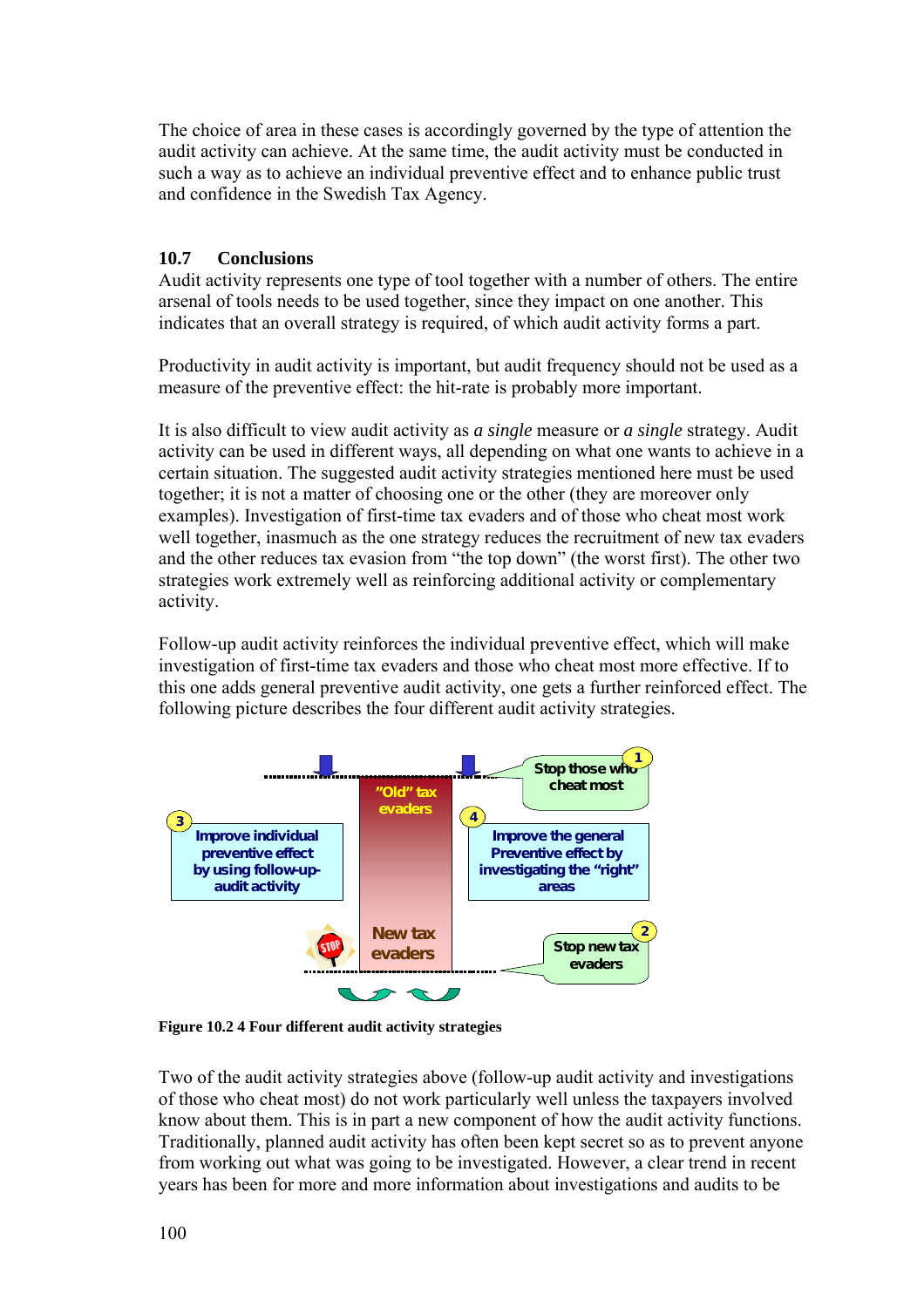publicised (prior to them taking place). This is in line with the policy of getting everything right from the start. What is now partly new from the starting point of the proposed audit activity strategies is that strategies as such are publicised (and not only which areas are to be investigated) and that the success of the strategies lies in how well known they are.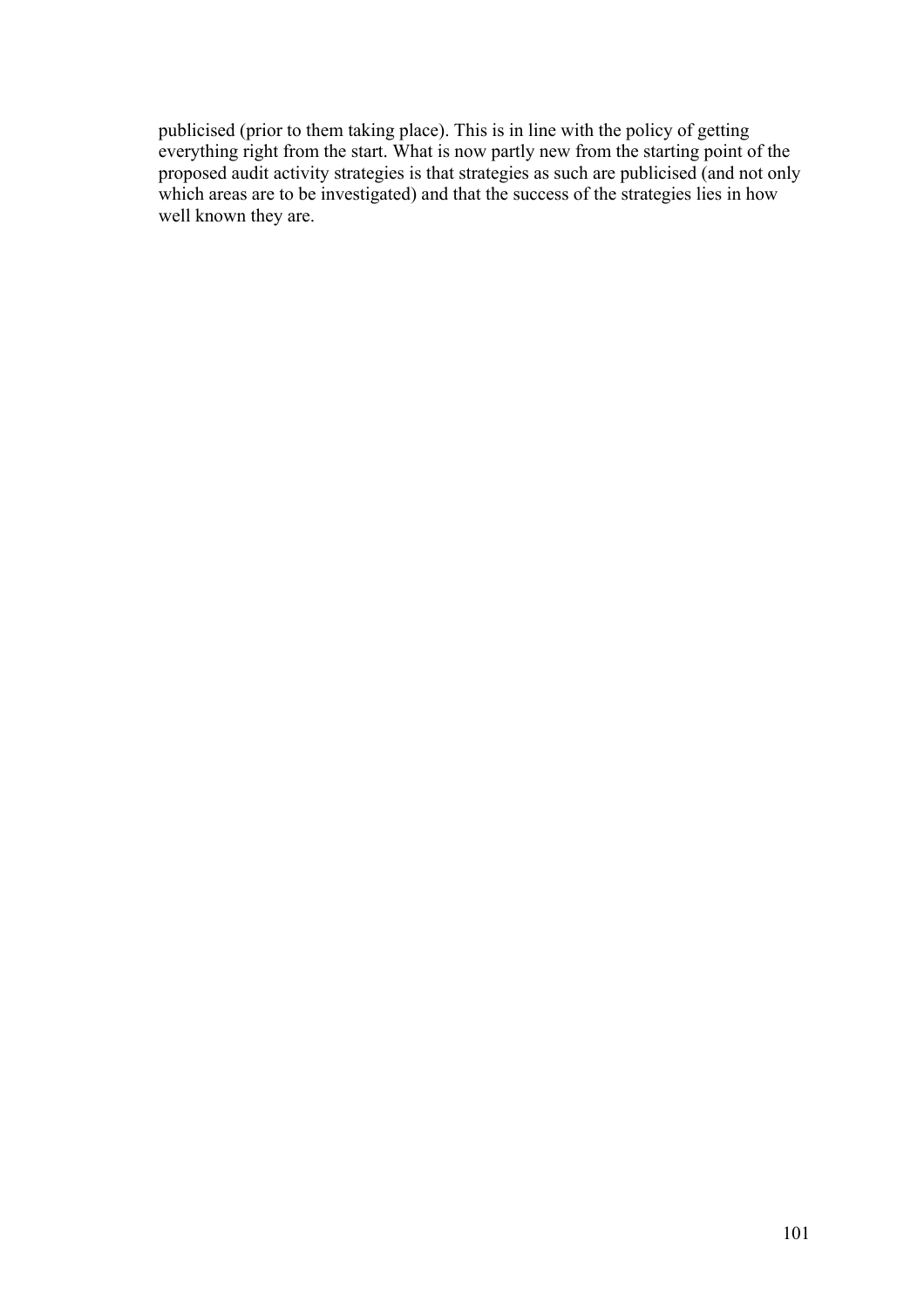*The theories we believe we call facts, and the facts we disbelieve we call theories.* 

Anonymous

#### **11 Mixed theories, models and strategies**

In this chapter we present a number of different theories, models and mixed strategies. The theories and models have no reciprocal connection but, taken together, they provide an excellent picture of taxpayers' behaviour and indicate potential strategies.

#### **11.1 Prospect Theory**

Since the day-to-day reality of decision makers differs from that that is assumed to apply for rational decision making, Daniel Kahneman and Amos Tversky<sup>17</sup> developed the "Prospect Theory".

This is a descriptive theory based on extensive studies of actual behaviour. The theory can be described briefly as follows (Schaub 2001, Andréasson & Gårdlund 2002).

The following example illustrates people's apparently irrational behaviour:

In an experiment the participants were given two questions where each question contained two alternatives. One alternative had to be chosen for each question.

Question 1: Alternative A: A gain of SEK 4000 with 80 % probability Alternative B: A certain gain of SEK 3000

In this case Alternative A is equal to the value of a gain of SEK 3200 (0.8 \* 4000) and is therefore the best choice from a rational point of view. 80 % of participants nevertheless chose Alternative B.

Question 2: Alternative A: A loss of SEK 4000 with 80 % probability Alternative B: A certain loss of SEK 3000

In this case Alternative A is equal to the value of a loss of SEK 3200 (0.8 \* 4000) and so B is the best alternative from a rational point of view. 92 % of participants nevertheless chose Alternative A.

The experiment shows that people are unwilling to take risks (risk averse) when there is the possibility of gaining (a certain small gain is better than a big uncertain gain), but are willing to take risks when it comes to losses (an uncertain big loss is better than a small certain loss). A loss of SEK 3000 weighs heavier than a gain of SEK 3000. Gains and losses are therefore valued using different scales of values.

i<br>L

 $17$  For this theory Kahneman was awarded the Nobel Prize in Economics in 2002 (Tversky died in 1996).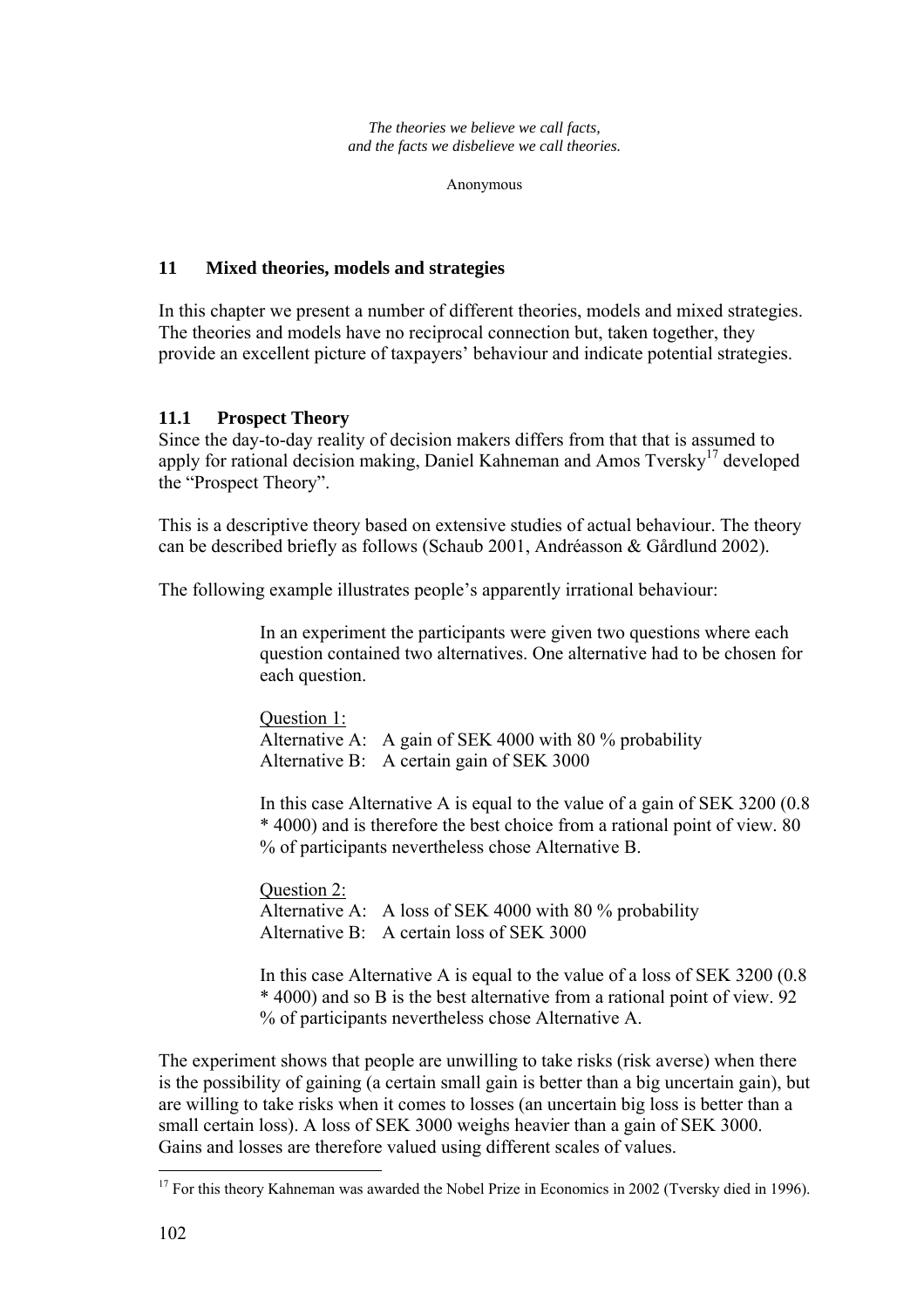Apart from the scales of values being different for gains and losses, the value of marginal changes also differs. The first 1000-kronor bank note lost means less than the last one lost. In the case of gains, the reverse is true; the first 1000-kronor note gained means more than the last one gained. Therefore, when losses increase one becomes more risk tolerant and when gains increase one becomes less risk tolerant. A person who has a lot to lose can be prepared to take very great risks in order to avoid the loss. A person who already has gains is not prepared to take particularly great risks to further augment his gains.

In general, people would rather eliminate risk than reduce risk. This may be illustrated by the following very specific example. Most people would pay more to remove the only bullet from a pistol in Russian roulette than they would to remove one of the bullets from a total of four. Even though the probability of being shot is reduced by just as much in both cases, people believe that the difference between zero and one bullet is more important than the difference between three and four bullets. This effect, which is called the certainty effect, was predicted by Prospect Theory. It is worth taking risks in order to avoid certain losses. The opposite applies to gains: it is not worth taking risks that might cause the loss of an otherwise certain gain (even if an even better outcome is possible).

Another important part of Prospect Theory is that the decision maker values the gain or the loss from a particular reference point. The reference point can vary between different decision makers, but the most commonly applied reference point is the status quo, that is to say the present situation if no changes are made. Gains and losses can have completely different values depending on the choice of reference point. This is the explanation for why some people may be willing to go to an out-of-the-way store to save SEK 50 on a minor purchase but are unwilling to make the same trip to save SEK 50 on a more expensive item. It is also interesting that the decision maker's total volume of assets (for example capital) has very little significance. One might think that SEK 1000 would mean more to a poor person than a rich person, but it is the situation in the case of each individual that matters most.

If we study the behaviour of a tax-evading taxpayer, this should mean that the cheating will increase by gradual stages since the gain from the cheating will be compared with the present situation. Continuing to cheat by the same amount will mean no gain, whereas increased cheating will mean a gain. Here, one must also take into account the fact that risk tolerance reduces as gains grow bigger. Even if the taxpayer assesses the gain for the most part based on the present situation, it is presumably difficult to judge an increase in the gain without comparing it with the entire gain from the total tax evasion. In the event the tax evasion is detected, it is of course not only the increase from the previous period but the entire gain that is at stake. This should lead to risk tolerance reducing when cheating increases. The way in which cheating develops in the case of a taxpayer who is left in peace by a tax administration would then look like this: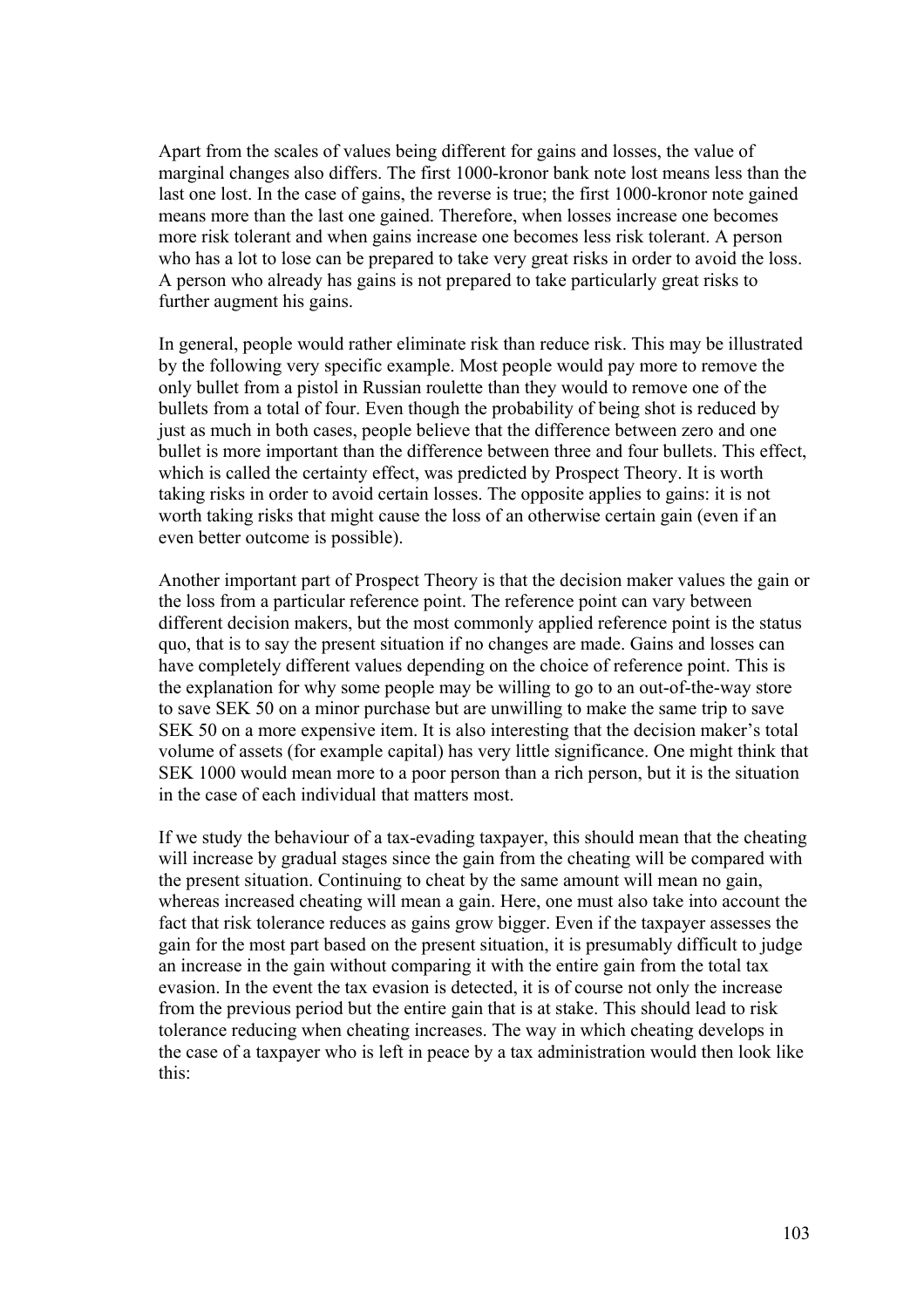

**Figure 11.1 Increase in tax evasion over time** 

Since the tax evasion increases with time, the loss will also be greater if the individual were to stop cheating. For a tax administration this is extremely important since the longer it waits the more difficult it will be to change the taxpayer's behaviour.

Apart from the fact that the loss will grow greater with time, a tax administration must also bear in mind that a *certain loss* (=stopping cheating) is *worse* than an *uncertain major loss* (=continuing to cheat with the risk of detection and tax penalties being imposed) according to the example above.

Based on this theory, Schaub (2001) has arrived at the conclusion that it is four times as difficult to change an existing behaviour by means of threats (for example getting a tax evader to stop cheating) compared with what it requires to maintain a behaviour by means of threats (for example getting an honest taxpayer to go on being honest).

This indicates that preventive measures designed to prevent tax evasion should be more successful than measures designed to stop existing on-going tax evasion. When tax evasion exists, measures should be put in at as early a stage as possible in order to have the best effect. The longer one waits with such measures the bigger rise in revenue the audit activity can produce, but the worse the preventive effect will be.

Prospect Theory also says that decision makers tend to overestimate low probabilities and underestimate high probabilities. This could possibly be positive for a tax administration since the probability of being investigated is low and, therefore, tends to be overestimated.

As the perception of gains and losses differs, there is a difference in the behaviour of taxpayers who underpay tax and those who overpay tax. The taxpayer who is sitting and doing his income tax return and discovers that more money (than expected) needs to be paid will be more inclined to cheat than the taxpayer in the opposite situation who discovers that he will get a tax refund. The taxpayer who needs to pay more tax is willing to take risks to avoid the loss (the tax payment), while the taxpayer who will get money back is not prepared to take risks that can jeopardise his gain (the tax refund).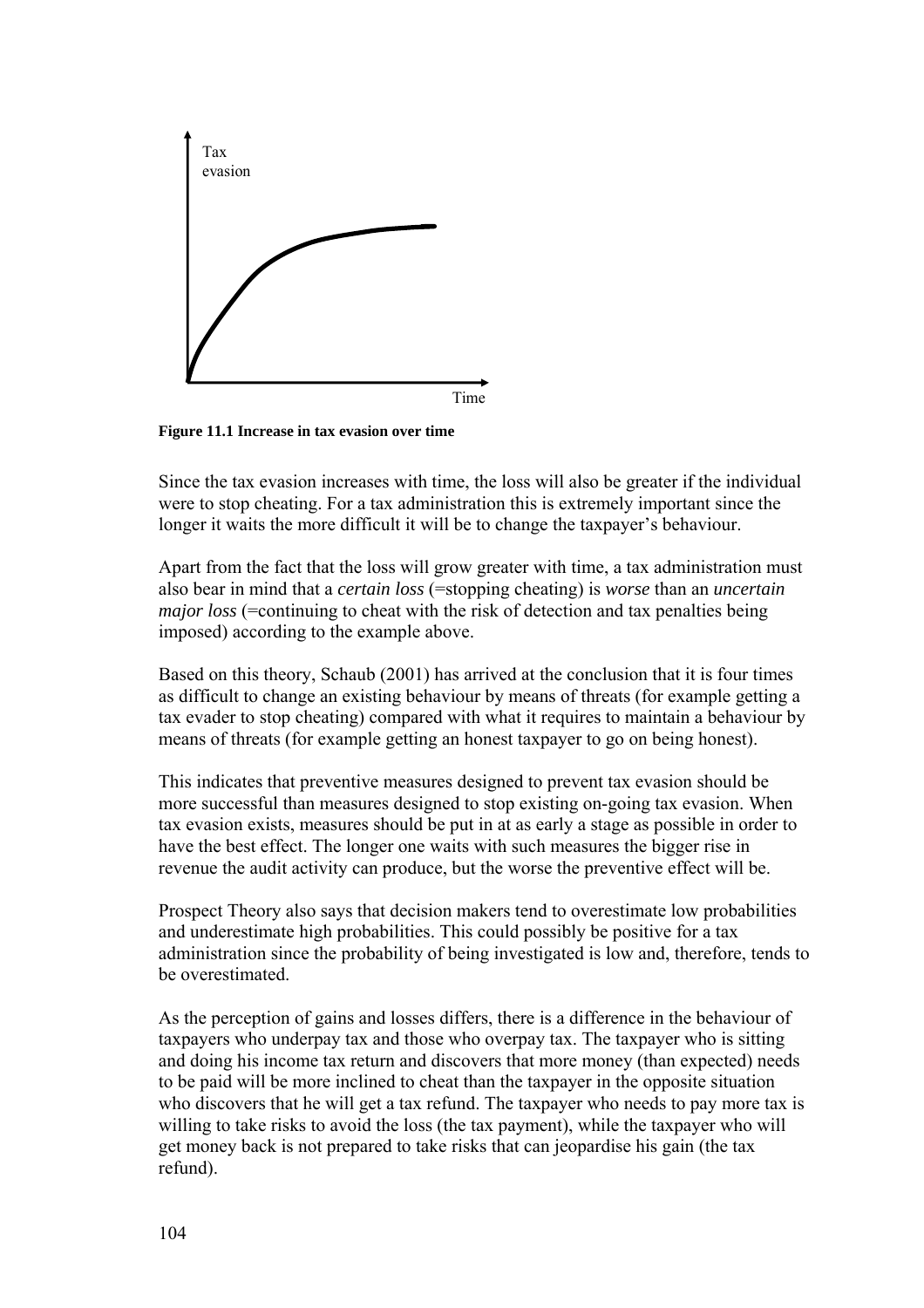Judging whether there will be a gain or a loss is also based on a reference point and that is what the taxpayer expects the tax to be. If the tax owing is higher than expected, it is a loss; if the tax owing is less than expected, it is interpreted as a gain. The same applies to a refund: if it is less than expected it may be interpreted as a loss; if it is higher it is interpreted as a gain.

This is what the theory predicts, and there is evidence that it is correct. Studies in the USA have shown that individuals who underpay tax when doing their tax returns cheat more than those who are entitled to get tax back. The results are true irrespective of how much tax is to be paid or how much tax to be refunded. The level and source of income have no effect either. The Swedish Tax Agency's own surveys confirm this picture (RSV 2003, Skatteekonomiskt meddelande nr 33).

This means that a possible risk indicator for selecting taxpayers for examination is an individual who has to pay more tax when the tax returns are sent out (according to the pre-populated tax return). It also means that checking of preliminary income tax payments is successful. A business owner-manager or self-employed individual who pays no tax during the year but makes a lump sum payment in connection with filing his tax return will be more willing to take risks than an individual who has paid tax on a regular basis through the year and so avoided making large payments afterwards. Checking these preliminary income tax payments thus helps reduce the tax gap while at the same time reducing the loss of tax revenue.

In summary, the following conclusions may be drawn from the Prospect Theory:

- Preventive measures work best
- Tax evasion should be tackled as early as possible
- Small probabilities (for example audit frequency) are overestimated
- Tax owing can be used as a risk indicator
- Checking of preliminary income tax reduces the tax gap

#### **11.2 Other behavioural theories**

In addition to the Prospect Theory, there are a number of other theories concerning human behaviour, some of which are described very briefly below (Andréasson & Gårdlund 2002, Harbaugh 2002). They give increased knowledge which should facilitate greater understanding of taxpayers' behaviour.

#### **Regret Theory**

According to this theory, people have feelings of regret, which they take into account when making decisions. People predict which feelings of regret they think different decision alternatives are likely to produce and take this into account when making the decision. Let us assume that you are offered two choices: SEK 1000 in your hand or a toss-up for SEK 2000. Most people will choose SEK 1000 in order to avoid feeling regret in case they lose. They take into account the feeling of regret and it acquires a value.

Regret Theory implies that we seek wherever possible to avoid making a decision that confirms that we have made a mistake. Let us assume that you are considering selling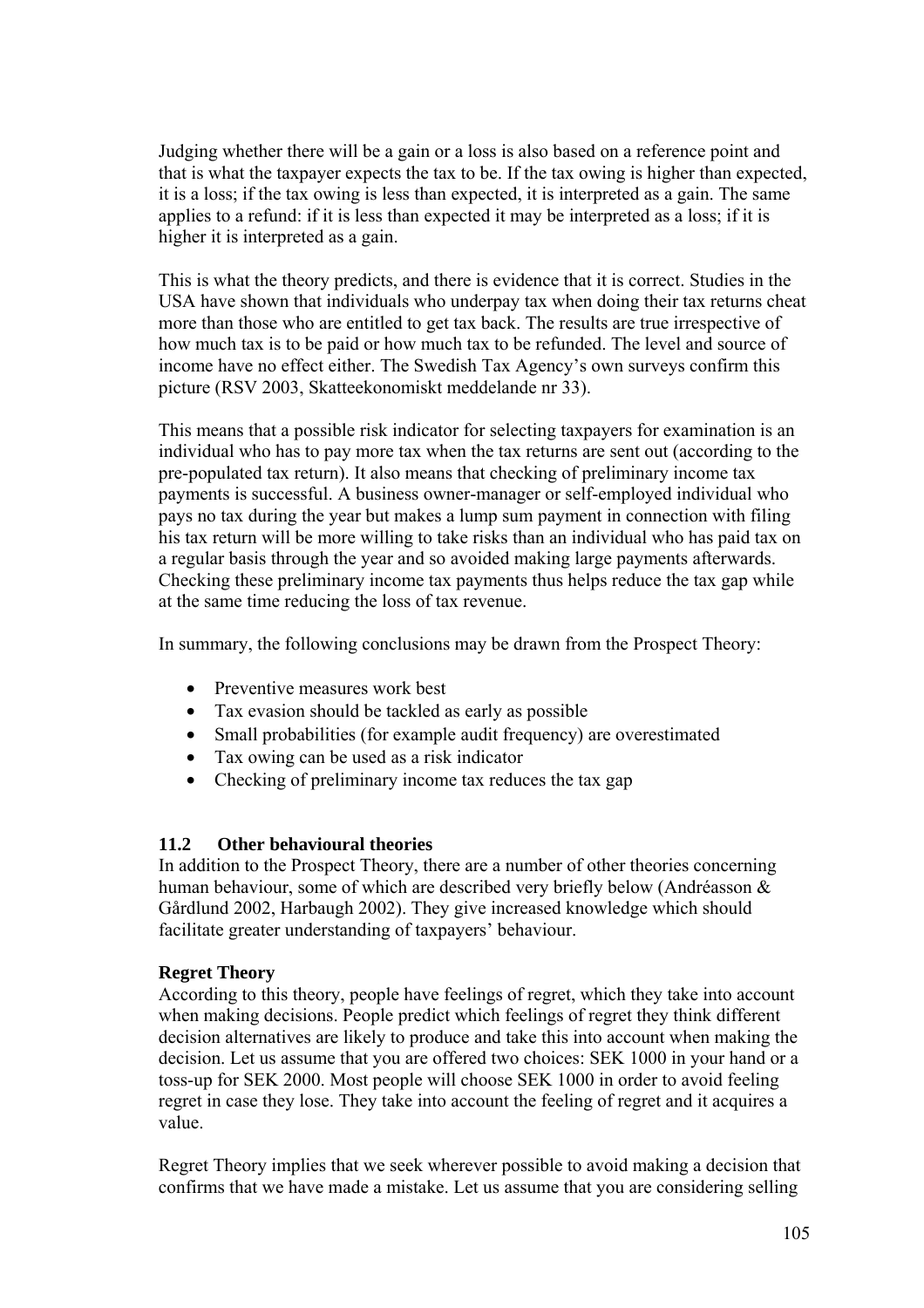a share but decide not to do so. If the share then goes down, you will choose to wait and see what happens in order to have the opportunity to avenge yourself. If you don't wait and see but sell the share it confirms that your decision was a mistake, which produces feelings of regret.

## **Skill reputation**

A decision maker takes into account when making a decision how the possible outcome may affect his or her reputation. If the odds of succeeding with something are low, it implies no risk to the individual's reputation to fail, since most people would have failed. If the odds of succeeding with something are high, it implies a risk to the individual's reputation to fail. Decision makers who are sensitive to how their reputation is perceived will tend to choose high risk projects rather than outcomes that are pretty certain.

### **Adaptive attitudes**

An individual adapts his or her opinions and values according to the beliefs and opinions of other people with whom they feel affinity or can identify themselves with.

### **False consensus**

This effect means that one overestimates how many people there are who share one's opinions and values.

### **Social comparison**

We use other people as a reference for doing the right thing ourselves. Even if what we do results in loss, we are consoled by the fact that other people have also lost.

#### **Selective perception**

We expose ourselves to and take in information that confirms our actions and opinions. We wrongly interpret the information unconsciously so as to strengthen the decision we are going to make or have made. Experimental studies have also shown that we actively seek confirmation by contacting people whom we know share our views.

## **Persuasion effect**

We are more easily persuaded by a reliable source than by a reliable argument; so the source is valued higher than the argument. If we get information from a reliable source we believe it and disregard the fact that the argument may in itself be poor. At the same time, we reject arguments that come from a source that we regard as unreliable, even if the argument can be rewarding.

## **11.3 The psychologist's strategem**

Robert B. Cialdini is a psychologist from the USA who has specialised in areas such as compliance and influence. Below we present some of his research and its significance for tax administrations (Cialdini 1989 and 2001).

## **11.3.1 Consistent action**

Psychologists have long observed a desire among most people to act consistently with regard to words, values, attitudes and actions: it strengthens their social image and also makes day-to-day life easier. By acting consistently, there is no need to constantly analyse information in situations that resemble previous experience. After having taken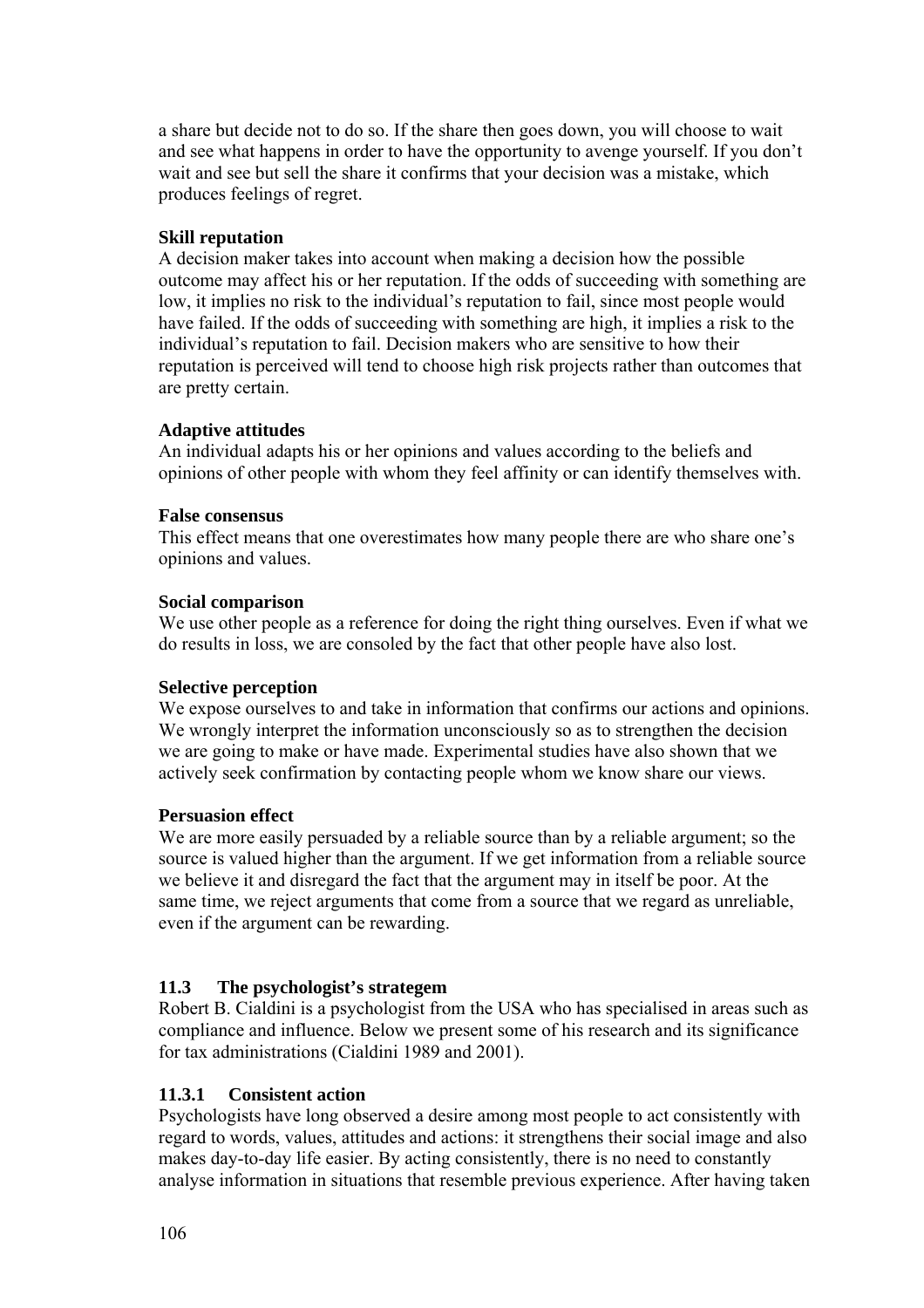a standpoint on a particular question, people are more willing to comply with a request that is in line with the standpoint they have taken. The standpoint has the greatest potential for influencing future behaviour if it is taken actively, openly, energetically and without external pressure. This type of standpoint taking has a tendency to "grow its own legs" through people adopting new reasons for supporting their standpoint (by confirming the standpoint, it becomes stronger). Researchers have shown that we accept responsibility for our own behaviour when we believe we have chosen it without any external pressure.

Cialdini suggests that this fact should be used to stimulate the commitment to do the right thing, by influencing taxpayers' self-perception. Self-perception is about what one actually is as distinct from what one wants to be. Through questionnaire surveys we can find out which characteristics are important for a positive self-image and which are moreover associated with being honest about paying tax (for example honesty, fairness, willingness to help others etc). Questionnaires can also provide answers to which characteristics are found in different groups. With the help of this knowledge, we can influence these groups using tailor-made messages. If one group believes that fairness is important for their self-image and for the commitment to pay tax, the message can be conveyed that fair-minded people pay their taxes honestly.

Another measure designed to influence self-perception could be to encourage the taking of an open and public standpoint against tax evasion. For example, the Swedish Tax Agency's campaign against illicit work contains a component which involves giving employers the opportunity to publicly take a standpoint on a website against illicit work. This is something that can be developed. Firms and individuals who publicly reject tax evasion can be invited to state this on a web page. The page is open to everyone and it is fully possible to check which firms and individuals take this standpoint. Although nothing can prevent taxpayers from cheating even though they reject tax evasion on a website, the force that Cialdini describes will work so that the standpoint agrees with the action. It is also feasible that journalists may become interested in companies that are discovered cheating, despite having publicly rejected tax evasion. If the website is properly marketed, such a measure can have a certain significance for the perception of tax evasion in general.

Yet another measure that is in line with the above is the request on Swedish income tax returns to sign one's return "on one's honour". This text was removed in 2003 but there may be a point in reintroducing a similar text. The text should probably be worded differently in order not to give the impression that the authority assumes that the taxpayer is not honest. It could perhaps say "Thank you for your honest compliance". More thought should be given to the exact wording, but the value of having a similar text should not be underestimated.

## **11.3.2 Trustworthy authorities**

People tend to comply with instructions from trusted authorities. A famous study (conducted by Stanley Milgram in the 1960s) showed that people were willing to give lethal electric shocks to the individuals on whom the experiment was being conducted as the request came from a legitimate authority (who in this case was the leader of the experiment, that is to say a trustworthy researcher). It is symbols of authority that are most important (such as titles and dress) rather than the actual substance of the authority itself.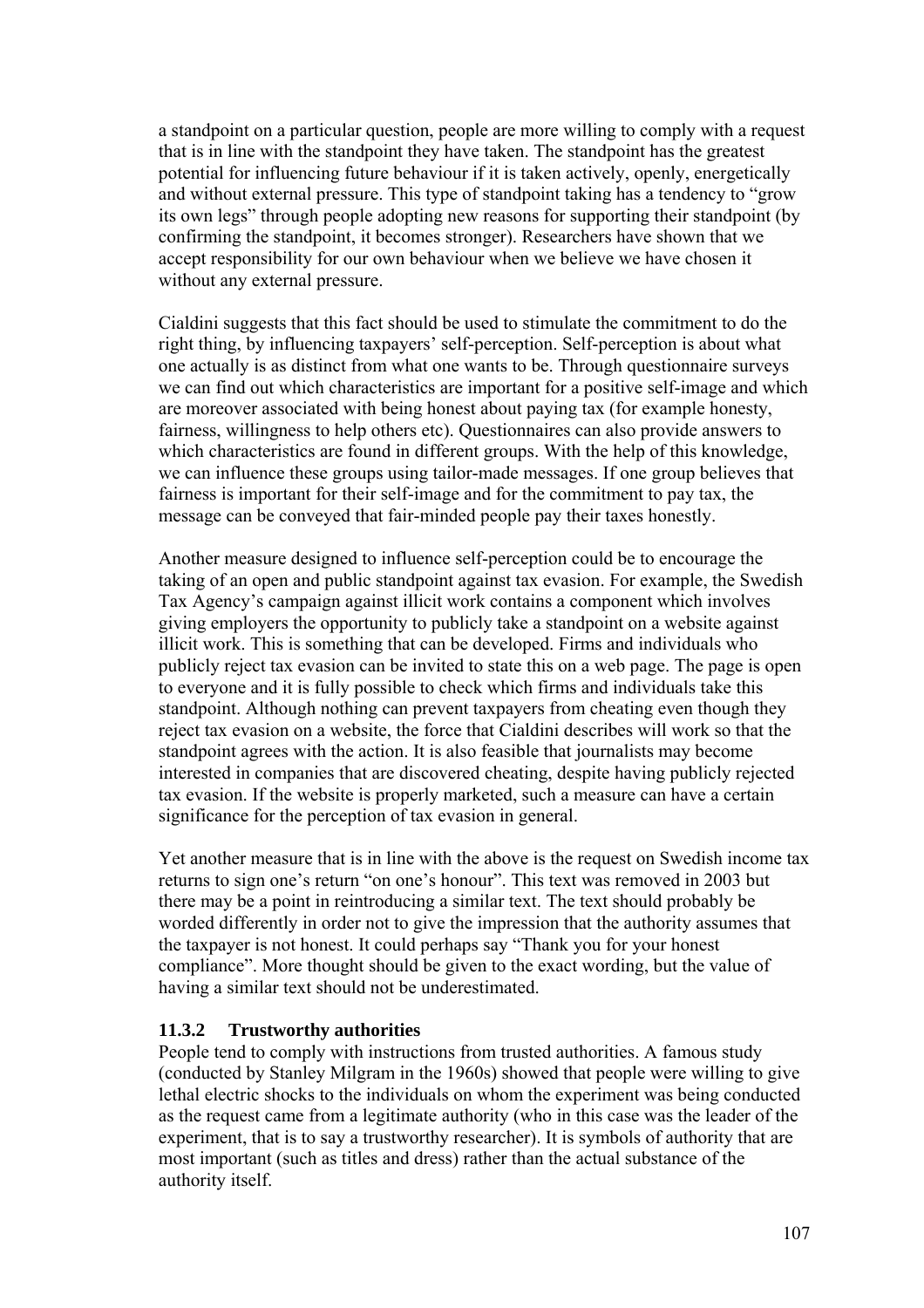A tax administration is undoubtedly an authority in its particular area and it is important to live up to the requirement to be competent and fair. This results in the message from the authority being perceived as more trustworthy.

Cialdini proposes another method to increase trustworthiness and credibility. It is to present something that goes against one's own interests. This increases the ability to persuade by creating a picture of trustworthiness that makes the subsequent communication more forceful. He proposes that in connection with an investigation the authority should first of all point out an error that the taxpayer has committed to his own disadvantage: after that, it becomes easier to discuss errors that the taxpayer has committed to his own advantage.

This reasoning should not only be applicable in a specific investigative situation with reference to individual taxpayers; the same should apply at an aggregate level. This means that the Tax Agency should clearly make known and publicise how many rectifications are made to taxpayers' advantage. Such a measure would strengthen its credibility.

## **11.3.3 Reciprocity**

One of the most basic norms governing human behaviour is reciprocity (previously described in 3.5.1). People always attempt to repay what they have received. It is, therefore, possible to give something away without it being perceived as a loss. A good stratagem is first to give something and then ask for a service in return. This method also works in negotiations: by starting with a request for something extreme that is bound to be rejected, one can follow up with a more modest request (what one was after all along). This is a concession that must be repaid and is therefore frequently accepted.

Cialdini proposes that taxpayers should be made aware of the help that exists and the availability of various service functions (online help and information, company visits, meetings for people starting up new businesses etc.). These should be "available to you should you ever need them".

The principle of reciprocity also further reinforces the benefits and advantages of rectifying returns to taxpayers' advantage as described above.

## **11.3.4 Social confirmation**

An important principle to note is that people tend to decide how to think and act in a certain situation by studying what other people think and do in that situation. This imitative effect is very powerful. When newspapers bring a front-page report of a suicide, the number of suicides rises sharply. The effect works best under two conditions: the first is that the individual is uncertain; the second is the need to "be like other people", i.e. a tendency to act in the same way as people who are similar to ourselves or with whom we identify. The more people who believe in an idea, the more convinced an individual will be that the idea is right.

Cialdini suggests that a tax administration should publish more information to show that most taxpayers do the right thing and pay their taxes as they should. Even if there are a few who cheat, there is still the risk that some taxpayers will identify with this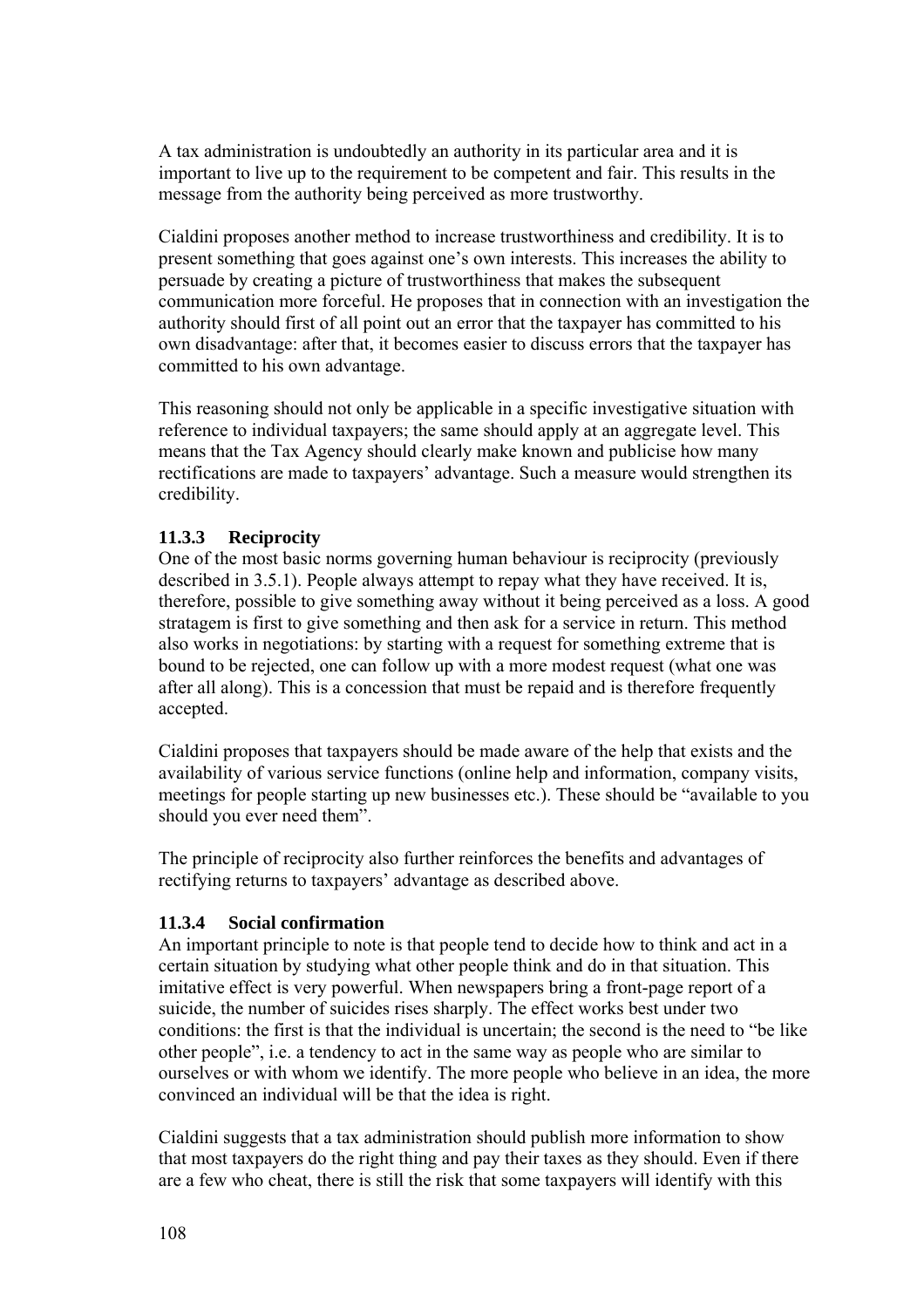minority and achieve social confirmation by cheating. A solution to this problem may be to describe the cheating taxpayers as deviant in relation to the vast majority of taxpayers: they are not "normal people" who cheat, but "other" sorts of people who are not like "you and me".

# **11.3.5 Rarity and restrictions**

People value possibilities and objects more if they are rare or uncommon. Rare things are frequently more valuable. When things become rarer, we also lose the possibility of choice. According to "reactance theory", we react to the loss of choice opportunities by wanting the things even more than before. Different types of restrictions on how people should behave can trigger a desire in individuals to want to behave in the prohibited manner that did not exist prior to the introduction of the restriction.

A possible implication for a tax administration might be that a certain amount of caution should be observed when proposing new restrictions on taxpayers. It may be better to try to find measures that encourage the desired behaviour instead of measures that obstruct an undesired behaviour.

## **11.3.6 The why-priniciple**

The why-principle influences behaviour: people will comply with a request more easily if they know why it is being made. The human brain loves shortcuts. Automatic reactions to some form of trigger mechanism permit us to save time, energy and mental capacity. This is the reason why it can be enough with a well-placed "because" (or "as") to have one's request accepted. In an experiment, an individual asked to go ahead in the queue for a photocopying machine in a library. By asking the question "*Excuse me, I have 5 pages, may I go in front?*" the result was that 60 % of those asked complied with the request. With the question "*Excuse me, I have 5 pages, may I go ahead as I have to take some copies?*" the result was that 93 % complied with the request. This was despite the fact that the second question contained no further information. The word "as" (or "because") triggers the brain to believe that we know why, and then the autopilot accepts the request.

This may be highly significant for the way in which a tax administration should act. It is always important to explain why taxpayers should do one thing or another. It may be about how to fill in a form. By explaining why a certain box on the form should be filled in, it may increase the number of taxpayers who fill in the box (or fill it in correctly). Most business people understand the need to provide information about turnover and results, but why other information is needed is often not as clear. Brochures are often good at explaining *what* should be filled in in the various places on the form. If the brochures are supplemented with a description of *why* the information is required (preferably using the words "because" or "as"), the amount of information given by taxpayers can be expected to increase.

It is also important to explain why the authority is make inquiries about something and is requesting further information from the taxpayer. By stating "*we need this information because...*" better responses can be obtained.

At a general level, the tax authority can explain why people need to pay tax or why people should file a tax return.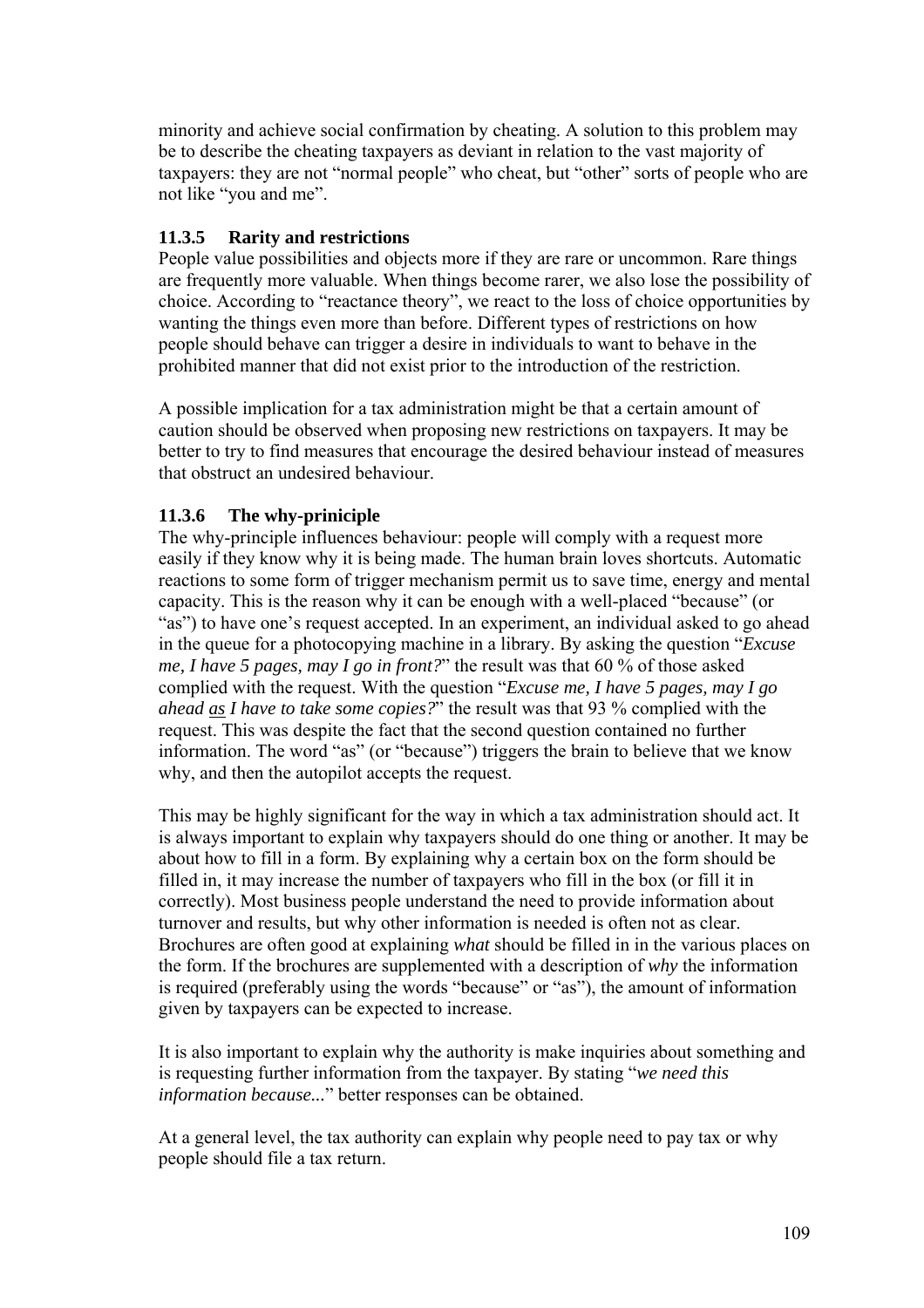## **11.4 Braithwaite's compliance model**

Valerie Braithwaite<sup>18</sup> (2003) has developed a tax compliance model which provides a good description of the different types of compliance (and non-compliance), likewise the effects of different measures.

If a request is put to an individual, he or she may act in accordance with the request or refrain from doing so. In the first case there is compliance and in the latter case noncompliance. This is simple. But in reality it can be difficult to decide whether a person is acting in compliance with a request. Nor is it certain that the individual understands that a request has been made or interprets the request in the manner intended. These problems become much greater when the instance making the request is an authority with the full force of the law behind it and with sanctions to hand. There is a difference between complying and doing something one is told to do under coercion that is not crystal clear. The individual perhaps has no choice but to comply, and even if there is a choice the individual has an interest in concealing the fact that he/she is not complying.

The problem is obvious from a tax perspective. Tax laws are often complicated, which means that not everyone understands what is required of them in order for them to be regarded as complying. Complex tax laws also enable taxpayers to search for loopholes or to blame failure to comply on sheer ignorance.

The model below describes compliance from the perspectives of the taxpayer and of the tax administration.

<sup>&</sup>lt;sup>18</sup> Head of the Centre for Tax System Integrity in the Research School of Social Sciences at the Australian National University. The Centre is a collaborative project between the Australian National University and the Australian Taxation Office.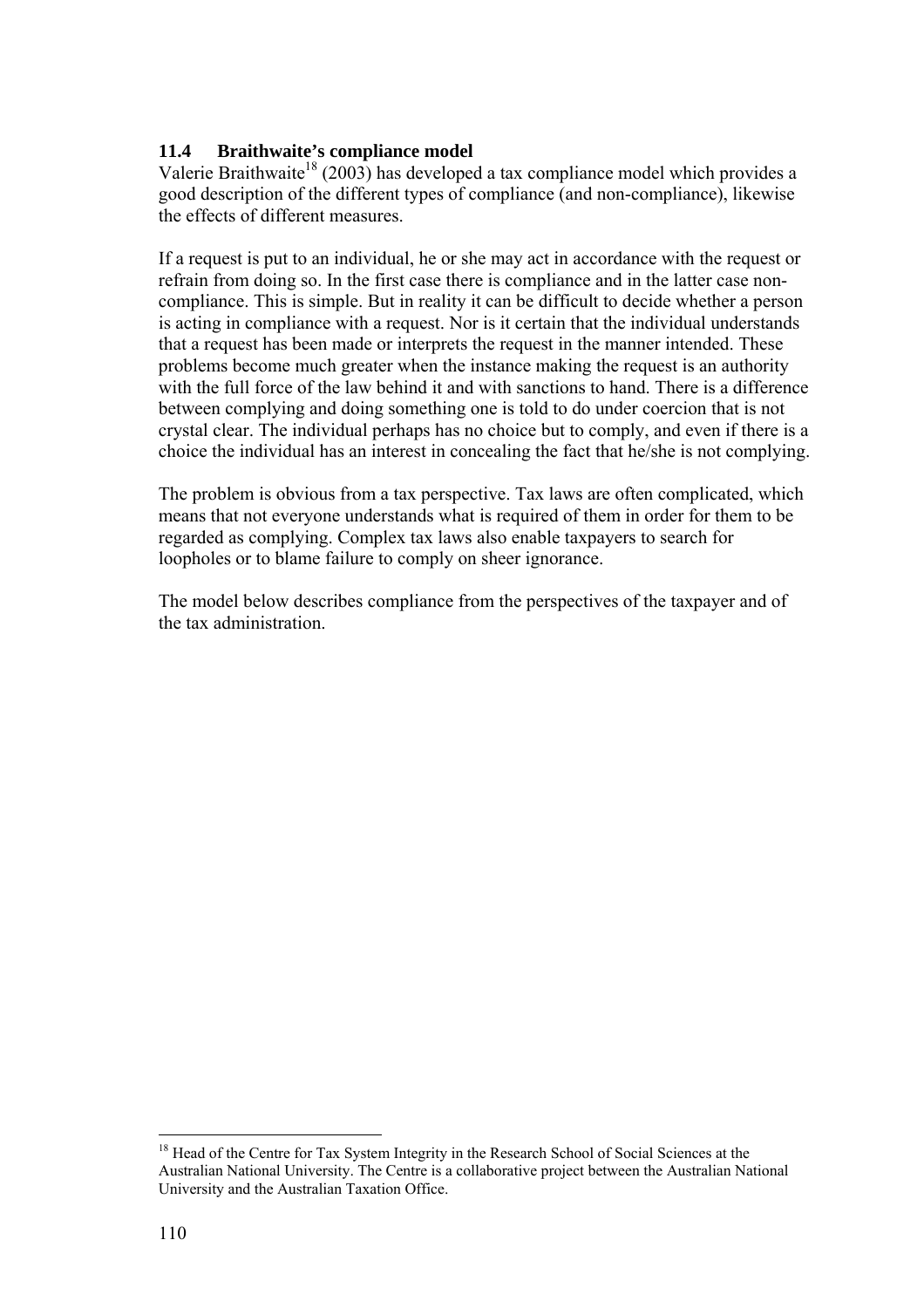| Shared<br>understanding of<br>taxation in the<br>democracy |                       |     | Taxpayer culture                |                               |                                 |                               |
|------------------------------------------------------------|-----------------------|-----|---------------------------------|-------------------------------|---------------------------------|-------------------------------|
|                                                            |                       |     | Request received<br>as intended |                               | Request acted on<br>as intended |                               |
|                                                            |                       |     | yes                             | no                            | yes                             | no                            |
|                                                            | Compliance            | yes | on track                        | compliance<br>failure         | on track                        | compliance<br>failure         |
| Tax<br>office                                              | requested             | no  | bonus                           | system failure                | bonus                           | system failure                |
| culture                                                    | Compliance<br>visible | yes | on track                        | compliance/<br>system failure | compliance                      | compliance/<br>system failure |
|                                                            |                       | no  | blackhole<br>with hope          | blackhole<br>without hope     | blackhole<br>with hope          | blackhole<br>without hope     |

**Figure 11.2 Braithwaite's compliance model.** 

In order for compliance to occur, the taxpayer must be aware that he or she must comply. The taxpayer must also understand how he or she must comply and that there is a commitment to doing it.

The tax administration can make a *request* in many different ways, both directly and indirectly. The most usual is perhaps to send the taxpayer a tax return form with instructions. The tax administration has an interest in knowing whether the taxpayer has complied or not. This can be achieved as far as concerns knowing whether a tax return has been filed or if a payment has been made, but it is more difficult to know whether all income has been declared. *Compliance is not always visible*.

If the taxpayer *receives no request* to comply or *interprets the request wrongly,* there is a risk that it will lead to a failure to comply, that is to say unintentional noncompliance. The taxpayer can also quite simply *refuse to comply*, that is to say intentional non-compliance.

The model contains four different questions: two referring to the tax administration (*compliance requested* or *compliance visible*) and two referring to taxpayers (*request received as intended* or *request acted on as intended*). The questions can be answered with a yes or no. These produce a total of 16 different possible outcomes (each square is a possible outcome) consisting of seven different alternatives, as follows:

- On track
- Compliance failure (mainly to do with taxpayers' behaviour)
- System failure (mainly to do with the tax administration's behaviour)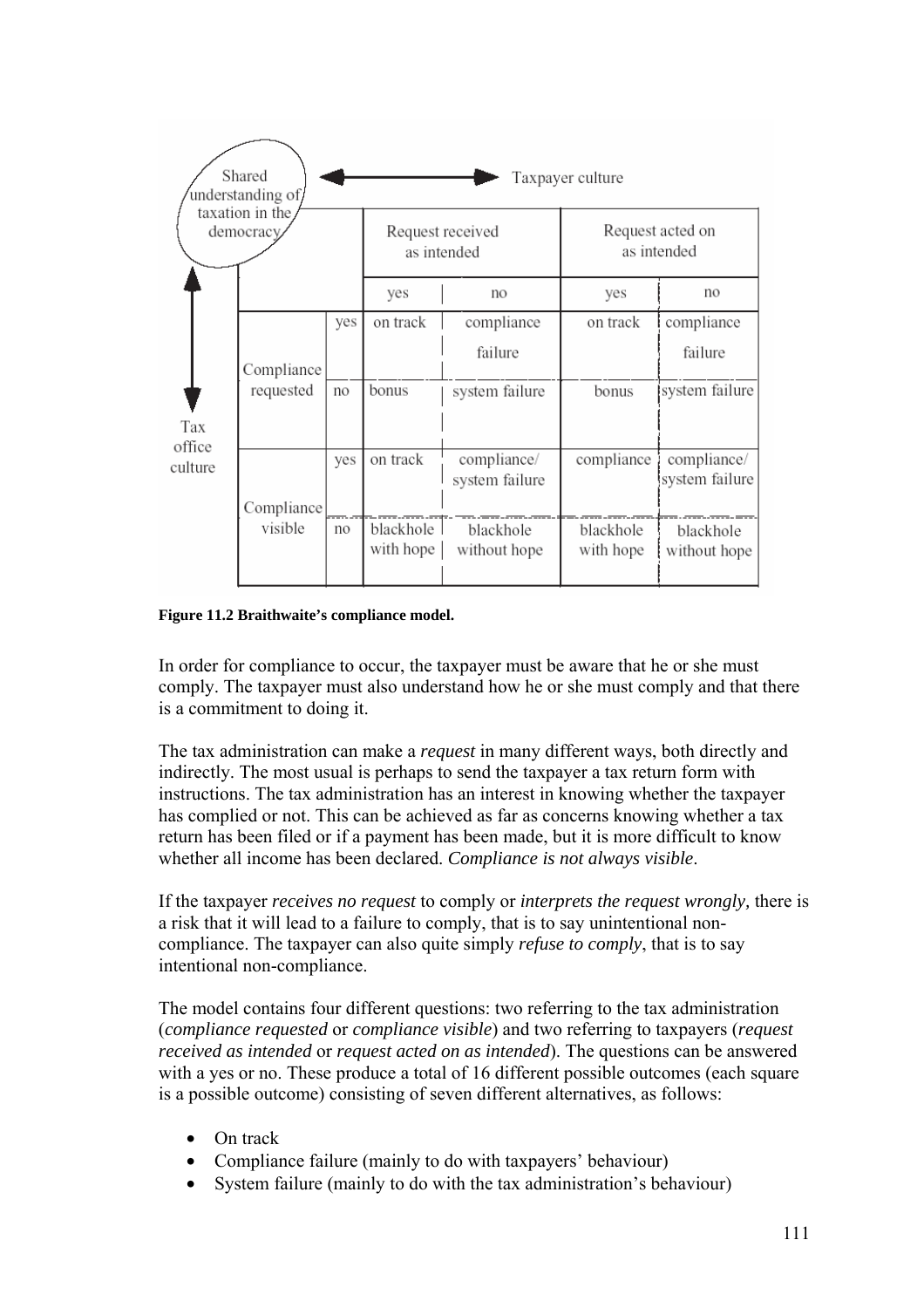- Bonus
- Compliance
- Blackhole with hope (uncheckable but possible compliance)
- Blackhole without hope (uncheckable, non-compliance)

If one studies the 16 different outcomes, one discovers that only four contain intentional compliance (*on track* and *compliance*). The other outcomes are not the best from the tax administration's point of view.

If one studies the outcome *system failure* (four instances), one sees that it is less about audit activity and more about engaging the taxpayer. The problem can be solved by communicating the message better. When discussing the efficacy of a system, one must also take into account the fact that the authority itself may have responsibility for the non-compliance.

*Compliance failure* (four instances) must be treated differently to *system failure*. If the communication works but compliance failure still occurs, two different methods can be used. One method is to listen to taxpayers and by so doing try to understand the underlying reasons for compliance failure. This knowledge can be used to adjust laws, rules and procedures. One result of this may be to make it easier to comply or to make compliance failure more difficult through better audit activity and tougher punishment. The other method is to create structures that invite compliance without the taxpayer needing to make a conscious and direct decision to comply. One example of this method is to provide software or an online solution that leads the taxpayer forward through a number of questions. This does not make it impossible to cheat, but it makes it easier to comply and the thought of cheating may perhaps never occur.

The model above contains two instances of *bonus*: compliance without a direct request having been made. Strategies for increasing bonus are based on a reliance on principles and moral values or professional norms instead of laws. Principles and norms can create a frame of reference that encourages compliance. If norms are replaced by laws, it can in some cases result in less compliance since it is not then happening on moral grounds but because of a feeling of coercion.

The remaining outcomes in the model are termed *black holes* (four instances), as it is not visible to the tax administration whether there is compliance or not. In these situations, the tax administration must rely on third party sources and try to identify patterns in its databases.

Let us assume that the tax administration makes a change that enables taxpayers to better understand what is expected of them. This causes the top horizontal broken line in the model to move downwards so that the proportion of *on track* increases. The overall outcome of this is not self-evident, however. This change also results in a decrease in the proportion of *bonus*. There may be taxpayers in this category who suddenly become aware of the possibility of non-compliance. There may also be those who react negatively to a request for compliance: they feel coerced and therefore choose to offer resistance.

Similar risks are found when compliance becomes more visible (the bottom horizontal broken line moves downwards) and the proportion of *on track* increases. The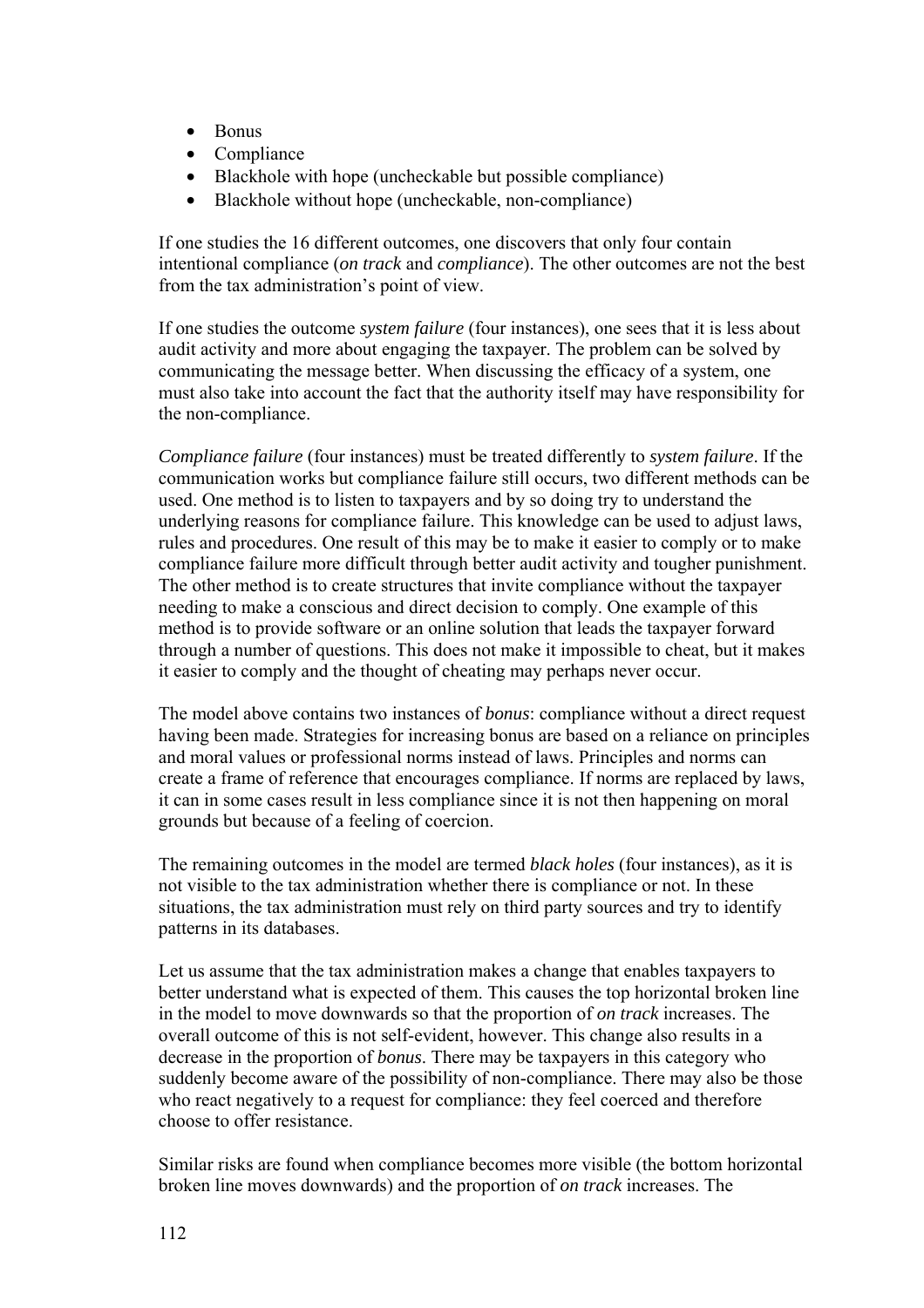proportion of *system compliance/failure* will then also increase. In order for the tax administration to succeed, one must deal with all three parts simultaneously: increased visibility, system failure and compliance failure. If there are no possibilities for ensuring that the law is complied with when tax evasion becomes more visible, the increased visibility is of doubtful benefit.

This does not mean that changes should not be made that improve communication with taxpayers or that increase the visibility of compliance. Such changes are necessary in order for the tax system to develop. However, these changes can have complex and unexpected effects that can be difficult to understand. The important thing is not only to take into account the "*Tax office culture"* but also the *"Taxpayer culture"* or, expressed in another way, the human dimension in the game of increased compliance.

If the vertical broken lines in the model above are moved to the right, compliance increases and the proportion of non-compliance decreases. To succeed with this, more far-reaching measures are required than simply changing laws and administrative procedures. It is a matter of influencing the human dimension in the interplay between tax administration and taxpayers. This can involve listening to taxpayers, and treating them with respect and understanding. Those who take this human dimension into account will be doubly rewarded; those who listen to taxpayers gain a better understanding of why compliance failure occurs and can then also tackle the problem more easily. Taxpayers who are listened to are also more inclined to comply.

In summary, this means that changes in administrative routines and laws (the left-hand side of the model) lead to mixed results both as regards compliance and trust in the system. The impact on the human dimension (upper part of the model) has only positive results both as regards compliance and trust in the system.

Increased compliance and increased trust are mutually reinforcing. Resistance or hostility from taxpayers because of bad behaviour on the part of the tax administration results in decreased compliance and decreased trust, and in this case, too, the decrease is mutually reinforcing.

Measures aimed at increasing compliance can have a negative effect on the way in which trust in the tax administration is perceived. The art lies in finding measures that increase compliance without threatening confidence in the tax administration.

For this, a sensitivity is required to what is going on in the world around us. And this in turn demands a finely tuned intelligence system that reacts to change.

Strategies for increasing compliance should contain both general and more individual solutions, such as providing information to taxpayers about the tax system and more specific solutions for different types of taxpayers and compliance failure.

The above argument shows that the tax administration must employ a number of different strategies and different types of analyses in order to increase compliance.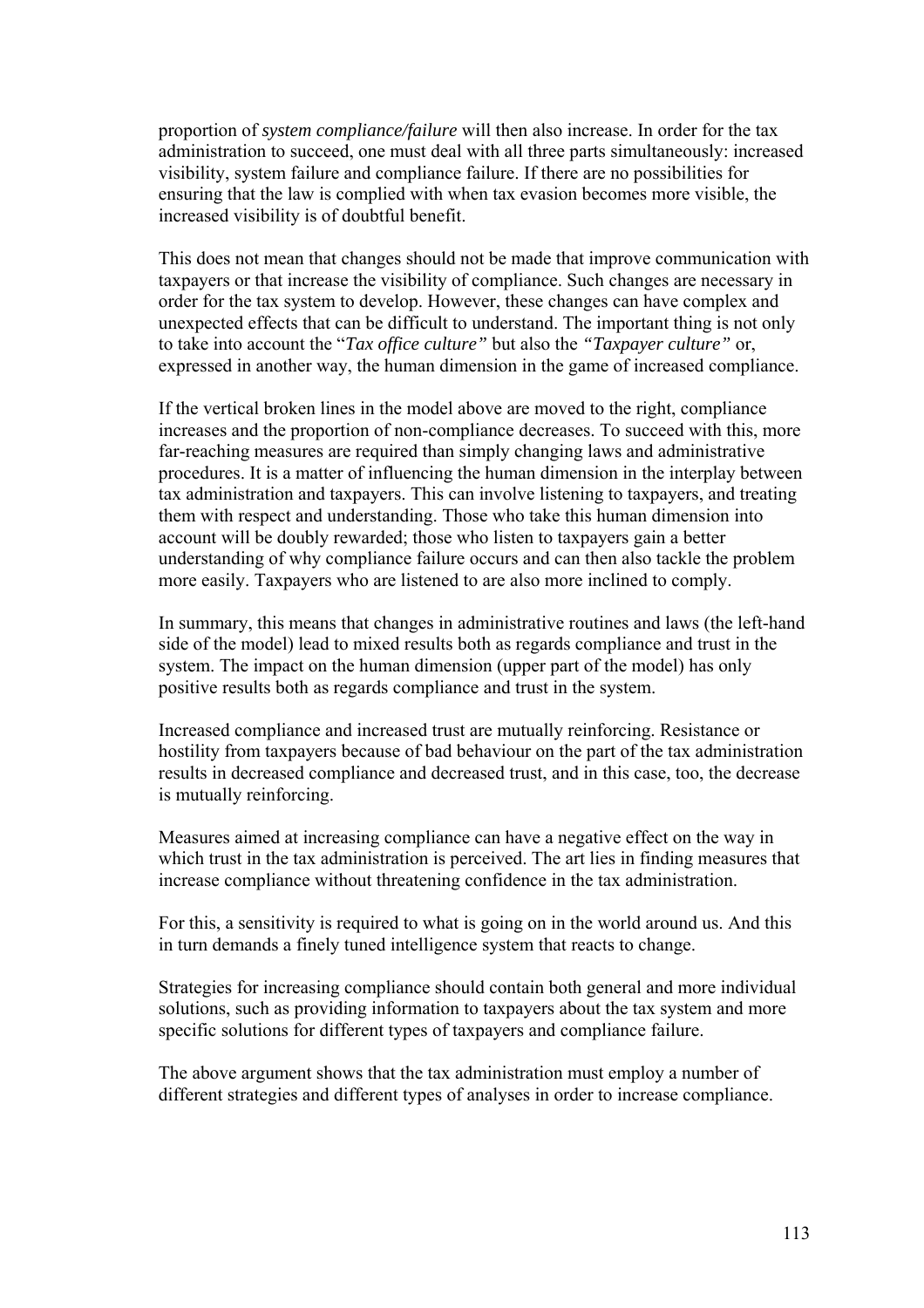## **11.5 The compliance pyramid**

## **11.5.1 The pyramidal model**

A model which has influenced the way in which strategies have been developed in a number of countries (including Australia, New Zealand and Great Britain) is the "compliance pyramid". This model segments taxpayers into different groups according to their willingness and capacity to do the right thing. The tax administration then chooses different measures for different groups. The model looks like this:



The tax administration should not use tougher methods than those required in each individual case in order to get taxpayers to move down the pyramid. A point to note with this is that there should always be a possibility to adopt more forceful methods if required (gradual escalation). Unless it knows otherwise, the tax administration should assume that taxpayers are honest and willing to do the right thing. If that does not work, one should use the tools available on the next highest level of the pyramid and so on.

However, the point of departure should be that there is an understanding of what governs taxpayers' behaviour. Taxpayers can in all essentials be divided into four main categories according to their willingness and capacity to do the right thing.

- At the bottom of the pyramid are the taxpayers (the majority) who are willing to do the right thing
- On the next level are those who try but don't always succeed
- On the third level are those who try to resist compliance but who are sensitive to counter-measures (speculators)
- Highest up in the pyramid are those who have decided to cheat

There are many factors that govern taxpayers' behaviour. The pyramid is frequently linked to the "BISEP model", which describes the different factors that influence taxpayers' behaviour.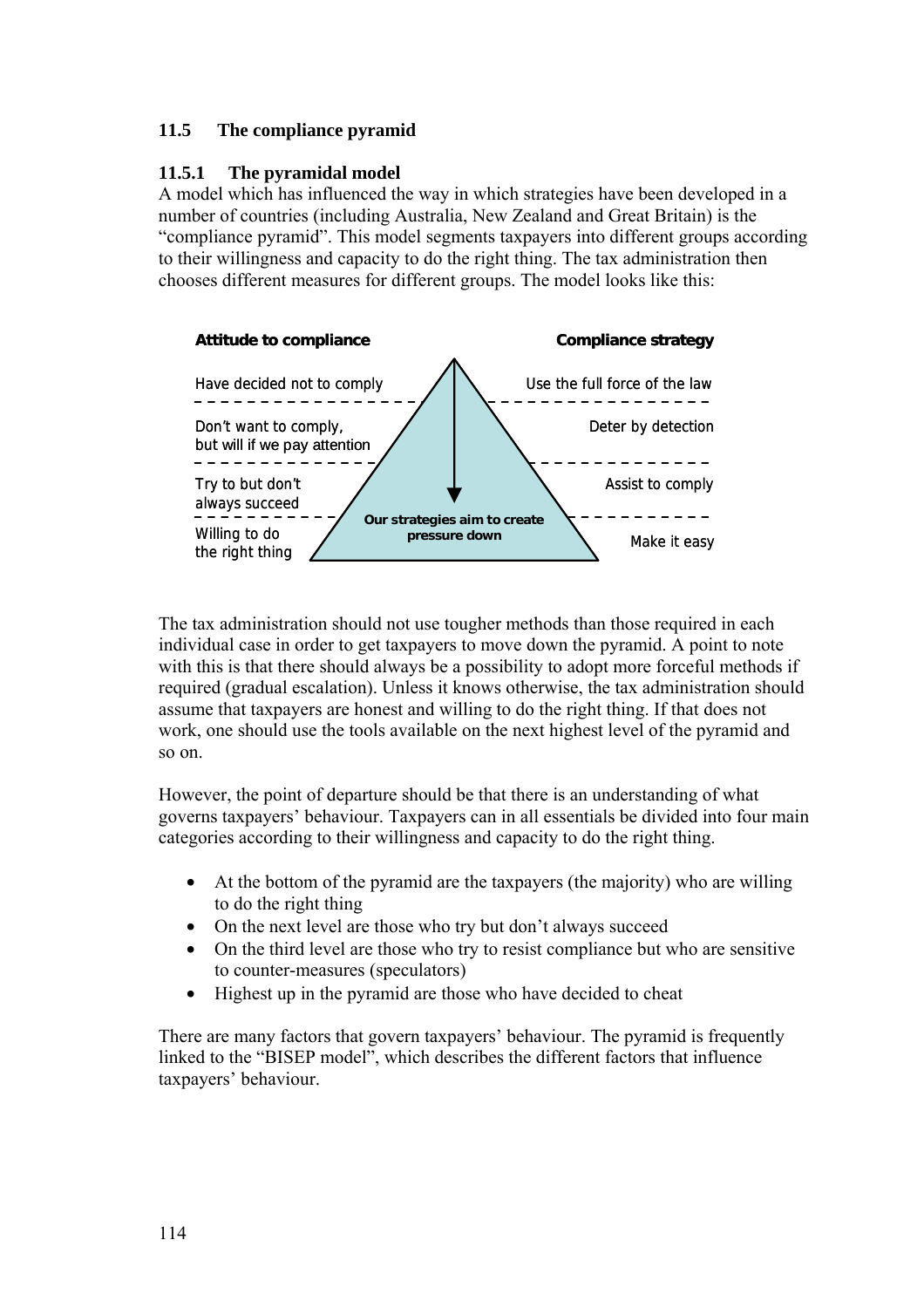

The following factors are named in this model:

- *Business*. What the individual business looks like as regards size, profitability, ownership etc.
- *Industry*. Which trade or industry is involved and what the prevailing circumstances are.
- *Sociological*. Which social norms and attitudes apply for taxpayers and what they are influenced by (gender, age etc).
- *Economic*. What effect economic factors have, such as tax rules, inflation, special regulations, international influences etc.
- *Psychological*. What characteristics and personal values taxpayers have.

An understanding of taxpayers' behaviour must be linked to the knowledge of how different measures work. The right measures have to be used in the right context.

The model does not work, however, if taxpayers do not trust the tax administration. Trust is the basis on which the pyramid rests and which is a prerequisite for a successful strategy.

## **11.5.2 The theories behind the model**

The model is based on two theories: *responsive regulation* and *motivational posturing* (Braithwaite & Job 2003).

*Responsive regulation* assumes that most people are willing to do the right thing (the majority are in the pyramid's base) and that an authority can influence them. If the rules are not morally defensible, responsive regulation cannot be employed to increase compliance.

For those taxpayers who are moving upwards in the pyramid, the authority can use persuasion, moral appeals and deterrents to get them to move down again. The following factors influence the choice of strategy:

• The measures are reasonable in that they are not more forceful than required to increase compliance. They are adapted to each taxpayer. Historic behaviour is taken into account.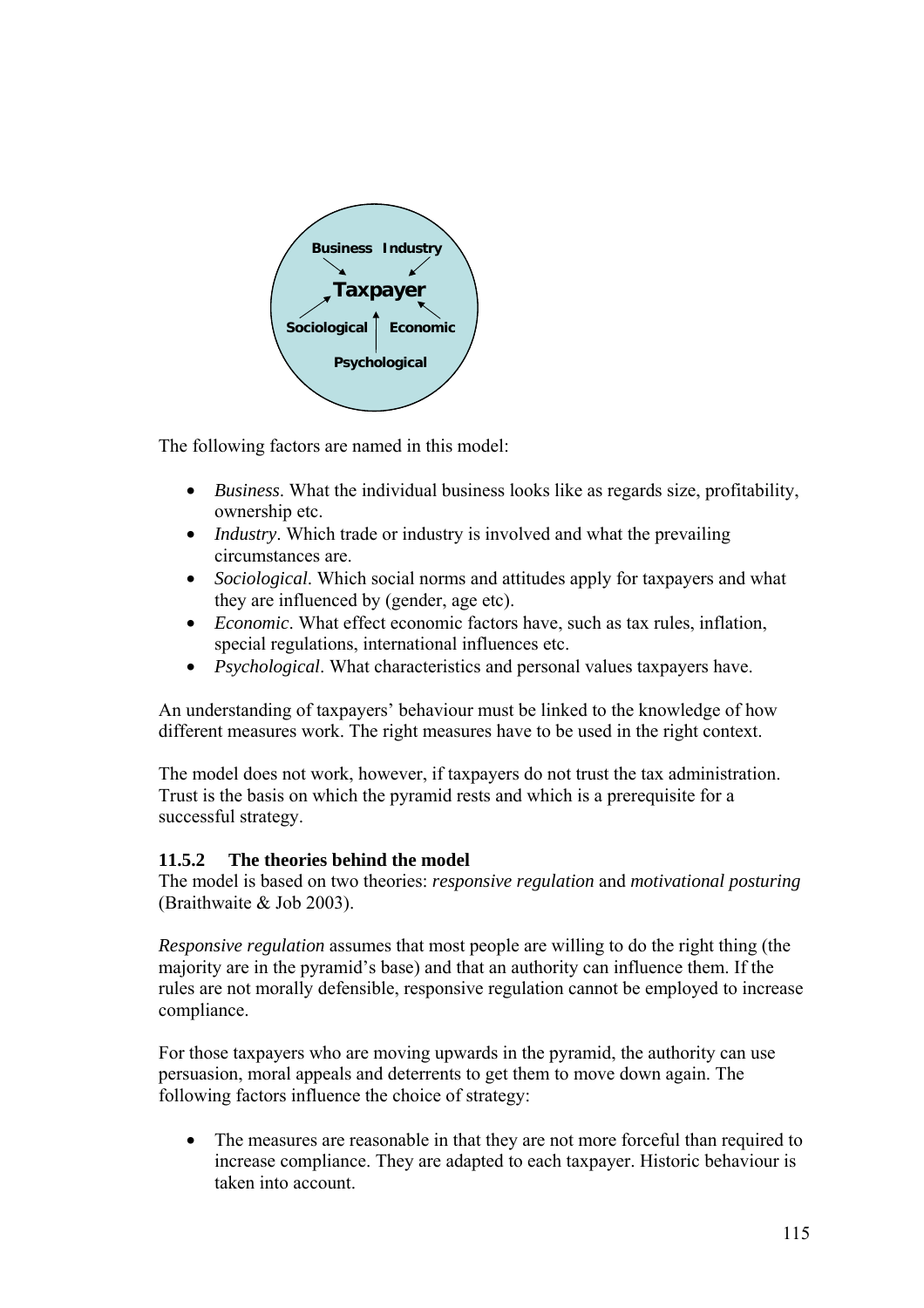- The message is "If you do not comply we will increase your costs (social and financial) but if you comply we will reduce the costs". The measures are thus gradually intensified.
- If deterrents are to work, taxpayers must know about the sanctions that may be used and must also be convinced that the authority both can and will employ them if necessary.

This builds inter alia on research which shows that compliance and self-regulation work best if the relationship between the authority and the citizens is based on respect and open communication. If respect and procedural fairness are not observed, taxpayers will instead turn against the authority.

*Motivational posturing* is based inter alia on the following factors:

- The actions of the authority impact on the individual's self-esteem. The level of threat to self-esteem is important.
- The more forceful the methods employed by the authority, the greater the threat to the individual's self-esteem. If the methods are milder, the threat to selfesteem is reduced. This is the reason why it is desirable to employ as mild measures as possible.
- An authority can by its actions influence the behaviour and attitudes of the individual. This impacts on the individual's motivation to comply. If the authority threatens the individual's self-esteem, he or she will move upwards in the pyramid.
- Compliance is influenced by how taxpayers perceive the authority's behaviour. Compliance is high if taxpayers perceive it as morally right to pay taxes and if the tax administration's behaviour is fair and decent.
- Refusal to comply is driven by a desire to be rich, a distancing from honest taxpayers, and a willingness to ally oneself with those who know all the tax evasion tricks. Those who refuse to comply have no trust in the tax administration and the probability that they will acquire such trust in the future is low.

## **11.6 Preventing error, non-compliance and fraud**

Lars Korsell and Mikael Nilsson have described in their book "Att förebygga fel och fusk" ("Preventing error, non-compliance and fraud") (2003) various methods and angles of approach that tax authorities can use. Below are summarised some thoughts and suggestions on this topic.

In their introduction (p 16), they describe the purpose of the book as follows:

*It is not principally about increasing society's tax revenues or reducing the costs to society by reducing error, non-compliance and fraud. Instead, it is about reducing error, non-compliance and fraud in order to maintain the legality and legitimacy of the system. Audit activity issues and a more noncompliance and fraud-proof legislation should therefore have greater emphasis in the administrative work. At the same time, regulation and audit activity should not go too far and be perceived as unnecessary and unfair, resulting in*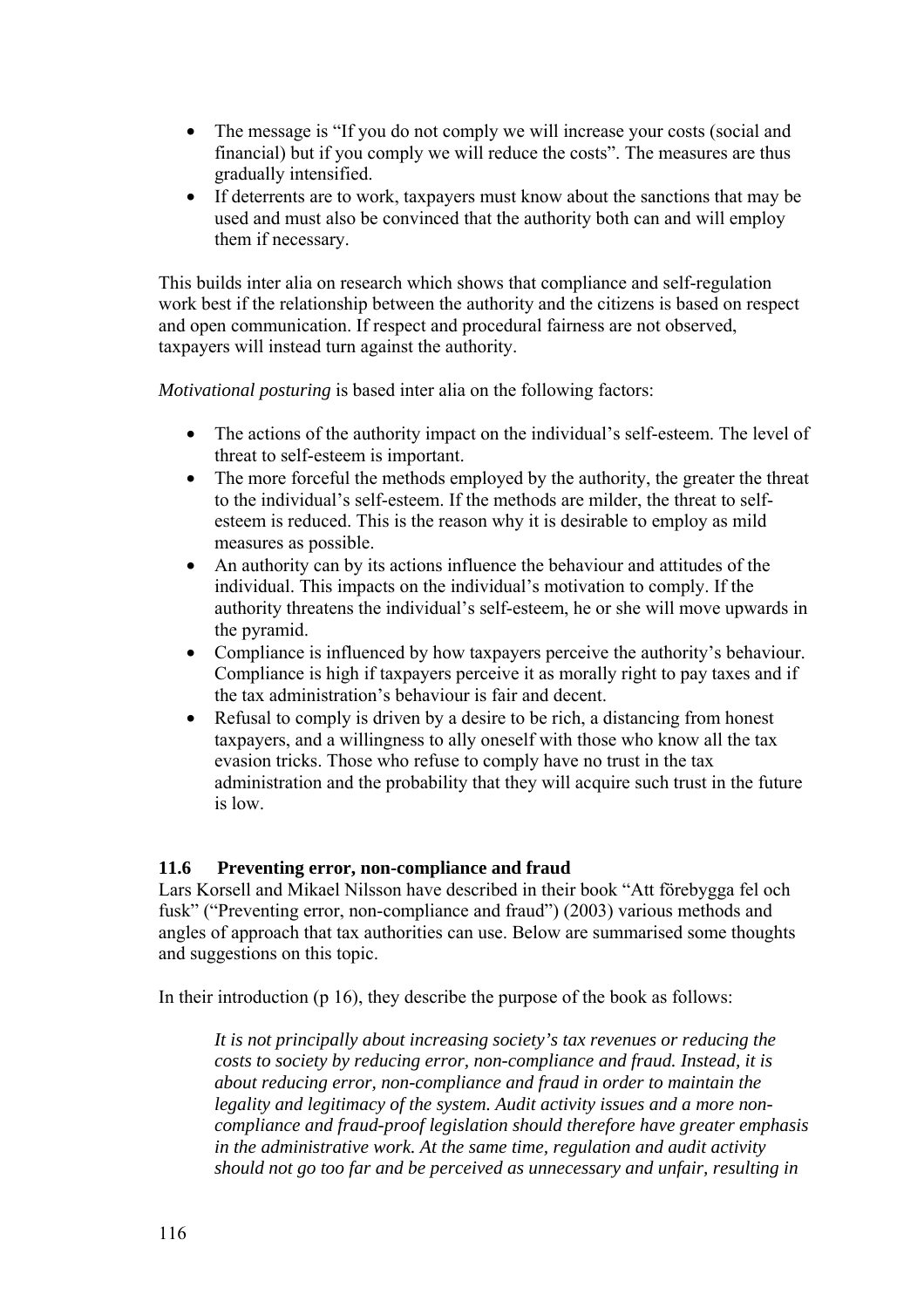*a demoralising effect both for the audit functions themselves and for those who are subjected to audit activities. The challenge is to find a reasonable balance.* 

Preventive measures must adopt a problem-oriented approach where the base is made up of knowledge about non-compliance and fraud. It is important to:

- Identify the problems
- Analyse the causes
- Develop measures based on this knowledge
- Follow up and evaluate the chosen measures

Korsell and Nilsson take the view that (p 23) *"A disadvantage with the way in which the authorities work today is that they are too governed by events and for that reason operations are too focused on demonstrating and correcting errors that happen to be detected."*

It is not possible, in other words, to create effective measures to counter error, noncompliance and fraud if one knows nothing about the causes.

Measures should be based on inter alia the following knowledge concerning motivation for why an individual complies with or violates the rules:

- To prevent tax evasion it is more effective to increase the risk of detection than to rely on the threat of punishment
- Legislation and audit activities that are perceived as reasonable and fair increase law-abidingness among taxpayers
- If other people break the law, individuals are less inclined to comply with the law themselves
- Informal sanctions from family, friends and colleagues have a greater preventive effect than formal punishment

Korsell and Nilsson's conclusion is the following (p 42):

*An exercise of authority based on mutual understanding that is supported by the possibility of employing strict sanctions is more likely to increase compliance than a strict legalistic exercise of authority based on the threat of sanctions and confrontation.* 

Below are provided a few examples of the different measures that Korsell and Nilsson propose.

### **Don't always aim the rules at the problem but at those who can prevent the problem**

To prevent tax evasion or fraud, it is possible to get the help of the people around a potential perpetrator. This involves engaging the assistance of a third party, someone outside a supervisory authority and the supervised. These individuals may be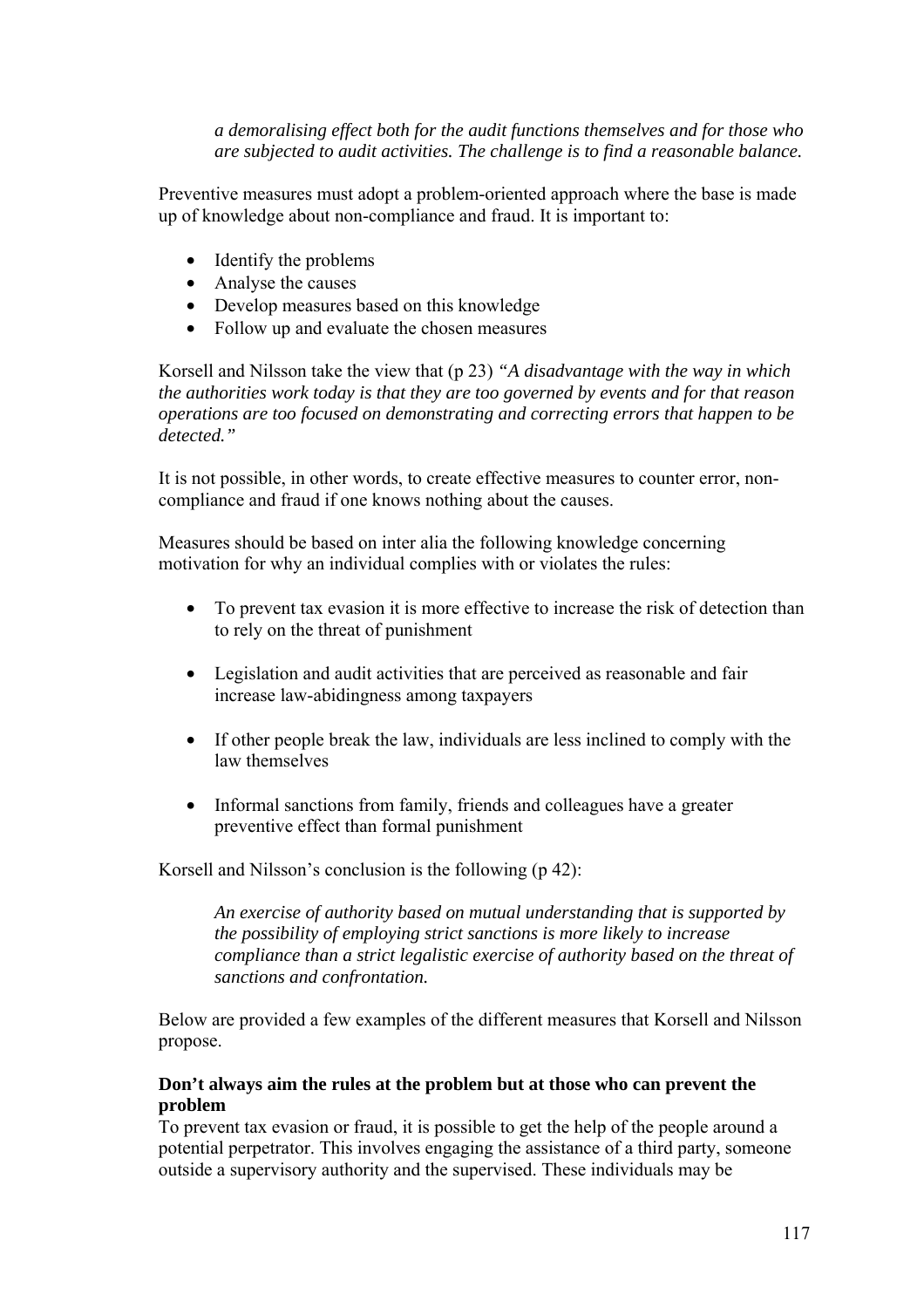"gatekeepers", for example boards of directors, external auditors, environmental auditors, ethics committees etc.

Typical for gatekeepers is that they have little to lose if a crime is detected compared with the people in the organisation who have committed the crime. On the other hand, gatekeepers care about sanctions. For example, in Sweden accountants who fail to report a suspected crime can be reported in turn to the Supervisory Board of Public Accountants.

#### **Logo types and other symbolic rewards**

Using various symbolic rewards, one can attempt to induce businesses to carry out measures to prevent non-compliance and fraud. To win this distinction businesses must satisfy a given number of criteria.

#### **Increase the moral costs**

By stating that a certain action is criminal, most people feel great internal resistance to committing such an act themselves. It is perceived as stigmatising to be associated with a criminal act.

#### **Demonstrate strength against the capital**

Research shows that measures which impact on a firm's profitability and reputation are frequently more effective than punitive measures.

#### **Signature "on one's honour"**

Income tax return forms should be supplemented with a request that the taxpayer sign the form on his or her honour in order to stress the requirement to provide correct information and to encourage the person signing the form to reflect on his or her obligations.

#### **Strengthen the authority's legitimacy**

Professional treatment of taxpayers on the part of the authorities prevents noncompliance and fraud.

### **Increase ethical behaviour in the public sector**

Surveys show that ethically dubious behaviour among people in positions of power influences the willingness to cheat.

### **11.7 The letter-writing authority**

In the chapter on norms (see Chapter 3), it was noted that norms and behaviour could be influenced by informing taxpayers by letter about other people's norms and behaviour. Compliance can thus be influenced by writing letters to taxpayers. Below are further examples of how a tax administration can influence compliance quite simply by writing letters to taxpayers.

### **Great Britain**

An experiment was carried out in Great Britain (OECD 2004, Wright 2003) involving small businesses. Sole proprietors with an annual income of less than £15 000 need not specify their expenses. The experiment tested five different types of letter that were sent out before tax returns were due to be filed. The target group consisted of sole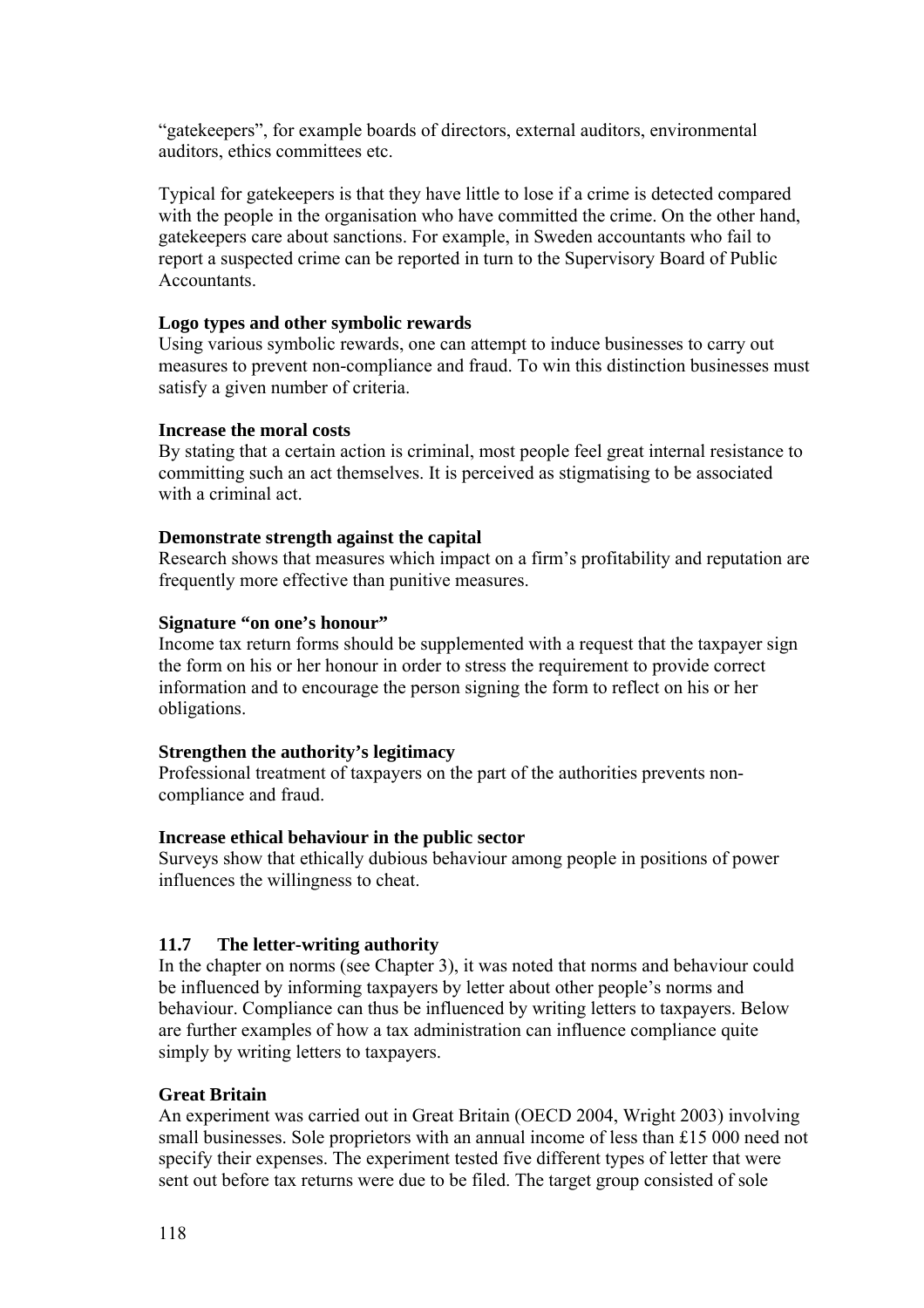proprietors who filed their own tax returns and whose expenses exceeded 50 % of their turnover. Six groups were created, one for each letter, and a control group. The following types of letters and groups were employed:

- 1. "We can give you help and support"
- 2. "Correct payment of tax means more money for hospitals, schools etc"
- 3. A warning: "We are increasing the number of investigations, and your tax return may be chosen"
- 4. The same as letter number 3 but adding "You may incur financial penalties"
- 5. "Your tax return has already been selected for audit"

Letters 3, 4 and 5 gave a significant increase in reported income and profit. 10 % of the tax returns were checked in groups 3 and 4. Letter number 5 gave the best result (everyone in that group was checked) in terms of reported profit, but in terms of expenses letter number 4 gave the best result.

## **USA**

An experiment was conducted in Minnesota (Minnesota Department of Revenue 1994) using the following letter strategy.

An experimental group was selected as well as a control group. The group that received the letter was divided into two categories: one category representing average taxpayers (called the low risk group) and one that was judged as representing a higher risk (high risk group). The high risk group consisted primarily of self-employed persons. In total, the group comprised approximately 1 600 taxpayers.

The group received a letter prior to the filing date for tax returns, which contained the following information:

- That they had been selected randomly for examination
- That they would be contacted if any discrepancies were found in their tax returns
- That if any irregularities were found, previous years' returns would also be examined

The letter attracted the attention of the press and many people were indignant at having been threatened with having their tax returns examined.

In addition to the group being divided into low and high risk respectively, they were also divided up according to income level (low, middle and high).

The results showed that reported income and tax payments increased among low and middle income taxpayers in both the low and high risk categories. The biggest increase was in the middle income and high risk category. In the high risk group there were both increases and reductions in paid tax and the net change was marginal.

In the low and middle income groups, tax payments increased by 6 %. In the high risk category, tax payments increased by 10 %.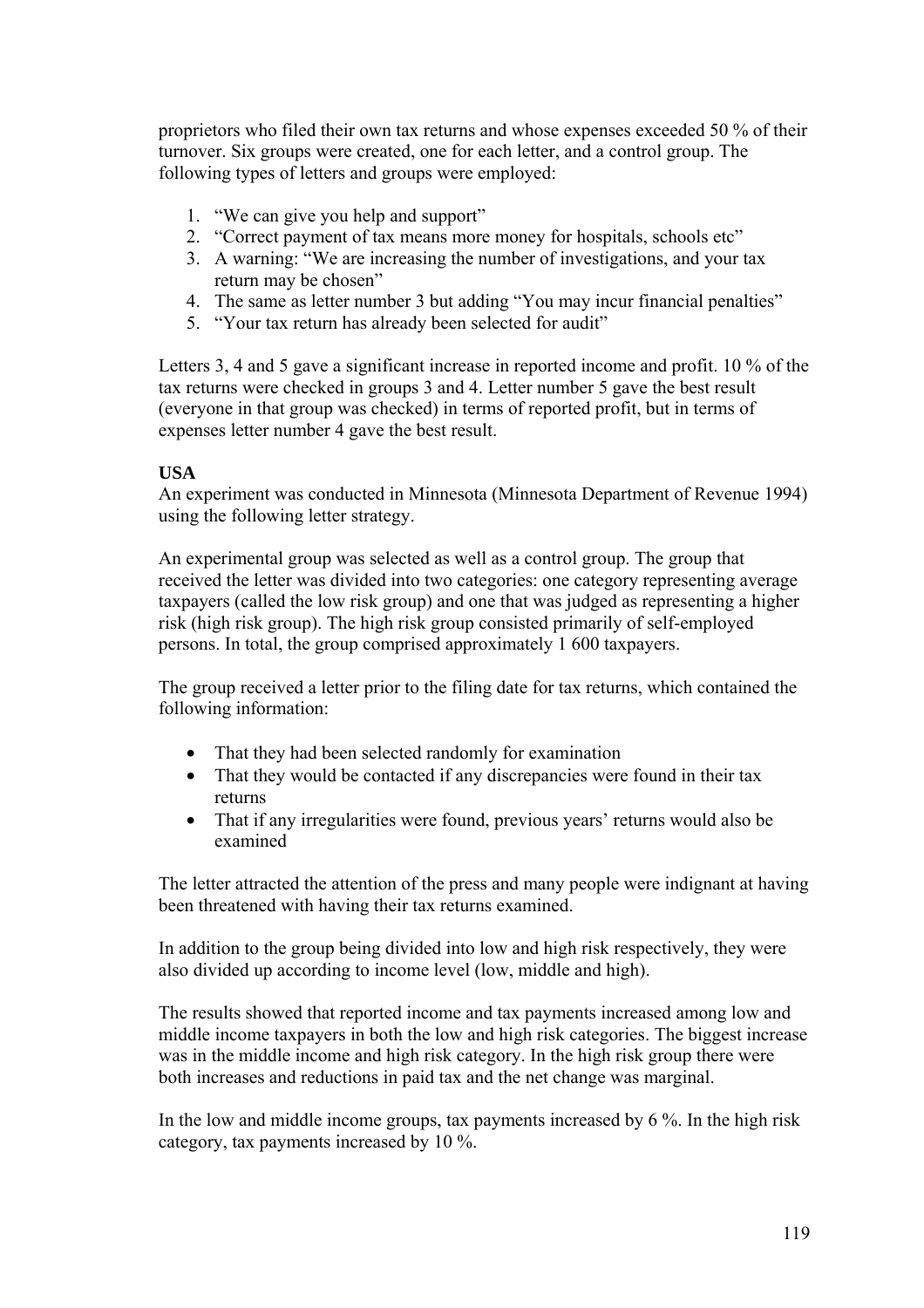The biggest effect was in the group that had had their tax returns changed (lowered) to the taxpayers' advantage at the previous assessment. Among those who had previously been given tax penalties, the letter had a negative effect.

## **Sweden**

In connection with the 2001 tax assessment, the tax authority in Gävle sent out an information letter to a group of self-employed persons who were required to reverse tax allocation reserves<sup>19</sup> for taxation. The letter was sent out prior to the date for filing tax returns. The letter was personal and each recipient was told how large an amount had to be reversed. A control group was employed which received no information. Both groups were then checked and it was measured how many taxpayers had reversed the tax allocation reserve correctly.

The diagram below shows the results.



**Figure 11.3 Effect of information letter** 

The group of taxpayers who received a personal letter did the right thing to a considerably greater degree than the others. The control group did not receive any personal letter, but all self-employed taxpayers were sent information in brochures, etc which stated that the tax allocation reserves had to be reversed.

# **11.7.1 Conclusions**

The example above shows that the letter-writing authority can be successful. Writing a letter can be a cheap method that produces good results. However, it is important how the letter is worded and for the right type of letter to be sent to the right target group. Different letters have different purposes and different contents. The following types of letter can be identified:

• Letters intended to influence norms and attitudes, containing information about other people's behaviours and norms

÷.

<sup>&</sup>lt;sup>19</sup> Tax allocation reserves are appropriations aimed at equalising reported net (taxable) profit. In order to equalise the tax burden, it is possible to set aside some of the profit to a tax allocation reserve. This can then be reversed at any time but no later than six years after the reserve was made. The reserve made at the 1995 tax assessment would have to be reversed for taxation at the 2001 assessment.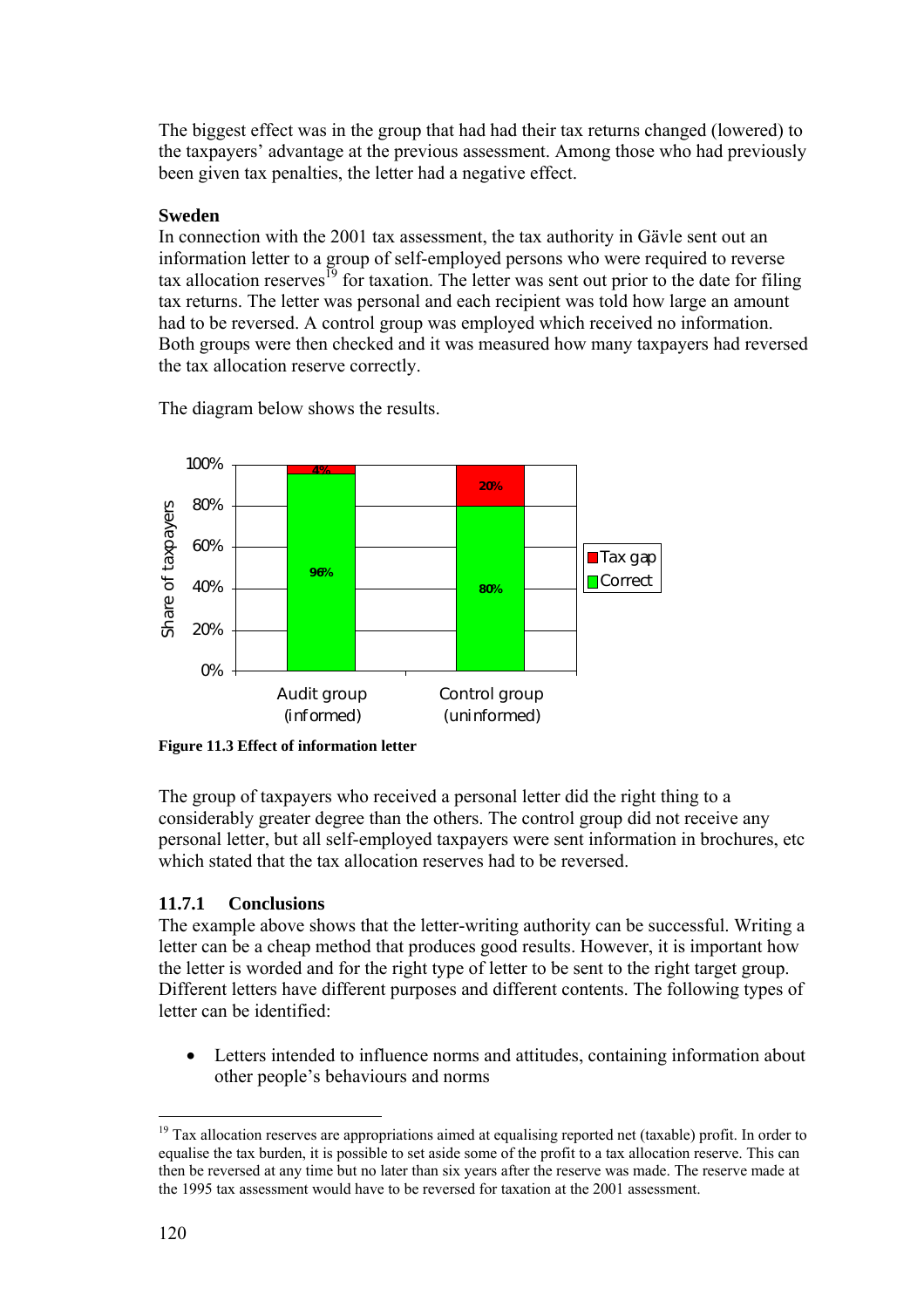- Letters announcing audit activity of different kinds or providing information about audit activity
- Letters providing general information or information about specific tax issues

Letters with personal information probably have a greater effect than letters containing general information. Letter-writing should be included as a normal part of the mix of different measures taken for priority areas. This is yet another tool that cannot be classified easily as either service or audit activity.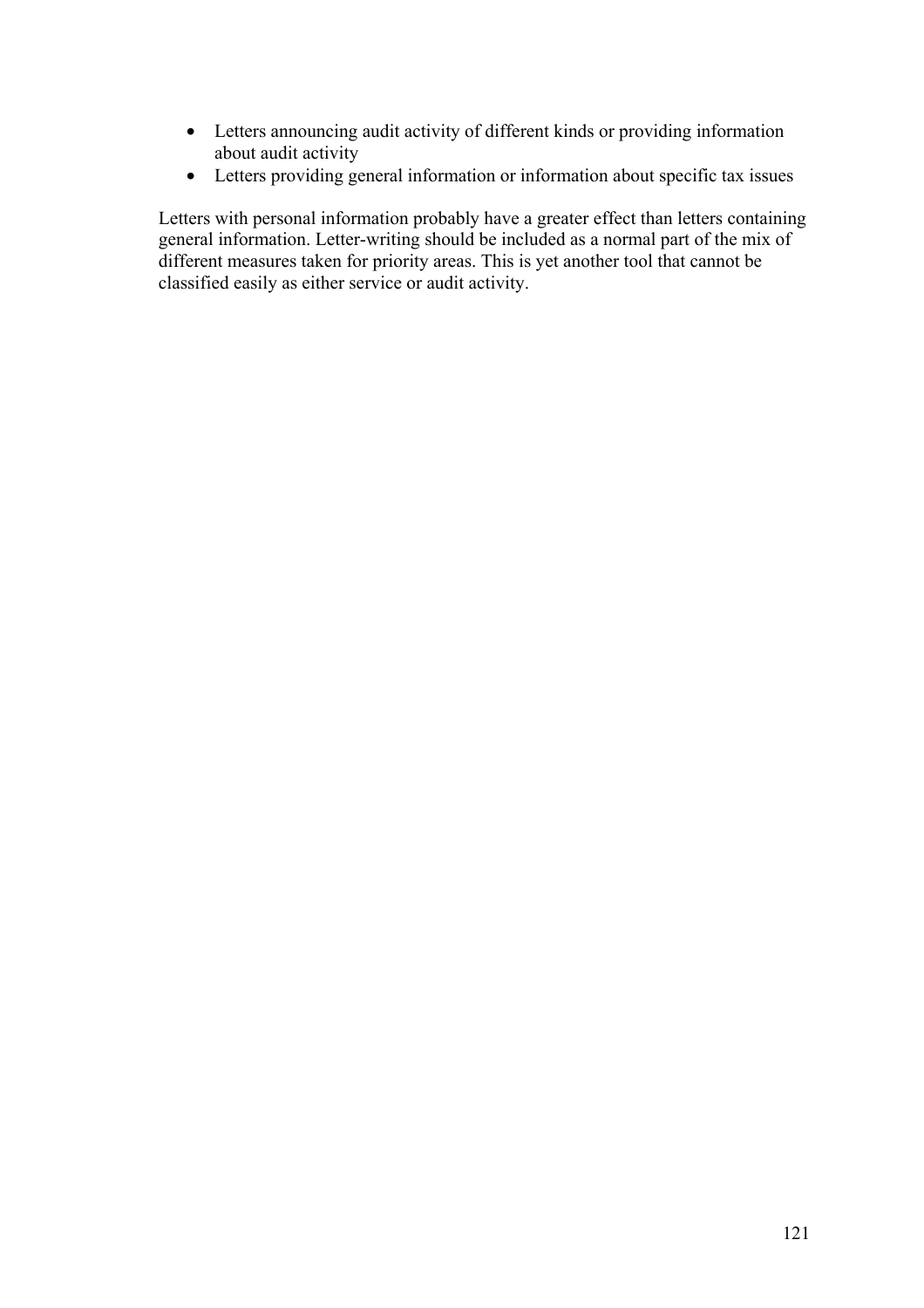*Attaining one hundred victories in one hundred battles is not the pinnacle of excellence. Subjugating the enemy's army without fighting is the true pinnacle of excellence.* 

Sun Tzu

## **12 On strategies and strategic thinking**

This report contains a quantity of facts and suggestions for numerous measures and strategies. How, then, should this knowledge and these suggestions be used to achieve optimum results? It can be of value in this context to briefly consider what creates good strategies and what strategic thinking actually involves. This can serve as a tool for more easily combining different measures and achieving optimum results. A good beginning is to look at what the reference books have to say.

## **12.1 Different views of strategies**

### **Activity structures**

According to the Swedish National Encyclopedia, strategies are overarching, general activity structures that stretch over a long time horizon. The content of the strategy is determined by the organisation's relationship with its surroundings. Since the 1970s, the term strategic process has sometime been used, according to which strategies are regarded as evolving rather than planned.

This gives a picture of what strategies are, but it does not facilitate the thought process. Other ways of looking at strategies are also needed.

### **Strategies are a part of the totality**

Another way of describing strategies is to start from the following model, which says that strategies are a part of the totality (Gill 2003):



**Figure 12.1 Gill's strategy model**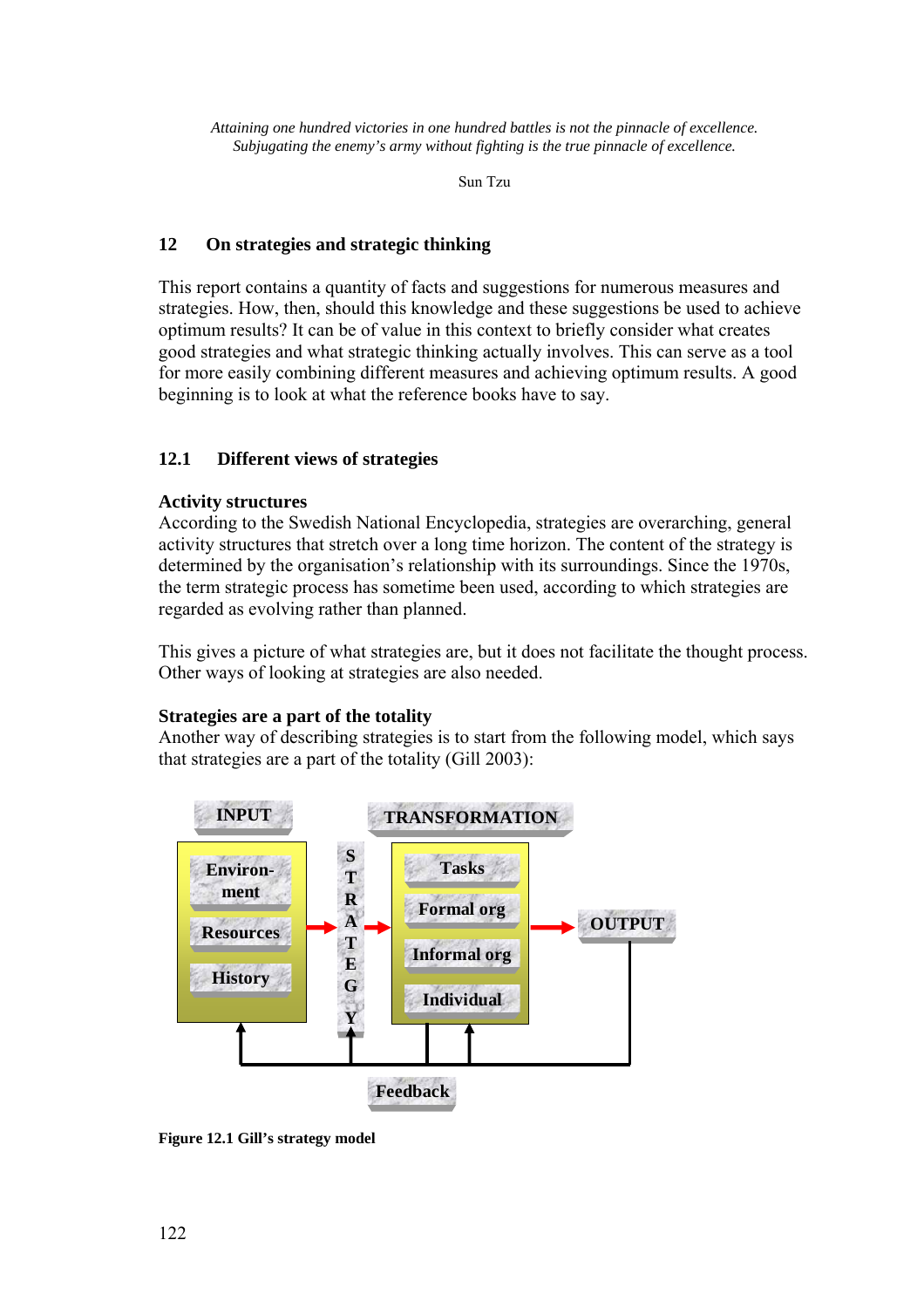The potential for the tax administration to work effectively depends on a number of factors. There are factors in the surrounding world that have to be taken into account (both formal and informal), and the available resources also naturally influence what can be done. Also the administration's history has an impact, in terms of previous experience of successful and unsuccessful activities, and the development of norms and values. Strategies are intended to achieve objectives. In order to do this, what is termed input is transformed through a process that is influenced by four components. Different activities are carried out that are influenced by the rules and regulations (formal) but also by the prevailing culture (informal). The activities are carried out by individuals, and their number, excellence, engagement and values influence the process. All this results in an output which in turn gives feedback to previous steps in the process.

The point about this model is that it demonstrates that the success of the tax administration depends on the agreement between the different parts of the model. The greatest success is achieved when strategies are adapted both to the surrounding world, the resources and the history, and also adapted to output. The transformation process must fit the strategies and the four different components of the transformation process must agree among themselves. When there is a lack of agreement in any of these respects, the success of the organisation will be less.

A holistic view is good, but strategies can also be illuminated from other angles.

## **Complex systems**

As previously noted, there are many complex factors that govern taxpayers' behaviour. Influencing these behaviours is thus also an extremely complicated affair. A tax administration works in a complex and constantly changing environment. These are complex systems that are characterised by the following (Jervis 2003):

- *The result cannot be predicted from a single action*. The effect of a measure frequently depends on the effect of another. Combinations of measures create effects other than those of a single measure alone.
- *Strategies depend on others' strategies*. The complexity increases if one considers the connection between different actors' strategies. One actor may react to the other's strategy and change his own. Actors may also try to predict their opponents' strategy and adapt their own accordingly. This interaction is important to bear in mind, otherwise it is easy to find fault. One example can be taken from the Vietnam War, when the USA stopped patrolling part of the enemy's supply line after its use decreased. This simply resulted in the enemy increasing the use of these same lines.
- *Measures change the surrounding world*. Initial measures and results can change subsequent results with a dynamic that changes over time. This cannot simply be explained with the help of cause and effect. Since the measures change the environment in which one operates, a measure, identical to a previous measure, will not produce exactly the same results again. This was something that Hitler failed to grasp in 1939. He had experience from the meeting in Munich which showed that the Allies were compliant (Austria was ceded), and therefore believed that the Allies would be equally compliant when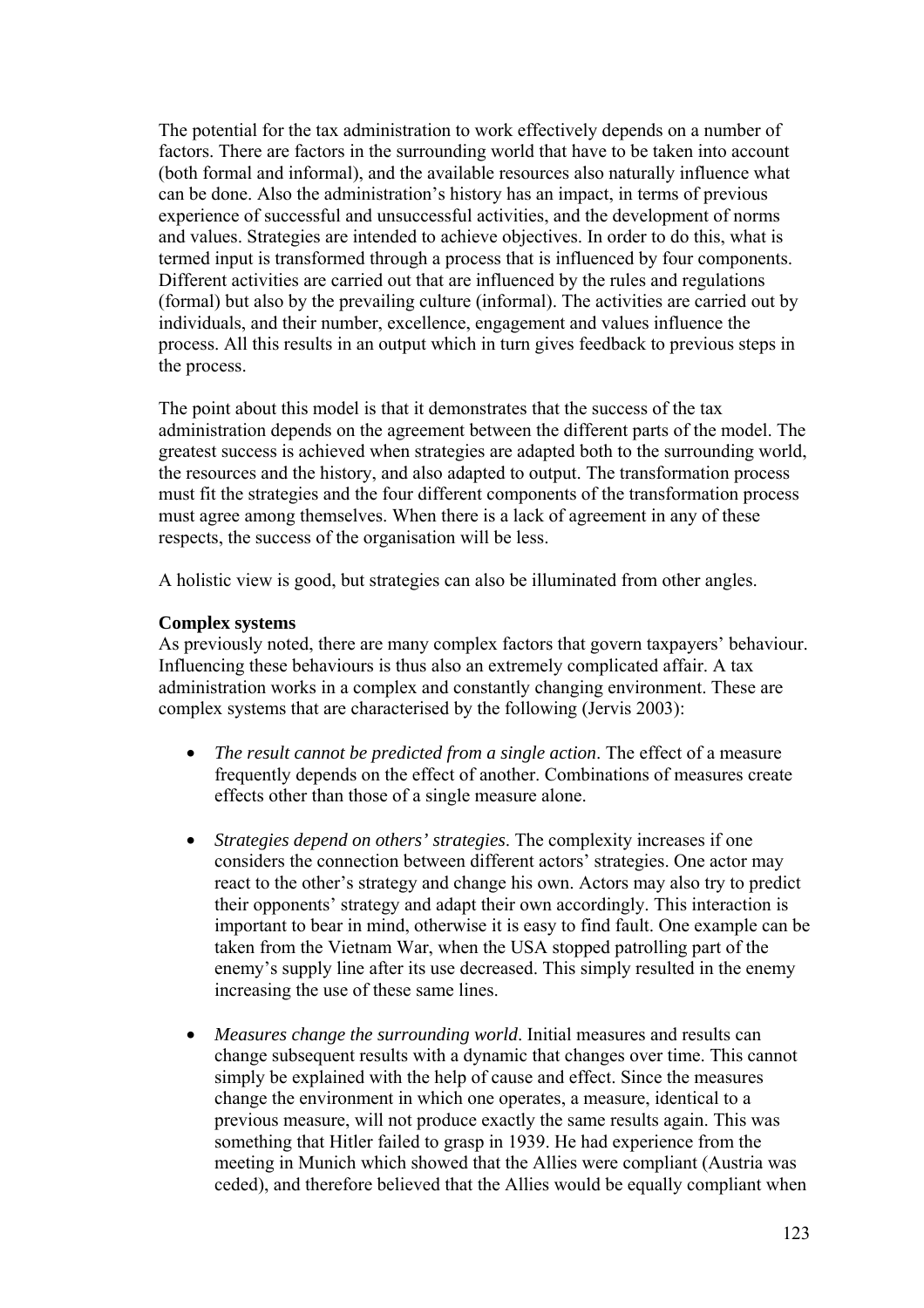it came to Poland. However, the Allies had changed their behaviour because of Hitler's behaviour and the Second World War was a fact. This is a common mistake; basing one's ideas on the observable world and then planning one's <actions based on that picture. One fails to realise that one's own actions impact on the surrounding world and create changed conditions for the planned actions. The following example illustrates this:

During the 1930s, Japan was worried about its own national security and about access to commodities from abroad. In order to prevent this problem, Japan invaded Manchuria, declared war on China and invaded Indochina. Each action created resistance that made the next action necessary. The measures led finally to the USA's oil embargo. This caused Japan to attack Pearl Harbour and the USA with the results we all know. Japan's original desire to increase its security resulted in exactly the situation it wanted to avoid: a war with the West.

Complex systems are frequently defined based on the assumption that there are a large number of similar but independent actors who interact and who therefore also change the environment in which they operate (Valle 2000).

Management literature has increasingly begun studying complex systems in order to learn how to handle a complicated world (Lissack 1996). The starting point is that the world around us is so complex that it is impossible to make exact predictions or to understand all the details. However, it is possible to gain an overall picture and an understanding by studying patterns.

If changes in the world around us cannot be predicted, detailed long-term planning is meaningless. This makes demands of strategies and the way in which strategies are executed. Strategies are about supervising the actions of an organisation so as to ensure that the desired objectives are fulfilled. This can only be done by constant monitoring and evaluation in order to detect any changes and to change planned measures in response to those changes.

This is in line with Dwight D Eisenhower's famous expression: "Plans are nothing, but planning is everything". A plan becomes obsolete in the very moment it is finished: planning is something that must go on continually.

From a management perspective (Lissack 1996), the important thing is to create adaptable organisations with flexible structures that optimise the opportunities for continual learning.

### **The fascinating trinity**

The famous military strategist Carl von Clausewitz (1780-1831) had already assumed this similarity with complex systems since his ideas went along the same lines. He made use of a metaphor based on a known scientific fact. If one sets a pendulum (of iron) swinging between three magnets, it will begin moving in a non-linear manner, that is to say chaotically, and will never repeat the same pattern of movement (this is known as "the fascinating trinity").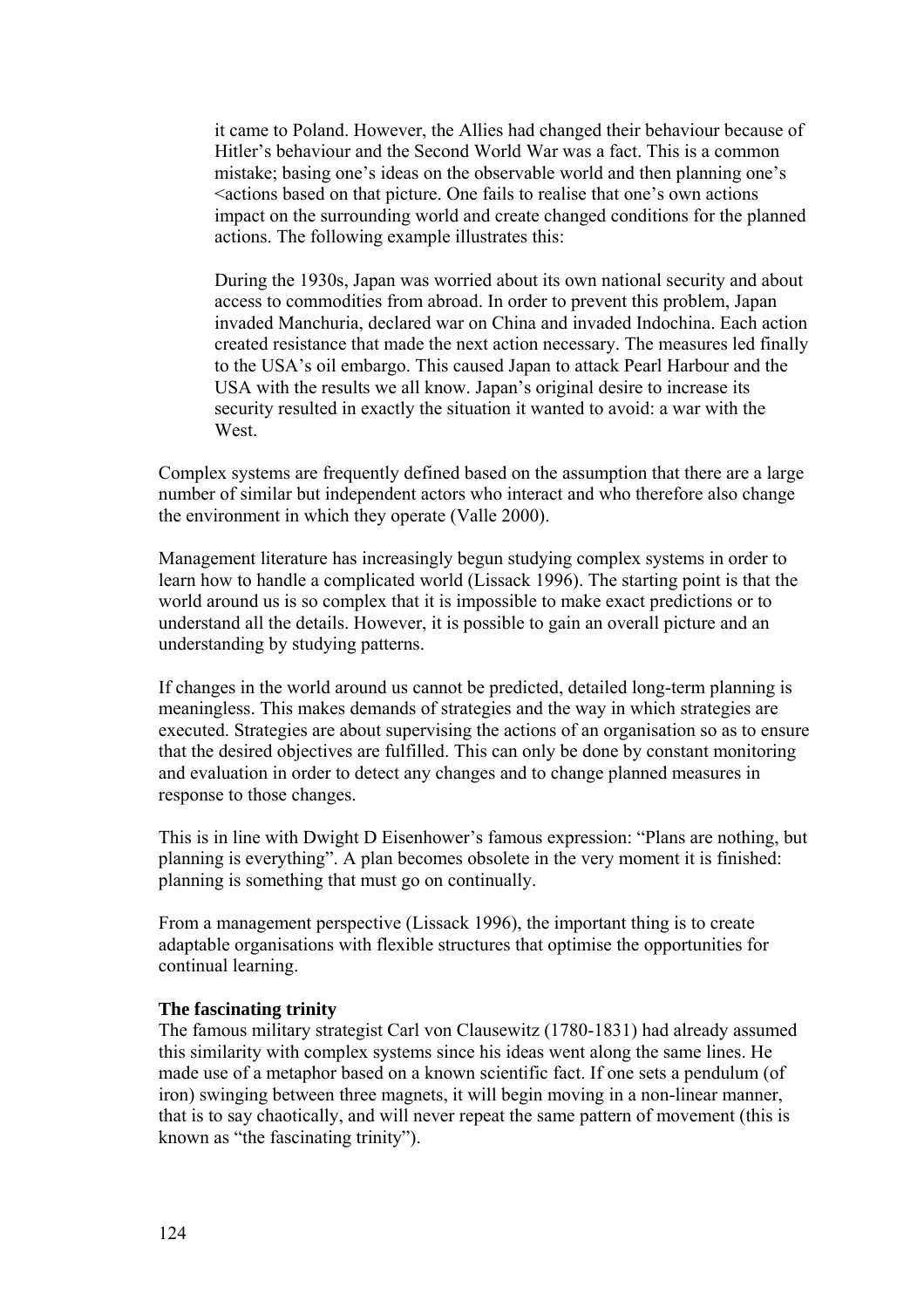In the metaphor the three magnets represent three different types of forces: irrational forces (emotions), non-rational forces (the influence of chance without human intervention) and rational forces (rational calculation). The pendulum represents theories or strategies. Strategies are never influenced by one force alone but by the total interaction between all the forces, which is also constantly changing. A strategy that denies or reduces the importance of any of these forces will fail.

Instead of forces, the magnets are sometimes likened to the people, the army and the state. If the army is replaced by the tax administration, however, the metaphor also works.

## **12.2 Conclusions**

At an overarching level, strategy is the art of planning and carrying out activities so that they result in the fulfilment of the desired objective. The remarks above also indicate that strategies and strategic thinking consist of the following elements:

- *Knowledge*. The basis for good decision making is always knowledge about what the decision is about. Without knowledge there can be no good decision.
- *Holistic view.* It is important to see the totality and to be aware that each part affects the totality, and likewise that the totality affects every part.
- *Awareness of interactivity.* A measure may impact on the actions of other actors, which may make the measure meaningless or wrong. The measure may also impact on the surrounding environment, which changes the assumptions for carrying out the measure.
- *Long-term thinking.* It is important to think several moves ahead all the time and to be prepared for what may happen. Even if details cannot be predicted, patterns can be detected.
- *Flexibility.* Yesterday's success is tomorrow's failure. The changing world around us makes demands on flexibility and our ability to make rapid changes to planned measures. This requires a good knowledge of the surrounding world and of the effects measures have.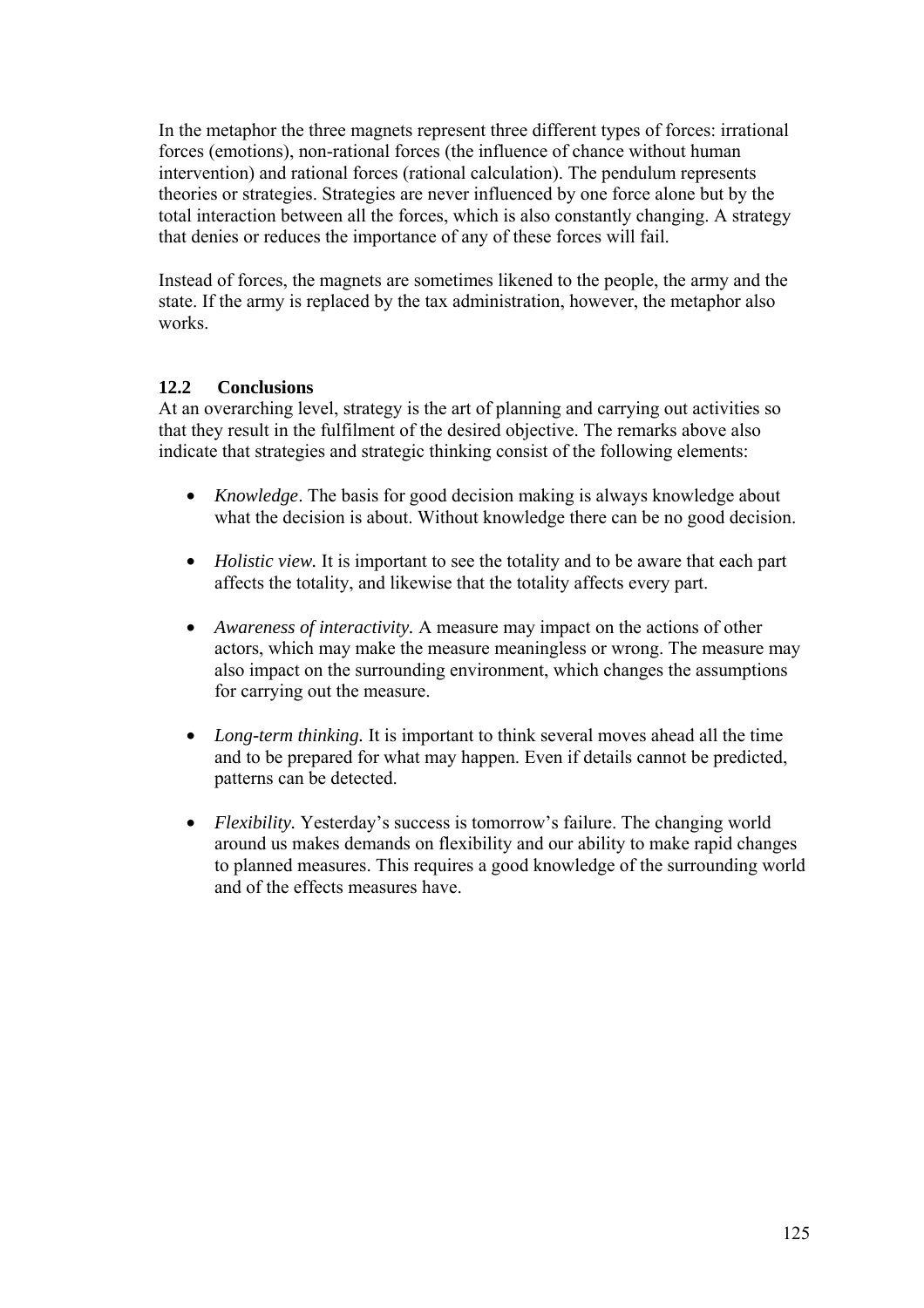*Never doubt that a small group of thoughtful, committed citizens can change the world; indeed, it is the only thing that ever has.* 

Margaret Mead

### **13 Overall conclusions**

It is extremely important for a tax administration to understand the huge impact norms and moral values have on behaviour. To achieve voluntary compliance, one cannot rely on deterrent methods like audit activities and punishment. But this does not mean that audit activities and punishment should be of less value; on the contrary, they are of vital importance. Their importance does not lie in their deterrent function, however, but in the fact that they can be used to strengthen and support existing norms.

People do what other people do. Audit activity and punishment can help convince people that other people are complying with rules. It is norms that govern behaviour, but it is audit activity and punishment that ensure that the norms are upheld.

Nevertheless, both audit activity and punishment are a two-edged sword. Handled in the right way, they can do a great deal to help bring about voluntary compliance; but handled in the wrong way they may result in increased tax evasion by reducing taxpayers' personal convictions or by provoking reactions of defiance.

Moral values, in the sense of biologically inherited and socially learned norms, are underestimated as an explanatory component in behaviour. And so moral values are also underestimated as regards their effect in influencing behaviour.

Behaviour can be influenced by means of campaigns but also by everything an authority does in its day-to-day operations. The way in which taxpayers are received and treated, attitudes, brochures, forms, the kind of things that are subjected to audit activities, processing times and a whole lot of other things influence taxpayers' behaviour and thus also the tax gap. It also means that everyone who works for the Swedish Tax Agency can have an impact on the tax gap.

The importance of information, education and service should not be underestimated. Making things easier for taxpayers by providing good service and simple rules helps not only to keep taxpayers honest but can also help make the dishonest honest. Apart from the risk of detection, tax evasion results in costs of concealment of what is going on, of double accounting, and of the strain of looking over one's shoulder all the time in case the authority is standing there wondering what one is up to. If cheating means more complications, trouble and inconvenience than doing the right thing, taxpayers' behaviour can be influenced. It should be easy to do the right thing.

Information, education and service can, in addition to making it easier for taxpayers who are willing to do the right thing, increase public trust and confidence in the tax administration, decrease the trouble involved in tax evasion and decrease the value of excusing tax evasion. Taken together, these things can get more taxpayers to do the right thing.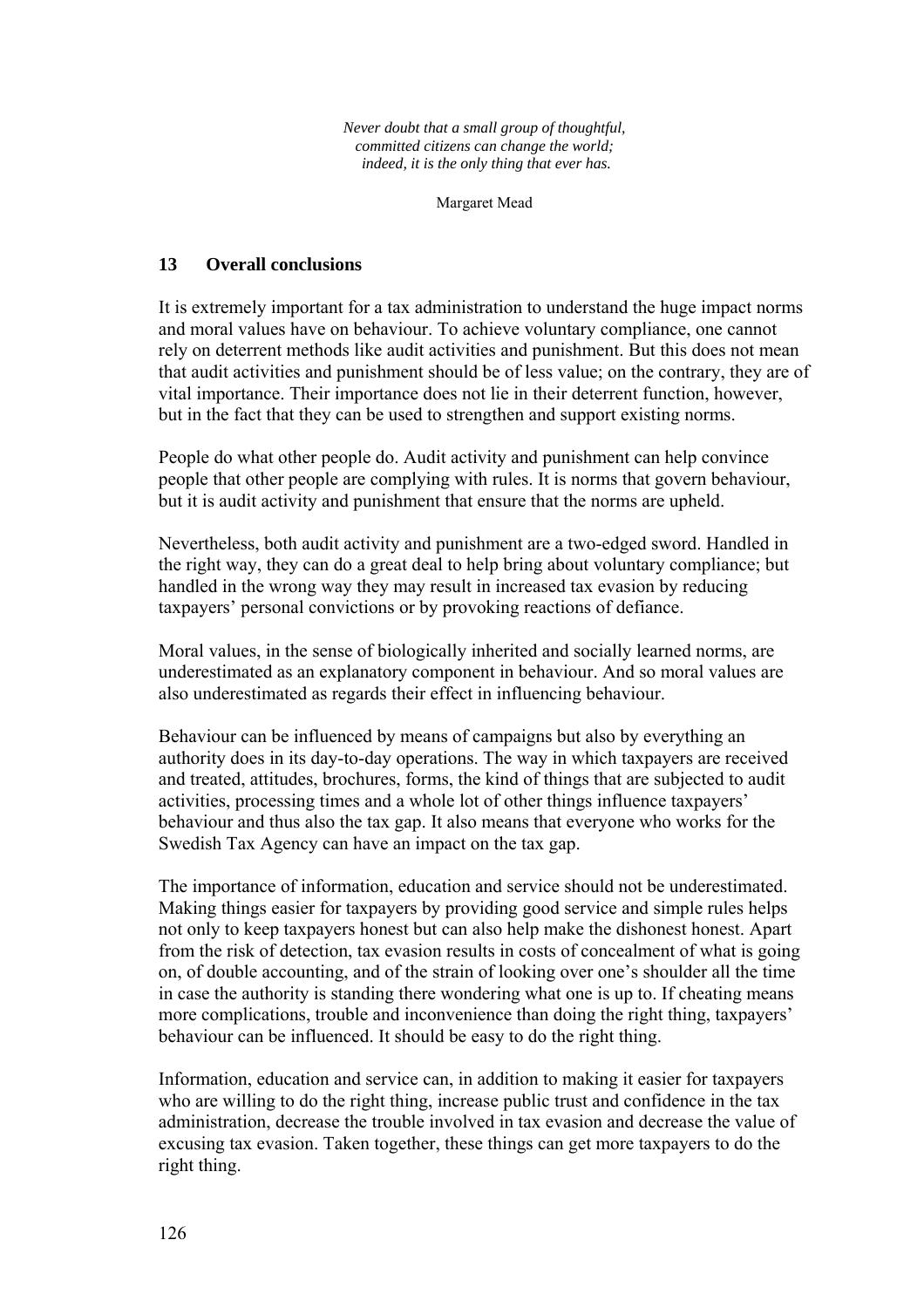Most tax administrations make ambitious and frenetic efforts to try to identify the tax evaders. This is a necessary and legitimate job, but there is a risk that the entire focus lands on the tax evaders, and that it becomes the starting point for everything that the tax administration does. It is then easy to become suspicious of taxpayers and to end up in a situation where there is an automatic assumption that everyone is cheating or trying to cheat. One forgets that tax evaders are in the minority.

A totally different outlook occurs if one puts honest taxpayers at the centre of things. Honest taxpayers should be the starting point for everything the tax administration does, but without forgetting the tax evaders. It is the honest taxpayers who require the tax administration to take measures to search out and to combat tax evaders; the work is carried out on their behalf. With this approach, the operation gets a completely different focus based on the willingness and the commitment to cooperate with taxpayers.

A problem-oriented working method is tempting: this involves focusing on solving a particular problem or problems instead of asking oneself "what should we investigate this year?". The need for knowledge then also becomes very clear. In order to solve a problem, one must understand the scale and the nature of the problem. Let us assume that 10 % of taxpayers make an error in risk area A and that the error is largely intentional; let us assume furthermore that 80 % of taxpayers make an error in risk area B and that the error is largely unintentional. Completely different strategies are required for these two risk areas. Knowledge about the scale and the nature of the problem is absolutely essential in order to choose the right measures.

Traditionally, the tools utilised by the tax administration have on the whole been described as audit activity and service. In addition, system changes have also been used, such as changes in legislation, the introduction of statements of income and similar, although these are matters over which the tax administration itself has no control.

A clear conclusion is that a tax administration has considerably more strings to its bow. However, knowledge and skill is required if the playing is to give rise to harmonious tones instead of a miserable cacophony. It is not enough for tools to exist and to be available; they must also be used in the right way and in the right instance. Audit activity should not be viewed as *a single* tool but audit activity can be used in different ways to achieve different purposes. Influencing norms and attitudes is neither audit activity nor service but one of the most important tasks for a tax administration. Such work can also be integrated with other work by ensuring that brochures, forms, decisions and similar are framed in the light of their norm-influencing function. Writing letters to taxpayers with information about rules or about audit activity is also an activity that can be substantially developed.

At an overarching level, a general strategy might look as follows:

• The foundation must always be *knowledge*. A little knowledge can be misleading but sufficient knowledge can provide insight that enables a number of situations to be understood. Knowledge is needed of the causes of error, noncompliance and behaviours, and of the effects had by different measures.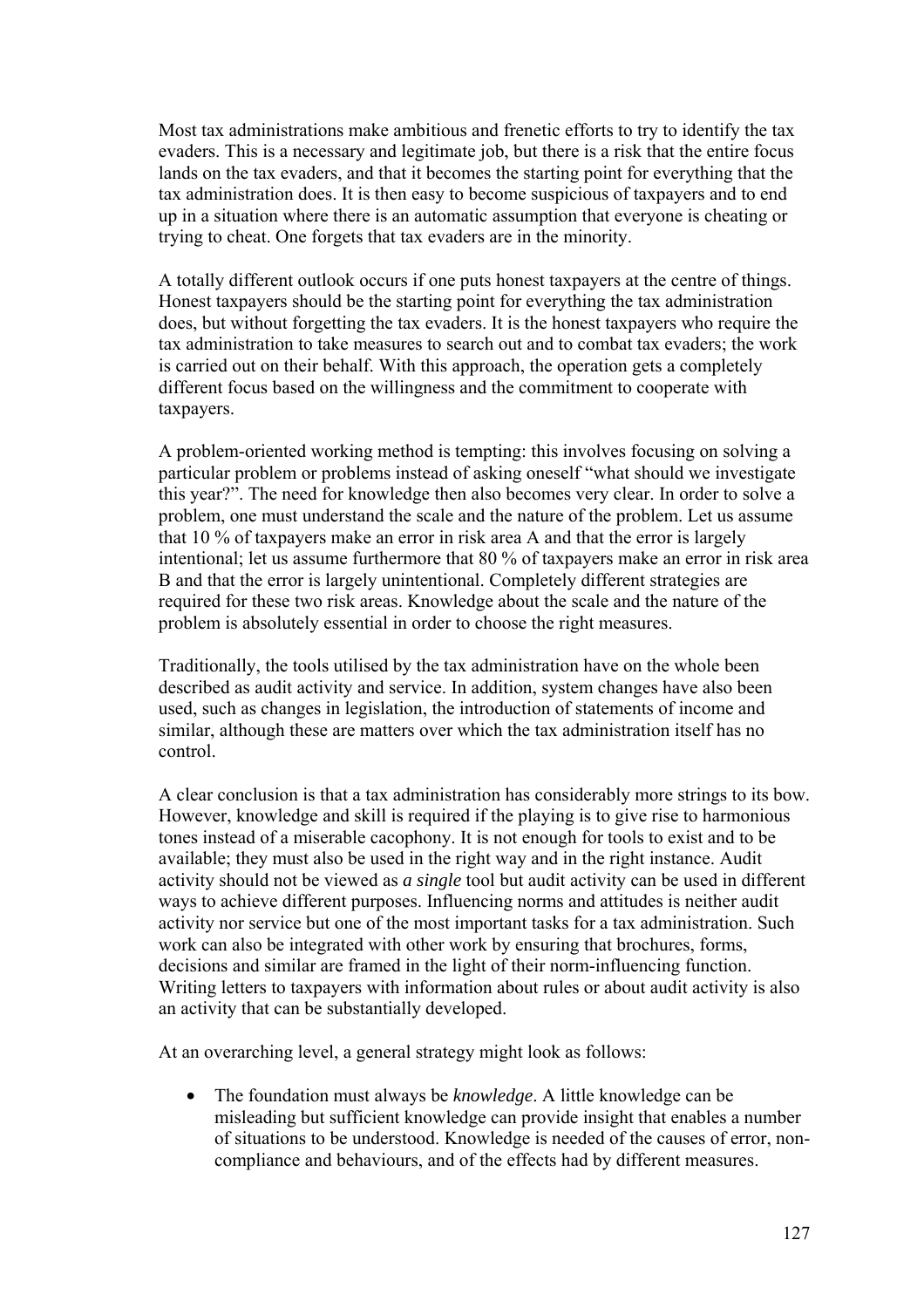- Strategy should involve solving certain identified *problems*. Strategy should not be tied to one particular tool or tools, but the objective must be for the problem to be solved with the aid of the most appropriate tool or tools.
- An important starting point is that *norms and moral values* are decisive for behaviour, and that audit activity and punishment can maintain norms but only act as a deterrent to a limited extent. The cause of behaviour is what other people do. The Swedish Tax Agency should therefore ensure that *everybody else is doing the right thing and fulfilling their obligations as taxpayers*.
- A prerequisite for this to succeed is that there is high public *trust and confidence* in the Swedish Tax Agency.

Maintaining a holistic view is important, but it is also important to see the different parts of the totality and how they hang together.

A strategy will not be successful if it cannot be carried out as intended. Objectives and strategies govern the behaviour of an organisation to only a small degree. What is most important is how the organisation and employees are followed up and assessed.

One interesting conclusion from the chapter about audit activity is that the level of audit frequency has no connection with the general preventive effect. This does not mean that audit frequency is uninteresting or that it should not be measured: it means that the general preventive effect must be assessed using other factors such as trust and the way in which taxpayers are received and treated.

It is important to focus not only on goals and objectives that can be easily measured. If that happens, there is a risk that we will allow the debate to be about short-term, measurable, quantitative aspects instead of discussing issues involving ethical attitudes, norms and trust. We must also permit ourselves to employ non-measurable values: it is these that really mean something.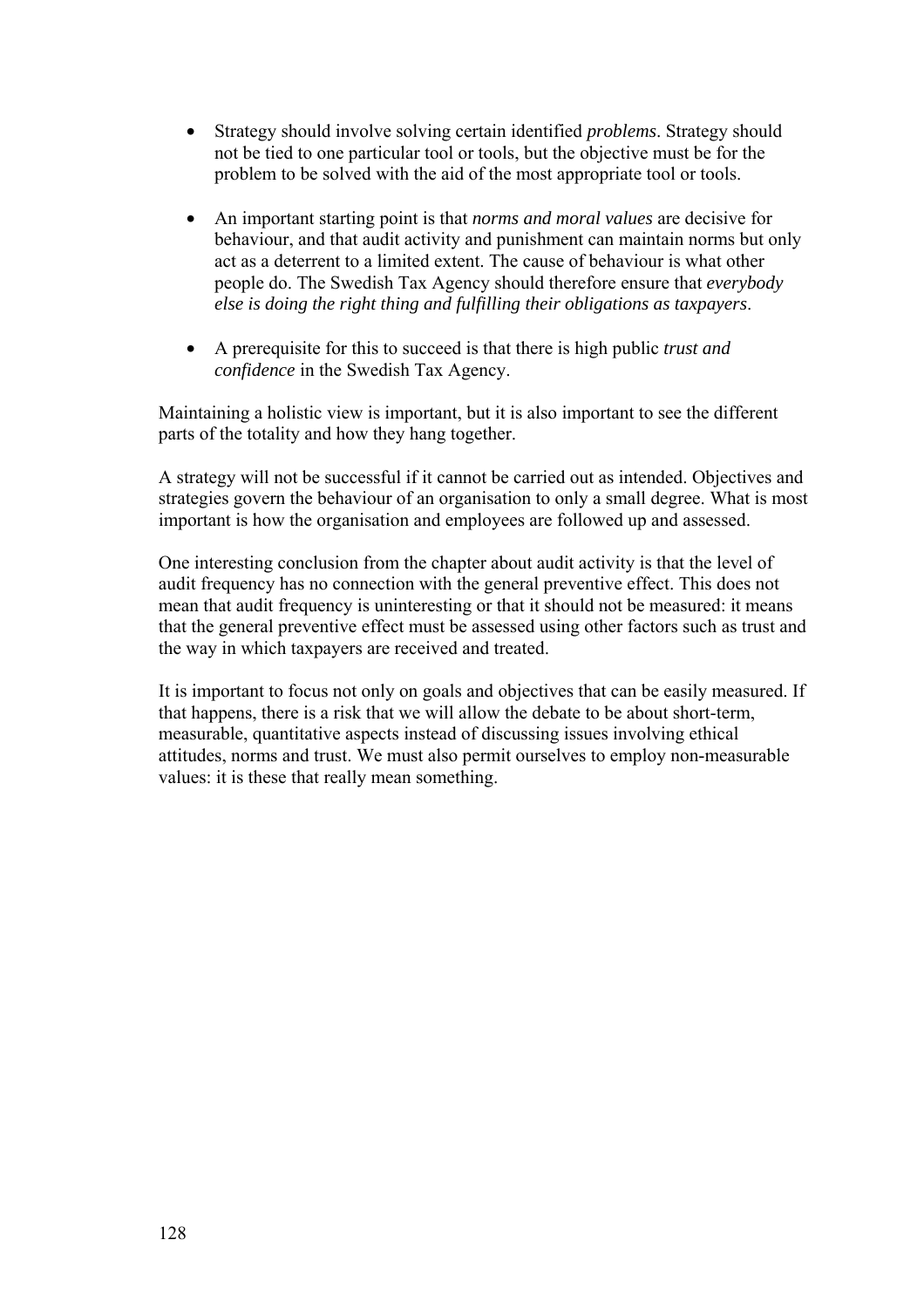### **References**

Allingham, M., G., Sandmo, A. 1972, Income Tax Evasion: A Theoretical Analysis. University of Pennsylvania, Philadelphia, USA and The Norwegian School of Economics and Business Administration, Bergen, Norway.

Alm, J., McClelland, G. H., Schulze, W. D. 1992, Why do people pay taxes? Journal of Public Economics 48, North-Holland.

Andersson, P. 2001, Betydelsen av psykologiska och sociala faktorer för ekonomiskt beteende (The importance of psychological and social factors for economic behaviour). Ekonomisk Debatt, Vol 29, No 8.

Andréasson, D., Gårdlund, A. 2002, Fondsparares beteende (Unit trust holders' behaviour). Förtagsekonomiska institutionen, Stockholms Universitet.

Andreoni, J., Erard, B., Feinstein, J. 1998, Tax Compliance. Journal of Economic Literature, Vol XXXVI, June 1998, pp 818-860.

Appelgren, L. 2002, Material from a lecture at Linköping International Conference on Economic Crime on "Optimum Use of Limited Audit Resources", 25-27 August, University of Linköping.

Braithwaite, J. 2003, Large Business and the Compliance Model. From: Taxing Democracy – Understanding Tax Avoidance and Evasion, edited by V. Braithwaite. Ashgate, England.

Braithwaite, V. 2003, Tax system integrity and compliance: The democratic management of the tax system. From: Taxing Democracy – Understanding Tax Avoidance and Evasion, edited by V. Braithwaite. Ashgate, England.

Braithwaite, V., Schneider, F., Reinhart, M., Murphy, K. 2003, Charting the Shoals of the Cash Economy. From: Taxing Democracy – Understanding Tax Avoidance and Evasion, edited by V. Braithwaite. Ashgate, England.

Braithwaite, V., Job, J., 2003, The Theoretical Base for The ATO Compliance Model. Centre for Tax System Integrity, The Australian National University. Research Note 5.

BRÅ Rapport 2003:1, Förebygga ekobrott – Behov och metoder (Preventing economic crime – Needs and methods). Brottsförebyggande Rådet, Stockholm.

BRÅ, 2003, Attityder till ekonomisk brottslighet 1988 och 2001 – Resultat av en enkätundersökning (Attitudes to economic criminality 1988 and 2001 – Results of a questionnaire survey), Brottsförebyggande Rådet, Stockholm.

BRÅ, 2003:3, Skattefifflare och tjuvar – En studie av sociala förhållanden och brottsbelastning hos två grupper av lagförda gärningsmän (Tax dodgers and thieves − A study of social conditions and criminal handicap in two groups of convicted offenders). Brottsförebyggande Rådet, Stockholm.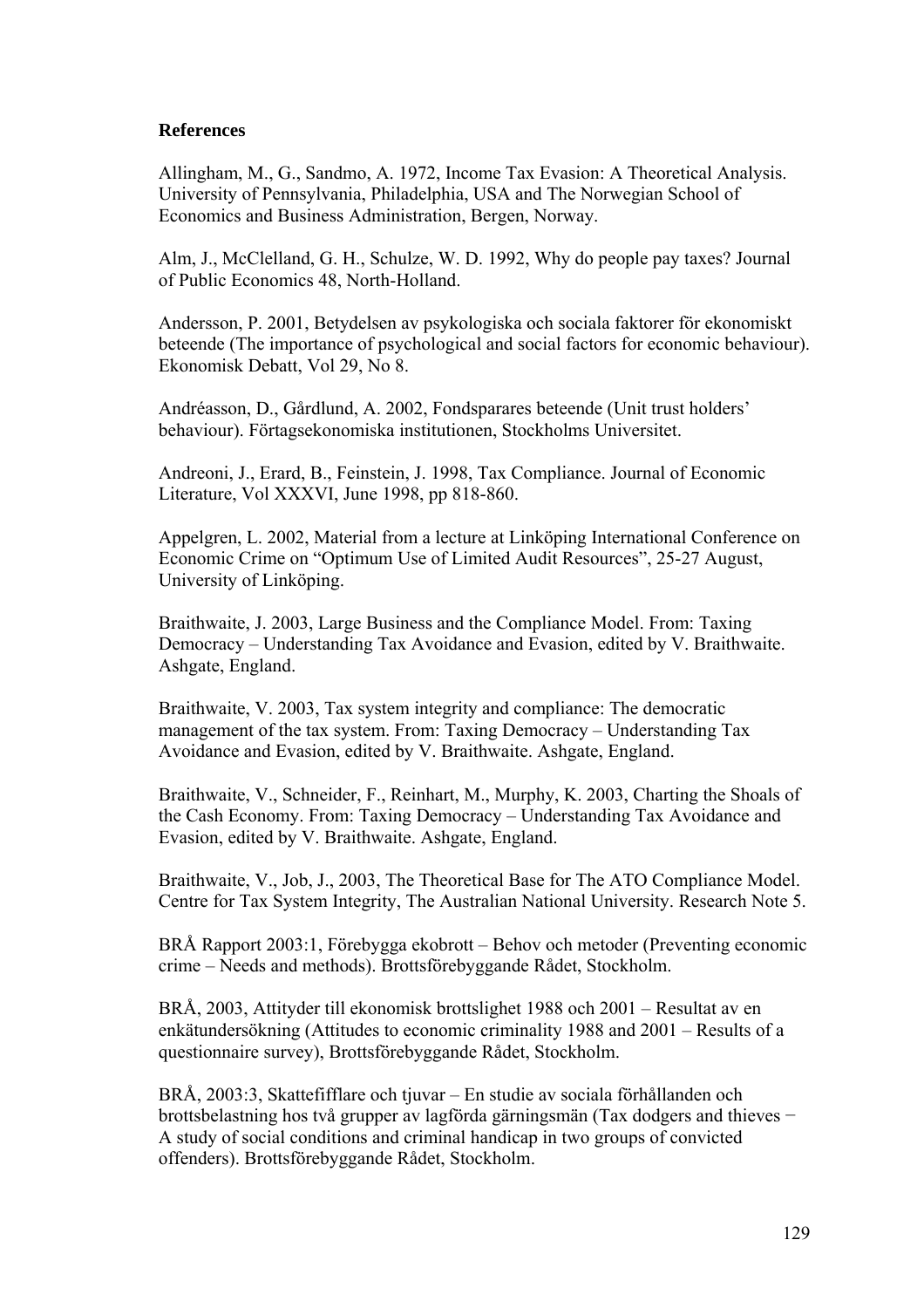Bruce, S. 1999, Sociology: A Very Short Introduction. Oxford University Press Inc. New York.

Cialdini, R. B., 1989, Social Motivations to Comply: Norms, Values, and Principles. Taxpayer Compliance, Vol 2, Edited by Roth, J. A., Scholz, J. T. University of Pennsylvania.

Cialdini, R. B. 1996, Activating and Aligning Two Kinds of Norms in Persuasive Communications. Journal of Interpretation Research, Vol 1, No 1. http://www.journalofinterpretationresearch.org/issues/v1n1/article1.html

Cialdini, R. B. 2001, Influence Science and Practice, 4th ed., Allyn & Bacon, Boston.

Cosmides, L., Tooby, J. Evolutionary Psychology: A Primer. Center for Evolutionary Psychology, University of California. http://www.psych.ucsb.edu/research/cep/primer.html

Damasio, A., R., 2003, Descartes Misstag (Descartes' Mistake). Bokförlaget Natur och Kultur, Stockholm.

DN, 2002, Samarbete kräver straff (Cooperation demands punishment). Dagens Nyheter, Vetenskapsredaktionen, 9 February.

DN, 2003, Apor gör uppror mot orätttvisor (Monkeys revolt against unfairness). Dagens Nyheter, Vetenskapsredaktionen, 28 September.

DN, 2004, Laglydig för att slippa skämmas (Law-abiding to avoid shame). Dagens Nyheter, Insidanredaktionen, 12 January.

Edlund, J., Åberg, R. 2001, Social Norms and Tax Compliance? Paper from conference in Stockholm, "International Mobility of Tax Bases".

Ekman, G. 2003, Några drag i den svenska skatteförvaltningens utveckling (Some features of the development of the Swedish tax administration). From "Deklarationen 100 år och andra tillbakablickar", Rikskatteverket (Swedish Tax Agency), Stockholm.

Fehr, E., Gächter S. 1999, Cooperation and Punishment in Public Goods Experiments. Institute for Empirical Research in Economics, University of Zurich.

Feld, L. P., Frey, B. S., 2004, Illegal, Immoral, Fattening or What? How Deterrence and Responsive Regulation shape Tax Morale. Philipps University of Marburg, University of Zurich.

Feld, L., P., Frey, B., S. 2002, Deterrence and Tax Morale: How Tax Administrations and Taxpayers Interact. University of Zurich. http://www.wiwi.unimarburg.de/Lehrstuehle/VWL/FiWi/f2/Forschung/Arbeitspapiere/TaxOECD.pdf

Felkins, L. 1999, A Rational Justification for Ethical Behaviour. http://www.magnolia.net/~leonf/common/moral3.html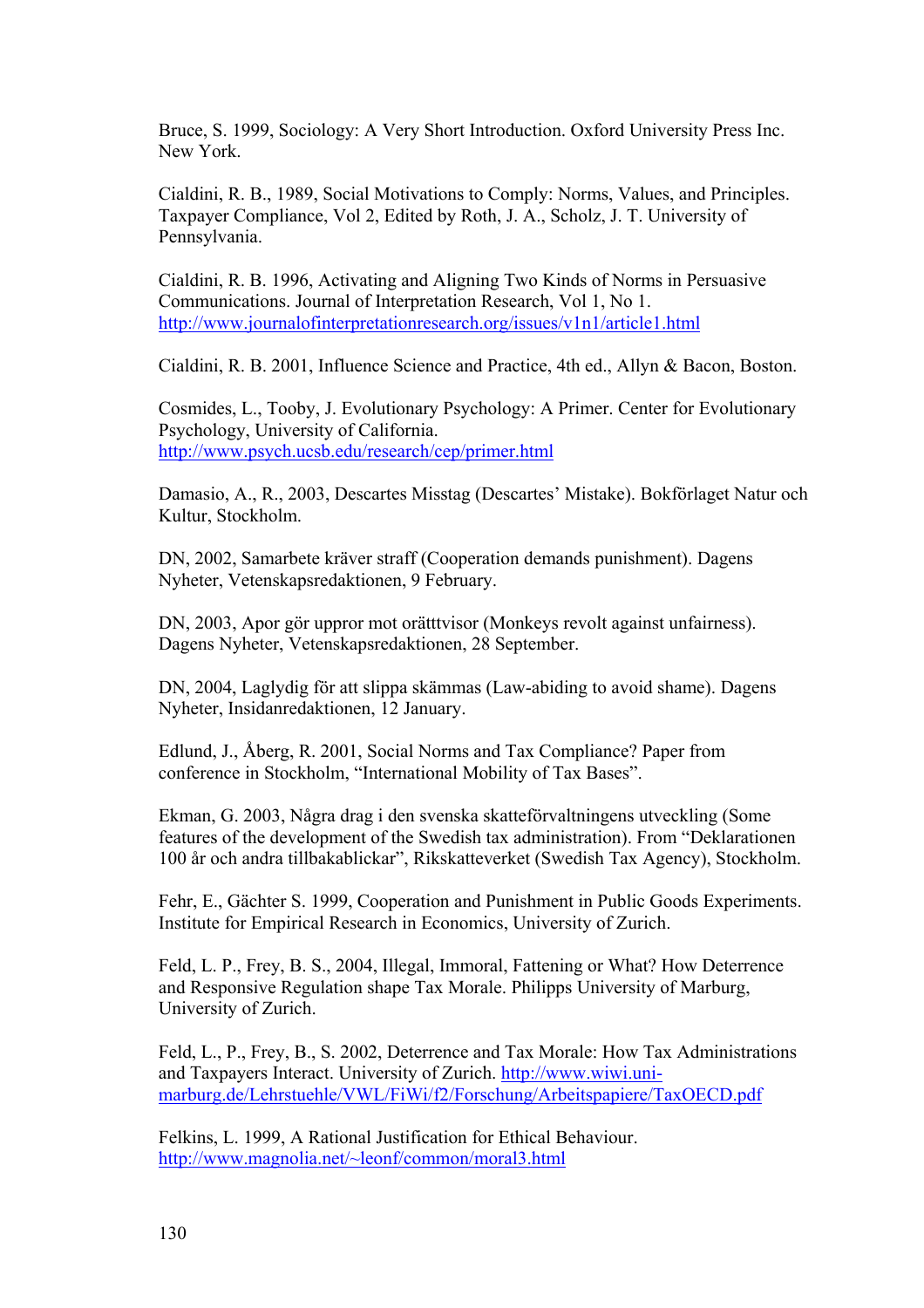Frey, B. S., Jegen, R. 2000, Motivation Crowding Theory: A Survey of Empirical Evidence. Institute for Empirical Research in Economics, University of Zurich. Working Paper No 49.

Gill, J. B. S. 2003, The Nuts and Bolts of Revenue Administration Reform. The World Bank.http://www1.worldbank.org/publicsector/tax/NutsBolts.pdf

Harbaugh, R. 2002, Skill Reputation, Prospect Theory and Regret Theory. Claremont Colleges Working Paper No 2002-03. Social Science Research Network Electronic Library. http://papers.ssrn.com/sol3/papers.cfm?abstract\_id=311409

IFS, 2003, Tillväxt kräver legalt kapital (Growth demands legitimate finance). Unpublished. Internationella företagarföreningen i Sverige (Association of International Entrepreneurs in Sweden).

James, S., Hasseldine, J., Hite, P. & Toumi M. 2001, Developing a Tax Compliance Strategy for Revenue Services. International Bureau of Fiscal Documentation, Bulletin April 2001 pp 158-164.

Jervis, R. 2003, Complex Systems: The Role of Interactions. http://www.ndu.edu/inss/books/books%20-%201998/Complexity,%20Global%20Politics%20and%20Nat'l%20Sec%20- %20Sept%2098/ch03.html

Kagan, R. 1989, On the Visibility of Income Tax Law Violations. Taxpayer Compliance, Vol 2, Edited by Roth, J. A., Scholz, J. T. University of Pennsylvania.

Karlsson, J. 1994, Straff, behandling eller rehabilitering? (Punishment, treatment or rehabilitation?) Faculty of Arts, Åbo Akademi.

Kidder, R., McEwen, C. 1989, Taxpaying Behaviour in Social Context: A Tentative Typology of Tax Compliance and Non-compliance. Taxpayer Compliance, Vol 2, Edited by Roth, J. A., Scholz, J. T. University of Pennsylvania.

Kolm, A-S., Larsen, B. 2004, Does tax evasion affect unemployment and educational choice? IFAU – Institute for Labour Market Policy Evaluation, Uppsala. Working Paper No 2004:4.

Korsell, L. 2002, Skatt, risk och brott (Tax, risk and crime). Expertrapport 3 till skattebasutredningen (Expert report 3 to the Swedish Tax Base Commission), SOU 2002:47.

Korsell, L. E., 2003, Straff och självregulering – en strategi för reglering och kontroll av ekobrott (Punishment and self-regulation – a strategy for regulation and investigation of economic crime). Manuscript commissioned by the Swedish commission of trust.

Korsell, L. E., Nilsson, M. 2003, En strategi för att förebygga ekobrott (A strategy for preventing economic crime). BRÅ Rapport 2003:10, Förebyggande metoder mot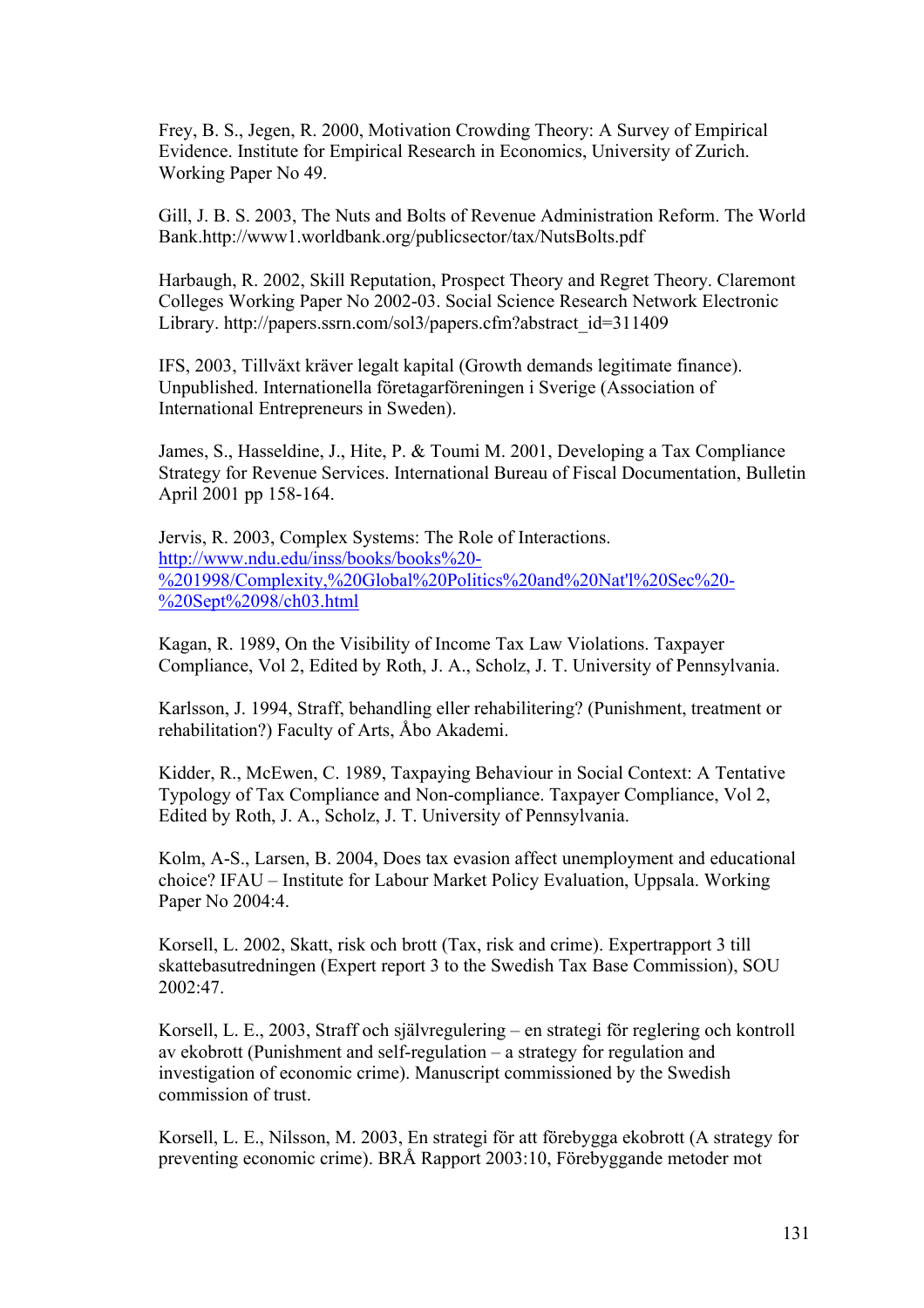ekobrott − En antologi (Preventive methods against economic crime – An anthology), ed.: Korsell, L. E. Brottsförebyggande Rådet, Stockholm.

Korsell, L. E., Nilsson, M., 2003, Att förebyga fel och fusk – Metoder för reglering och kontroll (Preventing error, non-compliance and fraud − Methods for regulation and audit activity). Norstedts Juridik, Stockholm.

Kurtén, T. Vad betyder det att skattefusk är orätt? RAMP-materialet och en diskussion kring rätt och moral (What does it mean that tax evasion is wrong? Material from the RAMP study and a discussion of rights and moral values). http://www.abo.fi/fak/hf/filosofi/Research/Larm/moralratt.html

Lappalainen, T. 1993, Maffia. Fisher & Co, Stockholm.

Larsson, M. 2003, Straffvärde − och särskilt om straffvärdebedömningen vid misshandel och stöld (Culpability – with special emphasis on assessing culpability in cases of assault and theft). Faculty of Law, University of Lund

Lederman, L. 2003 a, Tax Compliance and the Reformed IRS. George Mason University, School of Law, Law and Economics Working Paper Series, Research Paper no 03-13 and The University of Texas, School of Law, Public Law & Legal Theory Research Paper Series, Research Paper No 50. http://ssrn.com/abstract=391134

Lederman, L. 2003 b, The Interplay Between Norms and Enforcement in Tax Compliance. George Mason University, School of Law, Law and Economics Working Paper Series, Research Paper no 03-12 and The University of Texas, School of Law, Public Law & Legal Theory Research Paper Series, Research Paper No 49. http://papers.ssrn.com/sol3/delivery.cfm/SSRN\_ID391133\_code030328570.pdf?abstra ctid=391133

Lindbäck, A. 1997, Hushållens beteende − incitament och sociala normer. (Households' behaviour – incentive and social norms). Ekonomisk Debatt, Vol 25, No 5.

Lissack, M., R. 1996, Chaos and Complexity – What does that have to do with management? Research Associate, Henley Management College, UK.

Mååg, C., Sunehag, L. 2003, Myndigheter och attitydförändrande kampanjer (Authorities and attitude-changing campaigns). University of Linköping, Linköping. http://www.ep.liu.se/exjobb/eki/2003/ep/005/exjobb.pdf

Malmer, H. 2002, Tankar om ändring i skattebrottsslagen och reglerna om skattetillägg (Thoughts on changes to the Swedish Tax Crimes Act and the rules om tax penalties). Unpublished.

Malmer, H. 2003, Granskningen av inkomstdeklarationer under 100 år (Auditing a centure of income tax returns). From "Deklarationen 100 år och andra tillbakablickar", Riksskatteverket (Swedish Tax Agency), Stockholm.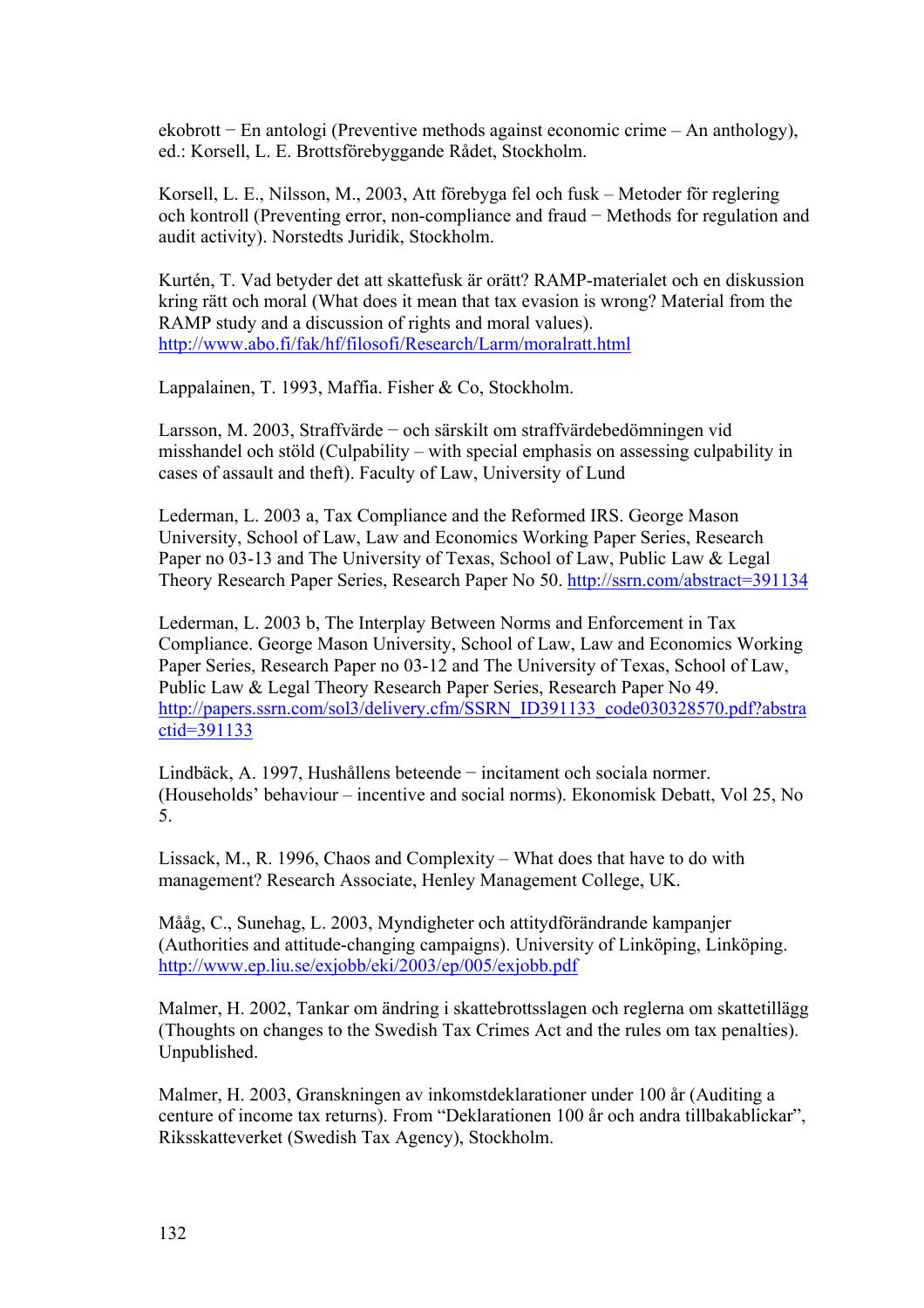McKerchar, M. Understanding and predicting taxpayers' behavioural responses to actions by tax administrations. http://www.oecd.org/dataoecd/9/49/2789937.pdf

Minnesota Department of Revenue 1994, The Minnesota Income Tax Compliance Experiment. http://www.taxes.state.mn.us/taxes/legal\_policy/research\_reports/content/complnce.pd

Molander, P. 1997, Comments on Tullberg. Ekonomisk Debatt, Vol 25, No 5.

f

Murphy, M. 2003, "Trust me, I'm the taxman": The role of trust in nurturing compliance (draft). Centre for Tax System Integrity, The Australian National University. http://ctsi.anu.edu.au/UP.Murphy.trustme.pdf

Nielsen, D-E. 2003, Servicetrappan – Tull och näringsliv i partnerskap för brottsförebyggande insatser (The service stair - Customs and business in partnership to prevent crime). BRÅ Rapport 2003:10, Förebyggande metoder mot ekobrott – En antologi (Preventive methods against economic crime − An anthology), ed: Korsell, L. E. Brottsförebyggande Rådet, Stockholm.

OECD, 2004, Managing and improving tax compliance. Draft, Guidance Note. Centre for Tax Policy and Administration.

Pedersen, S. 2004, Sort arbejde i Danmark, Norge, Sverige, Tyskland og Storbritannien (Illicit work in Denmark, Norway, Sweden, Germany and Great Britain), Rockwoolfondens forskningsenhed.

Rikskatteverket, 2000, Utredningsformen revision och produktivitet – sammanställning och analys av statistik (Field audits and productivity − compilation and analysis of statistics). Swedish Tax Agency. Unpublished.

Rothstein, B. 2003, Sociala fällor och tillitens problem (Social traps and the problem of trust). SNS Förlag, Kristianstad.

Rothstein, B. 2004, Lecture in Växjö 2004-05-11 on " Vad säger forskningen om kopplingen mellan myndigheternas sätt att sköta sin verksamhet och normbildningen i samhället?" (What does research say about the link between the way the authorities do their job and the formation of norms in society?)

RRV 1998:28, Svart arbete 2 – Omfattning (Illicit work 2 − Scale). Riksrevisionsverket (Swedish National Audit Office), Stockholm.

RSV 186, 1999, Kontrollpolicy and Kommentarer till RSV-koncernens kontrollpolicy (Audit activity policy and Comments on the Swedish Tax Agency group's audit policy). Swedish Tax Agency, Solna.

RSV Rapport 1983:1, Skatter och skatteekontroll – Förutsättningar för en effektiv kontrollverksamhet (Taxes and tax audit activity − Prerequisites for effective audit activity). Swedish Tax Agency, Solna.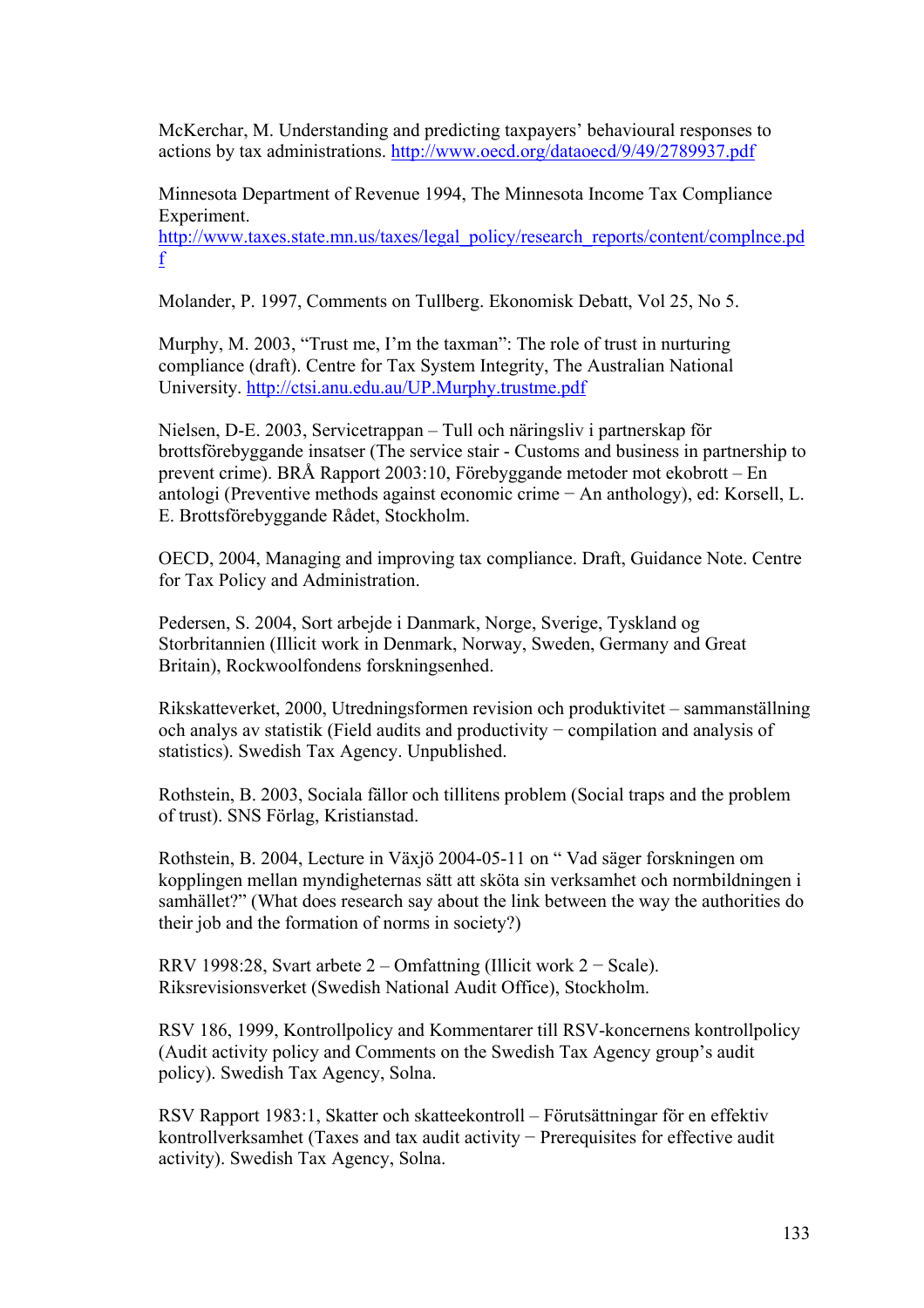RSV Rapport 1983:2, Skatter och skattekontroll – Förutsättningar för en effektiv kontrollverksamhet, Sammandrag (Taxes and tax audit activity − Prerequisites for effective audit activity, Summary). Swedish Tax Agency, Solna.

RSV Rapport 1998:3, Skattefel och skattefusk − En utvärdering av skattekontrollen 1992 − 1997 (Tax gap and tax evasion – An evaluation of the tax audit activity 1992 – 1997). Swedish Tax Agency, Solna.

RSV Rapport 2000:2, Service och kontroll – En fördjupad analys av skattebetalarnas attityder och värderinger (Service and audit activity − An in-depth analysis of taxpayers' attitudes and values). Swedish Tax Agency, Solna.

RSV Rapport 2001:1, Om gratislotter och preventiv effekt − En utvärdering baserad på de skatteskyldigas avdrag för övriga kostnader under inkomst av tjänst och skattemyndigheternas kontroll av dette avdrag (On free lottery tickets and preventive effect – An evaluation based on taxpayers' deductions of other expenses from income from employment and the tax authorities auditing of these deductions). Swedish Tax Agency, Solna.

RSV Rapport 2002:12 Företagens synpunkter på skattesystemet, skattefusket och myndigheternas kontroll − Resultat från en riksomfattande undersökning våren 2002 (Companies' views on the tax system, tax evasion and the authorities' audit activity – Results of a nationwide survey 2002). Swedish Tax Agency, Solna.

RSV Rapport 2002:14 Om tillämpningen av skattetillägg och skattekontrollens preventiva effect (On the application of tax penalties and the preventive effect of tax audit activity). Swedish Tax Agency, Solna.

RSV Rapport 2003:1 Allmänhetens synpunkter på skattemyndighetens sätt att arbeta − Resultat från en riksomfattande undersökning hösten 2002 (The general public's views on the tax authority's working methods – Results of a nationwide survey autumn 2002). Swedish Tax Agency, Solna.

RSV Rapport 2003:2 Allmänhetens synpunkter på skattesystemet, skatefusket och myndigheternas kontroll − Resultat från en riksomfattande undersökning oktobernovember 2002 (The general public's views on the tax system, tax evasion and the authorities' audit activity – Results of a nationwide survey October-November 2002). Swedish Tax Agency, Solna.

RSV, 2002, Skatteekonomiskt meddelande nr 24. Uppföljning av kontroll av utlandsregistrerade aktiefonder (Tax-economic report no 24. Follow-up of audit of foreign-registered unit trusts). Swedish Tax Agency, Solna.

RSV, 2003, Skatteekonomiskt meddelande nr 33. Beslut under risk och osäkerhet. Kan Prospect Theory tillföra något i riskvärderingen? (Tax-economic report no. 33. Decision-making under risk and uncertainty. Can Prospect Theory add something to risk assessment?). Swedish Tax Agency, Solna.

Sandberg, A. 1999, Ett spel om moral och evolution (A game of moral values and evolution). http://www.nada.kth.se/~asa/Texts/moral.html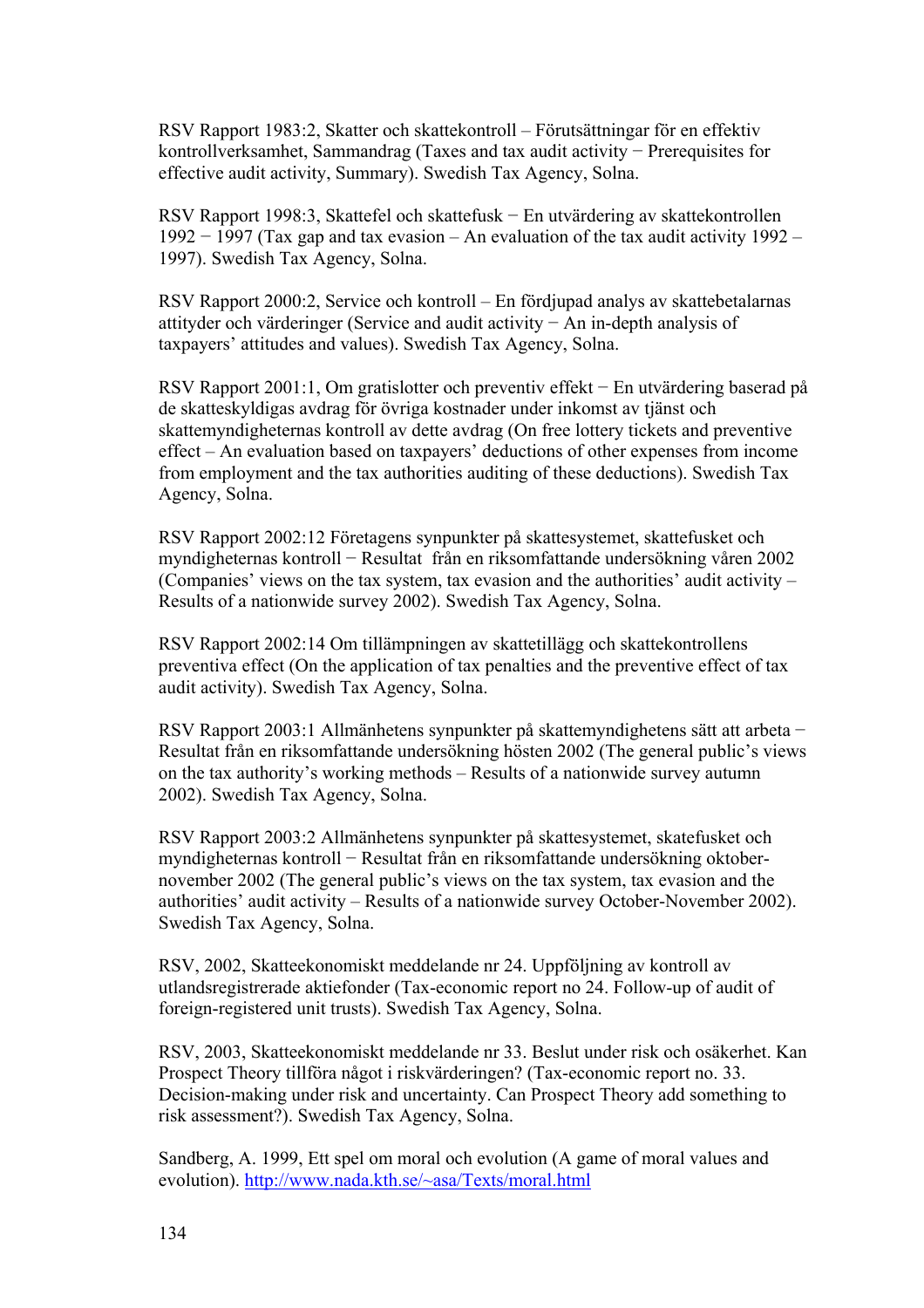Schaub, G. 2001, Deterrence, Compellence and Prospect Theory. University of Pittsburgh.

Schneider, F., Braithwaite, V., Reinhart, M. 2001, Individual Behaviour in Australia's Shadow Economy: Facts, Empirical Findings and Some Mysteries. Centre for Tax System Integrity, The Australian National University. Working Paper No 19. http://ctsi.anu.edu.au/WP19.pdf

Sherman, L. W. Domestic Violence and Defiance Theory: Understanding Why Arrest Can Backfire. http://www.aic.gov.au/publications/aust-violence-2/sherman.pdf

Skattestatistisk årsbok 2003 (Tax Statistical Yearbook of Sweden 2003). RSV 152 Vol 6, Swedish Tax Agency, Solna.

SKV Rapport 2004:5, Våra attityder och Viljan att göra rätt för sig (Our attitudes and Willingness to do the right thing). Swedish Tax Agency, Solna.

SOU 2002:47, Våra skatter? Betänkande från Skattebasutredningen (Our taxes? Report from the Swedish Tax Base Commission). Fritzes, Stockholm.

Sour, D. L. 2001, An Analysis of Tax Compliance for the Mexican Case. Irving B Harris School of Public Policy, Chicago.

Stiftelsen Frieschsenteret for sammfunnsekonomisk forskning 2002, Svart arbeid fra 1980 til 2001 (Illicit work from 1980 to 2001).

Sun Tzu, The Art of War. Sterling Publishing Company Inc 1990.

Tännsjö, T. 2000, Grundbok i normative etik (The basics of normative ethics). Thales, Stockholm.

Taylor, N. 2001 a, Understanding Taxpayer Attitudes Through Understanding Taxpayer Identities. Centre for Tax System Integrity, The Australian National University. Working Paper No 14. http://ctsi.anu.edu.au/WP14.pdf

Taylor, N. 2001 b, Taxpayers Who Complain About Paying Tax: What Differentiates Those Who Complain From Those Who Don´t. Centre for Tax System Integrity, The Australian National University. Working Paper No 9. http://ctsi.anu.edu.au/WP9.pdf

Torgler, B. Tax Morale and Tax Compliance: International Comparisons, Intertemporal Aspects, and Tax Simplicity. University of Basel.

Tullberg, J. Etiska normer och agerande i ett ekonomiskt experiment (Ethical norms and actions in an economic experiment). http://www.tullberg.org/Papers/Thesis4.pdf

Tullberg, J. Moral Compliance and the Concealed Charm of Prudence. http://www.tullberg.org/Papers/Thesis3.pdf